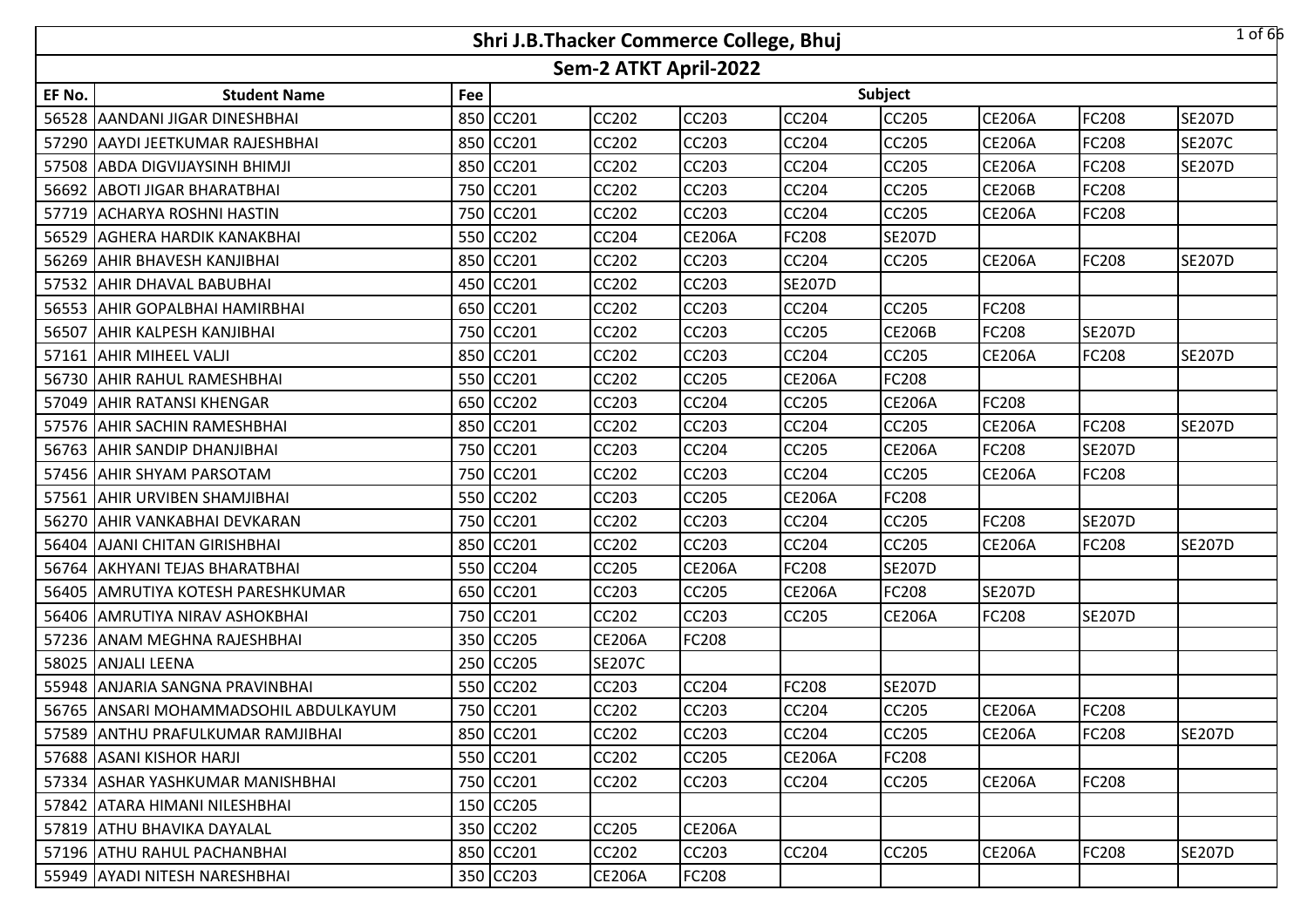|        |                                         |     |            |                       | Shri J.B.Thacker Commerce College, Bhuj |               |               |               |               | $2$ of 66     |
|--------|-----------------------------------------|-----|------------|-----------------------|-----------------------------------------|---------------|---------------|---------------|---------------|---------------|
|        |                                         |     |            | Sem-2 ATKT April-2022 |                                         |               |               |               |               |               |
| EF No. | <b>Student Name</b>                     | Fee |            |                       |                                         |               | Subject       |               |               |               |
|        | 57032 AYADI SACHIN NANJI                |     | 450 CC201  | <b>CC204</b>          | <b>CE206A</b>                           | FC208         |               |               |               |               |
|        | 57202 AYAR BHIKHABHAI MEGHJI            |     | 450 CC201  | <b>CC205</b>          | <b>CE206A</b>                           | FC208         |               |               |               |               |
|        | 58008 AYAR DEVJI KANJI                  |     | 150 CC205  |                       |                                         |               |               |               |               |               |
|        | 57985 AYAR HARSH ASHOKBHAI              |     | 350 CC202  | <b>CC204</b>          | <b>CC205</b>                            |               |               |               |               |               |
|        | 57024 AYAR KAMLESHKUMAR BHOJRAJ         |     | 250 CC205  | <b>CE206A</b>         |                                         |               |               |               |               |               |
|        | 57271 AYAR NITESH NARANBHAI             |     | 550 CC201  | <b>CC202</b>          | <b>CC203</b>                            | <b>CE206A</b> | <b>FC208</b>  |               |               |               |
|        | 56268 AYAR PRATIK HARESH                |     | 850 CC201  | <b>CC202</b>          | <b>CC203</b>                            | CC204         | <b>CC205</b>  | <b>CE206A</b> | FC208         | <b>SE207D</b> |
|        | 58093 AYAR RAMESH JESA                  |     | 250 CC203  | CC205                 |                                         |               |               |               |               |               |
|        | 58019 AYAR VALJI SAVA                   |     | 750 CC201  | CC202                 | CC203                                   | CC204         | <b>CC205</b>  | <b>CE206A</b> | <b>SE207D</b> |               |
|        | 56113 BABARIYA HETALBEN NAVINCHANDRA    |     | 350 CC202  | CC205                 | FC208                                   |               |               |               |               |               |
|        | 57457 BADGA BHAVESHKUMAR SAMJIBHAI      |     | 850 CC201  | CC202                 | CC203                                   | CC204         | <b>CC205</b>  | <b>CE206A</b> | FC208         | <b>SE207D</b> |
|        | 57809 BADGA VANITA RAVJI                |     | 150 CE206A |                       |                                         |               |               |               |               |               |
|        | 58072 BADLANI MD MOIN MD SAJID          |     | 450 CC203  | <b>CC204</b>          | <b>CC205</b>                            | <b>CE206A</b> | SE207C(CA)    |               |               |               |
|        | 56766 BAFAN AKIB ISMAILSALE             |     | 550 CC201  | <b>CC204</b>          | <b>CE206A</b>                           | FC208         | <b>SE207D</b> |               |               |               |
|        | 56767 BAGGA NEERAV BHARATBHAI           |     | 850 CC201  | <b>CC202</b>          | <b>CC203</b>                            | CC204         | <b>CC205</b>  | <b>CE206A</b> | <b>FC208</b>  | <b>SE207D</b> |
|        | 57854 BAGHEL SONAM SHREERAJESH          |     | 650 CC201  | <b>CC202</b>          | CC203                                   | CC204         | <b>CC205</b>  | <b>CE206A</b> |               |               |
|        | 56156 BAKHTYARPURI ANKUR ASHOK          |     | 550 CC203  | <b>CC205</b>          | <b>CE206A</b>                           | FC208         | <b>SE207D</b> |               |               |               |
|        | 56077 BALASARA NIRAV CHANDULAL          |     | 250 CC205  | <b>FC208</b>          |                                         |               |               |               |               |               |
|        | 57193 BALASARA NITIN DEVJI              |     | 550 CC201  | CC202                 | <b>CC203</b>                            | <b>CE206A</b> | <b>FC208</b>  |               |               |               |
|        | 57176 BALASHRA RITESH KANJIBHAI         |     | 550 CC204  | CC205                 | <b>CE206A</b>                           | FC208         | <b>SE207D</b> |               |               |               |
|        | 58048 BALIYA BHAVESH RAMESHBHAI         |     | 550 CC203  | CC204                 | CC205                                   | <b>CE206A</b> | <b>SE207D</b> |               |               |               |
|        | 57610 BAMBHNIYA KOMALBEN KANTILAL       |     | 850 CC201  | CC202                 | <b>CC203</b>                            | CC204         | <b>CC205</b>  | <b>CE206A</b> | FC208         | <b>SE207D</b> |
|        | 57831 BARADIYA HARESH DHANJI            |     | 450 CC202  | CC204                 | CC205                                   | <b>CE206A</b> |               |               |               |               |
|        | 56157 BARADIYA MANJULA RAVJI            |     | 450 CC201  | CC205                 | <b>CE206A</b>                           | FC208         |               |               |               |               |
|        | 57900 BARADIYA ROHIT HIRALAL            |     | 750 CC201  | CC202                 | CC203                                   | CC204         | CC205         | <b>CE206A</b> | <b>SE207D</b> |               |
|        | 57767 BARADIYA RONAK RAMESH             |     | 850 CC201  | <b>CC202</b>          | <b>CC203</b>                            | CC204         | <b>CC205</b>  | <b>CE206A</b> | <b>FC208</b>  | <b>SE207D</b> |
|        | 56768   BARADIYA SACHIN MEGJI           |     | 850 CC201  | <b>CC202</b>          | CC203                                   | CC204         | <b>CC205</b>  | <b>CE206A</b> | <b>FC208</b>  | <b>SE207D</b> |
|        | 57706 BARADIYA SAVAN MADEVA             |     | 850 CC201  | <b>CC202</b>          | CC203                                   | CC204         | <b>CC205</b>  | <b>CE206A</b> | <b>FC208</b>  | <b>SE207D</b> |
|        | 56693 BARADIYA SHANKARBHAI MAHADEVABHAI |     | 650 CC201  | <b>CC202</b>          | <b>CC204</b>                            | <b>CC205</b>  | <b>FC208</b>  | <b>SE207D</b> |               |               |
|        | 57432 BARADIYA SHIVAM NARAN             |     | 650 CC202  | CC203                 | CC204                                   | CC205         | <b>CE206A</b> | FC208         |               |               |
|        | 57276 BARADIYA VIRALI RAVJIBHAI         |     | 650 CC201  | CC203                 | CC204                                   | CC205         | <b>CE206A</b> | FC208         |               |               |
|        | 58087 BARADIYA YOGESH JAKHU             |     | 750 CC201  | <b>CC202</b>          | <b>CC203</b>                            | CC204         | CC205         | <b>CE206A</b> | <b>SE207D</b> |               |
|        | 57529 BARARIYA GOPAL RADHU              |     | 650 CC202  | CC203                 | CC204                                   | CC205         | <b>CE206A</b> | FC208         |               |               |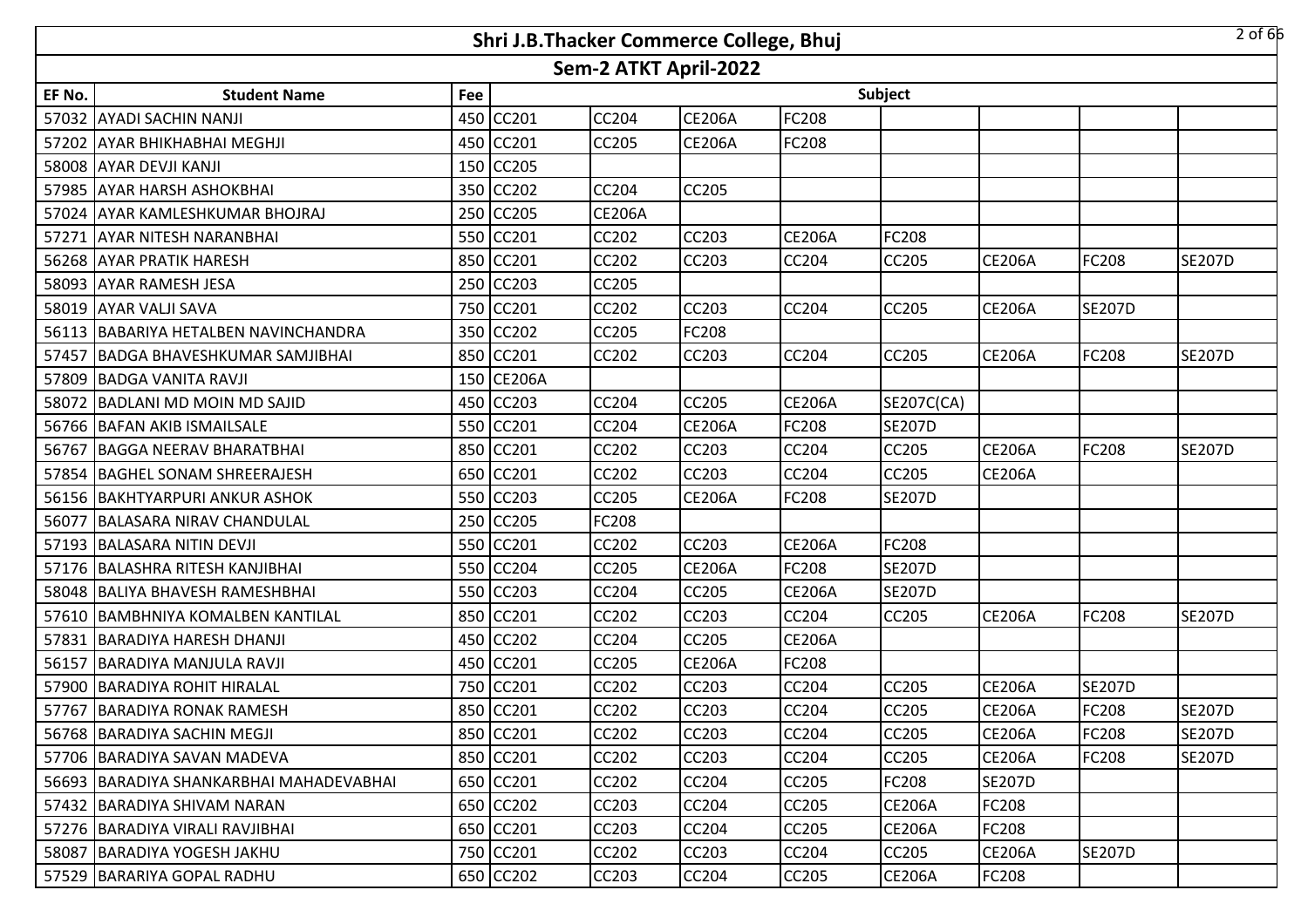|        |                                           |     | Shri J.B.Thacker Commerce College, Bhuj |                       |               |               |               |               |               | 3 of 66       |
|--------|-------------------------------------------|-----|-----------------------------------------|-----------------------|---------------|---------------|---------------|---------------|---------------|---------------|
|        |                                           |     |                                         | Sem-2 ATKT April-2022 |               |               |               |               |               |               |
| EF No. | <b>Student Name</b>                       | Fee |                                         |                       |               |               | Subject       |               |               |               |
| 57101  | <b>BARI GIRISH GEEREESHKUMAR</b>          |     | 650 CC201                               | <b>CC202</b>          | CC204         | CC205         | <b>CE206A</b> | FC208         |               |               |
|        | 56095 BARIYA REENA AMARSINH               |     | 450 CC201                               | <b>CC205</b>          | <b>CE206B</b> | FC208         |               |               |               |               |
| 57481  | <b>BAROT BHAVIK PRAVINBHAI</b>            |     | 850 CC201                               | <b>CC202</b>          | CC203         | CC204         | <b>CC205</b>  | <b>CE206A</b> | FC208         | <b>SE207D</b> |
|        | 55950 BAROT JYOTIBEN INDRAVANDAN          |     | 250 CC202                               | <b>FC208</b>          |               |               |               |               |               |               |
| 57853  | <b>BAROT ROHIT PARSOTAM</b>               |     | 550 CC202                               | <b>CC203</b>          | <b>CC204</b>  | CC205         | <b>SE207D</b> |               |               |               |
|        | 57475 BARU MAYANK RAJESHBHAI              |     | 850 CC201                               | <b>CC202</b>          | <b>CC203</b>  | CC204         | <b>CC205</b>  | <b>CE206A</b> | <b>FC208</b>  | <b>SE207D</b> |
| 57314  | <b>BARU RIDDHI HITENDRAKUMAR</b>          |     | 650 CC202                               | <b>CC203</b>          | CC205         | <b>CE206A</b> | FC208         | <b>SE207D</b> |               |               |
| 58068  | <b>BARU RIDDHI HITENDRAKUMAR</b>          |     | 750 CC201                               | <b>CC202</b>          | <b>CC203</b>  | CC204         | <b>CC205</b>  | <b>CE206A</b> | <b>SE207D</b> |               |
| 56322  | <b>BARU YASH TULSIDAS</b>                 |     | 850 CC201                               | CC202                 | CC203         | CC204         | CC205         | <b>CE206A</b> | FC208         | <b>SE207D</b> |
|        | 57545 BASARA JASKARANSINGH CHARANJITSINGH |     | 550 CC201                               | CC203                 | CC205         | <b>CE206A</b> | FC208         |               |               |               |
| 56769  | BATHANI KISHANKUMAR JAYANTILAL            |     | 750 CC201                               | CC202                 | CC203         | CC204         | <b>CE206A</b> | FC208         | <b>SE207D</b> |               |
| 57949  | BATTA BIPIN VALJI                         | 750 | CC201                                   | CC202                 | CC203         | CC204         | CC205         | <b>CE206A</b> | <b>SE207D</b> |               |
|        | 56561 BAVA IBRAHIM HAJIKASAM              |     | 850 CC201                               | CC202                 | CC203         | CC204         | <b>CC205</b>  | <b>CE206A</b> | FC208         | <b>SE207D</b> |
|        | 57668 BAYAD NANDINI VIJAYBHAI             |     | 850 CC201                               | CC202                 | CC203         | CC204         | CC205         | <b>CE206A</b> | FC208         | <b>SE207D</b> |
|        | 57538 BHABHUANI NAMIRA MOHSIN             |     | 550 CC201                               | <b>CC202</b>          | <b>CC205</b>  | <b>CE206A</b> | FC208         |               |               |               |
|        | 57043 BHABWANI LOOKMAN FIROJ              |     | 650 CC203                               | <b>CC204</b>          | CC205         | <b>CE206A</b> | FC208         | <b>SE207D</b> |               |               |
|        | 56562 BHADKA HARESH MEGHAJI               |     | 850 CC201                               | <b>CC202</b>          | CC203         | CC204         | <b>CC205</b>  | <b>CE206A</b> | <b>FC208</b>  | <b>SE207D</b> |
|        | 57715   BHADKA KARAN BHIKHABHAI           |     | 750 CC201                               | <b>CC202</b>          | CC203         | CC204         | <b>CC205</b>  | <b>CE206A</b> | FC208         |               |
|        | 56770 BHADRA ALPESH MOHANLAL              |     | 550 CC204                               | <b>CC205</b>          | <b>CE206A</b> | FC208         | <b>SE207D</b> |               |               |               |
| 56771  | <b>BHADRU JITENDRA GOKAL</b>              |     | 450 CC203                               | <b>CC204</b>          | <b>CE206A</b> | FC208         |               |               |               |               |
|        | 57396 BHADRU PRAKASH SANKARLAL            |     | 850 CC201                               | CC202                 | <b>CC203</b>  | CC204         | <b>CC205</b>  | <b>CE206A</b> | FC208         | <b>SE207D</b> |
| 57872  | <b>BHADRU RAMESH GOVIND</b>               |     | 750 CC201                               | CC202                 | CC203         | CC204         | <b>CC205</b>  | <b>CE206A</b> | <b>SE207D</b> |               |
| 57685  | <b>BHADRU RASILA POONAM</b>               |     | 650 CC201                               | CC202                 | CC203         | CC205         | <b>CE206A</b> | FC208         |               |               |
| 57047  | <b>BHADRU VINODBHAI SURESHBHAI</b>        |     | 850 CC201                               | CC202                 | CC203         | CC204         | <b>CC205</b>  | <b>CE206A</b> | FC208         | <b>SE207D</b> |
| 56772  | <b>IBHAGAT AKASH NATVARLAL</b>            |     | 650 CC202                               | CC203                 | CC204         | CC205(CA)     | <b>CE206A</b> | FC208         | <b>SE207D</b> |               |
|        | 57135 BHAGAT AKSHAY BHARATBHAI            |     | 850 CC201                               | <b>CC202</b>          | CC203         | CC204         | <b>CC205</b>  | <b>CE206A</b> | <b>FC208</b>  | <b>SE207D</b> |
|        | 56563 BHAGAT AKSHAYKUMAR KESHAVLAL        |     | 850 CC201                               | <b>CC202</b>          | <b>CC203</b>  | CC204         | <b>CC205</b>  | <b>CE206A</b> | FC208         | <b>SE207D</b> |
|        | 56655 BHAGAT BHAVESHKUMAR NANJIBHAI       |     | 650 CC201                               | CC203                 | <b>CC204</b>  | CC205         | <b>CE206A</b> | FC208         |               |               |
|        | 56656 BHAGAT BHAVIK TULSIDAS              |     | 550 CC201                               | CC203                 | CC205         | <b>CE206A</b> | <b>FC208</b>  |               |               |               |
|        | 55951   BHAGAT DIPENKUMAR DAHYALAL        |     | 350 CC202                               | <b>CE206A</b>         | <b>FC208</b>  |               |               |               |               |               |
|        | 56378 BHAGAT HASTIBEN KALYANJI            |     | 350 CC201                               | CC202                 | FC208         |               |               |               |               |               |
|        | 56999 BHAGAT HITENKUMAR HARESHBHAI        |     | 650 CC201                               | <b>CC202</b>          | CC204         | CC205         | <b>CE206A</b> | FC208         |               |               |
|        | 56657   BHAGAT KEVAL SHANTILAL            |     | 650 CC201                               | CC203                 | CC204         | CC205         | <b>CE206A</b> | FC208         |               |               |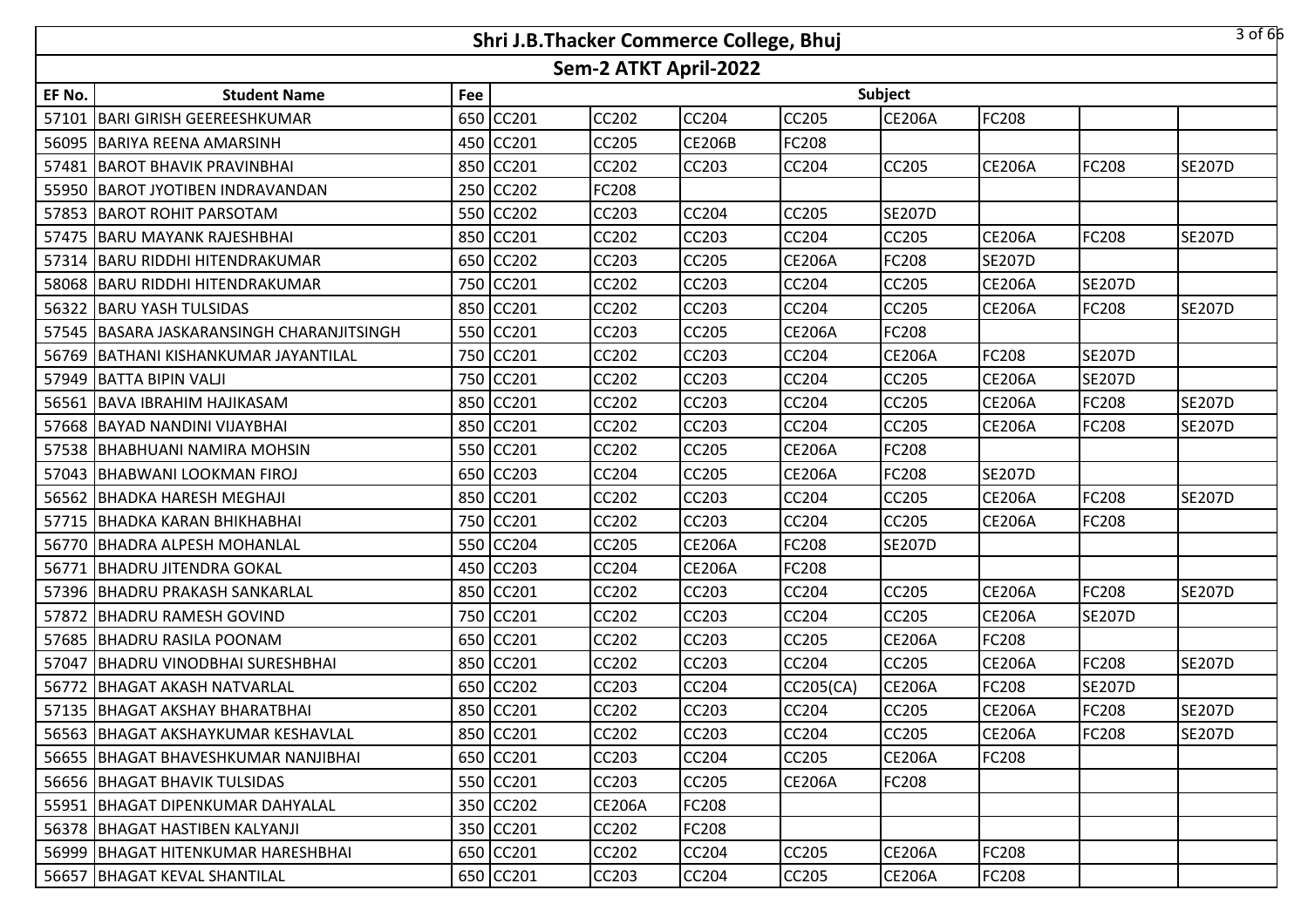|        |                                         |     | Shri J.B.Thacker Commerce College, Bhuj |                       |               |               |               |               |               | 4 of 66       |
|--------|-----------------------------------------|-----|-----------------------------------------|-----------------------|---------------|---------------|---------------|---------------|---------------|---------------|
|        |                                         |     |                                         | Sem-2 ATKT April-2022 |               |               |               |               |               |               |
| EF No. | <b>Student Name</b>                     | Fee |                                         |                       |               |               | Subject       |               |               |               |
| 58012  | <b>BHAGAT KIRAN DHARMENDRABHAI</b>      | 650 | <b>CC201</b>                            | CC202                 | CC203         | CC204         | CC205         | <b>SE207D</b> |               |               |
|        | 56321 BHAGAT KIRANKUMAR RATILAL         | 750 | <b>CC201</b>                            | <b>CC202</b>          | CC203         | <b>CC204</b>  | <b>CE206A</b> | FC208         | <b>SE207D</b> |               |
| 57092  | <b>BHAGAT KISHAN RAJESHBHAI</b>         |     | 850 CC201                               | CC202                 | CC203         | CC204         | CC205         | <b>CE206A</b> | <b>FC208</b>  | <b>SE207D</b> |
|        | 56323 BHAGAT MEHUL RAMESHKUMAR          |     | 750 CC201                               | <b>CC202</b>          | <b>CC203</b>  | <b>CC205</b>  | <b>CE206A</b> | FC208         | <b>SE207D</b> |               |
| 56290  | <b>BHAGAT MEHUL SHANTILAL</b>           | 750 | <b>CC202</b>                            | CC203                 | CC204         | CC205         | <b>CE206A</b> | FC208         | <b>SE207D</b> |               |
|        | 56564 BHAGAT NITESHKUMAR PARMANAND      | 550 | CC201                                   | <b>CC202</b>          | CC205(CA)     | <b>CE206A</b> | FC208         | <b>SE207D</b> |               |               |
| 57892  | <b>BHAGAT PARAS CHIMANLAL</b>           | 250 | <b>CC205</b>                            | <b>CE206A</b>         |               |               |               |               |               |               |
|        | 57116 BHAGAT PARTH PURUSHOTTAM          | 650 | CC201                                   | <b>CC202</b>          | CC203         | <b>CC204</b>  | <b>CE206A</b> | FC208         |               |               |
| 56379  | <b>BHAGAT PRAKASH JAGDISHBHAI</b>       | 850 | <b>CC201</b>                            | CC202                 | CC203         | CC204         | CC205         | <b>CE206A</b> | <b>FC208</b>  | <b>SE207D</b> |
| 56565  | <b>BHAGAT RAJESHKUMAR PARMANAND</b>     | 850 | CC201                                   | CC202                 | <b>CC203</b>  | CC204         | CC205         | <b>CE206A</b> | <b>FC208</b>  | <b>SE207D</b> |
| 57062  | <b>BHAGAT RAJKUMAR SHANTILAL</b>        | 550 | CC201                                   | CC202                 | CC205         | <b>CE206A</b> | FC208         |               |               |               |
| 56773  | BHAGAT VANDANABEN DILIPBHAI             | 750 | CC201                                   | CC202                 | CC203         | CC205         | <b>CE206A</b> | FC208         | <b>SE207D</b> |               |
|        | 55952 BHAGDE KISHANKUMAR MULRAJ         | 350 | <b>CC205</b>                            | FC208                 | <b>SE207D</b> |               |               |               |               |               |
|        | 56078 BHANDERI CHANDRESH ARJAN          | 250 | <b>CC203</b>                            | FC208                 |               |               |               |               |               |               |
|        | 57461 BHANDERI HITESH PREMJI            | 350 | <b>CC205</b>                            | <b>CE206A</b>         | FC208         |               |               |               |               |               |
|        | 56658 BHANDERI MITULKUMAR RAMJIBHAI     |     | 750 CC201                               | CC202                 | CC203         | CC204         | CC205         | <b>CE206A</b> | <b>FC208</b>  |               |
|        | 57186   BHANDERI PRAKASH KANTILAL       | 450 | <b>CC201</b>                            | <b>CC202</b>          | <b>CE206A</b> | <b>FC208</b>  |               |               |               |               |
|        | 56659 BHANDERI SANDIP SHIVJI            | 650 | CC201                                   | CC202                 | CC203         | CC205         | <b>CE206A</b> | FC208         |               |               |
| 57259  | <b>BHANUSHALI AJAY PRAVINBHAI</b>       | 750 | <b>CC201</b>                            | CC202                 | <b>CC203</b>  | <b>CC204</b>  | CC205         | <b>CE206A</b> | <b>FC208</b>  |               |
| 57707  | <b>BHANUSHALI AKSHAY SHANTILAL</b>      | 750 | <b>CC201</b>                            | CC202                 | <b>CC203</b>  | CC205         | <b>CE206A</b> | FC208         | <b>SE207D</b> |               |
| 56380  | <b>BHANUSHALI AMIT SHIVANAND</b>        | 750 | <b>CC201</b>                            | CC202                 | <b>CC203</b>  | <b>CC204</b>  | <b>CE206A</b> | FC208         | <b>SE207D</b> |               |
| 56193  | <b>BHANUSHALI ASHOKKUMAR MITHUBHAI</b>  | 750 | CC201                                   | CC202                 | CC203         | CC204         | CC205         | <b>CE206A</b> | <b>FC208</b>  |               |
| 56278  | <b>BHANUSHALI BALKRUSHNA BHAGVANDAS</b> | 650 | CC201                                   | CC202                 | CC203         | CC204         | <b>CE206A</b> | FC208         |               |               |
|        | 55953 BHANUSHALI BHARATKUMAR RANCHHOD   | 550 | <b>CC202</b>                            | CC203                 | <b>CC204</b>  | FC208         | <b>SE207D</b> |               |               |               |
| 57682  | BHANUSHALI BHAVESH MOHANLAL             | 850 | CC201                                   | CC202                 | CC203         | CC204         | CC205         | <b>CE206A</b> | <b>FC208</b>  | <b>SE207D</b> |
|        | 57548 BHANUSHALI DARSHAN HIMATLAL       |     | 150 CC204                               |                       |               |               |               |               |               |               |
|        | 57797 BHANUSHALI DARSHAN SURESH         |     | 250 CC203                               | <b>CE206A</b>         |               |               |               |               |               |               |
|        | 57068   BHANUSHALI DEVENDRA HARIRAMBHAI |     | 550 CC201                               | CC204                 | <b>CC205</b>  | <b>CE206A</b> | FC208         |               |               |               |
|        | 55954   BHANUSHALI DHARMESH PRAVINKUMAR |     | 750 CC201                               | CC202                 | <b>CC203</b>  | <b>CC204</b>  | <b>CC205</b>  | FC208         | <b>SE207D</b> |               |
|        | 57370   BHANUSHALI DIPAK HIMATLAL       |     | 250 CC203                               | CC204                 |               |               |               |               |               |               |
|        | 57666   BHANUSHALI DIPAKKUMAR MANGALDAS |     | 150 CC205                               |                       |               |               |               |               |               |               |
|        | 57500 BHANUSHALI DIPALI MURJI           |     | 850 CC201                               | CC202                 | <b>CC203</b>  | <b>CC204</b>  | CC205         | <b>CE206A</b> | <b>FC208</b>  | <b>SE207D</b> |
|        | 57329 BHANUSHALI HANSKUMAR SHAMBHURAM   |     | 850 CC201                               | CC202                 | CC203         | <b>CC204</b>  | CC205         | <b>CE206A</b> | <b>FC208</b>  | <b>SE207D</b> |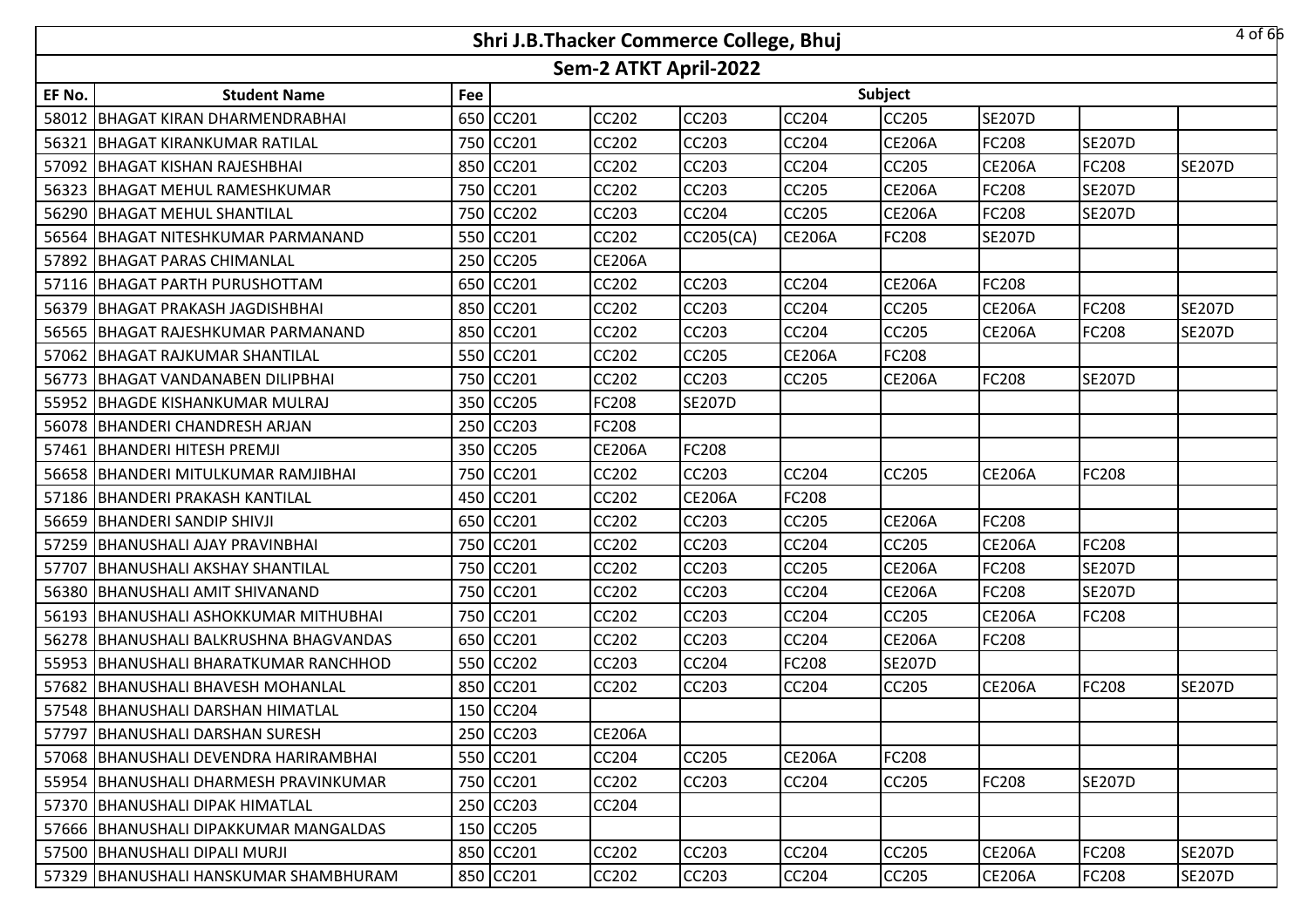|        |                                          |     | Shri J.B.Thacker Commerce College, Bhuj |                       |               |               |               |               |               | $5$ of 66     |
|--------|------------------------------------------|-----|-----------------------------------------|-----------------------|---------------|---------------|---------------|---------------|---------------|---------------|
|        |                                          |     |                                         | Sem-2 ATKT April-2022 |               |               |               |               |               |               |
| EF No. | <b>Student Name</b>                      | Fee |                                         |                       |               |               | Subject       |               |               |               |
|        | 57143 BHANUSHALI HARSHKUMAR KARSHANBHAI  | 350 | CC202                                   | <b>CC205</b>          | <b>CE206A</b> |               |               |               |               |               |
|        | 58084   BHANUSHALI HENCY ASHOKBHAI       |     | 350 CC203                               | <b>CC205</b>          | <b>CE206A</b> |               |               |               |               |               |
|        | 56381 BHANUSHALI JAYESH HARIRAM          |     | 550 CC201                               | <b>CC202</b>          | <b>CC203</b>  | CC205         | FC208         |               |               |               |
|        | 57850 BHANUSHALI JAYESH MANGALDAS        |     | 150 CC205                               |                       |               |               |               |               |               |               |
| 57551  | <b>BHANUSHALI JEET DEEPAKBHAI</b>        |     | 750 CC201                               | <b>CC202</b>          | <b>CC203</b>  | <b>CC204</b>  | CC205         | <b>CE206A</b> | <b>FC208</b>  |               |
|        | 57865   BHANUSHALI JYOTSNA SHAMJIBHAI    |     | 350 CC204                               | <b>CC205</b>          | <b>CE206A</b> |               |               |               |               |               |
|        | 57755   BHANUSHALI KANHAIYA LAHERILAL    |     | 250 CC204                               | FC208                 |               |               |               |               |               |               |
|        | 57552 BHANUSHALI KARANKUMAR DIPAKBHAI    | 450 | <b>CC201</b>                            | <b>CC202</b>          | <b>CC204</b>  | <b>CE206A</b> |               |               |               |               |
| 57806  | <b>BHANUSHALI KUNAL MOHANBHAI</b>        | 550 | CC201                                   | <b>CC203</b>          | <b>CC205</b>  | <b>CE206A</b> | <b>SE207D</b> |               |               |               |
|        | 57595 BHANUSHALI MAYANK MAHESHBHAI       | 750 | CC202                                   | CC203                 | <b>CC204</b>  | <b>CC205</b>  | <b>CE206A</b> | FC208         | <b>SE207D</b> |               |
| 57162  | <b>BHANUSHALI NANDLAL RAMJIBHAI</b>      | 650 | CC201                                   | <b>CC202</b>          | <b>CC204</b>  | <b>CC205</b>  | FC208         | <b>SE207D</b> |               |               |
| 56194  | <b>BHANUSHALI NILESHKUMAR LAXMIDAS</b>   | 450 | CC201                                   | CC202                 | <b>CE206A</b> | FC208         |               |               |               |               |
|        | 57888 BHANUSHALI NIRAV DINESHBHAI        | 350 | <b>CC202</b>                            | <b>CC205</b>          | <b>CE206A</b> |               |               |               |               |               |
| 56461  | <b>BHANUSHALI PRATIK BHARATBHAI</b>      |     | 250 CC205                               | <b>CE206A</b>         |               |               |               |               |               |               |
| 57111  | BHANUSHALI RAHUL GOVINDBHAI              |     | 550 CC201                               | <b>CC202</b>          | <b>CC205</b>  | <b>CE206A</b> | FC208         |               |               |               |
| 58023  | BHANUSHALI RAJESH JAGDISHBHAI            |     | 650 CC201                               | CC203                 | <b>CC204</b>  | CC205         | <b>CE206A</b> | <b>SE207D</b> |               |               |
| 57367  | BHANUSHALI SHAILESHKUMAR MURJIBHAI       |     | 150 CE206A                              |                       |               |               |               |               |               |               |
|        | 57633 BHANUSHALI SHYAM JAGDISH           | 250 | <b>CC203</b>                            | <b>CE206A</b>         |               |               |               |               |               |               |
| 58017  | <b>BHANUSHALI SURESH JENTILAL</b>        | 350 | CC205                                   | <b>CE206A</b>         | <b>SE207D</b> |               |               |               |               |               |
|        | 56382 BHANUSHALI VIJAY MOHANLAL          | 550 | <b>CC201</b>                            | <b>CC202</b>          | <b>CC203</b>  | <b>FC208</b>  | <b>SE207D</b> |               |               |               |
|        | 58054 BHANUSHALI VIPUL KALYAN            | 250 | CC203                                   | CC205                 |               |               |               |               |               |               |
|        | 56116   BHANUSHALI VISHALKUMAR CHANDULAL | 550 | CC202                                   | <b>CC203</b>          | <b>CC205</b>  | <b>CE206A</b> | FC208         |               |               |               |
| 57277  | <b>BHANUSHALI VIVEK VIJAYBHAI</b>        | 850 | CC201                                   | CC202                 | <b>CC203</b>  | CC204         | CC205         | <b>CE206A</b> | <b>FC208</b>  | <b>SE207D</b> |
|        | 57301 BHANUSHALI ZEELKUMAR KANAIYALAL    | 550 | <b>CC203</b>                            | <b>CC205</b>          | <b>CE206A</b> | <b>FC208</b>  | <b>SE207D</b> |               |               |               |
|        | 57071   BHATI HENCY NARENDRASINH         | 450 | CC201                                   | <b>CC205</b>          | <b>CE206A</b> | FC208         |               |               |               |               |
|        | 57010 BHATIYA AKSHAY SHIVJIBHAI          |     | 750 CC201                               | <b>CC202</b>          | <b>CC203</b>  | <b>CC204</b>  | CC205         | <b>CE206A</b> | <b>FC208</b>  |               |
|        | 56117 BHATT AAROHI KAUSHIKBHAI           |     | 250 CE206A                              | <b>FC208</b>          |               |               |               |               |               |               |
|        | 56105 BHATT PARTH DIPAKBHAI              |     | 650 CC203                               | CC204                 | <b>CC205</b>  | <b>CE206A</b> | FC208         | <b>SE207D</b> |               |               |
|        | 57283 BHATT SHIVAM DIPAKBHAI             |     | 450 CC203                               | <b>CC205</b>          | <b>CE206A</b> | <b>SE207D</b> |               |               |               |               |
|        | 56985 BHATT VAIBHAV TUSHARBHAI           |     | 850 CC201                               | CC202                 | <b>CC203</b>  | <b>CC204</b>  | <b>CC205</b>  | <b>CE206A</b> | <b>FC208</b>  | <b>SE207D</b> |
|        | 56462 BHATT VANDANA LAHERILAL            |     | 650 CC201                               | CC203                 | <b>CC204</b>  | <b>CC205</b>  | <b>CE206A</b> | FC208         |               |               |
|        | 56383 BHATTI AKSHAYKUMAR RANJITBHAI      |     | 550 CC201                               | CC202                 | <b>CC203</b>  | <b>FC208</b>  | <b>SE207D</b> |               |               |               |
|        | 56566   BHATTI RAJ BHUPENDRABHAI         |     | 550 CC203                               | CC204                 | <b>CC205</b>  | <b>CE206A</b> | FC208         |               |               |               |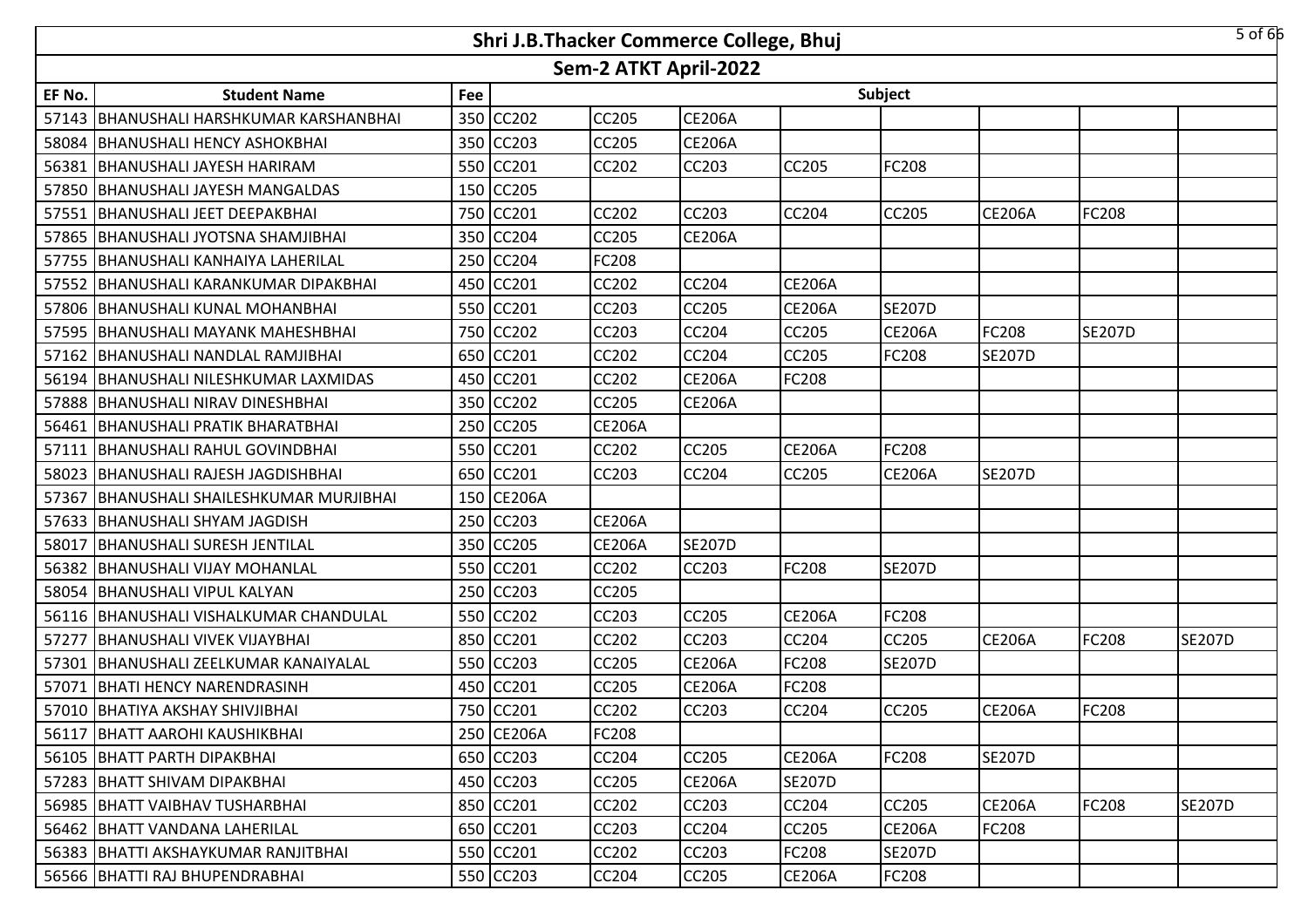|        |                                          |     | Shri J.B.Thacker Commerce College, Bhuj |                       |               |               |               |               |               | 6 of 66       |
|--------|------------------------------------------|-----|-----------------------------------------|-----------------------|---------------|---------------|---------------|---------------|---------------|---------------|
|        |                                          |     |                                         | Sem-2 ATKT April-2022 |               |               |               |               |               |               |
| EF No. | <b>Student Name</b>                      | Fee |                                         |                       |               |               | Subject       |               |               |               |
| 56732  | BHAVSAR DARSHAN SHASHIKANTBHAI           |     | 750 CC201                               | CC202                 | CC203         | <b>CC204</b>  | CC205         | <b>CE206A</b> | FC208         |               |
|        | 57550 BHAVSAR GUNJAN SUBHASH             |     | 850 CC201                               | CC202                 | CC203         | <b>CC204</b>  | CC205         | <b>CE206A</b> | <b>FC208</b>  | <b>SE207D</b> |
| 56319  | <b>BHAVSAR HIREN VASANTKUMAR</b>         |     | 850 CC201                               | CC202                 | CC203         | CC204         | CC205         | <b>CE206A</b> | FC208         | <b>SE207D</b> |
| 56271  | <b>BHAVSAR MEERA DINESHKUMAR</b>         |     | 550 CC202                               | CC203                 | CC204         | <b>FC208</b>  | <b>SE207D</b> |               |               |               |
| 58086  | <b>BHAVSAR NANDISH HARESHBHAI</b>        |     | 350 CC203                               | CC205                 | <b>CE206A</b> |               |               |               |               |               |
|        | 56118 BHEEL AKASH KANUBHAI               |     | 750 CC201                               | CC202                 | CC203         | <b>CC204</b>  | <b>CC205</b>  | FC208         | <b>SE207D</b> |               |
| 56694  | <b>BHIMANI BHUPENDRA MANSUKHLAL</b>      |     | 850 CC201                               | CC202                 | CC203         | <b>CC204</b>  | CC205         | <b>CE206B</b> | <b>FC208</b>  | <b>SE207D</b> |
| 56119  | <b>BHIMANI DHAYESHKUMAR MOHANLAL</b>     |     | 450 CC203                               | CC204                 | <b>CE206A</b> | <b>FC208</b>  |               |               |               |               |
| 56120  | <b>BHIMANI DILIPKUMAR RATILAL</b>        |     | 250 CC203                               | FC208                 |               |               |               |               |               |               |
| 56660  | <b>BHIMANI DIVYABEN SHAILESHKUMAR</b>    |     | 650 CC201                               | CC203                 | CC204         | <b>CC205</b>  | <b>CE206A</b> | FC208         |               |               |
| 56567  | <b>BHIMANI HARDIKKUMAR GOPAL</b>         |     | 550 CC201                               | CC203                 | CC205         | <b>CE206A</b> | <b>FC208</b>  |               |               |               |
| 56320  | BHIMANI JAYDEEP BABULAL                  |     | 750 CC201                               | CC203                 | CC204         | CC205         | <b>CE206B</b> | FC208         | <b>SE207D</b> |               |
| 56291  | IBHIMANI MITULKUMAR CHHAGANLAL           |     | 750 CC201                               | CC203                 | CC204         | <b>CC205</b>  | <b>CE206A</b> | FC208         | <b>SE207D</b> |               |
| 56568  | <b>BHIMANI NIRAJKUMAR VINODKUMAR</b>     |     | 850 CC201                               | CC202                 | CC203         | CC204         | CC205         | <b>CE206A</b> | FC208         | <b>SE207D</b> |
| 56695  | <b>BHIMANI PARESHKUMAR SURESHKUMAR</b>   |     | 750 CC201                               | CC202                 | CC203         | <b>CC204</b>  | <b>CC205</b>  | <b>CE206B</b> | <b>FC208</b>  |               |
| 57607  | <b>BHIMANI POOJABEN BHAGVANDAS</b>       |     | 150 CE206A                              |                       |               |               |               |               |               |               |
| 57762  | IBHIMANI RAJ MAHENDRAKUMAR               |     | 750 CC201                               | CC203                 | CC204         | <b>CC205</b>  | <b>CE206A</b> | FC208         | <b>SE207D</b> |               |
| 56777  | BHIMANI RAJESHKUMAR PRAVINBHAI           |     | 850 CC201                               | CC202                 | CC203         | CC204         | CC205         | <b>CE206A</b> | <b>FC208</b>  | <b>SE207D</b> |
| 56696  | <b>BHIMANI SUBHAM SURESHKUMAR</b>        |     | 850 CC201                               | CC202                 | CC203         | <b>CC204</b>  | <b>CC205</b>  | <b>CE206B</b> | <b>FC208</b>  | <b>SE207D</b> |
| 56121  | BHIMANI SWATIBEN DINESHKUMAR             |     | 450 CC201                               | CC205                 | <b>CE206A</b> | <b>FC208</b>  |               |               |               |               |
| 57450  | <b>BHIMANI VISHAL KANTILAL</b>           |     | 850 CC201                               | CC202                 | CC203         | <b>CC204</b>  | CC205         | <b>CE206A</b> | <b>FC208</b>  | <b>SE207D</b> |
| 56384  | <b>BHINDE BRIJESHKUMAR KIRTIKUMAR</b>    |     | 450 CC202                               | CC203                 | CC205         | <b>FC208</b>  |               |               |               |               |
| 56778  | <b>BHINDE MIHIR PRATAPBHAI</b>           |     | 550 CC203                               | CC204                 | CC205         | <b>FC208</b>  | <b>SE207D</b> |               |               |               |
|        | 57686 BHOIYA JAGDISH RAVILAL             |     | 450 CC201                               | CC202                 | CC203         | <b>FC208</b>  |               |               |               |               |
| 57765  | <b>BHOIYA MULCHAND NAVIN</b>             |     | 750 CC201                               | CC202                 | CC203         | CC204         | CC205         | FC208         | <b>SE207D</b> |               |
|        | 57915 BHOIYA UDAYKUMAR RAMESHKUMAR       |     | 750 CC201                               | CC202                 | CC203         | <b>CC204</b>  | CC205         | <b>CE206A</b> | <b>SE207D</b> |               |
|        | 57034 BHOJ SADAMHUSHEN SIDHIK            |     | 650 CC201                               | <b>CC202</b>          | CC204         | <b>CC205</b>  | <b>CE206A</b> | FC208         |               |               |
|        | 57377   BHOJANI DIPESHKUMAR MAHENDRABHAI |     | 850 CC201                               | CC202                 | CC203         | <b>CC204</b>  | <b>CC205</b>  | <b>CE206A</b> | <b>FC208</b>  | <b>SE207D</b> |
|        | 56122   BHOJANI PRIYABEN VINODKUMAR      |     | 350 CC203                               | <b>CC205</b>          | FC208         |               |               |               |               |               |
|        | 57376 BHOLA HARDIK NARANBHAI             |     | 450 CC201                               | CC205                 | <b>CE206A</b> | <b>FC208</b>  |               |               |               |               |
|        | 56123   BHUDHBHATTI KARAN HASMUKHLAL     |     | 450 CC203                               | CC205                 | <b>CE206A</b> | <b>FC208</b>  |               |               |               |               |
|        | 56079 BHUDIA HEENA KALYAN                |     | 250 CC203                               | <b>FC208</b>          |               |               |               |               |               |               |
|        | 57363 BHUDIA HIREN MAHENDRABHAI          |     | 350 CC202                               | <b>FC208</b>          | <b>SE207D</b> |               |               |               |               |               |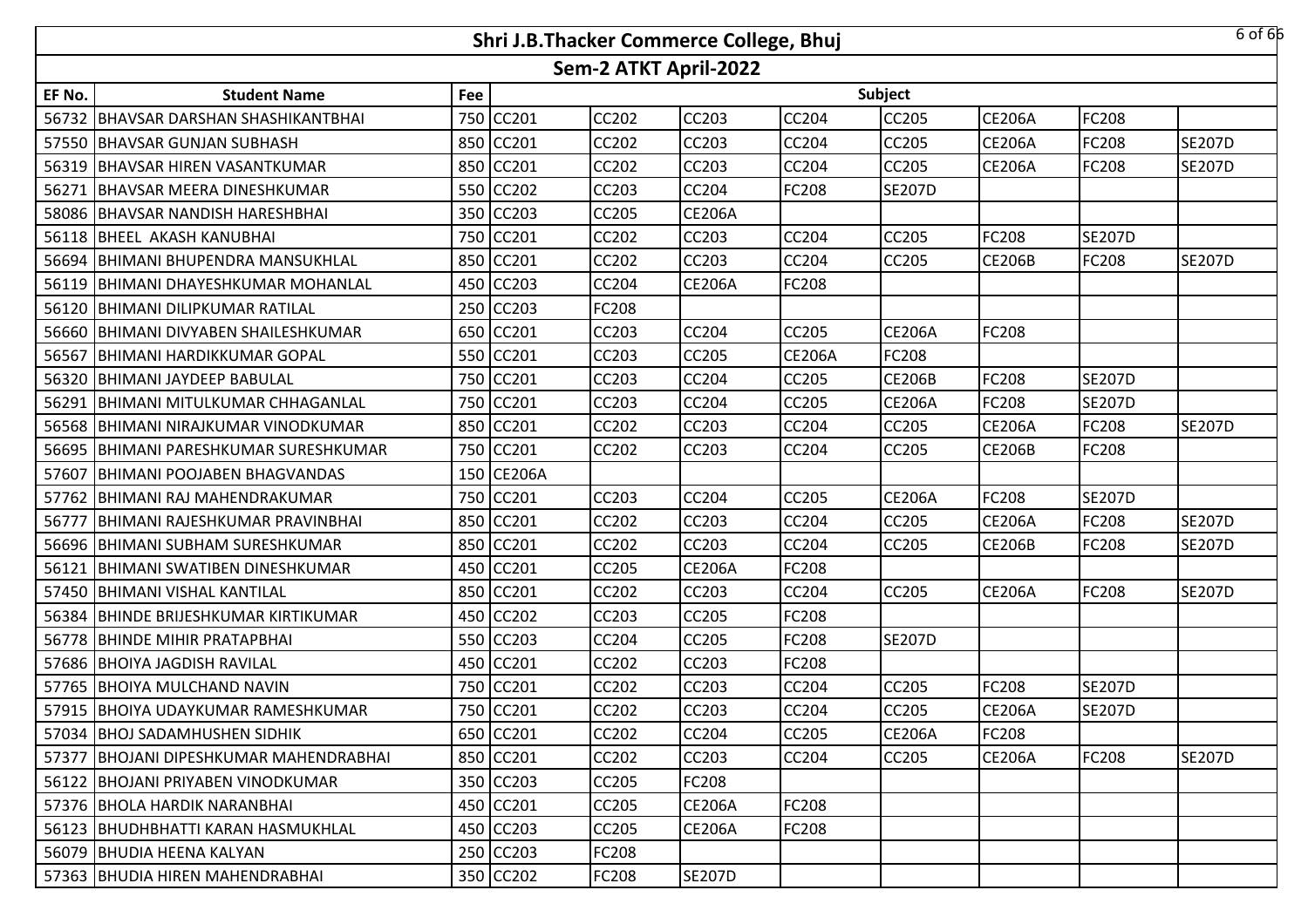|        |                                       |     | Shri J.B.Thacker Commerce College, Bhuj |                       |               |               |               |               |               | 7 of 66       |
|--------|---------------------------------------|-----|-----------------------------------------|-----------------------|---------------|---------------|---------------|---------------|---------------|---------------|
|        |                                       |     |                                         | Sem-2 ATKT April-2022 |               |               |               |               |               |               |
| EF No. | <b>Student Name</b>                   | Fee |                                         |                       |               |               | Subject       |               |               |               |
|        | 57751 BHUDIA PRITAM SHAMJI            | 550 | <b>CC203</b>                            | <b>CC204</b>          | <b>CC205</b>  | <b>CE206A</b> | <b>SE207D</b> |               |               |               |
|        | 56092 BHUDIYA DHARMESHKUMAR PREMJI    |     | 650 CC201                               | <b>CC202</b>          | <b>CC203</b>  | <b>CC204</b>  | <b>CC205</b>  | FC208         |               |               |
|        | 56124 BHUDIYA JESIKA RAMESH           |     | 550 CC203                               | <b>CC204</b>          | <b>CC205</b>  | FC208         | <b>SE207D</b> |               |               |               |
|        | 56385 BHUDIYA MAULIK KUNVARJI         |     | 450 CC201                               | <b>CC202</b>          | <b>FC208</b>  | <b>SE207D</b> |               |               |               |               |
|        | 56195 BHUDIYA PRAKASH KALYAN          |     | 550 CC201                               | <b>CC202</b>          | <b>CC204</b>  | <b>CE206A</b> | FC208         |               |               |               |
|        | 56386 BHUDIYA PRIYAKANT SHIVJIBHAI    |     | 750 CC201                               | <b>CC202</b>          | <b>CC203</b>  | <b>CC204</b>  | <b>CC205</b>  | <b>FC208</b>  | <b>SE207D</b> |               |
|        | 56125 BHUDIYA SEEMA MAVJI             | 350 | <b>CC202</b>                            | <b>CC205</b>          | <b>FC208</b>  |               |               |               |               |               |
| 56387  | <b>BHUDIYA VINOD MAVJI</b>            | 850 | <b>CC201</b>                            | <b>CC202</b>          | <b>CC203</b>  | <b>CC204</b>  | <b>CC205</b>  | <b>CE206A</b> | <b>FC208</b>  | <b>SE207D</b> |
|        | 56388 BHUDIYA YOGESH BHIMJI           | 850 | CC201                                   | <b>CC202</b>          | <b>CC203</b>  | CC204         | CC205         | <b>CE206A</b> | <b>FC208</b>  | <b>SE207D</b> |
|        | 57828 BHUVA DEVAL JIVRAJ              | 750 | CC201                                   | CC202                 | <b>CC203</b>  | CC204         | CC205         | <b>CE206A</b> | <b>SE207D</b> |               |
|        | 57942 BHUVA DEVENDRA DEVJI            | 550 | CC201                                   | <b>CC202</b>          | <b>CC203</b>  | <b>CC204</b>  | <b>CE206A</b> |               |               |               |
|        | 56080 BHUVA HARISH PREMJI             | 350 | CC203                                   | CC205                 | <b>FC208</b>  |               |               |               |               |               |
|        | 58021 BODA HARSHIL RAKESH             |     | 550 CC203                               | <b>CC204</b>          | <b>CC205</b>  | <b>CE206A</b> | <b>SE207D</b> |               |               |               |
| 56167  | <b>BORICHA MOMAYABHAI LAKHA</b>       |     | 250 CC201                               | FC208                 |               |               |               |               |               |               |
|        | 58015 BORICHA SNEHA BHAVESHBHAI       |     | 750 CC201                               | <b>CC202</b>          | <b>CC203</b>  | <b>CC204</b>  | CC205         | <b>CE206A</b> | <b>SE207D</b> |               |
|        | 58038 BRAHMAN NIKULKUMAR MANUBHAI     |     | 450 CC201(CA)                           | <b>CC202</b>          | <b>CC203</b>  | CC204(CA)     | CC205         | <b>CE206A</b> | SE207D(CA)    |               |
|        | 57703 BUCHIYA ANITABEN NATHUBHAI      |     | 450 CC203                               | <b>CC205</b>          | <b>CE206A</b> | <b>FC208</b>  |               |               |               |               |
|        | 57965 BUCHIYA GAUTAM NANJI            |     | 650 CC201                               | <b>CC202</b>          | <b>CC203</b>  | CC205         | <b>CE206A</b> | <b>SE207D</b> |               |               |
|        | 56780 BUCHIYA NARENDRAKUMAR VELJIBHAI | 750 | CC202                                   | CC203                 | <b>CC204</b>  | <b>CC205</b>  | <b>CE206A</b> | FC208         | <b>SE207D</b> |               |
|        | 57901 BUCHIYA SURESH KARSHANBHAI      | 150 | <b>CE206A</b>                           |                       |               |               |               |               |               |               |
|        | 57144 BUDDHABHATTI DHARAM MAHESHBHAI  | 550 | <b>CC203</b>                            | <b>CC204</b>          | <b>CC205</b>  | <b>CE206A</b> | <b>FC208</b>  |               |               |               |
|        | 56389 BUDHABHATTI HERAT MANESH        | 450 | <b>CC203</b>                            | <b>CC204</b>          | <b>CC205</b>  | FC208         |               |               |               |               |
|        | 56733 BUDHABHATTI JIGAR PRABODHBHAI   | 550 | CC203                                   | CC205                 | <b>CE206A</b> | FC208         | <b>SE207D</b> |               |               |               |
|        | 57659 BUDHABHATTI SUHASHI KIRANBHAI   | 750 | <b>CC202</b>                            | <b>CC203</b>          | <b>CC204</b>  | <b>CC205</b>  | <b>CE206A</b> | FC208         | <b>SE207D</b> |               |
|        | 57628 BUDHBHATTI HEMANGI SANJAY       | 250 | CC205                                   | <b>CE206A</b>         |               |               |               |               |               |               |
|        | 56318 BUDHBHATTI PRINCE PRAVINCHANDRA |     | 350 CC203                               | <b>CE206A</b>         | <b>FC208</b>  |               |               |               |               |               |
|        | 56126 BUDHBHATTI SHIVAM MAHENDRABHAI  |     | 750 CC201                               | <b>CC202</b>          | <b>CC203</b>  | <b>CC204</b>  | CC205         | FC208         | <b>SE207D</b> |               |
|        | 57326 BUDHDHABHATTI PUNIT YOGESHBHAI  |     | 550 CC203                               | <b>CC205</b>          | <b>CE206A</b> | <b>FC208</b>  | <b>SE207D</b> |               |               |               |
|        | 55955 BUDHDHBHATTI JAYDIP PRAFUL      |     | 850 CC201                               | <b>CC202</b>          | <b>CC203</b>  | CC204         | CC205         | <b>CE206A</b> | <b>FC208</b>  | <b>SE207D</b> |
|        | 55956 BUDHDHBHATTI SANGEETA SHANTILAL |     | 850 CC201                               | CC202                 | <b>CC203</b>  | <b>CC204</b>  | CC205         | <b>CE206A</b> | <b>FC208</b>  | <b>SE207D</b> |
|        | 56390 BUSA PRATIKKUMAR GOVINDBHAI     |     | 450 CC203                               | <b>CE206A</b>         | <b>FC208</b>  | <b>SE207D</b> |               |               |               |               |
|        | 58059 CHAD ASHISH DHIRAJBHAI          |     | 550 CC201(CA)                           | CC202(CA)             | <b>CC203</b>  | <b>CC204</b>  | CC205         | <b>CE206A</b> | <b>SE207C</b> |               |
|        | 57422 CHAD CHAMANBHAI DHANABHAI       |     | 850 CC201                               | CC202                 | CC203         | CC204         | CC205         | <b>CE206A</b> | <b>FC208</b>  | <b>SE207D</b> |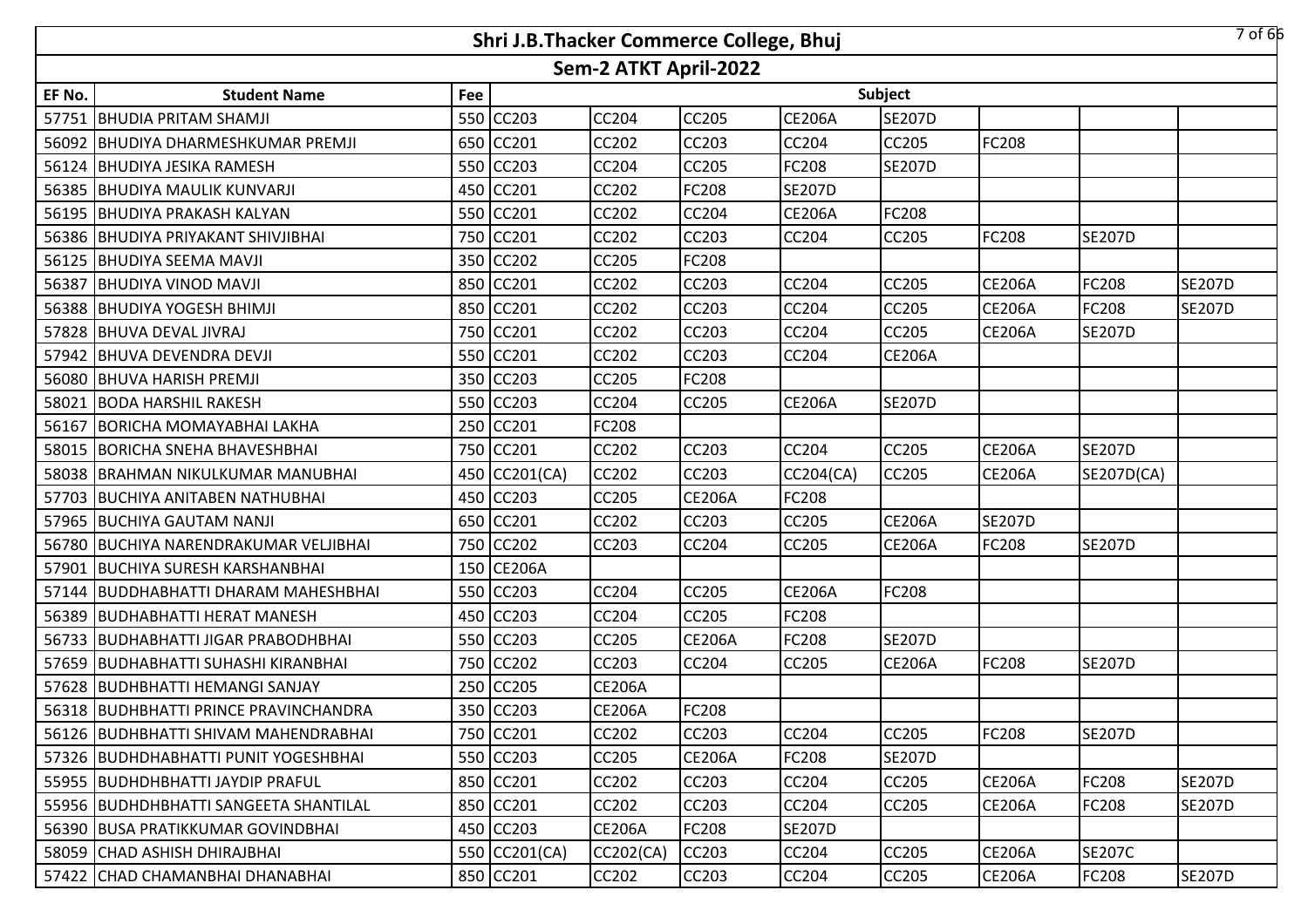|        | $8$ of 66<br>Shri J.B.Thacker Commerce College, Bhuj |     |           |                       |               |               |               |               |               |               |  |  |
|--------|------------------------------------------------------|-----|-----------|-----------------------|---------------|---------------|---------------|---------------|---------------|---------------|--|--|
|        |                                                      |     |           | Sem-2 ATKT April-2022 |               |               |               |               |               |               |  |  |
| EF No. | <b>Student Name</b>                                  | Fee |           |                       |               |               | Subject       |               |               |               |  |  |
|        | 56782 CHAD HASMUKH HIRABHAI                          |     | 550 CC201 | <b>CC203</b>          | <b>CC205</b>  | <b>CE206A</b> | FC208         |               |               |               |  |  |
|        | 56783 CHAD HASMUKH VIRAMBHAI                         |     | 450 CC202 | <b>CC203</b>          | <b>CC204</b>  | <b>FC208</b>  | SE207D(CA)    |               |               |               |  |  |
|        | 56168 CHAD JAYVEER BHAGUBHAI                         |     | 850 CC201 | CC202                 | CC203         | CC204         | CC205         | <b>CE206A</b> | FC208         | <b>SE207D</b> |  |  |
|        | 57720 CHAD KAILASH NARSINH                           |     | 850 CC201 | CC202                 | <b>CC203</b>  | CC204         | CC205         | <b>CE206A</b> | <b>FC208</b>  | <b>SE207D</b> |  |  |
|        | 58096 CHAD KANAIYA RANCHHODBHAI                      |     | 450 CC201 | CC203                 | <b>CC204</b>  | <b>CE206A</b> |               |               |               |               |  |  |
|        | 57172 CHAD MANJI TRIKAMBHAI                          |     | 650 CC201 | CC202                 | CC203         | CC205         | <b>CE206A</b> | FC208         |               |               |  |  |
|        | 57926 CHAD NANDLAL RAJESHBHAI                        |     | 450 CC203 | CC204                 | <b>CE206A</b> | <b>SE207D</b> |               |               |               |               |  |  |
|        | 56569 CHAD NARSINH KANJI                             |     | 850 CC201 | CC202                 | CC203         | <b>CC204</b>  | CC205         | <b>CE206A</b> | <b>FC208</b>  | <b>SE207D</b> |  |  |
|        | 56785 CHAD PARESH PARBATBHAI                         |     | 650 CC201 | CC202                 | CC203         | CC204         | <b>CE206A</b> | FC208         |               |               |  |  |
|        | 57288 CHAD RAJESH BHAGUBHAI                          |     | 350 CC203 | CC205                 | <b>CE206A</b> |               |               |               |               |               |  |  |
|        | 56787 CHAD RAJESH HARI                               |     | 650 CC201 | <b>CC202</b>          | <b>CC203</b>  | CC204         | <b>CE206A</b> | FC208         |               |               |  |  |
|        | 56789 CHAD RAMJI VIRAM                               |     | 450 CC201 | CC202                 | CC203         | FC208         |               |               |               |               |  |  |
|        | 57954 CHAD SHAILESHBHAI KANABHAI                     |     | 550 CC201 | <b>CC202</b>          | <b>CC203</b>  | CC205         | <b>CE206A</b> |               |               |               |  |  |
|        | 57028 CHAD SURESHKUMAR HARIBHAI                      |     | 650 CC201 | CC203                 | CC204         | <b>CC205</b>  | <b>CE206A</b> | FC208         |               |               |  |  |
|        | 57699 CHAD VIJAYKUMAR VALJI                          |     | 650 CC201 | <b>CC202</b>          | <b>CC204</b>  | <b>CC205</b>  | <b>CE206A</b> | FC208         |               |               |  |  |
| 55957  | <b>CHAD VINESH DEVKARAN</b>                          |     | 350 CC202 | CC205                 | <b>FC208</b>  |               |               |               |               |               |  |  |
|        | 57596 CHAD VIPUL MAVJI                               |     | 650 CC201 | CC202                 | <b>CC203</b>  | CC205         | <b>CE206A</b> | FC208         |               |               |  |  |
|        | 58101 CHAIYA MAYURBHAI KANJIBHAI                     |     | 550 CC201 | CC202                 | CC203         | CC205         | <b>CE206A</b> |               |               |               |  |  |
| 57507  | <b>CHAKI ANISH ABDULRASHID</b>                       |     | 850 CC201 | CC202                 | CC203         | CC204         | CC205         | <b>CE206A</b> | <b>FC208</b>  | <b>SE207D</b> |  |  |
|        | 57836 CHAKI FAIZAL ANWAR                             |     | 550 CC203 | CC204                 | CC205         | <b>CE206A</b> | <b>SE207C</b> |               |               |               |  |  |
|        | 57431 CHAKI FAIZAL HABIB                             |     | 750 CC201 | CC202                 | CC203         | CC204         | <b>CE206A</b> | FC208         | <b>SE207D</b> |               |  |  |
|        | 56792 CHAKI FIROZ SUMARBHAI                          |     | 550 CC203 | <b>CC204</b>          | <b>CE206A</b> | FC208         | <b>SE207D</b> |               |               |               |  |  |
|        | 57729 CHAKI INSIYA AKBAR                             |     | 550 CC202 | CC203                 | CC205         | <b>CE206A</b> | FC208         |               |               |               |  |  |
|        | 56734 CHAKI IRFAN AMAD                               |     | 650 CC201 | CC203                 | <b>CC204</b>  | CC205         | <b>CE206A</b> | FC208         |               |               |  |  |
|        | 55958 CHAKI NIZAM ABDULRAZAK                         |     | 850 CC201 | CC202                 | CC203         | CC204         | CC205         | <b>CE206A</b> | FC208         | <b>SE207D</b> |  |  |
|        | 56796 CHAKI NIZAM RAZAK                              |     | 650 CC203 | <b>CC204</b>          | <b>CC205</b>  | <b>CE206A</b> | <b>FC208</b>  | <b>SE207D</b> |               |               |  |  |
|        | 56570 CHAKI SAHID MAMAD                              |     | 850 CC201 | CC202                 | <b>CC203</b>  | <b>CC204</b>  | CC205         | <b>CE206A</b> | <b>FC208</b>  | <b>SE207D</b> |  |  |
|        | 57728 CHAKI SAHIL OSMAN                              |     | 550 CC201 | CC204(CA)             | <b>CC205</b>  | <b>CE206A</b> | <b>FC208</b>  | <b>SE207D</b> |               |               |  |  |
|        | 57645 CHAKI TANJINABAI ALIMAMD                       |     | 750 CC201 | CC202                 | <b>CC203</b>  | CC205         | <b>CE206A</b> | FC208         | <b>SE207D</b> |               |  |  |
|        | 56797 CHAKI TOSIF SALEMAMAD                          |     | 750 CC202 | CC203                 | <b>CC204</b>  | CC205         | <b>CE206A</b> | FC208         | <b>SE207D</b> |               |  |  |
|        | 57968 CHANDAN ANANDI RAMESH                          |     | 650 CC202 | CC203                 | <b>CC204</b>  | CC205         | <b>CE206A</b> | <b>SE207D</b> |               |               |  |  |
|        | 57800 CHANDAN KUSHAL CHETANKUMAR                     |     | 250 CC205 | <b>SE207D</b>         |               |               |               |               |               |               |  |  |
|        | 57868 CHANDE DHRUV VIKRAM                            |     | 150 CC204 |                       |               |               |               |               |               |               |  |  |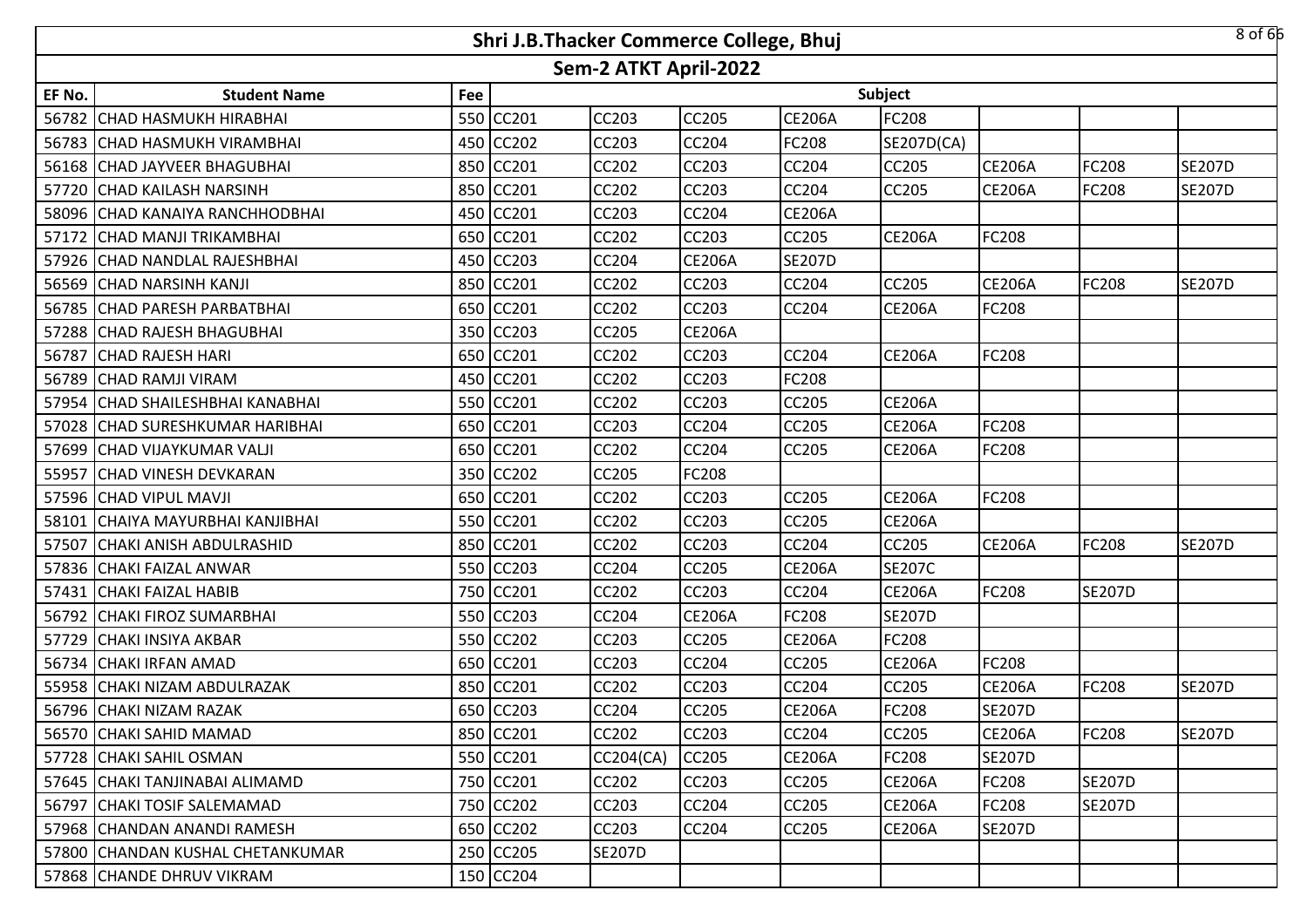|        |                                                |     | Shri J.B.Thacker Commerce College, Bhuj |                       |               |               |               |               |               | $9$ of 66     |
|--------|------------------------------------------------|-----|-----------------------------------------|-----------------------|---------------|---------------|---------------|---------------|---------------|---------------|
|        |                                                |     |                                         | Sem-2 ATKT April-2022 |               |               |               |               |               |               |
| EF No. | <b>Student Name</b>                            | Fee |                                         |                       |               |               | Subject       |               |               |               |
|        | 55959 CHANDE HARDIK SURESHCHANDRA              | 450 | <b>CC202</b>                            | <b>CC203</b>          | <b>CC204</b>  | FC208         |               |               |               |               |
|        | 56283 CHANDE NIRAVKUMAR MEGHJI                 |     | 550 CC203                               | <b>CC204</b>          | <b>CE206A</b> | FC208         | <b>SE207D</b> |               |               |               |
|        | 56129 CHANDE RAJ BHARATBHAI                    |     | 850 CC201                               | <b>CC202</b>          | <b>CC203</b>  | CC204         | CC205         | <b>CE206A</b> | FC208         | <b>SE207D</b> |
|        | 57957 CHANDESHARA BHOOMIBEN DHIRAJLAL          |     | 750 CC201                               | <b>CC202</b>          | <b>CC203</b>  | <b>CC204</b>  | CC205         | <b>CE206A</b> | <b>SE207C</b> |               |
|        | 57810 CHANDRA SHIVAM RAMESHBHAI                |     | 750 CC201                               | <b>CC202</b>          | <b>CC203</b>  | CC204         | CC205         | <b>CE206A</b> | <b>SE207D</b> |               |
|        | 57571 CHARAN CHANDRESH PRAVINBHAI              |     | 650 CC201                               | CC203                 | <b>CC205</b>  | <b>CE206A</b> | <b>FC208</b>  | <b>SE207D</b> |               |               |
|        | 56735 CHARANIYA DENISH NARENDRA                |     | 150 CE206A                              |                       |               |               |               |               |               |               |
|        | 57280 CHAUDHARI ASHISH TULSHIDAS               | 850 | CC201                                   | <b>CC202</b>          | <b>CC203</b>  | <b>CC204</b>  | <b>CC205</b>  | <b>CE206A</b> | <b>FC208</b>  | <b>SE207D</b> |
|        | 57238 CHAUDHARI BAJINDARSINH SHREEMAHENDRASINH | 450 | CC201                                   | <b>CC205</b>          | <b>CE206A</b> | FC208         |               |               |               |               |
|        | 57210 CHAUDHARI DIVYESH MEHABHAI               | 550 | CC201                                   | CC204                 | <b>CC205</b>  | <b>CE206A</b> | FC208         |               |               |               |
|        | 57960 CHAUDHARI YASH TULSIDAS                  | 550 | CC202                                   | <b>CC203</b>          | <b>CC204</b>  | <b>CC205</b>  | <b>CE206A</b> |               |               |               |
|        | 57088 CHAUDHARY SUMIT ROTHASH                  | 650 | CC201                                   | CC203                 | <b>CC204</b>  | CC205         | <b>CE206A</b> | FC208         |               |               |
|        | 56508 CHAUDHRI KANJI BHIKHA                    |     | 850 CC201                               | <b>CC202</b>          | <b>CC203</b>  | <b>CC204</b>  | CC205         | <b>CE206B</b> | <b>FC208</b>  | <b>SE207D</b> |
|        | 57912 CHAUDHRI RITIKKUMAR PRAVINBHAI           |     | 350 CC203                               | <b>CC205</b>          | <b>CE206A</b> |               |               |               |               |               |
|        | 57204 CHAUHAN AMAN SONUBHAI                    |     | 750 CC201                               | <b>CC202</b>          | <b>CC204</b>  | <b>CC205</b>  | <b>CE206A</b> | FC208         | <b>SE207C</b> |               |
|        | 57215 CHAUHAN DHVANIK ISHWARLAL                |     | 450 CC204                               | <b>CC205</b>          | <b>CE206A</b> | FC208         |               |               |               |               |
|        | 55960 CHAUHAN GAYATRIDEVI HEMSINH              |     | 850 CC201                               | <b>CC202</b>          | <b>CC203</b>  | <b>CC204</b>  | <b>CC205</b>  | <b>CE206A</b> | <b>FC208</b>  | <b>SE207D</b> |
|        | 57555 CHAUHAN JAYANKUMAR JAGDISHBHAI           | 850 | CC201                                   | <b>CC202</b>          | <b>CC203</b>  | CC204         | CC205         | <b>CE206A</b> | FC208         | <b>SE207D</b> |
|        | 57692 CHAUHAN JAYESH MOHANBHAI                 | 150 | CC205                                   |                       |               |               |               |               |               |               |
|        | 57415 CHAUHAN KINJAL MUKESHBHAI                | 750 | CC201                                   | <b>CC202</b>          | <b>CC203</b>  | <b>CC204</b>  | CC205         | FC208         | <b>SE207D</b> |               |
|        | 56324 CHAUHAN KRUPALSINH KISHORSINH            | 850 | CC201                                   | CC202                 | <b>CC203</b>  | <b>CC204</b>  | CC205         | <b>CE206A</b> | <b>FC208</b>  | <b>SE207D</b> |
|        | 56801 CHAUHAN MEHULKUMAR HIRALAL               | 650 | <b>CC203</b>                            | <b>CC204</b>          | <b>CC205</b>  | <b>CE206A</b> | FC208         | <b>SE207D</b> |               |               |
| 55961  | <b>CHAUHAN NIKUNJKUMAR DAYARAM</b>             | 350 | CC203                                   | CC205                 | <b>FC208</b>  |               |               |               |               |               |
|        | 56185 CHAUHAN POOJA HIRALAL                    | 650 | <b>CC202</b>                            | <b>CC203</b>          | <b>CC204</b>  | <b>CE206A</b> | FC208         | <b>SE207D</b> |               |               |
|        | 57339 CHAUHAN PRUTHVIRAJ PURSHOTTAMBHAI        | 550 | CC201                                   | <b>CC202</b>          | <b>CC203</b>  | CC205         | <b>CE206A</b> |               |               |               |
|        | 55962 CHAUHAN RAJVEERSINH KISHORSINH           |     | 650 CC203                               | <b>CC204</b>          | <b>CC205</b>  | <b>CE206A</b> | FC208         | <b>SE207D</b> |               |               |
|        | 56391 CHAUHAN ROMEX MAHESHBHAI                 |     | 850 CC201                               | <b>CC202</b>          | <b>CC203</b>  | <b>CC204</b>  | CC205         | <b>CE206A</b> | <b>FC208</b>  | <b>SE207D</b> |
|        | 57779 CHAUHAN SONALI DINESHBHAI                |     | 150 CC205                               |                       |               |               |               |               |               |               |
|        | 57459 CHAUHAN YASH HARESHBHAI                  |     | 850 CC201                               | <b>CC202</b>          | <b>CC203</b>  | CC204         | <b>CC205</b>  | <b>CE206A</b> | <b>FC208</b>  | <b>SE207C</b> |
|        | 57955 CHAUHAN YUVRAJSINH PRABHATSINH           |     | 750 CC201                               | CC202                 | <b>CC203</b>  | <b>CC204</b>  | CC205         | <b>CE206A</b> | <b>SE207D</b> |               |
|        | 57588 CHAVADA GOPAL KANABHAI                   |     | 850 CC201                               | CC202                 | CC203         | CC204         | CC205         | <b>CE206A</b> | <b>FC208</b>  | <b>SE207D</b> |
|        | 57597 CHAVADA SANJAY VALABHAI                  |     | 850 CC201                               | CC202                 | CC203         | <b>CC204</b>  | CC205         | <b>CE206A</b> | <b>FC208</b>  | <b>SE207D</b> |
|        | 56196 CHAVADA TUSHAR RAJNIKANT                 |     | 250 CC205                               | <b>FC208</b>          |               |               |               |               |               |               |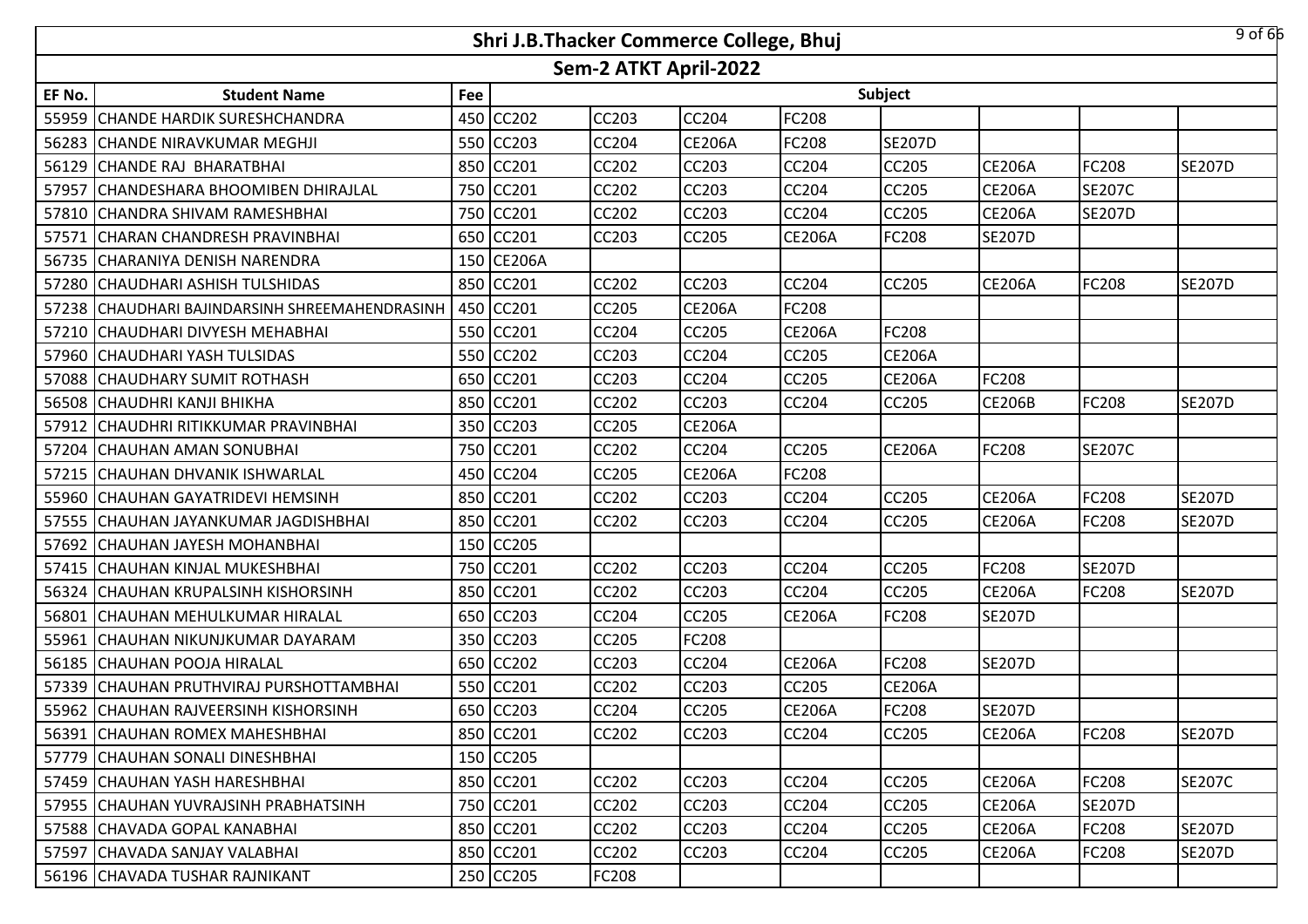|        |                                           |     | Shri J.B.Thacker Commerce College, Bhuj |                       |               |               |               |               |               | $10$ of $66$  |
|--------|-------------------------------------------|-----|-----------------------------------------|-----------------------|---------------|---------------|---------------|---------------|---------------|---------------|
|        |                                           |     |                                         | Sem-2 ATKT April-2022 |               |               |               |               |               |               |
| EF No. | <b>Student Name</b>                       | Fee |                                         |                       |               |               | Subject       |               |               |               |
|        | 55963 CHAVDA AMAN HARESHBHAI              | 550 | CC202                                   | <b>CC203</b>          | <b>CC204</b>  | <b>CE206A</b> | FC208         |               |               |               |
|        | 57037 CHAVDA BHAVESH BABULAL              | 250 | <b>CC205</b>                            | <b>CE206A</b>         |               |               |               |               |               |               |
|        | 57702 CHAVDA DEEPAK DAHYABHAI             |     | 850 CC201                               | <b>CC202</b>          | <b>CC203</b>  | <b>CC204</b>  | CC205         | <b>CE206A</b> | <b>FC208</b>  | <b>SE207D</b> |
|        | 58067 CHAVDA DHARMESHKUMAR DEVJIBHAI      |     | 350 CC203                               | <b>CC205</b>          | <b>CE206A</b> |               |               |               |               |               |
|        | 57255 CHAVDA DIPKUMAR SURESHBHAI          |     | 850 CC201                               | <b>CC202</b>          | <b>CC203</b>  | <b>CC204</b>  | CC205         | <b>CE206A</b> | <b>FC208</b>  | <b>SE207D</b> |
|        | 56140 CHAVDA HITESH SHAMBHU               |     | 550 CC201(CA)                           | <b>CC202</b>          | CC203(CA)     | <b>CC204</b>  | <b>CE206A</b> | FC208         | <b>SE207D</b> |               |
|        | 57531 CHAVDA KALPESH BABULAL              | 650 | CC201                                   | CC203                 | <b>CC204</b>  | <b>CC205</b>  | <b>CE206A</b> | FC208         |               |               |
|        | 56803 CHAVDA KAMLESHKUMAR GOKAL           | 850 | CC201                                   | CC202                 | <b>CC203</b>  | <b>CC204</b>  | CC205         | <b>CE206A</b> | <b>FC208</b>  | <b>SE207D</b> |
|        | 56571 CHAVDA KHANJI KARUBHA               |     | 850 CC201                               | <b>CC202</b>          | <b>CC203</b>  | <b>CC204</b>  | CC205         | <b>CE206A</b> | <b>FC208</b>  | <b>SE207D</b> |
|        | 58095 CHAVDA LALJI VIRAM                  | 450 | <b>CC203</b>                            | <b>CC205</b>          | <b>CE206A</b> | <b>SE207C</b> |               |               |               |               |
|        | 57070 CHAVDA NARAYAN KAMLESHBHAI          | 650 | <b>CC202</b>                            | CC203                 | <b>CC204</b>  | <b>CC205</b>  | <b>CE206A</b> | FC208         |               |               |
|        | 56190 CHAVDA NEEL YOGESHKUMAR             | 450 | CC202                                   | CC204                 | <b>CE206A</b> | <b>FC208</b>  |               |               |               |               |
|        | 57814 CHAVDA NIKHIL PRAVINBHAI            | 750 | CC201                                   | <b>CC202</b>          | <b>CC203</b>  | <b>CC204</b>  | <b>CC205</b>  | <b>CE206A</b> | <b>SE207D</b> |               |
|        | 56970 CHAVDA NILESHKUMAR PUNJALAL         | 350 | CC203                                   | CC205                 | <b>FC208</b>  |               |               |               |               |               |
|        | 56392 CHAVDA NISHANT SHAMJI               |     | 850 CC201                               | <b>CC202</b>          | <b>CC203</b>  | <b>CC204</b>  | CC205         | <b>CE206A</b> | <b>FC208</b>  | <b>SE207D</b> |
|        | 57397 CHAVDA PARAS DEVJI                  |     | 250 CC203                               | FC208                 |               |               |               |               |               |               |
|        | 57712 CHAVDA RUTVIK RAMESH                |     | 850 CC201                               | <b>CC202</b>          | <b>CC203</b>  | <b>CC204</b>  | CC205         | <b>CE206A</b> | <b>FC208</b>  | <b>SE207D</b> |
|        | 57409 CHAVDA SEJALBEN PRABHULAL           |     | 750 CC201                               | <b>CC202</b>          | <b>CC203</b>  | CC204(CA)     | CC205         | <b>CE206A</b> | FC208         | <b>SE207D</b> |
|        | 57358 CHAVDA SUMIT GOVINDBHAI             |     | 850 CC201                               | <b>CC202</b>          | <b>CC203</b>  | <b>CC204</b>  | CC205         | <b>CE206A</b> | <b>FC208</b>  | <b>SE207D</b> |
|        | 57536 CHAVDA SURAJ MOHANBHAI              |     | 450 CC202                               | CC203(CA)             | <b>CC204</b>  | <b>CE206A</b> | <b>SE207D</b> |               |               |               |
|        | 56192 CHAVDA SURESH RAVJI                 | 350 | <b>CC205</b>                            | <b>CE206A</b>         | <b>FC208</b>  |               |               |               |               |               |
|        | 57519 CHAWDA HARDIKKUMAR DEVJIBHAI        | 850 | <b>CC201</b>                            | <b>CC202</b>          | <b>CC203</b>  | <b>CC204</b>  | CC205         | <b>CE206A</b> | <b>FC208</b>  | <b>SE207D</b> |
| 57127  | CHAWDA MANOJKUMAR DINESHBHAI              | 850 | CC201                                   | CC202                 | <b>CC203</b>  | <b>CC204</b>  | CC205         | <b>CE206A</b> | <b>FC208</b>  | <b>SE207D</b> |
|        | 56805 CHHABHADIYA BHARAT LALJI            | 850 | CC201                                   | <b>CC202</b>          | <b>CC203</b>  | <b>CC204</b>  | CC205         | <b>CE206A</b> | <b>FC208</b>  | <b>SE207D</b> |
|        | 57435 CHHABHADIYA BHAVIK SHIVJI           | 750 | CC201                                   | CC202                 | <b>CC203</b>  | CC204         | CC205         | <b>CE206A</b> | FC208         |               |
|        | 56545 CHHABHAIYA KINJAL PRAVINBHAI        |     | 850 CC201                               | <b>CC202</b>          | <b>CC203</b>  | CC204         | CC205         | <b>CE206A</b> | <b>FC208</b>  | <b>SE207D</b> |
|        | 57938 CHHABHAIYA MANISH KISHORBHAI        |     | 450 CC202                               | CC204                 | <b>CC205</b>  | <b>CE206A</b> |               |               |               |               |
|        | 56325 CHHABHAIYA NIKHIL NARSINHBHAI       |     | 850 CC201                               | CC202                 | <b>CC203</b>  | <b>CC204</b>  | <b>CC205</b>  | <b>CE206A</b> | <b>FC208</b>  | <b>SE207D</b> |
|        | 56806 CHHABHAIYA NIRBHAY BHARAT           |     | 750 CC201                               | <b>CC202</b>          | <b>CC203</b>  | CC204         | <b>CE206A</b> | FC208         | <b>SE207D</b> |               |
|        | 57374 CHHABHAIYA NITESHKUMAR MOHANBHAI    |     | 650 CC201                               | CC202                 | <b>CC203</b>  | <b>CC204</b>  | <b>CE206A</b> | FC208         |               |               |
|        | 56572 CHHABHAIYA PARTHKUMAR RAVILAL       |     | 850 CC201                               | CC202                 | CC203         | CC204         | CC205         | <b>CE206A</b> | <b>FC208</b>  | <b>SE207D</b> |
|        | 56463 CHHABHAIYA RIDDHIBEN BHARATKUMAR    |     | 550 CC203                               | CC204                 | <b>CC205</b>  | <b>CE206A</b> | FC208         |               |               |               |
|        | 56808 CHHABHAIYA ROHITKUMAR RAMESHCHANDRA |     | 750 CC201                               | CC202                 | <b>CC203</b>  | CC204         | CC205         | <b>CE206A</b> | <b>FC208</b>  |               |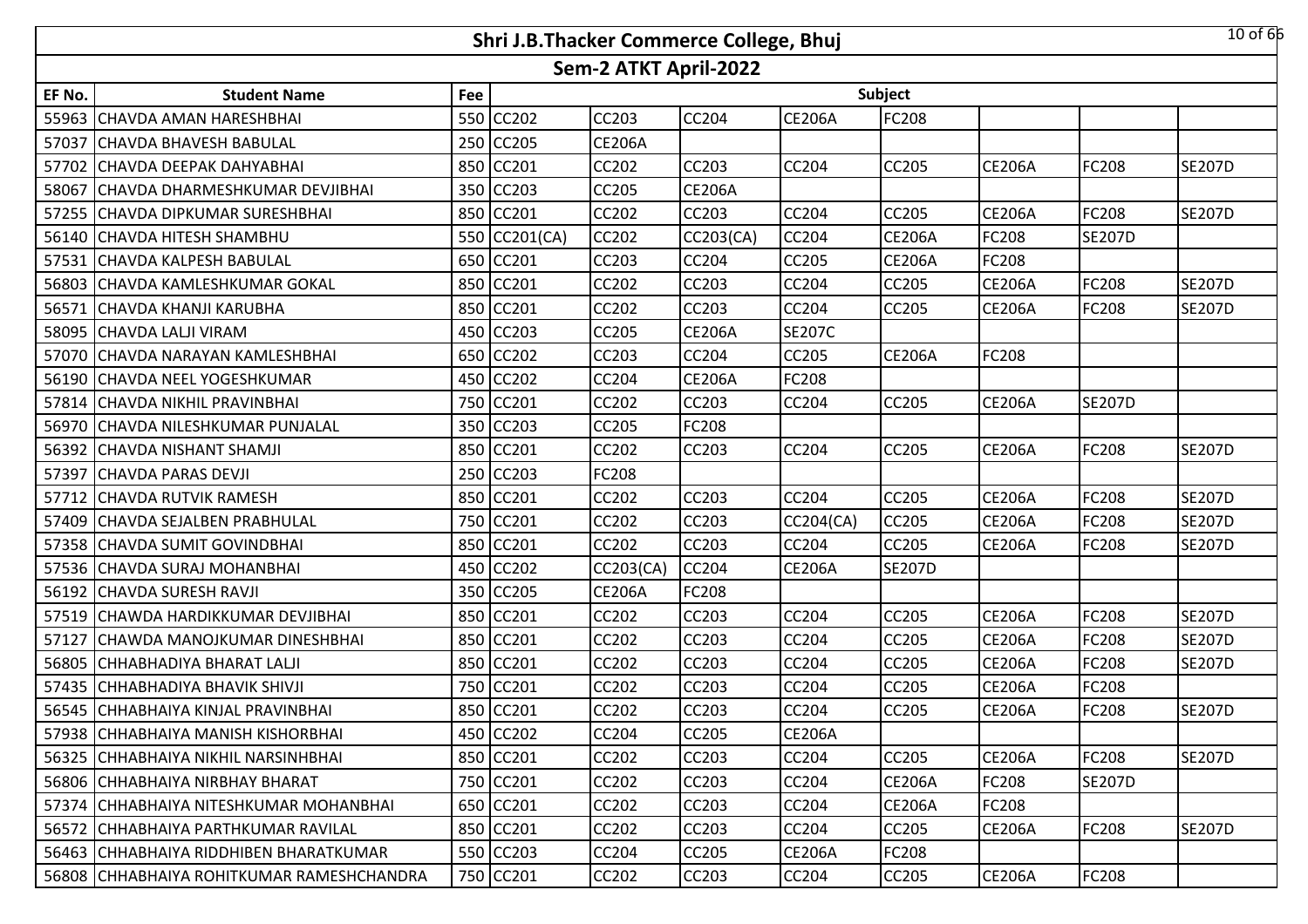|        |                                        |     | Shri J.B.Thacker Commerce College, Bhuj |                       |               |               |               |               |               | $11$ of $66$  |
|--------|----------------------------------------|-----|-----------------------------------------|-----------------------|---------------|---------------|---------------|---------------|---------------|---------------|
|        |                                        |     |                                         | Sem-2 ATKT April-2022 |               |               |               |               |               |               |
| EF No. | <b>Student Name</b>                    | Fee |                                         |                       |               |               | Subject       |               |               |               |
|        | 56573 CHHABHAIYA UDAYKUMAR RAMESH      | 850 | CC201                                   | <b>CC202</b>          | <b>CC203</b>  | <b>CC204</b>  | CC205         | <b>CE206A</b> | <b>FC208</b>  | <b>SE207D</b> |
|        | 56393 CHHANGA BHARAT RANABHAI          | 750 | <b>CC201</b>                            | <b>CC202</b>          | <b>CC203</b>  | CC204         | CC205         | CE206A        | <b>FC208</b>  |               |
|        | 57984 CHHANGA HITESH BHURABHAI         |     | 750 CC201                               | <b>CC202</b>          | <b>CC203</b>  | CC204         | CC205         | <b>CE206A</b> | <b>SE207D</b> |               |
|        | 57221 CHHANGA LALJI KANJI              |     | 850 CC201                               | <b>CC202</b>          | <b>CC203</b>  | <b>CC204</b>  | CC205         | <b>CE206A</b> | <b>FC208</b>  | <b>SE207D</b> |
|        | 57698 CHHANGA MAHESHKUMAR KANJIBHAI    |     | 750 CC201                               | <b>CC202</b>          | <b>CC203</b>  | CC204         | CC205         | <b>CE206A</b> | FC208         |               |
|        | 57623 CHHANGA NANDLAL BHACHUBHAI       |     | 850 CC201                               | <b>CC202</b>          | <b>CC203</b>  | <b>CC204</b>  | CC205         | <b>CE206A</b> | <b>FC208</b>  | <b>SE207D</b> |
|        | 57902 CHHANGA PRADEEPKUMAR RUPESHBHAI  | 650 | <b>CC202</b>                            | CC203                 | <b>CC204</b>  | <b>CC205</b>  | <b>CE206A</b> | <b>SE207D</b> |               |               |
|        | 57838 CHHANGA RAJENDRA KARABHAI        | 350 | <b>CC202</b>                            | CC203                 | <b>CC205</b>  |               |               |               |               |               |
|        | 56810 CHHANGA RAMESH DEVJIBHAI         |     | 450 CC202                               | <b>CC203</b>          | <b>CC204</b>  | <b>FC208</b>  |               |               |               |               |
|        | 57694 CHHANGA RINA RANCHHOD            |     | 150 CC204(CA)                           | <b>CC205</b>          |               |               |               |               |               |               |
|        | 57041 CHHANGA SACHIN RUPESHBHAI        |     | 450 CC203                               | <b>CC205</b>          | <b>CE206A</b> | <b>FC208</b>  |               |               |               |               |
|        | 57871 CHHANGA SUMITKUMAR SAMATBHAI     | 750 | CC201                                   | CC202                 | <b>CC203</b>  | CC204         | CC205         | <b>CE206A</b> | <b>SE207C</b> |               |
|        | 57514 CHHATRADA MOHIT YOGESHKUMAR      | 650 | <b>CC201</b>                            | <b>CC202</b>          | <b>CC203</b>  | CC205         | <b>CE206A</b> | FC208         |               |               |
|        | 56574 CHHATRALA PRIYANKA KIRTIBHAI     | 750 | CC201                                   | CC202                 | <b>CC203</b>  | CC205         | <b>CE206A</b> | FC208         | <b>SE207D</b> |               |
|        | 56148 CHHEDA BHAVINKUMAR PARESH        |     | 750 CC201                               | <b>CC202</b>          | <b>CC203</b>  | CC204         | CC205(CA)     | <b>CE206A</b> | <b>FC208</b>  | <b>SE207D</b> |
|        | 58029 CHIKANI DEEP CHANDULAL           |     | 750 CC201                               | <b>CC202</b>          | <b>CC203</b>  | CC204         | CC205         | <b>CE206A</b> | <b>SE207D</b> |               |
|        | 56150 CHOPDA BRIJESHKUMAR RASIKBHAI    |     | 450 CC203                               | <b>CC205</b>          | <b>CE206A</b> | FC208         |               |               |               |               |
|        | 56575 ICHOPDA KISHANKUMAR NAVINCHANDRA |     | 650 CC201                               | <b>CC202</b>          | <b>CC203</b>  | <b>CC205</b>  | <b>CE206A</b> | FC208         |               |               |
|        | 56096 CHOPDA NAYAN JENTILAL            |     | 350 CC202                               | <b>CC205</b>          | <b>FC208</b>  |               |               |               |               |               |
|        | 57245 CHOPDA VIPULKUMAR NAVINCHANDRA   | 650 | CC201                                   | <b>CC202</b>          | <b>CC204</b>  | <b>CC205</b>  | <b>CE206A</b> | FC208         |               |               |
|        | 56811 CHOPDA ZINAL RAJENDRAKUMAR       | 550 | CC202                                   | CC203                 | <b>CC204</b>  | <b>CE206A</b> | FC208         |               |               |               |
|        | 56813 CHORASIYA SANJAY VISHRAM         | 650 | <b>CC202</b>                            | <b>CC203</b>          | <b>CC204</b>  | <b>CC205</b>  | <b>CE206A</b> | FC208         |               |               |
|        | 57273 CHOTHANI MANSI PARESHBHAI        | 150 | CC205                                   |                       |               |               |               |               |               |               |
|        | 56983 CHOTHANI VARUN NILESHBHAI        | 550 | <b>CC203</b>                            | <b>CC204</b>          | <b>CE206A</b> | <b>FC208</b>  | <b>SE207D</b> |               |               |               |
|        | 57636 CHUDASAMA TEJENDRASINH NAVALSINH | 850 | CC201                                   | CC202                 | <b>CC203</b>  | CC204         | CC205         | <b>CE206A</b> | FC208         | <b>SE207D</b> |
|        | 57796 DABASIA VISHNU DILIP             |     | 750 CC201                               | <b>CC202</b>          | <b>CC203</b>  | CC204         | CC205         | <b>CE206A</b> | <b>SE207C</b> |               |
|        | 57986 DABASIYA DINESH DEVJI            |     | 550 CC203                               | CC204                 | <b>CC205</b>  | <b>CE206A</b> | <b>SE207D</b> |               |               |               |
|        | 57079 DABASIYA DIPAK GOVIND            |     | 850 CC201                               | CC202                 | <b>CC203</b>  | <b>CC204</b>  | <b>CC205</b>  | <b>CE206A</b> | <b>FC208</b>  | <b>SE207D</b> |
|        | 55964 DABASIYA KIRTIBEN HIRJI          |     | 350 CC202                               | CC203                 | <b>FC208</b>  |               |               |               |               |               |
|        | 56345   DABASIYA MITESH DEVSHI         |     | 850 CC201                               | CC202                 | <b>CC203</b>  | <b>CC204</b>  | CC205         | <b>CE206A</b> | <b>FC208</b>  | <b>SE207D</b> |
|        | 56346   DABASIYA VIPUL PARBAT          |     | 850 CC201                               | CC202                 | <b>CC203</b>  | CC204         | CC205         | <b>CE206A</b> | <b>FC208</b>  | <b>SE207D</b> |
|        | 56815 DABHI AVANI AJAYBHAI             |     | 550 CC203                               | CC205                 | <b>CE206A</b> | <b>FC208</b>  | <b>SE207D</b> |               |               |               |
|        | 57156   DABHI SHUBHAM HARIHARBHAI      |     | 650 CC201                               | CC202                 | CC203         | <b>CC204</b>  | <b>CE206A</b> | FC208         |               |               |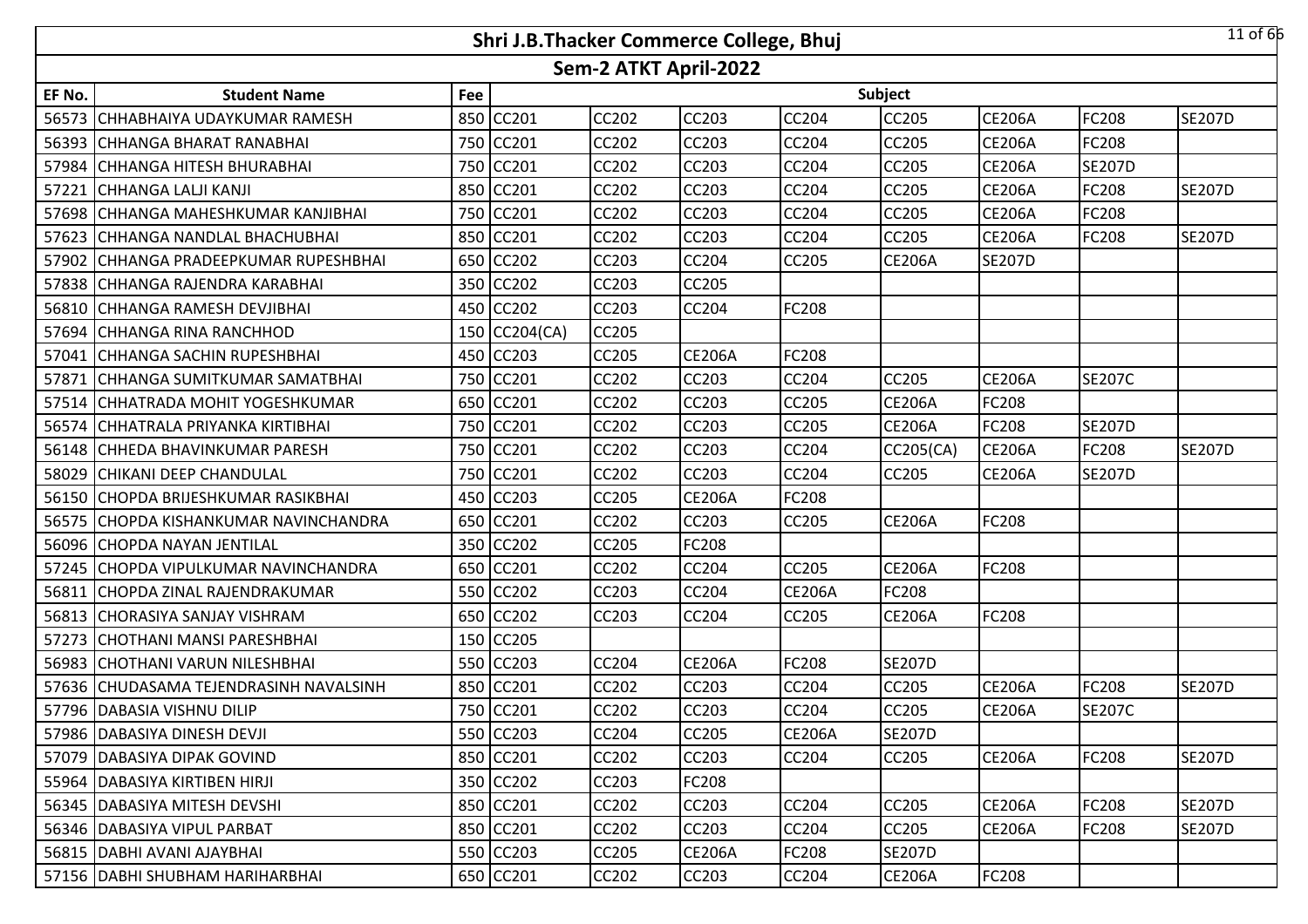|        |                                      |     | Shri J.B.Thacker Commerce College, Bhuj |                       |               |               |               |               |               | $12$ of 66    |
|--------|--------------------------------------|-----|-----------------------------------------|-----------------------|---------------|---------------|---------------|---------------|---------------|---------------|
|        |                                      |     |                                         | Sem-2 ATKT April-2022 |               |               |               |               |               |               |
| EF No. | <b>Student Name</b>                  | Fee |                                         |                       |               |               | Subject       |               |               |               |
|        | 56464 DADGA KEYUR PARSOTAM           | 550 | CC201                                   | <b>CC202</b>          | <b>CC205</b>  | <b>CE206A</b> | FC208         |               |               |               |
|        | 57740 DADGA MAITRI VASANTBHAI        | 150 | <b>CC205</b>                            |                       |               |               |               |               |               |               |
|        | 57165   DADGA SANDHYABEN MANOJBHAI   |     | 750 CC201                               | <b>CC202</b>          | <b>CC203</b>  | CC204         | CC205         | <b>CE206A</b> | FC208         |               |
|        | 56465   DAFDA BHAVESH DHIRAJLAL      |     | 850 CC201                               | <b>CC202</b>          | <b>CC203</b>  | <b>CC204</b>  | CC205         | <b>CE206A</b> | <b>FC208</b>  | <b>SE207C</b> |
| 56817  | <b>IDAFDA KISHANKUMAR RAMESHBHAI</b> |     | 750 CC201                               | <b>CC202</b>          | <b>CC203</b>  | CC204         | CC205         | FC208         | <b>SE207D</b> |               |
|        | 57690 DAFDA MONIKA KANJI             |     | 750 CC201                               | <b>CC202</b>          | <b>CC203</b>  | <b>CC204</b>  | CC205         | <b>CE206A</b> | <b>FC208</b>  |               |
|        | 57105   DAIYA MAHESHBHAI RUDABHAI    |     | 550 CC201                               | <b>CC202</b>          | <b>CC204</b>  | <b>CE206A</b> | FC208         |               |               |               |
|        | 56736 DAMA MEHUL BUDHIYABHAI         | 850 | CC201                                   | CC202                 | <b>CC203</b>  | <b>CC204</b>  | CC205         | <b>CE206A</b> | <b>FC208</b>  | <b>SE207D</b> |
|        | 56347 DANGAR ANILBHAI HARIBHAI       |     | 850 CC201                               | <b>CC202</b>          | <b>CC203</b>  | <b>CC204</b>  | CC205         | <b>CE206A</b> | <b>FC208</b>  | <b>SE207D</b> |
|        | 56197 DANGAR BHARAT VASAN            | 450 | <b>CC205</b>                            | <b>CE206A</b>         | <b>FC208</b>  | <b>SE207D</b> |               |               |               |               |
| 57021  | DANGAR BHAVESH DAMJIBHAI             | 850 | CC201                                   | CC202                 | <b>CC203</b>  | CC204         | <b>CC205</b>  | <b>CE206A</b> | <b>FC208</b>  | <b>SE207D</b> |
|        | 56354 DANGAR CHETANBHAI VALJI        | 850 | CC201                                   | CC202                 | <b>CC203</b>  | CC204         | CC205         | <b>CE206A</b> | FC208         | <b>SE207C</b> |
|        | 55965 DANGAR DAMJI LAKHANA           | 450 | <b>CC202</b>                            | <b>CC204</b>          | <b>CC205</b>  | FC208         |               |               |               |               |
|        | 57046 DANGAR DARSHAN SAMJI           | 850 | CC201                                   | CC202                 | <b>CC203</b>  | CC204         | CC205         | <b>CE206A</b> | FC208         | <b>SE207D</b> |
|        | 56818 DANGAR HASMEEN BHANJI          |     | 850 CC201                               | <b>CC202</b>          | <b>CC203</b>  | CC204         | CC205         | <b>CE206A</b> | <b>FC208</b>  | <b>SE207D</b> |
|        | 56819 DANGAR HITESH MADEVABHAI       |     | 750 CC201                               | <b>CC202</b>          | <b>CC203</b>  | CC204         | CC205         | <b>CE206A</b> | FC208         |               |
|        | 57709 DANGAR JIGARKUMAR VINODBHAI    |     | 750 CC201                               | <b>CC202</b>          | <b>CC203</b>  | <b>CC204</b>  | CC205         | <b>CE206A</b> | <b>SE207D</b> |               |
|        | 55966 DANGAR KANABHAI KARMANBHAI     |     | 350 CE206A                              | FC208                 | <b>SE207D</b> |               |               |               |               |               |
|        | 56198   DANGAR MANJI MAVJI           |     | 850 CC201                               | CC202                 | <b>CC203</b>  | <b>CC204</b>  | <b>CC205</b>  | <b>CE206A</b> | <b>FC208</b>  | <b>SE207D</b> |
|        | 57015 DANGAR MAVJI DHANJIBHAI        |     | 750 CC202                               | <b>CC203</b>          | <b>CC204</b>  | <b>CC205</b>  | <b>CE206A</b> | FC208         | <b>SE207D</b> |               |
|        | 56820 DANGAR MAVJI SHAMJIBHAI        | 550 | CC202                                   | CC203                 | <b>CC205</b>  | <b>CE206A</b> | <b>FC208</b>  |               |               |               |
|        | 57964 DANGAR NANDNI YOGESHBHAI       | 250 | <b>CC205</b>                            | <b>CE206A</b>         |               |               |               |               |               |               |
|        | 57958 DANGAR RAMESH HIRABHAI         | 650 | CC201                                   | CC202                 | <b>CC203</b>  | <b>CC204</b>  | CC205         | <b>CE206A</b> |               |               |
|        | 58046   DANGAR SANJAYKUMAR HARIBHAI  | 750 | CC201                                   | <b>CC202</b>          | <b>CC203</b>  | <b>CC204</b>  | CC205         | <b>CE206A</b> | <b>SE207D</b> |               |
|        | 56576   DANGAR SANJESH GANGJI        | 650 | CC201                                   | CC202                 | <b>CC203</b>  | CC205         | <b>CE206A</b> | FC208         |               |               |
|        | 56577 DANGAR SHAMBHU VASAN           |     | 850 CC201                               | <b>CC202</b>          | <b>CC203</b>  | CC204         | CC205         | <b>CE206A</b> | <b>FC208</b>  | <b>SE207D</b> |
|        | 57944 DANGAR VISHAL HARIBHAI         |     | 450 CC203                               | CC204                 | <b>CC205</b>  | <b>CE206A</b> |               |               |               |               |
|        | 57391 DANICHA SAPNABEN BABULAL       |     | 650 CC201                               | CC202                 | <b>CC203</b>  | <b>CC205</b>  | <b>CE206A</b> | FC208         |               |               |
|        | 57916   DARAJI SHRAVAN RAJESHBHAI    |     | 750 CC201                               | <b>CC202</b>          | <b>CC203</b>  | CC204         | CC205         | <b>CE206A</b> | <b>SE207D</b> |               |
|        | 56821 DARBAR BHARATSINH UMEDSINH     |     | 250 CC202                               | FC208                 |               |               |               |               |               |               |
|        | 57218 DARJI NIKITABEN PRADIPBHAI     |     | 450 CC204                               | <b>CC205</b>          | <b>CE206A</b> | FC208         |               |               |               |               |
|        | 57717 DARJI RIDDHIBEN BIPINBHAI      |     | 650 CC201                               | CC203                 | <b>CC204</b>  | <b>CC205</b>  | <b>CE206A</b> | FC208         |               |               |
|        | 56822   DAU MITESHBHAI HAMIRBHAI     |     | 850 CC201                               | CC202                 | <b>CC203</b>  | <b>CC204</b>  | CC205         | <b>CE206A</b> | <b>FC208</b>  | <b>SE207D</b> |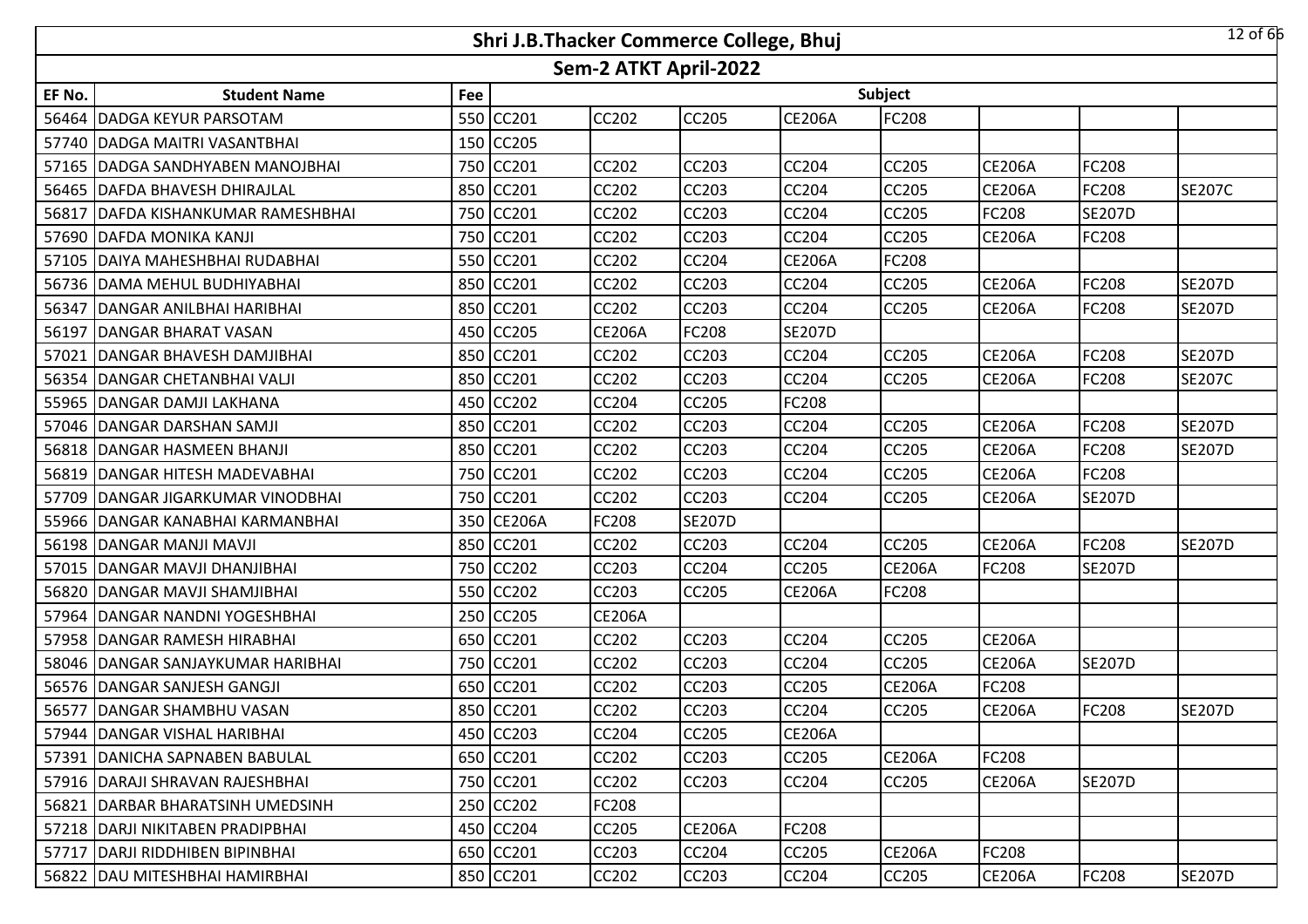|        |                                          |     | Shri J.B.Thacker Commerce College, Bhuj |                       |               |               |               |               |               | $13$ of 66    |
|--------|------------------------------------------|-----|-----------------------------------------|-----------------------|---------------|---------------|---------------|---------------|---------------|---------------|
|        |                                          |     |                                         | Sem-2 ATKT April-2022 |               |               |               |               |               |               |
| EF No. | <b>Student Name</b>                      | Fee |                                         |                       |               |               | Subject       |               |               |               |
|        | 56348 DAVDA ANKITA AJAYKUMAR             |     | 550 CC203                               | <b>CC204</b>          | <b>CE206A</b> | <b>FC208</b>  | <b>SE207D</b> |               |               |               |
|        | 57593 DAVDA PARTH UMESHBHAI              |     | 850 CC201                               | <b>CC202</b>          | <b>CC203</b>  | <b>CC204</b>  | <b>CC205</b>  | <b>CE206A</b> | FC208         | <b>SE207D</b> |
|        | 56824 DAVDA PRIYANK YOGESHBHAI           |     | 850 CC201                               | CC202                 | CC203         | CC204         | CC205         | <b>CE206A</b> | FC208         | <b>SE207D</b> |
|        | 56349 DAVDA VINA VINODBHAI               |     | 850 CC201                               | <b>CC202</b>          | <b>CC203</b>  | <b>CC204</b>  | CC205         | <b>CE206A</b> | FC208         | <b>SE207D</b> |
|        | 56350 DAVDA VIVEK GIRISHBHAI             |     | 850 CC201                               | CC202                 | CC203         | CC204         | CC205         | <b>CE206A</b> | FC208         | <b>SE207D</b> |
|        | 56299   DAVE JYOTI HARSHADKUMAR          |     | 750 CC201                               | <b>CC202</b>          | <b>CC203</b>  | CC204         | CC205         | <b>CE206A</b> | <b>FC208</b>  |               |
| 57038  | DAVE MUKESHKUMAR JAYANTILAL              |     | 650 CC201                               | <b>CC202</b>          | CC204         | CC205         | <b>CE206A</b> | FC208         |               |               |
|        | 57031 DAVE PANKTIBEN BHARATBHAI          |     | 150 CE206A                              |                       |               |               |               |               |               |               |
| 57005  | DAVE SHREYASH LAXMIKANTBHAI              |     | 750 CC201                               | CC202                 | <b>CC203</b>  | CC204         | <b>CE206A</b> | FC208         | <b>SE207D</b> |               |
| 56578  | IDAYANI BHAVINKUMAR MAHENDRABHAI         |     | 850 CC201                               | CC202                 | CC203         | CC204         | CC205         | <b>CE206A</b> | FC208         | <b>SE207D</b> |
|        | 56335   DEDHIYA DARSHANA JENTILAL        |     | 850 CC201                               | CC202                 | CC203         | CC204         | CC205         | <b>CE206A</b> | <b>FC208</b>  | <b>SE207D</b> |
| 57477  | <b>DEDHIYA HERIL BHAVESHBHAI</b>         |     | 750 CC201                               | CC202                 | CC203         | CC204         | <b>CE206A</b> | FC208         | <b>SE207D</b> |               |
|        | 56326   DEDHIYA SUMIT CHHOTALAL          |     | 750 CC201                               | CC202                 | <b>CC203</b>  | CC204         | <b>CE206A</b> | FC208         | <b>SE207D</b> |               |
| 58063  | <b>DESAI KAMLESH RAJABHAI</b>            |     | 250 CC201                               | CC202                 |               |               |               |               |               |               |
|        | 56201   DESAI PARTH BHUPENDRABHAI        |     | 350 CC201                               | <b>CC204</b>          | <b>FC208</b>  |               |               |               |               |               |
| 56351  | <b>DEVDHAR SUDHIRKUMAR RAMESHCHANDRA</b> |     | 750 CC201                               | CC202                 | CC203         | CC205         | <b>CE206A</b> | FC208         | <b>SE207D</b> |               |
|        | 57906   DHAL MAHENDRASINH PRATAPSINH     |     | 650 CC202                               | <b>CC203</b>          | <b>CC204</b>  | <b>CC205</b>  | <b>CE206A</b> | <b>SE207D</b> |               |               |
| 57881  | <b>IDHAL GHANSHYAMSINH MANUBHA</b>       |     | 750 CC201                               | CC202                 | <b>CC203</b>  | CC204         | CC205         | <b>CE206A</b> | <b>SE207D</b> |               |
| 55967  | DHAMANI NAUSHIRALI NAUSHADALI            |     | 450 CC205                               | <b>CE206A</b>         | <b>FC208</b>  | <b>SE207D</b> |               |               |               |               |
|        | 57564   DHAMECHA DEVANG PRAKASH          |     | 250 CC202                               | CC203                 |               |               |               |               |               |               |
|        | 57454   DHAMECHA RAVI RAJESHBHAI         |     | 850 CC201                               | CC202                 | <b>CC203</b>  | CC204         | <b>CC205</b>  | <b>CE206A</b> | <b>FC208</b>  | <b>SE207D</b> |
|        | 56760   DHANANI AJAY JAYNTILAL           |     | 850 CC201                               | CC202                 | CC203         | CC204         | <b>CC205</b>  | <b>CE206A</b> | FC208         | <b>SE207D</b> |
| 56097  | DHANANI HARENDRA JAYNTILAL               |     | 350 CC202                               | CC205                 | <b>FC208</b>  |               |               |               |               |               |
|        | 56579   DHANANI MANISH SHAMJI            |     | 850 CC201                               | CC202                 | CC203         | CC204         | CC205         | <b>CE206A</b> | FC208         | <b>SE207D</b> |
| 57225  | <b>IDHANANI PARITA RAVILAL</b>           |     | 550 CC201                               | CC202                 | CC205         | <b>CE206A</b> | FC208         |               |               |               |
|        | 57875   DHANANI RACHANA TULSIDAS         |     | 550 CC201                               | <b>CC202</b>          | CC203         | CC205         | <b>CE206A</b> |               |               |               |
|        | 57825   DHANGAR DHAVAL DAMJI             |     | 750 CC201                               | <b>CC202</b>          | <b>CC203</b>  | CC204         | <b>CC205</b>  | <b>CE206A</b> | <b>SE207D</b> |               |
|        | 57527   DHEDA RUTIK LAKHMAN              |     | 450 CC201                               | <b>CC202</b>          | <b>CC203</b>  | FC208         |               |               |               |               |
|        | 56304   DHILA ISHWAR VASABHAI            |     | 650 CC203                               | <b>CC204</b>          | <b>CC205</b>  | <b>CE206A</b> | FC208         | <b>SE207B</b> |               |               |
|        | 57323   DHILA PARVATIBEN GOPAL           |     | 750 CC201                               | CC202                 | <b>CC203</b>  | <b>CC205</b>  | <b>CE206A</b> | <b>FC208</b>  | <b>SE207D</b> |               |
|        | 57222   DHILA RAMESHKUMAR DEVJIBHAI      |     | 850 CC201                               | <b>CC202</b>          | CC203         | CC204         | CC205         | <b>CE206A</b> | <b>FC208</b>  | <b>SE207D</b> |
|        | 57322   DHOBI KULSUM BARKATALI           |     | 450 CC203                               | <b>CC205</b>          | <b>CE206A</b> | <b>FC208</b>  |               |               |               |               |
|        | 55968   DHOBI MUSTAKAHMAD ALIMAMAD       |     | 450 CC203                               | CC205                 | <b>CE206A</b> | <b>FC208</b>  |               |               |               |               |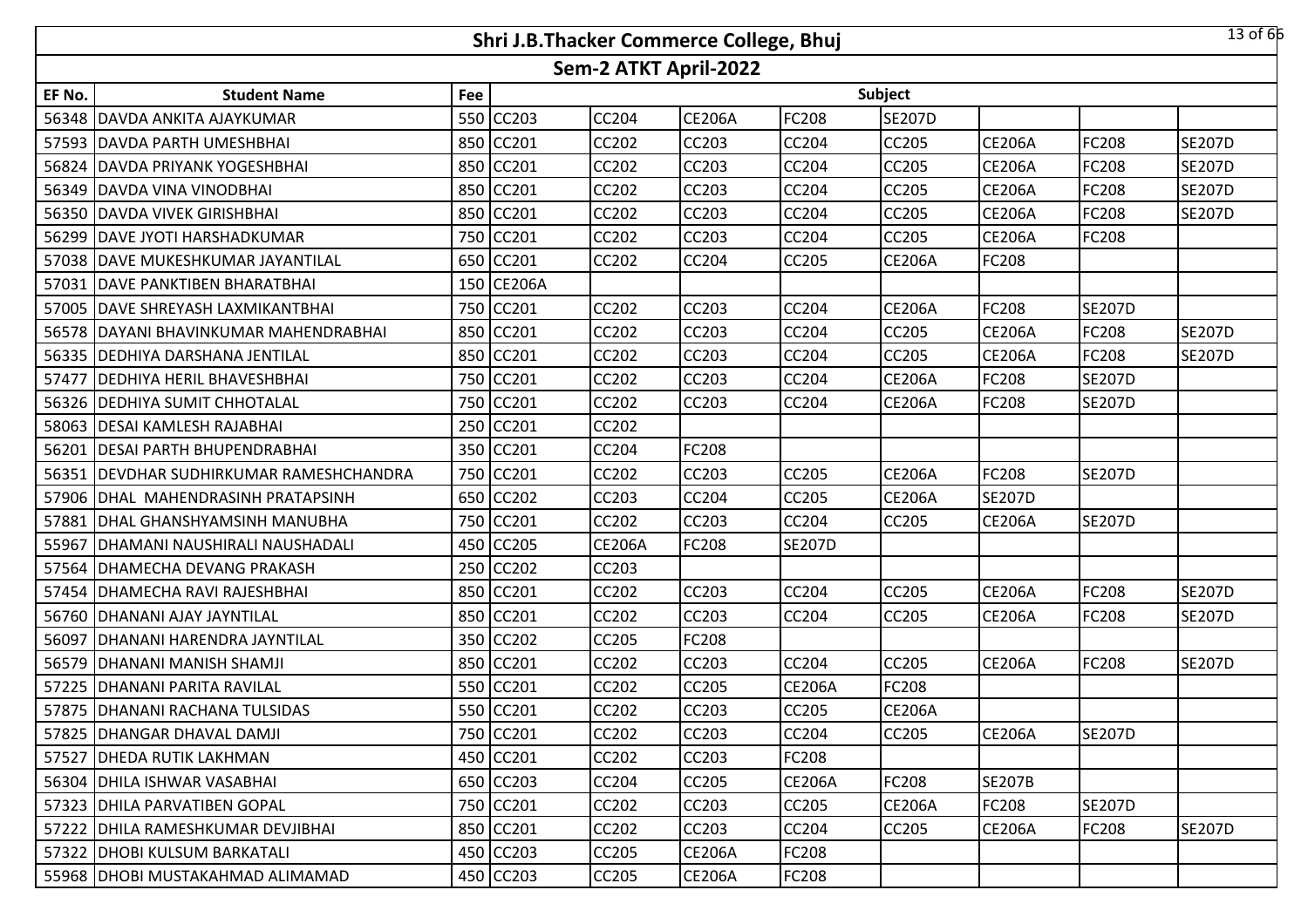|        |                                      |     | Shri J.B.Thacker Commerce College, Bhuj |                       |               |               |               |               |               | 14 of 66      |
|--------|--------------------------------------|-----|-----------------------------------------|-----------------------|---------------|---------------|---------------|---------------|---------------|---------------|
|        |                                      |     |                                         | Sem-2 ATKT April-2022 |               |               |               |               |               |               |
| EF No. | <b>Student Name</b>                  | Fee |                                         |                       |               |               | Subject       |               |               |               |
| 57327  | <b>DHOBI RAJIYABANU HUSEN</b>        | 650 | CC202                                   | <b>CC203</b>          | <b>CC205</b>  | <b>CE206A</b> | FC208         | <b>SE207D</b> |               |               |
|        | 56826 DHODHA IRFAN MUSABHAI          |     | 450 CC201                               | <b>CC202</b>          | <b>CC204</b>  | FC208         |               |               |               |               |
|        | 57585 DHOKADIYA RITA JENTILAL        |     | 450 CC202                               | <b>CC205</b>          | <b>CE206A</b> | FC208         |               |               |               |               |
|        | 57913   DHOLAKIYA HET PIYUSHBHAI     |     | 550 CC202                               | <b>CC203</b>          | <b>CC204</b>  | <b>CC205</b>  | <b>CE206A</b> |               |               |               |
|        | 56979 DHOLIA ALAKSHAN AFTAB          |     | 550 CC203                               | <b>CC204</b>          | <b>CE206A</b> | <b>FC208</b>  | <b>SE207D</b> |               |               |               |
|        | 56394 DHOLU ANANDKUMAR KANTILAL      |     | 550 CC202                               | <b>CC205</b>          | <b>CE206A</b> | <b>FC208</b>  | <b>SE207D</b> |               |               |               |
|        | 57249 DHOLU BHAVIKKUMAR MOHANLAL     | 250 | <b>CE206A</b>                           | FC208                 |               |               |               |               |               |               |
|        | 57898   DHOLU DARSHANABEN HARESHBHAI | 250 | <b>CC205</b>                            | <b>CE206A</b>         |               |               |               |               |               |               |
|        | 57463 DHOLU DEVENDRA MOHANBHAI       | 550 | CC201                                   | <b>CC202</b>          | <b>CC203</b>  | <b>CE206A</b> | FC208         |               |               |               |
|        | 56697 DHOLU HARSH RAVILAL            | 850 | CC201                                   | CC202                 | <b>CC203</b>  | CC204         | CC205         | <b>CE206B</b> | FC208         | <b>SE207D</b> |
|        | 57226 DHOLU JIGNABEN MOHANLAL        | 550 | CC201                                   | <b>CC204</b>          | <b>CC205</b>  | <b>CE206A</b> | FC208         |               |               |               |
|        | 56509 DHOLU KAJAL DINESHBHAI         | 450 | CC201                                   | CC202                 | <b>FC208</b>  | <b>SE207D</b> |               |               |               |               |
|        | 56530 DHOLU KETAN KUMAR JAGADISHBHAI | 550 | CC201                                   | <b>CC202</b>          | <b>CC203</b>  | CC205         | FC208         |               |               |               |
|        | 56510 DHOLU KISHAN NARSHIBHAI        |     | 650 CC201                               | CC203                 | <b>CC205</b>  | <b>CE206B</b> | FC208         | <b>SE207D</b> |               |               |
|        | 57247   DHOLU KISHAN SHANTILAL       |     | 850 CC201                               | <b>CC202</b>          | <b>CC203</b>  | <b>CC204</b>  | CC205         | <b>CE206A</b> | <b>FC208</b>  | <b>SE207D</b> |
|        | 57297 DHOLU MIRAL BABULAL            |     | 650 CC201                               | <b>CC202</b>          | <b>CC203</b>  | CC204         | CC205         | FC208         |               |               |
|        | 56698 DHOLU MOHIT MOHANLAL           |     | 750 CC201                               | <b>CC202</b>          | <b>CC203</b>  | <b>CC204</b>  | CC205         | <b>CE206B</b> | <b>FC208</b>  |               |
|        | 57446 DHOLU NIMIT RAMANLAL           |     | 850 CC201                               | CC202                 | <b>CC203</b>  | CC204         | CC205         | <b>CE206A</b> | FC208         | <b>SE207D</b> |
|        | 57232   DHOLU NIRALIBEN RAVILAL      | 650 | CC201                                   | CC202                 | <b>CC203</b>  | <b>CC205</b>  | <b>CE206A</b> | FC208         |               |               |
|        | 57258 DHOLU POOJABEN SUBHASHBHAI     | 750 | <b>CC201</b>                            | CC202                 | <b>CC203</b>  | CC205         | <b>CE206A</b> | FC208         | <b>SE207D</b> |               |
|        | 57974 DHOLU RUSHI MUKESHBHAI         | 450 | CC202                                   | CC203                 | <b>CC205</b>  | <b>CE206A</b> |               |               |               |               |
| 57897  | <b>DHOLU SAKSHI NAVINKUMAR</b>       | 750 | <b>CC201</b>                            | <b>CC202</b>          | <b>CC203</b>  | <b>CC204</b>  | CC205         | <b>CE206A</b> | <b>SE207D</b> |               |
| 56827  | <b>DHOLU SANDIPKUMAR JENTILAL</b>    | 750 | CC202                                   | CC203                 | <b>CC204</b>  | <b>CC205</b>  | <b>CE206A</b> | FC208         | <b>SE207D</b> |               |
|        | 57998   DHOLU SHIVNARAYAN PREMJIBHAI | 250 | <b>CC203</b>                            | <b>CE206A</b>         |               |               |               |               |               |               |
|        | 57148   DHOLU SHYAMKUMAR KISHORBHAI  | 850 | CC201                                   | CC202                 | <b>CC203</b>  | CC204         | CC205         | <b>CE206A</b> | <b>FC208</b>  | <b>SE207D</b> |
|        | 57278 DHOLU VIVEK MOHANLAL           |     | 850 CC201                               | <b>CC202</b>          | <b>CC203</b>  | <b>CC204</b>  | CC205         | <b>CE206A</b> | <b>FC208</b>  | <b>SE207D</b> |
|        | 57263   DHOLU VRUTIBEN PRAKASHBHAI   |     | 250 CC205                               | <b>CE206A</b>         |               |               |               |               |               |               |
|        | 56395   DHUKER LAXMAN PARSOTAMBHAI   |     | 850 CC201                               | CC202                 | <b>CC203</b>  | <b>CC204</b>  | <b>CC205</b>  | <b>CE206A</b> | <b>FC208</b>  | <b>SE207D</b> |
|        | 56098 IDIVANI DIXIT KARAMSHI         |     | 350 CC202                               | CC203                 | <b>FC208</b>  |               |               |               |               |               |
|        | 56396 DIVANI JINAL DINESHKUMAR       |     | 850 CC201                               | CC202                 | <b>CC203</b>  | <b>CC204</b>  | <b>CC205</b>  | <b>CE206A</b> | <b>FC208</b>  | <b>SE207D</b> |
|        | 57603 DIVANI NIKITABEN JAYSUKHLAL    |     | 250 CC205                               | <b>CE206A</b>         |               |               |               |               |               |               |
|        | 56397   DIVANI NIKULKUMAR SHANTILAL  |     | 850 CC201                               | CC202                 | <b>CC203</b>  | <b>CC204</b>  | CC205         | <b>CE206A</b> | <b>FC208</b>  | <b>SE207D</b> |
|        | 56327 DIVANI NIRAVKUMAR MUKESH       |     | 850 CC201                               | CC202                 | <b>CC203</b>  | CC204         | CC205         | <b>CE206A</b> | <b>FC208</b>  | <b>SE207D</b> |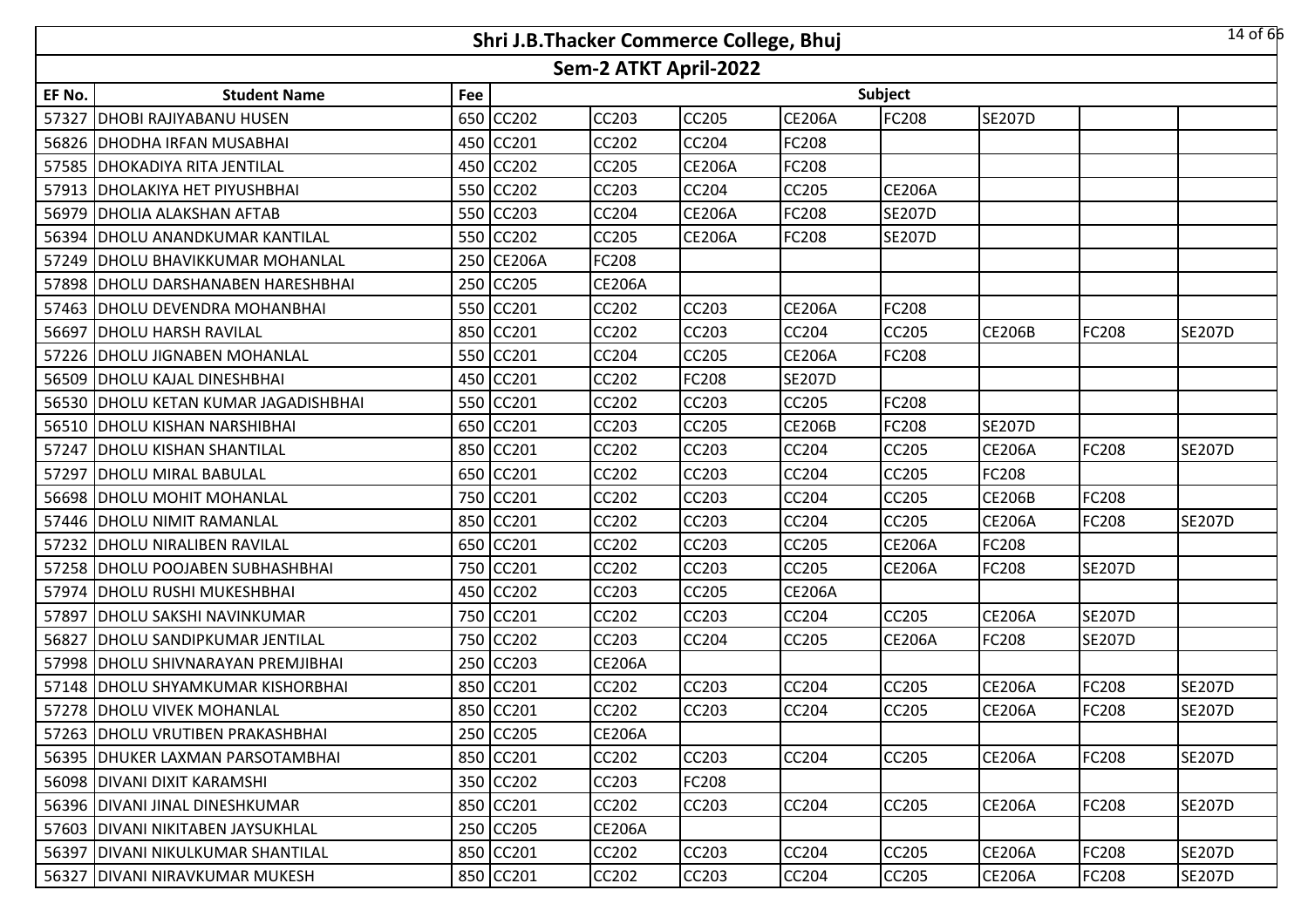|        |                                     |     | Shri J.B.Thacker Commerce College, Bhuj |                       |               |               |               |               |               | $15$ of 66    |
|--------|-------------------------------------|-----|-----------------------------------------|-----------------------|---------------|---------------|---------------|---------------|---------------|---------------|
|        |                                     |     |                                         | Sem-2 ATKT April-2022 |               |               |               |               |               |               |
| EF No. | <b>Student Name</b>                 | Fee |                                         |                       |               |               | Subject       |               |               |               |
| 57177  | <b>DIVANI RAHUL SHANTILAL</b>       | 750 | CC201                                   | CC202                 | CC203         | <b>CC204</b>  | CC205         | <b>CE206A</b> | <b>FC208</b>  |               |
|        | 56398 DIVANI RUTVI BHOGILAL         | 450 | <b>CC203</b>                            | CC204                 | FC208         | <b>SE207D</b> |               |               |               |               |
| 57791  | <b>DIVANI UMANGKUMAR PRAVINBHAI</b> | 350 | <b>CC203</b>                            | CC205                 | <b>CE206A</b> |               |               |               |               |               |
|        | 56210 DIWANI HIREN LAKHAMSHIBHAI    |     | 250 CC203                               | FC208                 |               |               |               |               |               |               |
| 57242  | IDIWANI RUCHIT MAHENDRABHAI         |     | 650 CC201                               | CC202                 | CC204         | CC205         | <b>CE206A</b> | FC208         |               |               |
|        | 56899 DODIYA HARDIKSINH GOVINDBHAI  | 650 | CC201                                   | <b>CC202</b>          | <b>CC204</b>  | <b>CC205</b>  | FC208         | <b>SE207D</b> |               |               |
| 57180  | <b>DOSHI AKSHAT RAJESH</b>          | 550 | CC201                                   | CC203                 | CC204         | <b>CE206A</b> | FC208         |               |               |               |
| 56399  | <b>DOSHI HET RASHMINBHAI</b>        | 350 | <b>CC203</b>                            | FC208                 | <b>SE207D</b> |               |               |               |               |               |
| 56355  | <b>DOSHI JAY BHARAT</b>             | 750 | <b>CC202</b>                            | CC203                 | <b>CC204</b>  | <b>CC205</b>  | <b>CE206A</b> | FC208         | <b>SE207C</b> |               |
| 57504  | DOSHI KUNJAN DHARMENDRABHAI         | 550 | <b>CC202</b>                            | CC204                 | <b>CC205</b>  | <b>CE206A</b> | FC208         |               |               |               |
| 56991  | <b>DOSHI MAHIMA VIJAYBHAI</b>       | 550 | <b>CC204</b>                            | CC205                 | <b>CE206A</b> | FC208         | <b>SE207D</b> |               |               |               |
| 57905  | <b>DOSHI NIDHI ANILBHAI</b>         | 550 | <b>CC202</b>                            | CC203                 | CC205         | <b>CE206A</b> | <b>SE207D</b> |               |               |               |
|        | 57138 DUBAL PARTH BHAVANJI          | 650 | <b>CC201</b>                            | CC204                 | CC205         | <b>CE206A</b> | FC208         | <b>SE207D</b> |               |               |
|        | 57778 DUBARIYA CHIRAG MAHADEV       | 650 | CC201(CA)                               | CC202                 | CC203         | CC204         | CC205         | <b>CE206A</b> | <b>SE207D</b> |               |
|        | 56309 DUDHAIYA RAHUL SHASHIKANT     | 650 | CC201                                   | CC202                 | <b>CC203</b>  | <b>CC204</b>  | CC205         | FC208         |               |               |
| 57621  | <b>DUDHAIYA SOHAN BHARAT</b>        |     | 150 CC205(CA)                           | <b>CE206A</b>         |               |               |               |               |               |               |
|        | 57567   DUGARKHIYA VIPUL HARILAL    |     | 150 CC204(CA)                           | <b>CC205</b>          |               |               |               |               |               |               |
| 56305  | IDUSADH RAMASHNKARRAM AMARSINGH     |     | 450 CC205                               | <b>CE206A</b>         | FC208         | <b>SE207B</b> |               |               |               |               |
|        | 57718 FAFAL KOMALBEN SURESHKUMAR    | 550 | <b>CC202</b>                            | CC203                 | <b>CC204</b>  | <b>CC205</b>  | <b>CE206A</b> |               |               |               |
| 56971  | <b>FAFAL RAHULKUMAR NANJIBHAI</b>   | 350 | <b>CC205</b>                            | <b>CE206A</b>         | FC208         |               |               |               |               |               |
|        | 57893 FAFAL VISHAL NANJI            | 650 | <b>CC201</b>                            | CC203                 | <b>CC204</b>  | <b>CC205</b>  | <b>CE206A</b> | <b>SE207D</b> |               |               |
| 56828  | FOFINDI HIMESH SURESHBHAI           | 750 | <b>CC202</b>                            | CC203                 | <b>CC204</b>  | <b>CC205</b>  | <b>CE206A</b> | FC208         | <b>SE207D</b> |               |
| 57730  | <b>FUL PRAVINSINH BUDHUBHA</b>      | 850 | <b>CC201</b>                            | CC202                 | CC203         | CC204         | CC205         | <b>CE206A</b> | <b>FC208</b>  | <b>SE207D</b> |
| 57879  | <b>GADHAVI BHAVIKA GOPALBHAI</b>    | 350 | <b>CC203</b>                            | CC204                 | <b>CE206A</b> |               |               |               |               |               |
| 57403  | GADHAVI BHAVIKA NARESHBHAI          | 550 | CC201                                   | CC203                 | CC205         | <b>CE206A</b> | FC208         |               |               |               |
|        | 56580 GADHAVI DASHRATHDAN DHIRUDAN  |     | 650 CC202                               | CC204                 | CC205         | <b>CE206A</b> | FC208         | <b>SE207D</b> |               |               |
|        | 56581 GADHAVI KAPILDAN SHANKARDAN   |     | 250 CC202(CA)                           | <b>CE206A</b>         | FC208         |               |               |               |               |               |
|        | 57411 GADHAVI KISHAN MOHAN          |     | 550 CC204                               | <b>CC205</b>          | <b>CE206A</b> | <b>FC208</b>  | <b>SE207D</b> |               |               |               |
|        | 56829 GADHAVI KISHAN VINESHBHAI     |     | 450 CC202                               | CC205                 | FC208         | <b>SE207D</b> |               |               |               |               |
|        | 56661 GADHAVI MAHAVIR YOGANAND      |     | 750 CC201                               | CC202                 | <b>CC203</b>  | <b>CC204</b>  | <b>CC205</b>  | <b>CE206A</b> | <b>FC208</b>  |               |
|        | 56830 GADHAVI MANHARDAN RAMDAN      |     | 850 CC201                               | <b>CC202</b>          | CC203         | CC204         | CC205         | <b>CE206A</b> | <b>FC208</b>  | <b>SE207D</b> |
|        | 56662 GADHAVI RAJESH MAHIPATDAN     |     | 750 CC202                               | CC203                 | CC204         | <b>CC205</b>  | <b>CE206A</b> | FC208         | <b>SE207C</b> |               |
|        | 57934 GADHAVI SUNILDAN KISHORDAN    |     | 150 SE207D                              |                       |               |               |               |               |               |               |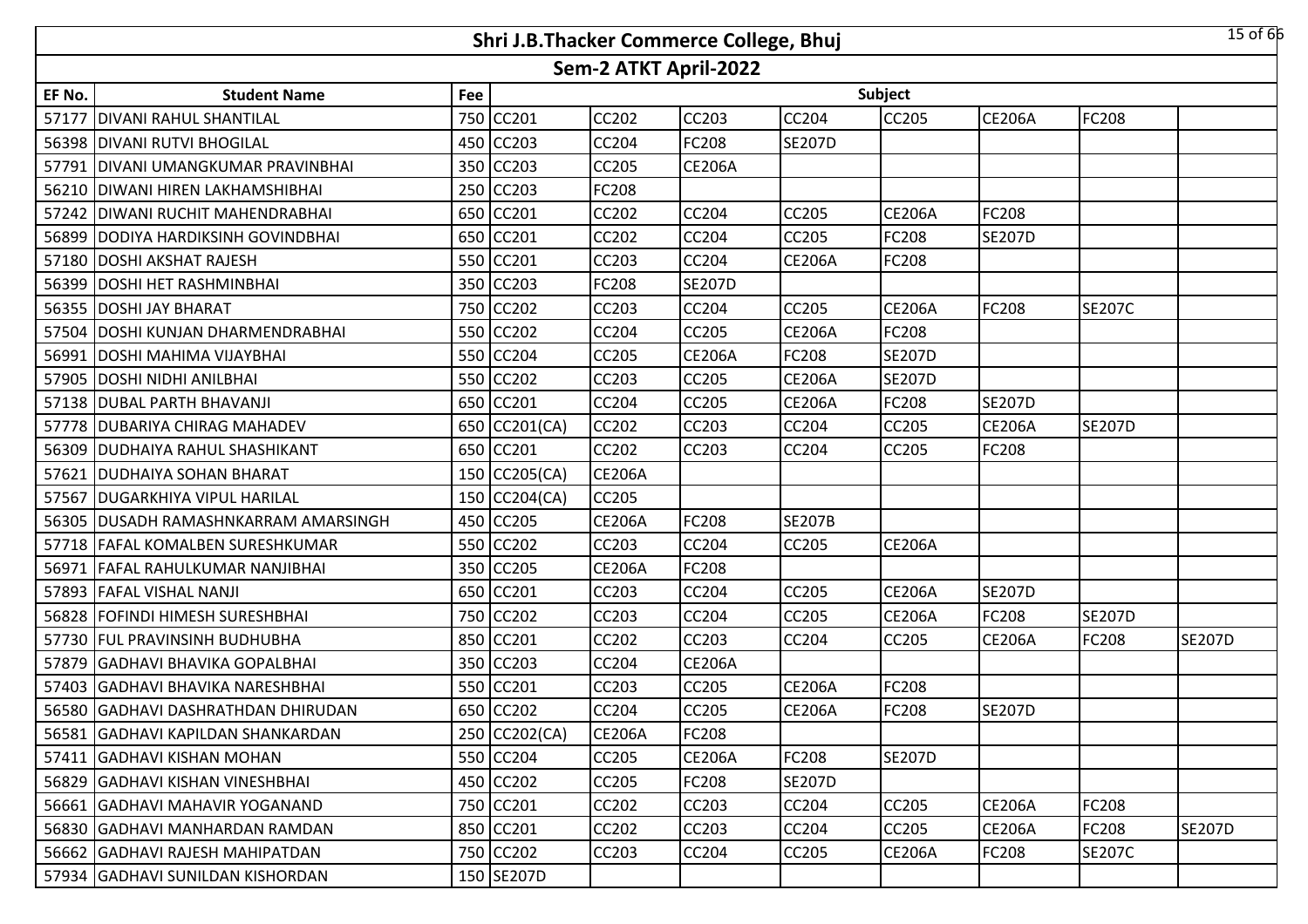|        |                                    |     | Shri J.B.Thacker Commerce College, Bhuj |                       |               |               |               |               |               | 16 of 66      |
|--------|------------------------------------|-----|-----------------------------------------|-----------------------|---------------|---------------|---------------|---------------|---------------|---------------|
|        |                                    |     |                                         | Sem-2 ATKT April-2022 |               |               |               |               |               |               |
| EF No. | <b>Student Name</b>                | Fee |                                         |                       |               |               | Subject       |               |               |               |
| 56400  | <b>GADHAVI YUGAL HARESHDAN</b>     | 750 | CC201                                   | <b>CC202</b>          | <b>CC204</b>  | <b>CC205</b>  | <b>CE206A</b> | FC208         | <b>SE207D</b> |               |
|        | 57614 GADHECHA JENIL MAHESH        | 850 | CC201                                   | <b>CC202</b>          | <b>CC203</b>  | CC204         | CC205         | <b>CE206A</b> | <b>FC208</b>  | <b>SE207D</b> |
|        | 56699 GADHVI AMITBHA RAMBHA        |     | 850 CC201                               | <b>CC202</b>          | <b>CC203</b>  | CC204         | CC205         | <b>CE206B</b> | FC208         | <b>SE207D</b> |
|        | 56227 GADHVI BHAGIRATH HIMMATDAN   |     | 750 CC201                               | <b>CC202</b>          | <b>CC203</b>  | <b>CC204</b>  | CC205         | FC208         | <b>SE207D</b> |               |
|        | 56701 GADHVI BHAVESH DHANRAJ       |     | 850 CC201                               | <b>CC202</b>          | <b>CC203</b>  | CC204         | CC205         | <b>CE206B</b> | FC208         | <b>SE207D</b> |
|        | 57714 GADHVI HARDAS ASARIYA        |     | 550 CC202                               | <b>CC203</b>          | <b>CC205</b>  | <b>CE206A</b> | FC208         |               |               |               |
|        | 56356 GADHVI HIREN GHANSHYAMBHAI   |     | 850 CC201                               | <b>CC202</b>          | <b>CC203</b>  | CC204         | CC205         | <b>CE206A</b> | <b>FC208</b>  | <b>SE207C</b> |
|        | 56212 GADHVI KAPIL PARESHDAN       | 650 | CC201                                   | <b>CC202</b>          | <b>CC203</b>  | <b>CC204</b>  | <b>CE206A</b> | FC208         |               |               |
|        | 56213 GADHVI MANGALSINGH MAHESHDAN | 250 | <b>CE206A</b>                           | FC208                 |               |               |               |               |               |               |
|        | 57014 GADHVI PRAKASHDAN NYALDAN    | 850 | CC201                                   | <b>CC202</b>          | <b>CC203</b>  | <b>CC204</b>  | <b>CC205</b>  | <b>CE206A</b> | <b>FC208</b>  | <b>SE207D</b> |
|        | 57453 GADHVI RAM NAGAJAN           | 350 | <b>CC203</b>                            | <b>CC205</b>          | <b>CE206A</b> |               |               |               |               |               |
| 57281  | <b>GADHVI URVASHI KISHOR</b>       | 850 | CC201                                   | CC202                 | <b>CC203</b>  | <b>CC204</b>  | CC205         | <b>CE206A</b> | <b>FC208</b>  | <b>SE207D</b> |
|        | 56081 GADHVI VIVEKDAN PRABHUDAN    | 250 | <b>CE206A</b>                           | FC208                 |               |               |               |               |               |               |
|        | 56831 GAGAL BHARAT VELJI           | 750 | CC202                                   | CC203                 | <b>CC204</b>  | CC205         | <b>CE206A</b> | FC208         | <b>SE207D</b> |               |
|        | 57554 GAGAL DHANBAI KANJI          |     | 250 CC203                               | <b>CC205</b>          |               |               |               |               |               |               |
|        | 56832 GAGAL DHIRAJBHAI VISHRAMBHAI |     | 750 CC202                               | CC203                 | <b>CC204</b>  | <b>CC205</b>  | <b>CE206A</b> | FC208         | <b>SE207D</b> |               |
|        | 57577 GAGAL HASMUKHBHAI HARIBHAI   |     | 250 CC201                               | <b>CE206A</b>         |               |               |               |               |               |               |
|        | 57486 GAGAL LAKHMAN DAMJI          |     | 850 CC201                               | <b>CC202</b>          | <b>CC203</b>  | <b>CC204</b>  | CC205         | <b>CE206A</b> | FC208         | <b>SE207D</b> |
|        | 57216 GAGAL MANISH MAVJI           |     | 650 CC201                               | CC202(CA)             | CC203(CA)     | CC204         | CC205         | <b>CE206A</b> | <b>FC208</b>  | <b>SE207D</b> |
|        | 57325 GAGAL NILESH HARI            |     | 150 CE206A                              |                       |               |               |               |               |               |               |
|        | 57404 GAGAL NITA SHAMBHUBHAI       | 450 | <b>CC201</b>                            | <b>CC205</b>          | <b>CE206A</b> | <b>FC208</b>  |               |               |               |               |
| 57384  | <b>GAGAL NITESH GOPAL</b>          | 750 | CC201                                   | <b>CC202</b>          | <b>CC203</b>  | CC205         | <b>CE206A</b> | FC208         | <b>SE207D</b> |               |
| 57425  | <b>GAGAL RAHULKUMAR LAKHMAN</b>    | 850 | CC201                                   | CC202                 | <b>CC203</b>  | CC204         | CC205         | <b>CE206A</b> | <b>FC208</b>  | <b>SE207D</b> |
|        | 57695 GAGAL RAJESHKUMAR DEVABHAI   | 650 | <b>CC201</b>                            | <b>CC202</b>          | <b>CC203</b>  | <b>CC205</b>  | <b>CE206A</b> | FC208         |               |               |
|        | 57956 GAGAL RAMESH MAVJI           | 450 | CC201                                   | CC203                 | <b>CC205</b>  | <b>CE206A</b> |               |               |               |               |
|        | 56833 GAGAL RAMJI DAMJIBHAI        |     | 750 CC201                               | <b>CC202</b>          | <b>CC203</b>  | <b>CC204</b>  | CC205         | FC208         | <b>SE207D</b> |               |
|        | 56834 GAGAL RAMJI SHAMJIBHAI       |     | 850 CC201                               | <b>CC202</b>          | <b>CC203</b>  | <b>CC204</b>  | CC205         | <b>CE206A</b> | <b>FC208</b>  | <b>SE207D</b> |
|        | 57426 GAGAL SUNIL KANABHAI         |     | 750 CC201                               | CC203                 | <b>CC204</b>  | <b>CC205</b>  | <b>CE206A</b> | FC208         | <b>SE207D</b> |               |
|        | 56401 GAGAL SUNILKUMAR ARJAN       |     | 250 CC201                               | FC208                 |               |               |               |               |               |               |
|        | 56402 GAGAL VIJAY GOPAL            |     | 850 CC201                               | CC202                 | <b>CC203</b>  | <b>CC204</b>  | <b>CC205</b>  | <b>CE206A</b> | <b>FC208</b>  | <b>SE207D</b> |
|        | 58065 GAGDA ASHIF SULEMAN          |     | 250 CC202                               | CC203                 |               |               |               |               |               |               |
|        | 56341 GAJAN ABUBHAKHAR KAYA        |     | 850 CC201                               | CC202                 | <b>CC203</b>  | <b>CC204</b>  | CC205         | <b>CE206A</b> | <b>FC208</b>  | <b>SE207D</b> |
|        | 57843 GAJAN HASAN SIDHIK           |     | 750 CC201                               | CC202                 | <b>CC203</b>  | <b>CC204</b>  | CC205         | <b>CE206A</b> | <b>SE207D</b> |               |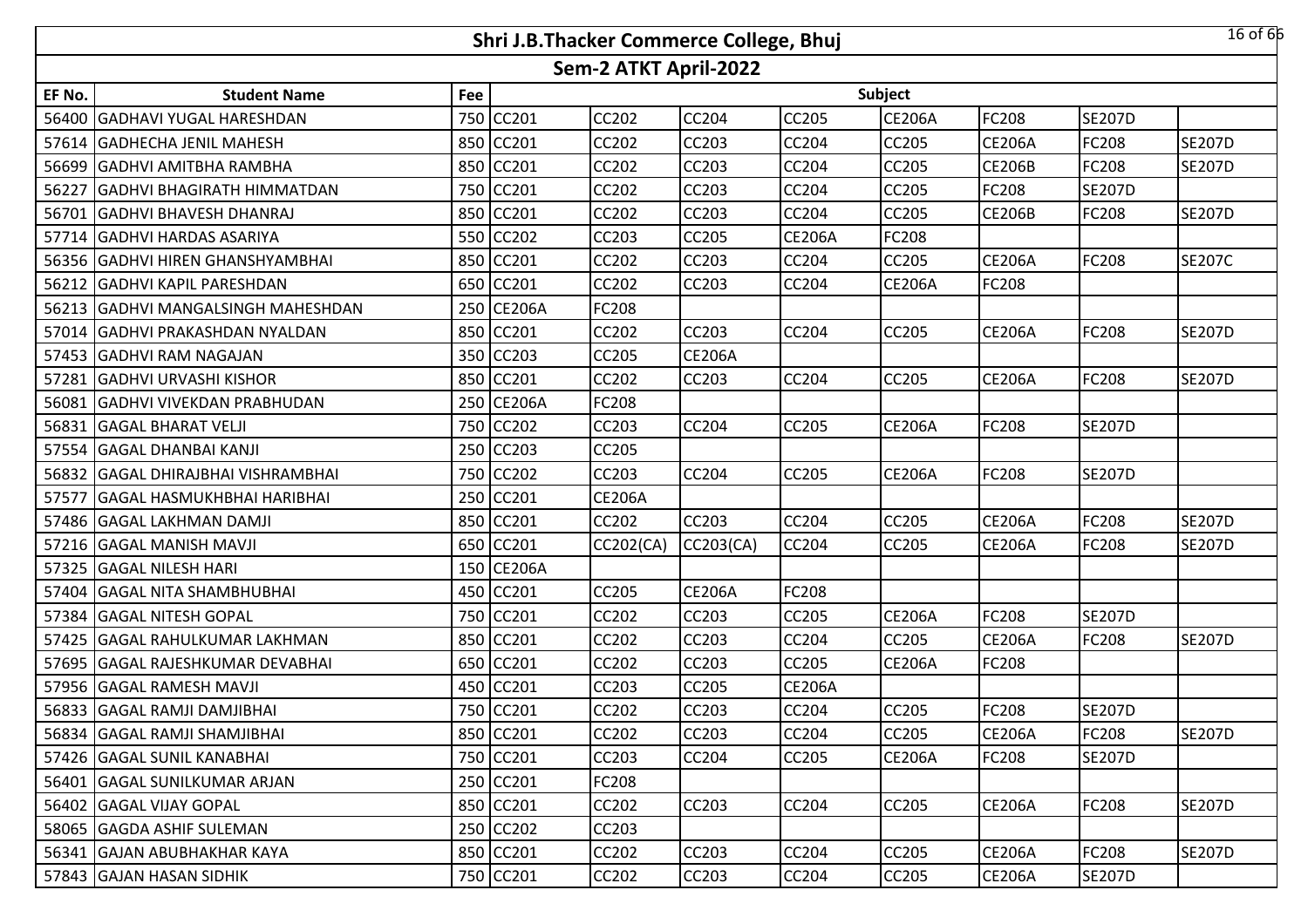|        | $17$ of 66<br>Shri J.B.Thacker Commerce College, Bhuj |     |               |                       |               |                  |                  |               |               |               |  |  |
|--------|-------------------------------------------------------|-----|---------------|-----------------------|---------------|------------------|------------------|---------------|---------------|---------------|--|--|
|        |                                                       |     |               | Sem-2 ATKT April-2022 |               |                  |                  |               |               |               |  |  |
| EF No. | <b>Student Name</b>                                   | Fee |               |                       |               |                  | Subject          |               |               |               |  |  |
| 58027  | <b>GAJAN MUSTAK ABDULBHAI</b>                         | 350 | <b>CC203</b>  | <b>CC204</b>          | <b>SE207D</b> |                  |                  |               |               |               |  |  |
|        | 57943   GAJARA NEHABEN SHAMBHULAL                     | 350 | <b>CC202</b>  | <b>CC203</b>          | <b>CC204</b>  |                  |                  |               |               |               |  |  |
|        | 55969 GAJIPARA NITIN VALJI                            | 850 | CC201         | CC202                 | CC203         | CC204            | CC205            | <b>CE206A</b> | FC208         | <b>SE207D</b> |  |  |
|        | 57582 GAJJAR BHOOMIBEN JITESHBHAI                     | 850 | CC201         | <b>CC202</b>          | CC203         | <b>CC204</b>     | CC205            | <b>CE206A</b> | <b>FC208</b>  | <b>SE207D</b> |  |  |
|        | 56835 GAJJAR RIDHDHIBEN ANILKUMAR                     | 150 | <b>CE206A</b> |                       |               |                  |                  |               |               |               |  |  |
|        | 55970 GAJJAR SHIVANI SURYAKANT                        | 450 | <b>CC204</b>  | CC205                 | <b>CE206A</b> | <b>FC208</b>     |                  |               |               |               |  |  |
| 57764  | <b>GAJRA MAHENDRA GOPAL</b>                           | 550 | CC201         | CC202                 | CC203         | <b>CC205</b>     | <b>CE206A</b>    |               |               |               |  |  |
| 55971  | <b>GAMBHAVA ANJANA ARVINDBHAI</b>                     | 350 | <b>CC203</b>  | <b>CE206A</b>         | FC208         |                  |                  |               |               |               |  |  |
|        | 57054 GAMI VINOD BHARAT                               | 650 | <b>CC201</b>  | CC202                 | CC203         | <b>CC204</b>     | FC208            | <b>SE207D</b> |               |               |  |  |
| 56127  | <b>GANATRA HARDIK LAXMIKANTBHAI</b>                   | 750 | <b>CC202</b>  | CC203                 | CC204         | CC205            | <b>CE206A</b>    | FC208         | <b>SE207D</b> |               |  |  |
| 56839  | <b>GANATRA HARDIK SUDHIRKUMAR</b>                     | 650 | <b>CC202</b>  | CC203                 | CC204         | <b>CE206A</b>    | FC208            | <b>SE207D</b> |               |               |  |  |
| 56403  | <b>GANDHI JIKESH SURESHBHAI</b>                       | 450 | <b>CC202</b>  | <b>CE206A</b>         | FC208         | <b>SE207D</b>    |                  |               |               |               |  |  |
|        | 58064 GANDHI PRIT HITENBHAI                           |     | 250 CC201(CA) | CC202(CA)             | CC203         | <b>CC204(CA)</b> | <b>CC205</b>     | CE206A(CA)    | SE207D(CA)    |               |  |  |
| 57412  | <b>GANDHI RASHMIBEN MUKESHBHAI</b>                    |     | 450 CC204     | CC205                 | <b>CE206A</b> | FC208            | SE207D(CA)       |               |               |               |  |  |
|        | 56843 GANGAJIYANI KAUSHIK VALJI                       |     | 550 CC202     | <b>CC204</b>          | <b>CC205</b>  | <b>FC208</b>     | <b>SE207D</b>    |               |               |               |  |  |
| 57598  | <b>GARVA ABHISHEK RAVIBHAI</b>                        | 250 | CC203         | CC205                 |               |                  |                  |               |               |               |  |  |
| 57988  | <b>GARVA CHANDNI DEVJIBHAI</b>                        | 450 | <b>CC203</b>  | CC204                 | <b>CC205</b>  | <b>CE206A</b>    |                  |               |               |               |  |  |
| 58082  | <b>GARVA CHIRAG HARILAL</b>                           | 450 | <b>CC202</b>  | CC203                 | <b>CC205</b>  | <b>CE206A</b>    |                  |               |               |               |  |  |
|        | 57793 GARVA DIMPAL VISHNUPRASAD                       | 450 | <b>CC203</b>  | CC204                 | <b>CC205</b>  | <b>CE206A</b>    |                  |               |               |               |  |  |
|        | 56846 GARVA HITESH DHIRAJLAL                          | 350 | <b>CC205</b>  | <b>CE206A</b>         | FC208         |                  |                  |               |               |               |  |  |
| 57624  | <b>GARVA JAY JHAVERBHAI</b>                           | 150 | <b>CE206A</b> |                       |               |                  |                  |               |               |               |  |  |
| 56847  | <b>GARVA MANISHA DHIRAJLAL</b>                        | 350 | <b>CC202</b>  | CC205                 | FC208         |                  |                  |               |               |               |  |  |
| 57408  | <b>GARVA MAYUR PERAJ</b>                              | 850 | CC201         | CC202                 | CC203         | CC204            | CC205            | <b>CE206A</b> | <b>FC208</b>  | <b>SE207D</b> |  |  |
| 57107  | <b>GASIYA MANOJKUMAR RANABHAI</b>                     | 550 | <b>CC201</b>  | CC202                 | CC205         | <b>CE206A</b>    | FC208            |               |               |               |  |  |
|        | 56848 GAVALI MOHAMMADSIRAJUSSALIK AKHTARHUSEN         | 450 | CC201         | CC204                 | <b>CE206A</b> | FC208            |                  |               |               |               |  |  |
|        | 57801 GEDIYA AVANI KAMLESH                            |     | 450 CC202     | <b>CC204</b>          | CC205         | <b>CE206A</b>    |                  |               |               |               |  |  |
|        | 57437 GEDIYA URVASHI MAHESH                           |     | 850 CC201     | <b>CC202</b>          | <b>CC203</b>  | CC204            | CC205            | <b>CE206A</b> | <b>FC208</b>  | <b>SE207D</b> |  |  |
|        | 57641 GHAUVA JENIL JAGDISHBHAI                        |     | 350 CC201(CA) | CC204                 | CC205         | <b>CE206A</b>    |                  |               |               |               |  |  |
|        | 56228 GHOGHARI ARVINDKUMAR HASMUKH                    |     | 850 CC201     | <b>CC202</b>          | CC203         | CC204            | CC205            | <b>CE206B</b> | <b>FC208</b>  | <b>SE207D</b> |  |  |
|        | 57120 GHUMALIYA MANISH HARJI                          | 850 | CC201         | <b>CC202</b>          | CC203         | CC204            | CC205            | <b>CE206A</b> | <b>FC208</b>  | <b>SE207D</b> |  |  |
|        | 58069 GODAVARIYA SMIT SANDEEPBHAI                     | 50  | CC201(CA)     | <b>CC202(CA)</b>      | CC203(CA)     | <b>CC204(CA)</b> | <b>CC205(CA)</b> | CE206A(CA)    | SE207D(CA)    |               |  |  |
|        | 56135 GODHANIYA PARBAT KESHUBHAI                      |     | 450 CC203     | CC204                 | <b>CE206A</b> | <b>FC208</b>     |                  |               |               |               |  |  |
|        | 56850 GOGRI DIVYA RAJESHBHAI                          |     | 250 CC205     | <b>CE206A</b>         |               |                  |                  |               |               |               |  |  |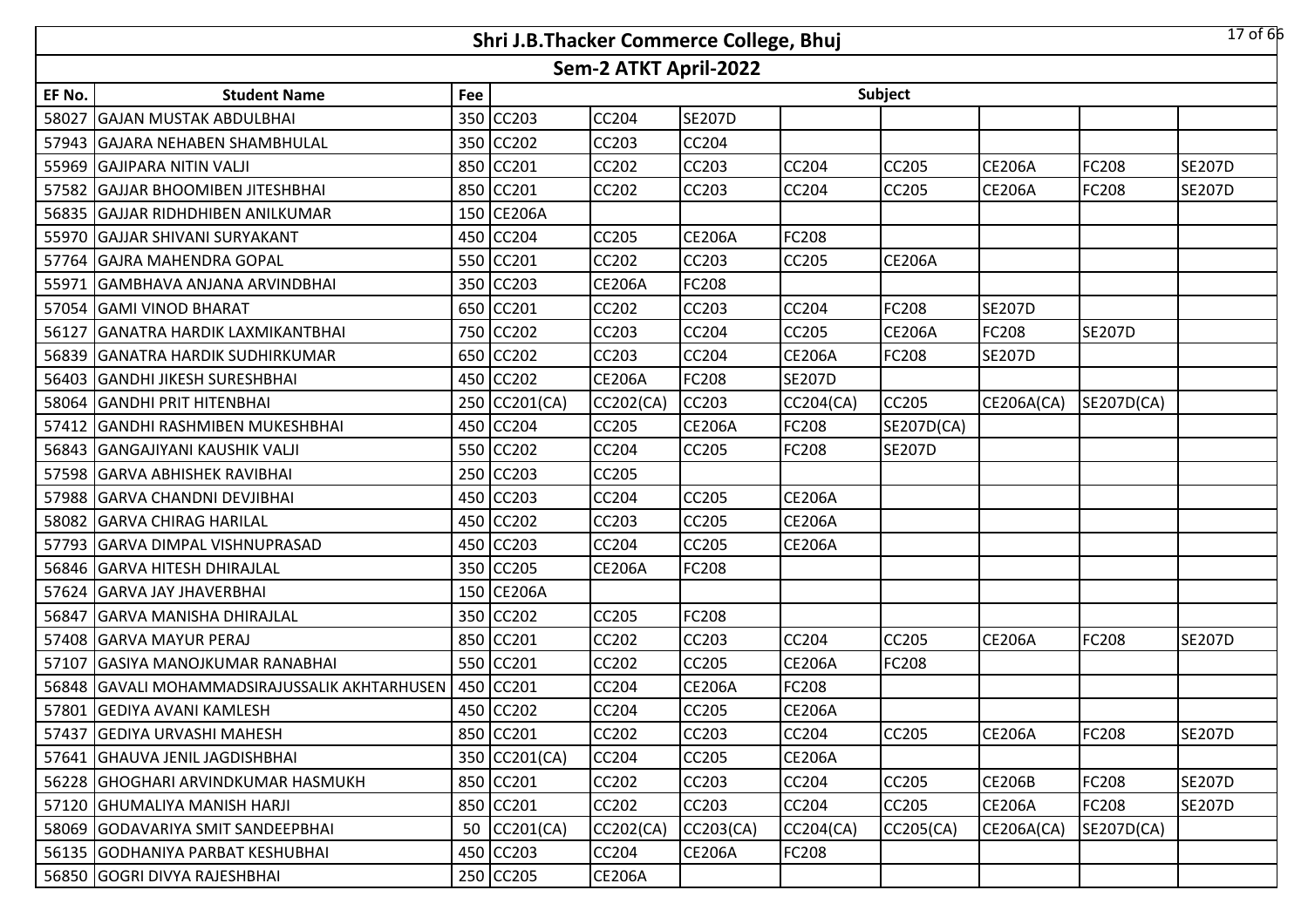|        |                                              |     | Shri J.B.Thacker Commerce College, Bhuj |                       |               |               |               |               |               | $18$ of $66$  |
|--------|----------------------------------------------|-----|-----------------------------------------|-----------------------|---------------|---------------|---------------|---------------|---------------|---------------|
|        |                                              |     |                                         | Sem-2 ATKT April-2022 |               |               |               |               |               |               |
| EF No. | <b>Student Name</b>                          | Fee |                                         |                       |               |               | Subject       |               |               |               |
|        | 56851 GOHIL AAYUSHI RANJIT                   |     | 750 CC201                               | <b>CC202</b>          | <b>CC203</b>  | <b>CC205</b>  | <b>CE206A</b> | FC208         | <b>SE207D</b> |               |
|        | 56407 GOHIL HARDIK ANILBHAI                  | 450 | <b>CC203</b>                            | <b>CC204</b>          | <b>FC208</b>  | <b>SE207D</b> |               |               |               |               |
|        | 56293 GOHIL HEJAL KALYANJI                   |     | 750 CC201                               | <b>CC202</b>          | <b>CC203</b>  | <b>CC205</b>  | <b>CE206A</b> | FC208         | <b>SE207D</b> |               |
|        | 55972 GOHIL JIGAR PRAVINBHAI                 |     | 450 CC202                               | <b>CC205</b>          | <b>FC208</b>  | <b>SE207D</b> |               |               |               |               |
| 57417  | <b>GOHIL PRINCE NILESHBHAI</b>               |     | 750 CC201(CA)                           | <b>CC202</b>          | <b>CC203</b>  | CC204         | CC205         | <b>CE206A</b> | <b>FC208</b>  | <b>SE207D</b> |
|        | 57784 GOHIL RAHUL NATWARLAL                  | 750 | CC201                                   | <b>CC202</b>          | <b>CC203</b>  | <b>CC204</b>  | <b>CC205</b>  | <b>CE206A</b> | <b>SE207D</b> |               |
|        | 56852 GOHIL RIKEN KARSHANJI                  | 450 | <b>CC203</b>                            | <b>CC205</b>          | <b>CE206A</b> | FC208         |               |               |               |               |
|        | 57369 GOHIL SANJAYKUMAR GOVINDBHAI           | 850 | CC201                                   | CC202                 | <b>CC203</b>  | <b>CC204</b>  | CC205         | <b>CE206A</b> | <b>FC208</b>  | <b>SE207D</b> |
|        | 58016 GOHIL SHUBHAM HARSHADBHAI              | 650 | CC202                                   | <b>CC203</b>          | <b>CC204</b>  | <b>CC205</b>  | <b>CE206A</b> | <b>SE207D</b> |               |               |
|        | 55973 GOR DENISH BHARATBHAI                  | 550 | CC201                                   | CC202                 | <b>CC203</b>  | FC208         | <b>SE207D</b> |               |               |               |
|        | 56993 GOR DEV JAVERILAL                      | 650 | CC201                                   | <b>CC203</b>          | <b>CC204</b>  | <b>CC205</b>  | <b>CE206A</b> | FC208         |               |               |
|        | 57813 GOR DEV NAVINBHAI                      | 450 | <b>CC203</b>                            | CC204                 | <b>CE206A</b> | <b>SE207D</b> |               |               |               |               |
|        | 58001 GOR DIYA SUNILKUMARGOR DIYA SUNILKUMAR |     | 650 CC202                               | <b>CC203</b>          | <b>CC204</b>  | <b>CC205</b>  | <b>CE206A</b> | <b>SE207D</b> |               |               |
|        | 56408 GOR HARSH ANILKUMAR                    |     | 850 CC201                               | CC202                 | <b>CC203</b>  | CC204         | CC205         | <b>CE206A</b> | FC208         | <b>SE207D</b> |
|        | 56409 GOR HARSH KAMALBHAI                    |     | 650 CC201                               | <b>CC202</b>          | <b>CC203</b>  | <b>CC204</b>  | FC208         | <b>SE207D</b> |               |               |
|        | 57978 GOR HARSH LABHSHANKAR                  |     | 650 CC202                               | <b>CC203</b>          | <b>CC204</b>  | <b>CC205</b>  | <b>CE206A</b> | <b>SE207D</b> |               |               |
|        | 58078 GOR HARSH RAVINDRA                     |     | 250 CC203                               | <b>CC205</b>          |               |               |               |               |               |               |
|        | 56900 GOR HEMALI SHARADBHAI                  |     | 150 CE206A                              |                       |               |               |               |               |               |               |
|        | 57125 GOR JAY BHAVESHKUMAR                   |     | 550 CC203                               | <b>CC204</b>          | <b>CC205</b>  | <b>CE206A</b> | <b>FC208</b>  |               |               |               |
|        | 57260 GOR KHUSHALI DHARMENDRABHAI            | 450 | <b>CC205</b>                            | <b>CE206A</b>         | <b>FC208</b>  | <b>SE207D</b> |               |               |               |               |
|        | 56582 GOR KISHAN DIPAK                       | 850 | CC201                                   | CC202                 | <b>CC203</b>  | CC204         | <b>CC205</b>  | <b>CE206A</b> | <b>FC208</b>  | <b>SE207D</b> |
|        | 57382 GOR MAHESH HARESHBHAI                  | 850 | <b>CC201</b>                            | <b>CC202</b>          | <b>CC203</b>  | <b>CC204</b>  | CC205         | <b>CE206A</b> | <b>FC208</b>  | <b>SE207D</b> |
|        | 56130 GOR MAYANK PRAVINKUMAR                 | 650 | CC203                                   | CC204                 | <b>CC205</b>  | <b>CE206A</b> | FC208         | <b>SE207D</b> |               |               |
|        | 56583 GOR PRIYA SANJAYBHAI                   |     | 350 CE206A                              | FC208                 | <b>SE207D</b> |               |               |               |               |               |
|        | 56996 GOR RINKAL BHARATBHAI                  |     | 850 CC201                               | CC202                 | <b>CC203</b>  | CC204         | CC205         | <b>CE206A</b> | FC208         | <b>SE207D</b> |
|        | 56214 GOR ROHANBHAI MAHESHBHAI               |     | 750 CC201                               | <b>CC202</b>          | <b>CC203</b>  | <b>CC204</b>  | <b>CE206A</b> | FC208         | <b>SE207D</b> |               |
|        | 57653 GOR SHEETAL MUKESHBHAI                 |     | 350 CC202                               | <b>CC204</b>          | <b>FC208</b>  |               |               |               |               |               |
|        | 57632 GOR SHEFALI ANILBHAI                   |     | 250 CC205                               | <b>CE206A</b>         |               |               |               |               |               |               |
|        | 57667 GOR SHRUTI VIJAYBHAI                   |     | 150 CC205                               |                       |               |               |               |               |               |               |
|        | 56584 GOR SIDDHARTH MANOJBHAI                |     | 450 CC203                               | <b>CC205</b>          | <b>CE206A</b> | <b>FC208</b>  |               |               |               |               |
|        | 56853 GOR VIRAL LABHSHANKAR                  |     | 550 CC202                               | CC203                 | <b>CC204</b>  | <b>CE206A</b> | FC208         | SE207D(CA)    |               |               |
|        | 56199 GOR VIRAL PRAKASHBHAI                  |     | 450 CC202                               | CC204                 | <b>CE206A</b> | <b>FC208</b>  |               |               |               |               |
|        | 58018 GOR ZALAK VISHAL                       |     | 650 CC202                               | CC203                 | CC204         | <b>CC205</b>  | <b>CE206A</b> | <b>SE207D</b> |               |               |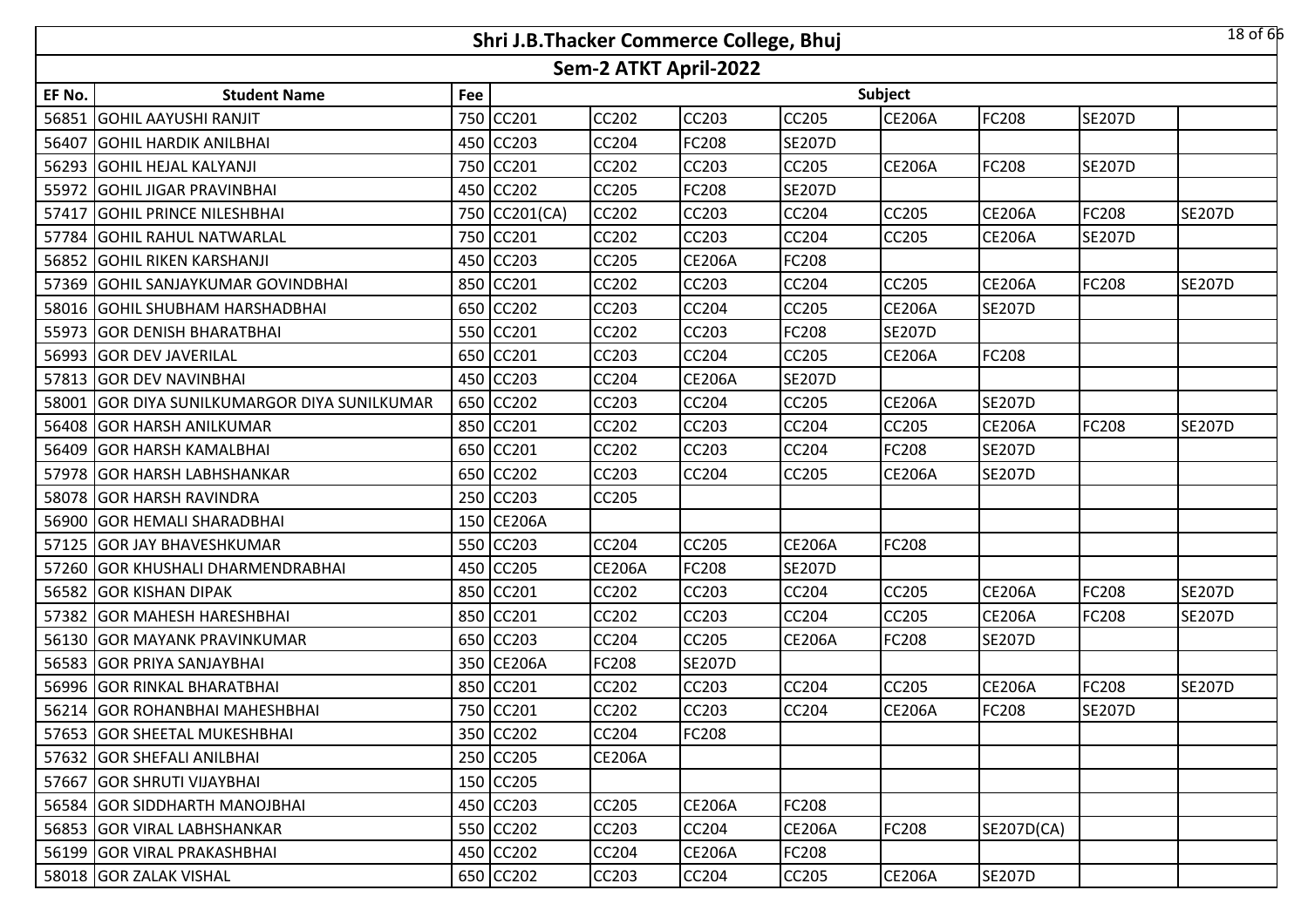|        |                                       |     | Shri J.B.Thacker Commerce College, Bhuj |                       |               |               |               |               |               | $19$ of 66    |
|--------|---------------------------------------|-----|-----------------------------------------|-----------------------|---------------|---------------|---------------|---------------|---------------|---------------|
|        |                                       |     |                                         | Sem-2 ATKT April-2022 |               |               |               |               |               |               |
| EF No. | <b>Student Name</b>                   | Fee |                                         |                       |               |               | Subject       |               |               |               |
|        | 57442 GORANI BHAVIK PRAVINBHAI        | 750 | <b>CC201</b>                            | <b>CC202</b>          | <b>CC203</b>  | CC204         | <b>CE206A</b> | FC208         | <b>SE207D</b> |               |
|        | 57012 GORANI DHAVALKUMAR BHARATBHAI   |     | 650 CC201                               | <b>CC202</b>          | <b>CC204</b>  | <b>CC205</b>  | <b>CE206A</b> | FC208         |               |               |
|        | 56854 GORANI DIPESHKUMAR KANAIYALAL   |     | 550 CC202                               | CC203                 | <b>CC205</b>  | <b>CE206A</b> | FC208         |               |               |               |
|        | 56855 GORANI DRASHTI BABULAL          |     | 550 CC202                               | <b>CC204</b>          | <b>CC205</b>  | <b>CE206A</b> | FC208         |               |               |               |
|        | 57106 GORANI KRUSHNAKUMAR MAGANLAL    |     | 550 CC201                               | <b>CC202</b>          | <b>CC205</b>  | <b>CE206A</b> | FC208         |               |               |               |
|        | 57296 GORANI MILANKUMAR BHAGVANJI     |     | 850 CC201                               | <b>CC202</b>          | <b>CC203</b>  | <b>CC204</b>  | <b>CC205</b>  | <b>CE206A</b> | <b>FC208</b>  | <b>SE207D</b> |
|        | 56357 GORANI MITAL JAYASUKHBHAI       |     | 450 CC202                               | <b>CC205</b>          | <b>CE206A</b> | FC208         |               |               |               |               |
|        | 57631 GORASIA VANSHILA HARJIBHAI      | 850 | <b>CC201</b>                            | CC202                 | <b>CC203</b>  | <b>CC204</b>  | CC205         | <b>CE206A</b> | <b>FC208</b>  | <b>SE207D</b> |
|        | 57599 GORASIYA ANIL DHANJI            | 550 | CC201                                   | <b>CC202</b>          | <b>CC203</b>  | <b>CE206A</b> | FC208         |               |               |               |
|        | 56737 GORASIYA BHARAT KARASAN         | 550 | CC201                                   | CC202                 | <b>CC203</b>  | <b>CE206A</b> | FC208         |               |               |               |
|        | 56410 GORASIYA KANTI BHIKHALAL        | 650 | CC201                                   | <b>CC202</b>          | <b>CC205</b>  | <b>CE206A</b> | FC208         | <b>SE207D</b> |               |               |
|        | 55974 GORASIYA NAUTAM NANJI           | 750 | CC201                                   | CC202                 | <b>CC203</b>  | CC205         | <b>CE206A</b> | FC208         | <b>SE207D</b> |               |
|        | 56358 GORASIYA NILESH DEVSHI          |     | 650 CC202                               | <b>CC203</b>          | <b>CC204</b>  | CC205         | <b>CE206A</b> | FC208         |               |               |
|        | 55975 GORASIYA PAYAL RAVJIBHAI        |     | 750 CC201                               | <b>CC202</b>          | <b>CC203</b>  | CC204         | CC205         | <b>CE206A</b> | FC208         |               |
|        | 56222 GORASIYA PRADIP LALJI           |     | 850 CC201                               | <b>CC202</b>          | <b>CC203</b>  | <b>CC204</b>  | <b>CC205</b>  | <b>CE206B</b> | <b>FC208</b>  | <b>SE207C</b> |
|        | 58033 GORASIYA URVASHI VELJI          |     | 550 CC201                               | <b>CC202</b>          | <b>CC203</b>  | CC204         | <b>SE207C</b> |               |               |               |
|        | 57373 GORASIYA VIJAY NANJI            | 450 | <b>CC203</b>                            | <b>CC205</b>          | <b>CE206A</b> | <b>FC208</b>  |               |               |               |               |
|        | 57438 GORASIYA YUKTI HARJI            |     | 550 CC201                               | CC202(CA)             | <b>CC203</b>  | CC204(CA)     | CC205         | <b>CE206A</b> | <b>SE207D</b> |               |
| 56511  | <b>GORI BHAVESH NANJI</b>             | 450 | CC201                                   | CC204                 | <b>CC205</b>  | <b>FC208</b>  |               |               |               |               |
|        | 56856 GORI RAJESH KHIMJI              | 650 | <b>CC202</b>                            | CC203                 | <b>CC205</b>  | <b>CE206A</b> | FC208         | <b>SE207D</b> |               |               |
|        | 58044 GORI VISHAL PRAVINBHAI          | 350 | CC201                                   | CC203                 | <b>CE206A</b> |               |               |               |               |               |
|        | 57026 GORSIYA AJAY VINOD              | 450 | <b>CC201</b>                            | <b>CC203</b>          | <b>CC204</b>  | <b>FC208</b>  |               |               |               |               |
|        | 56200 GORSIYA NITIN RAVJI             | 450 | CC202                                   | CC204                 | <b>CE206A</b> | <b>FC208</b>  |               |               |               |               |
|        | 56360 GOSAWMI DILIPGAR RAMESHGAR      | 750 | CC201                                   | <b>CC202</b>          | <b>CC203</b>  | CC204         | CC205         | <b>CE206A</b> | <b>FC208</b>  |               |
|        | 55976 GOSWAMI MITENGIRI CHANDANGIRI   | 250 | CC204                                   | FC208                 |               |               |               |               |               |               |
|        | 56857 GOSWAMI AKSHAYGAR LAHERIGAR     |     | 750 CC202                               | <b>CC203</b>          | <b>CC204</b>  | <b>CC205</b>  | <b>CE206A</b> | FC208         | <b>SE207D</b> |               |
|        | 56337 GOSWAMI BHARATGIRI GOVINDGIRI   |     | 850 CC201                               | CC202                 | <b>CC203</b>  | <b>CC204</b>  | CC205         | <b>CE206A</b> | <b>FC208</b>  | <b>SE207D</b> |
|        | 57449 GOSWAMI BHAVIKGAR SURESHGAR     |     | 550 CC201                               | CC202                 | <b>CC203</b>  | CC205         | <b>CE206A</b> |               |               |               |
|        | 57016 IGOSWAMI CHIRAG MAHESH          |     | 550 CC201                               | <b>CC204</b>          | <b>CC205</b>  | <b>CE206A</b> | FC208         |               |               |               |
|        | 56585 GOSWAMI DARSHAN BALDEVGIRI      |     | 650 CC202                               | CC203                 | <b>CC205</b>  | <b>CE206A</b> | FC208         | <b>SE207D</b> |               |               |
|        | 57741 GOSWAMI DEVENDRAGIRI SURESHGIRI |     | 850 CC201                               | CC202                 | CC203         | CC204         | CC205         | <b>CE206A</b> | <b>FC208</b>  | <b>SE207D</b> |
|        | 56297 GOSWAMI FULESHGIRI RAMESHGIRI   |     | 750 CC201                               | CC202                 | <b>CC203</b>  | <b>CC205</b>  | <b>CE206A</b> | FC208         | <b>SE207B</b> |               |
|        | 57341 GOSWAMI HARDIKGIRI KAMLESHGIRI  |     | 550 CC202                               | CC203                 | <b>CC205</b>  | <b>CE206A</b> | FC208         |               |               |               |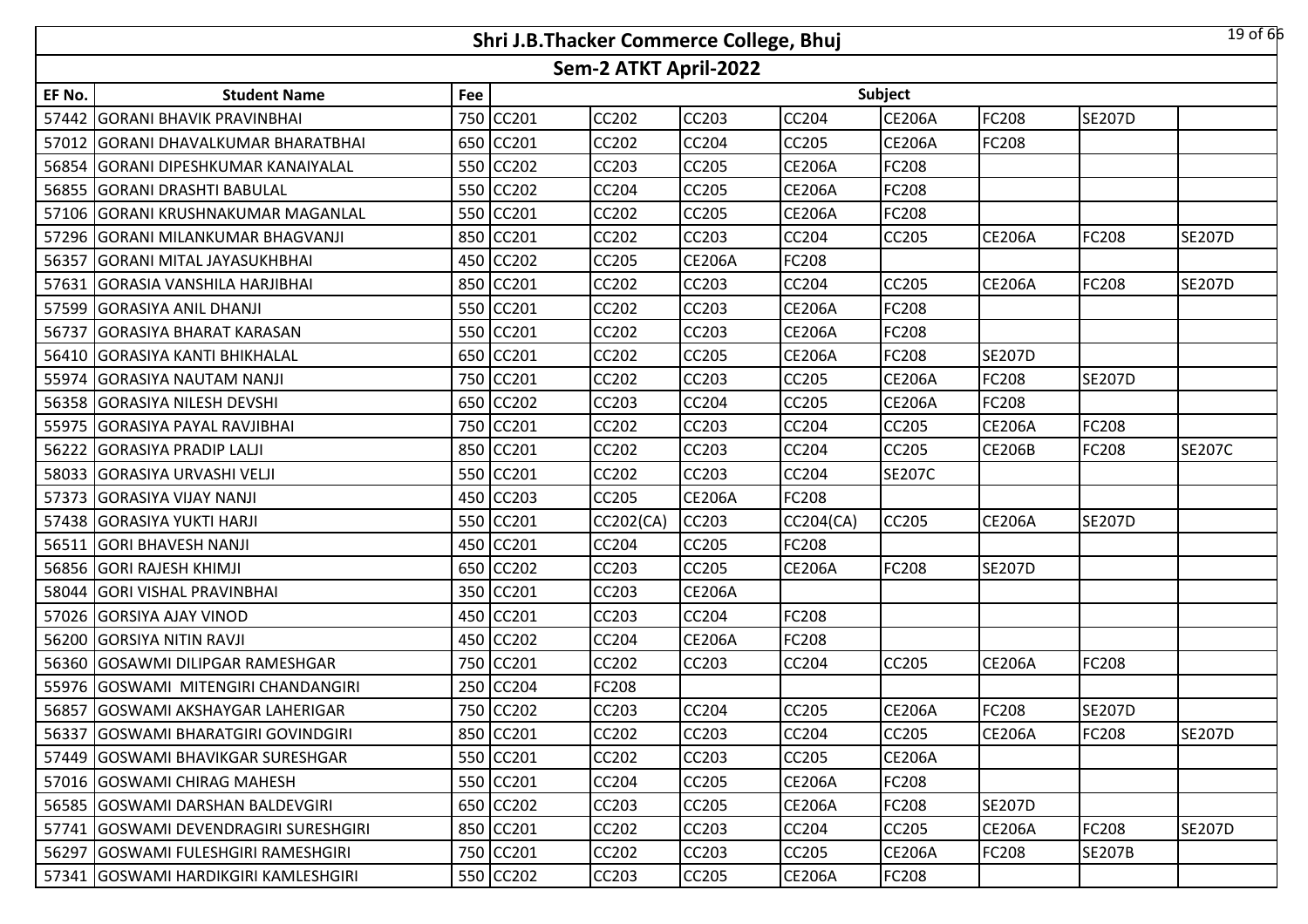|        |                                        |     |               |                       | Shri J.B.Thacker Commerce College, Bhuj |               |               |               |               | $20$ of 66    |
|--------|----------------------------------------|-----|---------------|-----------------------|-----------------------------------------|---------------|---------------|---------------|---------------|---------------|
|        |                                        |     |               | Sem-2 ATKT April-2022 |                                         |               |               |               |               |               |
| EF No. | <b>Student Name</b>                    | Fee |               |                       |                                         |               | Subject       |               |               |               |
| 57863  | <b>GOSWAMI HARSH SURESHGAR</b>         |     | 150 CE206A    |                       |                                         |               |               |               |               |               |
| 56302  | <b>GOSWAMI HET DEEPAK</b>              | 650 | <b>CC203</b>  | <b>CC204</b>          | <b>CC205</b>                            | <b>CE206A</b> | FC208         | <b>SE207D</b> |               |               |
| 57977  | <b>GOSWAMI HETAL KISHORGAR</b>         | 350 | <b>CC205</b>  | <b>CE206A</b>         | <b>SE207D</b>                           |               |               |               |               |               |
| 57983  | <b>GOSWAMI JAHANVI KIRANGIRI</b>       | 450 | <b>CC203</b>  | CC205                 | <b>CE206A</b>                           | <b>SE207D</b> |               |               |               |               |
| 57181  | <b>GOSWAMI JIGNESHPURI SANTOSHPURI</b> | 350 | <b>CC202</b>  | CC205                 | FC208                                   |               |               |               |               |               |
| 57295  | <b>GOSWAMI KAJAL MUKESHGIRI</b>        | 150 | <b>CE206A</b> |                       |                                         |               |               |               |               |               |
| 56859  | <b>GOSWAMI KISHANGIRI RAMESHGIRI</b>   | 850 | <b>CC201</b>  | CC202                 | CC203                                   | <b>CC204</b>  | CC205         | <b>CE206A</b> | <b>FC208</b>  | <b>SE207D</b> |
| 56860  | <b>IGOSWAMI MAULIKGAR SURESHGAR</b>    | 550 | <b>CC202</b>  | CC203                 | CC205                                   | FC208         | <b>SE207D</b> |               |               |               |
| 57503  | <b>GOSWAMI MAYURGIRI KIRITGIRI</b>     | 750 | CC201         | CC203                 | CC204                                   | CC205         | <b>CE206A</b> | FC208         | <b>SE207D</b> |               |
| 57444  | <b>GOSWAMI MEET KISHOR</b>             | 550 | <b>CC203</b>  | CC204                 | CC205                                   | <b>CE206A</b> | <b>SE207D</b> |               |               |               |
| 58102  | <b>GOSWAMI NIKHILGIRI KISHORGIRI</b>   | 550 | <b>CC203</b>  | CC204                 | <b>CC205</b>                            | <b>CE206A</b> | <b>SE207D</b> |               |               |               |
| 56861  | GOSWAMI NIKULPURI NARANPURI            |     | 450 CC202     | CC205                 | <b>CE206A</b>                           | FC208         |               |               |               |               |
| 57008  | <b>GOSWAMI NILESH BHARATKUMAR</b>      | 850 | CC201         | <b>CC202</b>          | <b>CC203</b>                            | <b>CC204</b>  | <b>CC205</b>  | <b>CE206A</b> | <b>FC208</b>  | <b>SE207D</b> |
| 57261  | <b>GOSWAMI PRIYANKGIRI RAMESHGIRI</b>  |     | 150 CC205     |                       |                                         |               |               |               |               |               |
| 56411  | <b>GOSWAMI RUDRESH RAKESHGIRI</b>      | 850 | CC201         | <b>CC202</b>          | <b>CC203</b>                            | <b>CC204</b>  | CC205         | <b>CE206A</b> | <b>FC208</b>  | <b>SE207D</b> |
| 57386  | <b>GOSWAMI SAURAVGIRI HEMANTGIRI</b>   | 750 | <b>CC202</b>  | CC203                 | CC204                                   | CC205         | <b>CE206A</b> | FC208         | <b>SE207D</b> |               |
| 58024  | <b>GOSWAMI SHITALBEN KANCHANGAR</b>    | 150 | <b>CC202</b>  |                       |                                         |               |               |               |               |               |
| 57671  | <b>GOSWAMI SHIVAM DILIPBHAI</b>        | 250 | <b>CC203</b>  | FC208                 |                                         |               |               |               |               |               |
| 57380  | GOSWAMI SHIVAMGIRI JANAKGIRI           | 850 | CC201         | CC202                 | <b>CC203</b>                            | CC204         | CC205         | <b>CE206A</b> | <b>FC208</b>  | <b>SE207D</b> |
| 56663  | <b>GOSWAMI TRUPTI NAVINGAR</b>         | 750 | CC201         | CC202                 | CC203                                   | CC204         | CC205         | <b>CE206A</b> | <b>FC208</b>  |               |
| 57098  | <b>GOSWAMI VIVEKGIRI SHANKARGIRI</b>   | 850 | <b>CC201</b>  | CC202                 | CC203                                   | CC204         | CC205         | <b>CE206A</b> | FC208         | <b>SE207D</b> |
| 57921  | <b>GOYAL KRUPALIBEN ANILBHAI</b>       | 750 | <b>CC201</b>  | CC202                 | <b>CC203</b>                            | <b>CC204</b>  | CC205         | <b>CE206A</b> | <b>SE207D</b> |               |
| 58104  | <b>GOYAL NIKHIL MULJIBHAI</b>          | 250 | <b>CC203</b>  | CC205                 |                                         |               |               |               |               |               |
|        | 58032 GOYAL PIYUSH KARSHANBHAI         | 750 | CC201         | <b>CC202</b>          | <b>CC203</b>                            | <b>CC204</b>  | CC205         | <b>CE206A</b> | <b>SE207D</b> |               |
| 57721  | <b>GOYAL RAHUL RAVJI</b>               |     | 850 CC201     | CC202                 | CC203                                   | CC204         | CC205         | <b>CE206A</b> | FC208         | <b>SE207D</b> |
|        | 56586 GOYAL SAILESH NARANBHAI          |     | 850 CC201     | <b>CC202</b>          | <b>CC203</b>                            | <b>CC204</b>  | CC205         | <b>CE206A</b> | <b>FC208</b>  | <b>SE207D</b> |
|        | 56300 GUJRIYA SAVAN LAKHAMSHI          |     | 850 CC201     | <b>CC202</b>          | CC203                                   | <b>CC204</b>  | <b>CC205</b>  | <b>CE206A</b> | <b>FC208</b>  | <b>SE207D</b> |
|        | 56836 GUNSAI MEETBHARTHI BHARATBHARTHI |     | 550 CC202     | CC204                 | <b>CE206A</b>                           | <b>FC208</b>  | <b>SE207C</b> |               |               |               |
|        | 57020 GUNSAI PARTHGIRI NARESHGIRI      | 550 | CC201         | CC204                 | CC205                                   | <b>CE206A</b> | FC208         |               |               |               |
|        | 56215 GUNSAI RAHULGIRI CHANCHALGIRI    | 650 | CC201         | CC203                 | <b>CC205</b>                            | <b>CE206A</b> | FC208         | <b>SE207D</b> |               |               |
|        | 56133 GUNSAI SANNIGIRI DINESHGIRI      |     | 650 CC201     | CC202                 | CC203                                   | <b>CC205</b>  | <b>CE206A</b> | FC208         |               |               |
|        | 55977 GURNANI MISHA MANOJ              | 350 | <b>CC203</b>  | CC205                 | FC208                                   |               |               |               |               |               |
|        | 55978 GUSAI ANANDGIRI RAMESHGAR        |     | 350 CC203     | <b>CC205</b>          | FC208                                   |               |               |               |               |               |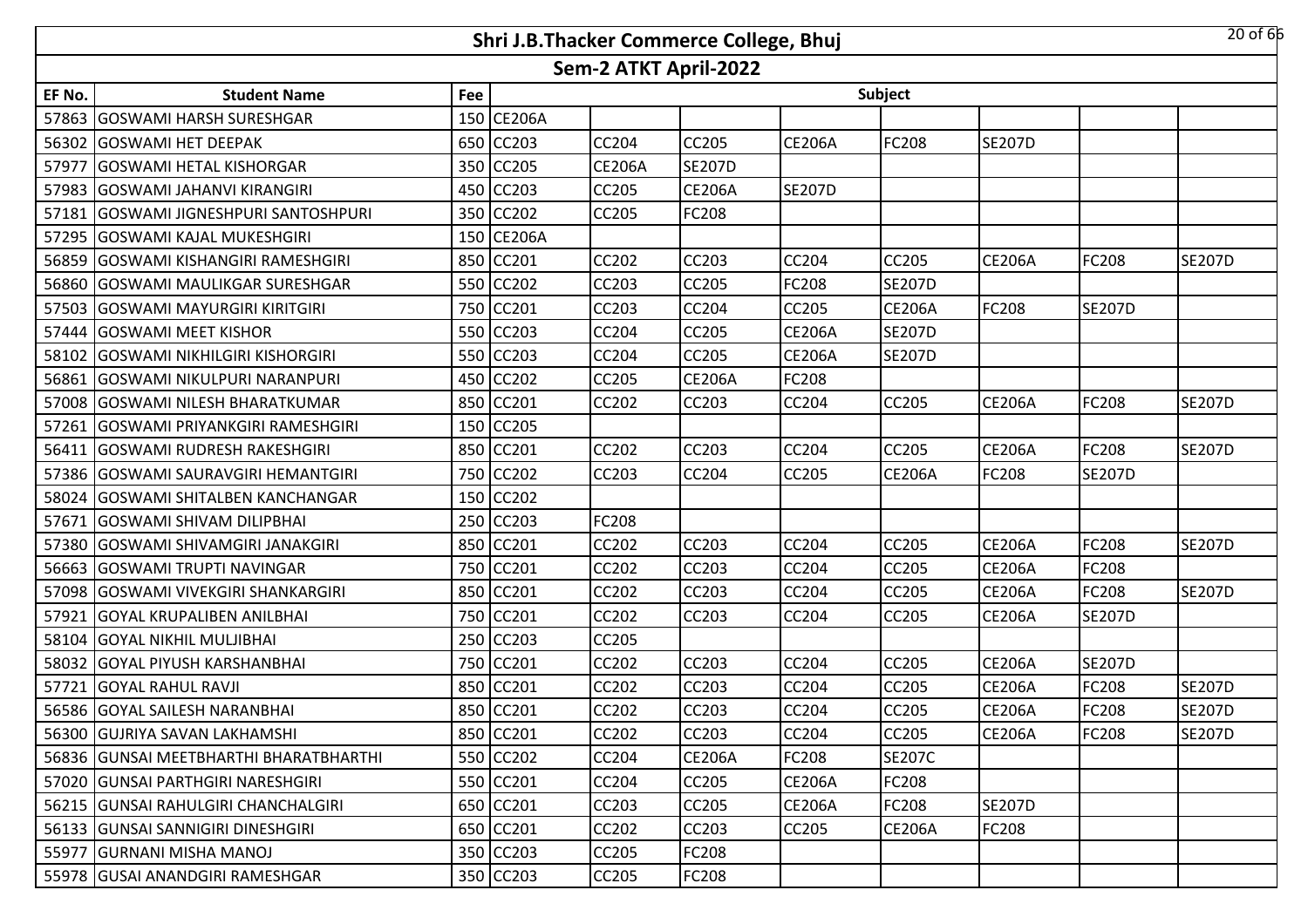|        |                                            |     | Shri J.B.Thacker Commerce College, Bhuj |                       |               |               |               |               |               | $21$ of 66    |
|--------|--------------------------------------------|-----|-----------------------------------------|-----------------------|---------------|---------------|---------------|---------------|---------------|---------------|
|        |                                            |     |                                         | Sem-2 ATKT April-2022 |               |               |               |               |               |               |
| EF No. | <b>Student Name</b>                        | Fee |                                         |                       |               |               | Subject       |               |               |               |
| 56552  | <b>GUSAI CHIRAG ANILGAR</b>                |     | 850 CC201                               | <b>CC202</b>          | <b>CC203</b>  | CC204         | CC205         | <b>CE206A</b> | FC208         | <b>SE207D</b> |
|        | 57689 GUSAI DIPALI BHARATGIRI              |     | 850 CC201                               | CC202                 | CC203         | CC204         | CC205         | <b>CE206A</b> | FC208         | <b>SE207D</b> |
| 57347  | <b>GUSAI HEMANSHUBHARTHI KISHORBHARTHI</b> |     | 850 CC201                               | CC202                 | CC203         | CC204         | CC205         | <b>CE206A</b> | FC208         | <b>SE207D</b> |
|        | 56216 GUSAI KAILASHGAR JAGDISHGAR          |     | 750 CC201                               | <b>CC203</b>          | <b>CC204</b>  | <b>CC205</b>  | <b>CE206A</b> | FC208         | <b>SE207D</b> |               |
|        | 55979 GUSAI MANISHA JITENDRA               |     | 350 CC205                               | <b>CE206A</b>         | <b>FC208</b>  |               |               |               |               |               |
|        | 56837 GUSAI RAVINDRAGIRI JAGDISHGIRI       |     | 750 CC202                               | <b>CC203</b>          | <b>CC204</b>  | <b>CC205</b>  | <b>CE206A</b> | FC208         | <b>SE207C</b> |               |
| 58047  | <b>GUSANI NISHIT ASHWINBHAI</b>            |     | 250 CC203                               | <b>CE206A</b>         |               |               |               |               |               |               |
|        | 58010 HAJAM AASHIF ISHA                    |     | 250 CE206A                              | <b>SE207D</b>         |               |               |               |               |               |               |
|        | 57684 HALA NADEEM ALTAF                    |     | 150 CC205                               |                       |               |               |               |               |               |               |
|        | 56838 HALAI DHIRESH PREMJI                 |     | 850 CC201                               | CC202                 | <b>CC203</b>  | CC204         | <b>CC205</b>  | <b>CE206A</b> | <b>FC208</b>  | <b>SE207C</b> |
| 56512  | <b>HALAI GHANSHYAM HIRJI</b>               |     | 350 CC201                               | CC203                 | <b>FC208</b>  |               |               |               |               |               |
| 56082  | <b>HALAI JAGDISH ARJAN</b>                 |     | 550 CC202                               | CC204                 | <b>CC205</b>  | <b>FC208</b>  | <b>SE207C</b> |               |               |               |
|        | 56218 HALAI JIGNESH KALYAN                 |     | 650 CC201                               | CC203                 | <b>CC204</b>  | CC205         | <b>CE206A</b> | FC208         |               |               |
|        | 57320 HALAI JIGNESH NARAN                  |     | 850 CC201                               | CC202                 | CC203         | CC204         | CC205         | <b>CE206A</b> | FC208         | <b>SE207C</b> |
|        | 56840 HALAI KAUSHIK KARSHAN                |     | 750 CC201                               | <b>CC202</b>          | <b>CC203</b>  | CC204         | CC205         | <b>CE206A</b> | FC208         |               |
|        | 56664 HALAI MEHUL KARSHAN                  |     | 550 CC201                               | CC202                 | CC203         | <b>CE206A</b> | FC208         |               |               |               |
|        | 57086 HALAI MUSTAFA SAIFUDDIN              |     | 850 CC201                               | <b>CC202</b>          | <b>CC203</b>  | CC204         | CC205         | <b>CE206A</b> | FC208         | <b>SE207D</b> |
|        | 57388 HALAI NARANYAN LAKHMAN               |     | 550 CC202                               | <b>CC203</b>          | <b>CC205</b>  | <b>CE206A</b> | FC208         |               |               |               |
|        | 56217 HALAI QASIM SOKAT                    |     | 550 CC203                               | <b>CC205</b>          | <b>CE206A</b> | <b>FC208</b>  | <b>SE207D</b> |               |               |               |
|        | 57130 HALAI RASIK JITENDRA                 |     | 650 CC201                               | CC202                 | <b>CC203</b>  | CC204         | <b>CE206A</b> | FC208         |               |               |
|        | 56841 HALAI RITIN JITENDRA                 |     | 550 CC201                               | CC202                 | <b>CC203</b>  | <b>CE206A</b> | FC208         |               |               |               |
|        | 57655 HALAI RUPESH KANTI                   |     | 850 CC201                               | CC202                 | CC203         | CC204         | CC205         | <b>CE206A</b> | <b>FC208</b>  | <b>SE207D</b> |
| 56665  | <b>HALAI VIJAY MAVJI</b>                   |     | 450 CC201                               | CC202                 | <b>CE206A</b> | <b>FC208</b>  |               |               |               |               |
|        | 56842 HALAI VINOD KANJI                    |     | 550 CC201                               | CC203                 | <b>CC204</b>  | <b>CE206A</b> | FC208         |               |               |               |
|        | 57108 HALANI RUSHIKUMAR VIJAYKUMAR         |     | 850 CC201                               | CC202                 | CC203         | CC204         | CC205         | <b>CE206A</b> | FC208         | <b>SE207D</b> |
|        | 56219 HALANI VAIBHAV VIJAYKUMAR            |     | 750 CC201                               | CC202                 | CC203         | CC204         | <b>CE206A</b> | FC208         | <b>SE207D</b> |               |
|        | 57050 HALPANI BHAVIKKUMAR NAROTTAMBHAI     |     | 550 CC201                               | <b>CC202</b>          | <b>CC205</b>  | <b>CE206A</b> | FC208         |               |               |               |
|        | 57876 HALPANI TEJASKUMAR NAROTTAMBHAI      |     | 150 CE206A                              |                       |               |               |               |               |               |               |
|        | 57464   HANSORA JAYKUMAR ASHOKBHAI         |     | 550 CC203                               | <b>CC205</b>          | <b>CE206A</b> | FC208         | <b>SE207D</b> |               |               |               |
|        | 56587 HARIJAN HARESH RATANSHI              |     | 850 CC201                               | <b>CC202</b>          | <b>CC203</b>  | <b>CC204</b>  | CC205         | <b>CE206A</b> | <b>FC208</b>  | <b>SE207D</b> |
|        | 56412   HARIJAN JAYANTI BUDHABHAI          |     | 650 CC201                               | <b>CC202</b>          | CC203         | CC205         | <b>CE206A</b> | FC208         |               |               |
|        | 56413 HARIJAN MAHESH VAGHAJI               |     | 850 CC201                               | <b>CC202</b>          | CC203         | <b>CC204</b>  | CC205         | <b>CE206A</b> | <b>FC208</b>  | <b>SE207D</b> |
|        | 57356 HARIJAN MUKESH RAMJI                 |     | 650 CC201                               | CC202                 | CC203         | CC205         | <b>CE206A</b> | FC208         |               |               |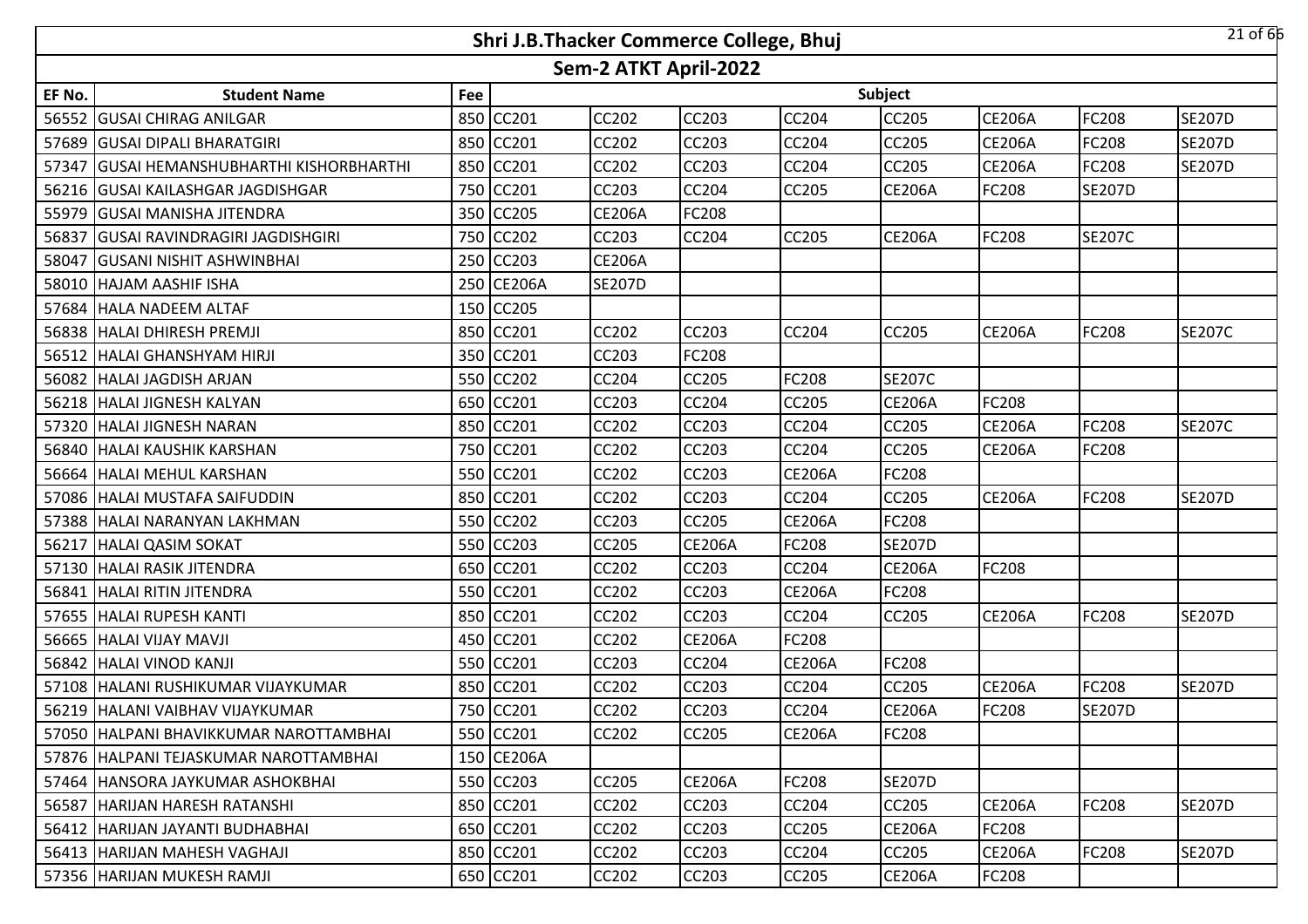|        |                                       |     | Shri J.B.Thacker Commerce College, Bhuj |                       |               |               |               |               |               | $22$ of 66    |
|--------|---------------------------------------|-----|-----------------------------------------|-----------------------|---------------|---------------|---------------|---------------|---------------|---------------|
|        |                                       |     |                                         | Sem-2 ATKT April-2022 |               |               |               |               |               |               |
| EF No. | <b>Student Name</b>                   | Fee |                                         |                       |               |               | Subject       |               |               |               |
| 57361  | HARIJAN MURJI DEVSHI                  | 450 | <b>CC202</b>                            | <b>CC203</b>          | <b>CE206A</b> | FC208         |               |               |               |               |
|        | 57173 HARIJAN NANJI DAYABHAI          |     | 650 CC201                               | <b>CC202</b>          | <b>CC204</b>  | <b>CC205</b>  | <b>CE206A</b> | FC208         |               |               |
|        | 57213 HARIJAN RAJESHKUMAR DAYABHAI    |     | 750 CC201                               | <b>CC202</b>          | <b>CC203</b>  | CC204         | CC205         | <b>CE206A</b> | FC208         |               |
|        | 57568 HARIJAN RAMJI DHANJI            |     | 150 CC205                               |                       |               |               |               |               |               |               |
|        | 57935 HARIJAN RANA KHETA              |     | 550 CC202                               | <b>CC203</b>          | <b>CC204</b>  | <b>CC205</b>  | <b>CE206A</b> |               |               |               |
|        | 56343 HEDAU RAVI JAGDISH              |     | 850 CC201                               | <b>CC202</b>          | <b>CC203</b>  | <b>CC204</b>  | CC205         | <b>CE206A</b> | <b>FC208</b>  | <b>SE207D</b> |
|        | 55980 HEDAUA JEET NAVINKUMAR          |     | 750 CC201                               | <b>CC202</b>          | <b>CC203</b>  | <b>CC204</b>  | CC205         | FC208         | <b>SE207D</b> |               |
|        | 57705   HETHVADIYA PRAFUL KARSHANBHAI | 550 | <b>CC202</b>                            | <b>CC203</b>          | CC204(CA)     | <b>CC205</b>  | <b>CE206A</b> | FC208         |               |               |
|        | 58071 HINGORA FAIZAN OSMANGANI        | 250 | <b>CC205</b>                            | <b>CE206A</b>         |               |               |               |               |               |               |
| 58041  | <b>HINGORA IRFANAHEMAD ISMAIL</b>     | 250 | CC203                                   | CC204                 |               |               |               |               |               |               |
|        | 57312 HINGORA ISHAK OSMANGANI         | 550 | <b>CC201</b>                            | <b>CC202</b>          | <b>CC203</b>  | <b>CE206A</b> | FC208         |               |               |               |
| 57959  | <b>HINGORA SHAHIL HUSEN</b>           | 550 | CC201                                   | CC202                 | <b>CC203</b>  | CC205         | <b>CE206A</b> |               |               |               |
|        | 57493 HINGORA SOYEB ABDULA            |     | 850 CC201                               | <b>CC202</b>          | <b>CC203</b>  | CC204         | CC205         | <b>CE206A</b> | <b>FC208</b>  | <b>SE207D</b> |
|        | 56864 HINGORJA NADEEMRAJA RAMJUBHAI   |     | 650 CC202                               | CC203                 | <b>CC204</b>  | <b>CE206A</b> | FC208         | <b>SE207D</b> |               |               |
|        | 56414 HIRANI BALDEV VELJI             |     | 750 CC201                               | <b>CC202</b>          | <b>CC204</b>  | <b>CC205</b>  | <b>CE206A</b> | FC208         | <b>SE207D</b> |               |
|        | 57635 HIRANI BHAUMIK VALJI            |     | 850 CC201                               | <b>CC202</b>          | <b>CC203</b>  | CC204         | CC205         | <b>CE206A</b> | <b>FC208</b>  | <b>SE207D</b> |
|        | 57945 HIRANI BHAUMIK VALJI            |     | 650 CC202                               | <b>CC203</b>          | <b>CC204</b>  | <b>CC205</b>  | <b>CE206A</b> | <b>SE207D</b> |               |               |
|        | 56099 HIRANI BHAVESH HARJI            |     | 750 CC201                               | <b>CC202</b>          | <b>CC203</b>  | CC204         | CC205         | FC208         | <b>SE207D</b> |               |
|        | 56415 HIRANI DILIP LALJI              | 550 | CC201                                   | <b>CC205</b>          | <b>CE206A</b> | <b>FC208</b>  | <b>SE207D</b> |               |               |               |
|        | 56844 HIRANI DILIPKUMAR KALYANBHAI    | 450 | <b>CC201</b>                            | <b>CC202</b>          | <b>CE206A</b> | <b>FC208</b>  |               |               |               |               |
|        | 55981 HIRANI DIVYA GOVIND             | 350 | <b>CC205</b>                            | FC208                 | <b>SE207D</b> |               |               |               |               |               |
|        | 56866 HIRANI HARISH PARBATBHAI        | 850 | <b>CC201</b>                            | <b>CC202</b>          | <b>CC203</b>  | <b>CC204</b>  | CC205         | <b>CE206A</b> | <b>FC208</b>  | <b>SE207D</b> |
| 57349  | <b>HIRANI HIREN KALYAN</b>            | 750 | CC201                                   | CC202                 | <b>CC203</b>  | CC204         | CC205         | <b>CE206A</b> | FC208         |               |
|        | 56867 HIRANI HIREN NARAN              |     | 850 CC201                               | <b>CC202</b>          | <b>CC203</b>  | CC204         | CC205         | <b>CE206A</b> | <b>FC208</b>  | <b>SE207D</b> |
|        | 56518 HIRANI JAGDISHKUMAR MAVJIBHAI   | 550 | <b>CC203</b>                            | CC204                 | <b>CC205</b>  | FC208         | <b>SE207D</b> |               |               |               |
|        | 56666 HIRANI KALPESH DEVJI            |     | 450 CC201                               | <b>CC203</b>          | <b>CC204</b>  | <b>FC208</b>  |               |               |               |               |
|        | 56868 HIRANI LAKHAMAN LALJIBHAI       |     | 650 CC201                               | <b>CC202</b>          | <b>CC203</b>  | <b>CC205</b>  | <b>CE206A</b> | FC208         |               |               |
|        | 57429   HIRANI MANSUKHBHAI GOPAL      |     | 850 CC201                               | CC202                 | <b>CC203</b>  | <b>CC204</b>  | CC205         | <b>CE206A</b> | <b>FC208</b>  | <b>SE207D</b> |
|        | 57352 HIRANI MITEN DINESH             |     | 650 CC201                               | CC203                 | <b>CC204</b>  | <b>CE206A</b> | FC208         | <b>SE207D</b> |               |               |
|        | 56588 HIRANI NIKHIL MANJI             |     | 850 CC201                               | CC202                 | <b>CC203</b>  | <b>CC204</b>  | CC205         | <b>CE206A</b> | <b>FC208</b>  | <b>SE207D</b> |
|        | 56845 HIRANI PARESH MANJI             |     | 650 CC201                               | CC202                 | <b>CC203</b>  | CC204         | <b>CE206A</b> | FC208         |               |               |
|        | 56869 HIRANI PRAFULKUMAR RAMJIBHAI    |     | 850 CC201                               | CC202                 | CC203         | <b>CC204</b>  | CC205         | <b>CE206A</b> | <b>FC208</b>  | <b>SE207D</b> |
|        | 57099 HIRANI PRAKASH MANJI            |     | 850 CC201                               | CC202                 | CC203         | CC204         | CC205         | <b>CE206A</b> | <b>FC208</b>  | <b>SE207D</b> |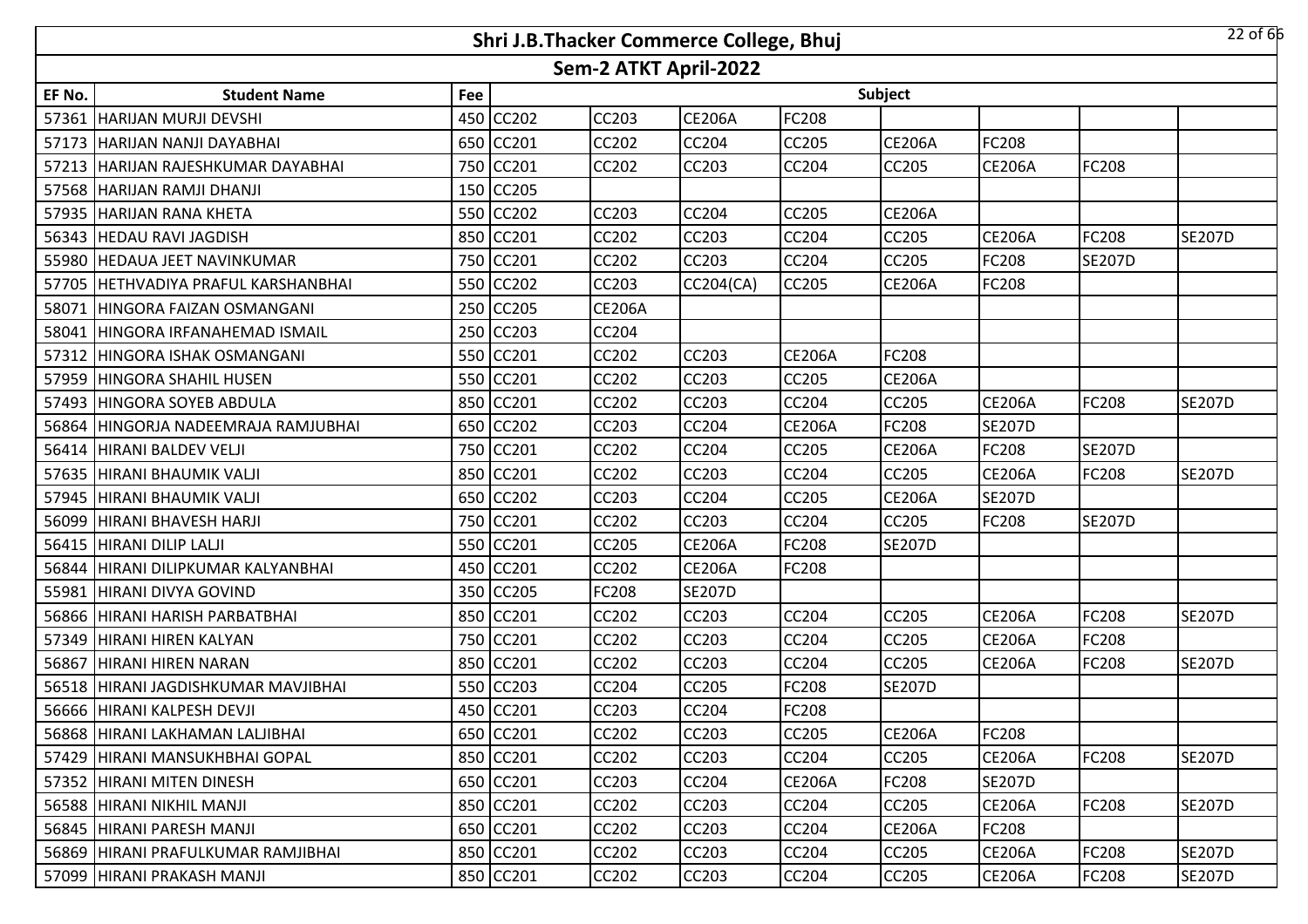|        |                                         |     | Shri J.B.Thacker Commerce College, Bhuj |                       |               |               |               |               |               | $23$ of 66    |
|--------|-----------------------------------------|-----|-----------------------------------------|-----------------------|---------------|---------------|---------------|---------------|---------------|---------------|
|        |                                         |     |                                         | Sem-2 ATKT April-2022 |               |               |               |               |               |               |
| EF No. | <b>Student Name</b>                     | Fee |                                         |                       |               |               | Subject       |               |               |               |
| 57609  | HIRANI SANJAY NAVIN                     | 850 | CC201                                   | <b>CC202</b>          | <b>CC203</b>  | <b>CC204</b>  | CC205         | <b>CE206A</b> | <b>FC208</b>  | <b>SE207D</b> |
|        | 57112 HIRANI SHIVANI VALJI              |     | 550 CC201                               | <b>CC202</b>          | <b>CC205</b>  | <b>CE206A</b> | FC208         |               |               |               |
|        | 57747 HIRANI SMIT ARVINDBHAI            |     | 850 CC201                               | <b>CC202</b>          | <b>CC203</b>  | CC204         | CC205         | <b>CE206A</b> | FC208         | <b>SE207C</b> |
|        | 57752 HIRANI VENISH JAYANTILAL          |     | 850 CC201                               | <b>CC202</b>          | <b>CC203</b>  | <b>CC204</b>  | CC205         | <b>CE206A</b> | <b>FC208</b>  | <b>SE207C</b> |
|        | 57615 HIRANI VINOD NARAN                |     | 850 CC201                               | <b>CC202</b>          | <b>CC203</b>  | CC204         | CC205         | <b>CE206A</b> | <b>FC208</b>  | <b>SE207D</b> |
|        | 56547 HOTHI DIGVIJAYSINH PRATAPSINH     |     | 550 CC201                               | CC203                 | <b>CE206A</b> | <b>FC208</b>  | <b>SE207D</b> |               |               |               |
|        | 56871 HUMBAL HITESH HIRA                | 850 | CC201                                   | <b>CC202</b>          | <b>CC203</b>  | CC204         | CC205         | <b>CE206A</b> | <b>FC208</b>  | <b>SE207D</b> |
|        | 56702 HUMBAL JAYDIP RANDHIRBHAI         | 150 | <b>CC205</b>                            |                       |               |               |               |               |               |               |
|        | 56873 HUMBAL LALJI ARJAN                | 750 | CC201                                   | <b>CC202</b>          | <b>CC203</b>  | CC204         | CC205         | <b>CE206A</b> | <b>FC208</b>  |               |
|        | 57219 HUMBAL MUKESH RAVJIBHAI           | 850 | CC201                                   | CC202                 | <b>CC203</b>  | CC204         | CC205         | <b>CE206A</b> | <b>FC208</b>  | <b>SE207D</b> |
| 57201  | <b>HUMBAL PIYUSH RAVJI</b>              | 750 | CC201                                   | <b>CC202</b>          | <b>CC203</b>  | CC204         | CC205         | <b>CE206A</b> | <b>FC208</b>  |               |
| 57203  | HUMBAL RAJESH RANDHIR                   | 850 | CC201                                   | CC202                 | <b>CC203</b>  | CC204         | CC205         | <b>CE206A</b> | FC208         | <b>SE207D</b> |
|        | 57745   HUMBAL SACHINBHAI SHANKARBHAI   | 850 | CC201                                   | <b>CC202</b>          | <b>CC203</b>  | CC204         | CC205         | <b>CE206A</b> | <b>FC208</b>  | <b>SE207D</b> |
|        | 56703 HUMBAL YOGESH ARJANBHAI           | 650 | CC201                                   | <b>CC202</b>          | <b>CC203</b>  | CC204         | CC205         | FC208         |               |               |
|        | 56114  IMTIYAZ AYUB NODE                |     | 650 CC203                               | <b>CC204</b>          | <b>CC205</b>  | <b>CE206A</b> | FC208         | <b>SE207B</b> |               |               |
| 57087  | <b>JABUANI RAXITKUMAR DHIRAJBHAI</b>    |     | 550 CC201                               | <b>CC202</b>          | <b>CC204</b>  | <b>CE206A</b> | FC208         |               |               |               |
|        | 56519 JABUANI SVATI ASHOKBHAI           | 650 | <b>CC202</b>                            | <b>CC203</b>          | <b>CC204</b>  | <b>CC205</b>  | <b>FC208</b>  | <b>SE207D</b> |               |               |
|        | 57001 JABUVANI KUMKUM PRAVINBHAI        | 450 | CC201                                   | CC204                 | <b>CC205</b>  | FC208         |               |               |               |               |
|        | 57824 JJABUVANI PRINCE JENTILAL         | 750 | CC201                                   | <b>CC202</b>          | <b>CC203</b>  | <b>CC204</b>  | CC205         | <b>CE206A</b> | <b>SE207D</b> |               |
|        | 56875 JJADAV PANKAJKUMAR BHURABHAI      | 850 | <b>CC201</b>                            | <b>CC202</b>          | <b>CC203</b>  | CC204         | CC205         | <b>CE206A</b> | <b>FC208</b>  | <b>SE207D</b> |
|        | 57195 JJADAV PRADIP NARANBHAI           | 850 | CC201                                   | CC202                 | <b>CC203</b>  | CC204         | CC205         | <b>CE206A</b> | <b>FC208</b>  | <b>SE207C</b> |
|        | 55983 JADEJA MALVIRSINH GAJUBHA         | 850 | CC201                                   | <b>CC202</b>          | <b>CC203</b>  | <b>CC204</b>  | CC205         | <b>CE206A</b> | <b>FC208</b>  | <b>SE207D</b> |
| 58004  | JADEJA ABHIJEETSINH NIRMALSINH          | 750 | CC201                                   | CC202                 | <b>CC203</b>  | CC204         | CC205         | <b>CE206A</b> | <b>SE207D</b> |               |
|        | 57963 JADEJA ABHIJITSINH INDRAJITSINH   | 650 | <b>CC202</b>                            | <b>CC203</b>          | <b>CC204</b>  | <b>CC205</b>  | <b>CE206A</b> | <b>SE207D</b> |               |               |
|        | 56220 JJADEJA AJAYSINH CHANDUBHA        | 550 | CC202                                   | <b>CC205</b>          | <b>CE206A</b> | FC208         | <b>SE207D</b> |               |               |               |
|        | 58090 JJADEJA AJAYSINH PRUTHVIRAJSINH   |     | 550 CC201                               | <b>CC202</b>          | <b>CC203</b>  | <b>CC205</b>  | <b>CE206A</b> |               |               |               |
|        | 57651 JJADEJA ANIRUDHSINH NARENDRASINH  |     | 150 CE206A                              |                       |               |               |               |               |               |               |
|        | 56589 JJADEJA ARJUNSINH PRUTHVIRAJSINH  |     | 750 CC202                               | CC203                 | <b>CC204</b>  | <b>CC205</b>  | <b>CE206A</b> | FC208         | <b>SE207D</b> |               |
|        | 56877 JJADEJA ARJUNSINH VINODSINH       |     | 250 CE206A                              | FC208                 |               |               |               |               |               |               |
|        | 57113 JJADEJA ASHVAPALSINH JAYENDRASINH |     | 850 CC201                               | <b>CC202</b>          | <b>CC203</b>  | <b>CC204</b>  | CC205         | <b>CE206A</b> | <b>FC208</b>  | <b>SE207D</b> |
|        | 57209 JJADEJA BAVUBHA CHANDUBHA         |     | 750 CC201                               | CC202                 | <b>CC203</b>  | <b>CC204</b>  | <b>CE206A</b> | FC208         | <b>SE207D</b> |               |
|        | 55982 JJADEJA BHARATSINH DILIPSINH      |     | 450 CC202                               | <b>CC205</b>          | <b>FC208</b>  | <b>SE207D</b> |               |               |               |               |
|        | 58089 JADEJA BHARATSINH SARUPAJI        |     | 550 CC201(CA)                           | CC203                 | CC204         | <b>CC205</b>  | <b>CE206A</b> | <b>SE207D</b> |               |               |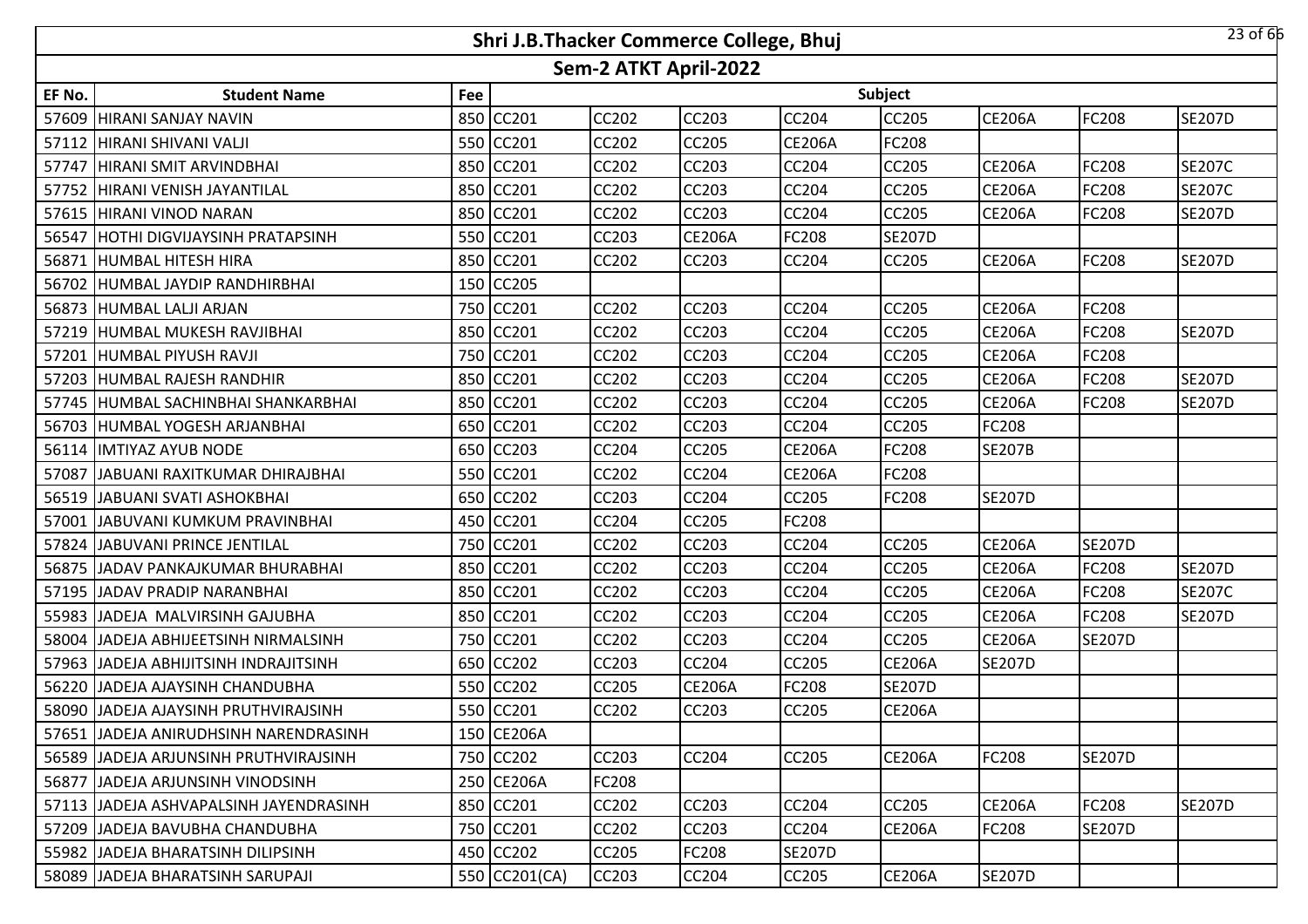|        |                                          |     | Shri J.B.Thacker Commerce College, Bhuj |                       |               |               |                |               |               | 24 of 66      |
|--------|------------------------------------------|-----|-----------------------------------------|-----------------------|---------------|---------------|----------------|---------------|---------------|---------------|
|        |                                          |     |                                         | Sem-2 ATKT April-2022 |               |               |                |               |               |               |
| EF No. | <b>Student Name</b>                      | Fee |                                         |                       |               |               | <b>Subject</b> |               |               |               |
| 56590  | JADEJA BHARTIBA MADHUBHA                 |     | 550 CC203                               | CC204                 | <b>CC205</b>  | <b>CE206A</b> | FC208          |               |               |               |
| 56111  | JADEJA BHAVDIPSINH RANJITSINH            |     | 850 CC201                               | <b>CC202</b>          | CC203         | CC204         | <b>CC205</b>   | <b>CE206A</b> | FC208         | <b>SE207D</b> |
| 57158  | <b>JJADEJA CHANDRADIPSINH PRATAPSINH</b> |     | 350 CC202                               | <b>CC205</b>          | <b>CE206A</b> |               |                |               |               |               |
| 57039  | JADEJA CHENSINH BHIKHUBHA                |     | 450 CC201                               | <b>CC202</b>          | <b>CE206A</b> | FC208         |                |               |               |               |
| 56591  | JADEJA DASHARATHSINH VAKHUBHA            |     | 750 CC201                               | <b>CC202</b>          | <b>CC203</b>  | CC205         | <b>CE206A</b>  | FC208         | <b>SE207D</b> |               |
|        | 57953 JJADEJA DEEPRAJSINH ARJITSINH      |     | 250 CC205                               | <b>CE206A</b>         |               |               |                |               |               |               |
| 56224  | JADEJA DEVENDRASINH MAHENDRASINH         |     | 650 CC201                               | <b>CC202</b>          | <b>CC204</b>  | <b>CE206A</b> | FC208          | <b>SE207D</b> |               |               |
| 56879  | JADEJA DHARMENDRASINH KHETUBHA           |     | 750 CC201                               | <b>CC202</b>          | <b>CC203</b>  | CC205         | <b>CE206A</b>  | FC208         | <b>SE207D</b> |               |
| 57817  | JADEJA DHRUVRAJSINH RAJENDRASINH         |     | 750 CC201                               | <b>CC202</b>          | CC203         | CC204         | CC205          | <b>CE206A</b> | <b>SE207D</b> |               |
| 57908  | JADEJA DHRUVRAJSINH RAMDEVSINH           |     | 350 CC204                               | CC205                 | <b>CE206A</b> |               |                |               |               |               |
| 56705  | JADEJA DIGVIJAYSINH UDAYSINH             |     | 550 CC201                               | <b>CC203</b>          | CC205         | <b>CE206B</b> | FC208          |               |               |               |
| 58077  | JADEJA DIVYABA DALPATSINH                | 50  | CC202(CA)                               | CC203(CA)             |               |               |                |               |               |               |
| 57069  | JADEJA DIVYARAJSINH MAHENDRASINH         |     | 750 CC201                               | <b>CC202</b>          | <b>CC204</b>  | CC205         | <b>CE206A</b>  | FC208         | <b>SE207D</b> |               |
| 56880  | JADEJA DIVYARAJSINH VIJAYSINH            |     | 750 CC202                               | CC203                 | CC204         | CC205         | <b>CE206A</b>  | FC208         | <b>SE207D</b> |               |
| 57826  | JADEJA DIVYRAJSINH NATUBHA               |     | 150 CC205                               |                       |               |               |                |               |               |               |
| 57145  | JADEJA HAKUMATSINH BHARATSINH            |     | 650 CC201                               | <b>CC202</b>          | <b>CC204</b>  | CC205         | <b>CE206A</b>  | FC208         |               |               |
| 58020  | JADEJA HARDIKSINH KIRITSINH              |     | 650 CC201(CA)                           | <b>CC202</b>          | <b>CC203</b>  | CC204         | <b>CC205</b>   | <b>CE206A</b> | <b>SE207D</b> |               |
| 56311  | JADEJA HARPALSINH HARISHCHANDRASINH      |     | 450 CC203                               | <b>CE206A</b>         | <b>FC208</b>  | <b>SE207D</b> |                |               |               |               |
| 57060  | JADEJA HARPALSINH RATANSINH              |     | 850 CC201                               | <b>CC202</b>          | <b>CC203</b>  | CC204         | <b>CC205</b>   | <b>CE206A</b> | <b>FC208</b>  | <b>SE207D</b> |
| 57448  | JADEJA HITENDRASINH JUVANSINH            |     | 850 CC201                               | <b>CC202</b>          | CC203         | CC204         | CC205          | <b>CE206A</b> | FC208         | <b>SE207D</b> |
| 57061  | JADEJA HITENDRASINH NATUBHA              |     | 750 CC201                               | <b>CC202</b>          | <b>CC203</b>  | CC204         | <b>CC205</b>   | <b>CE206A</b> | FC208         |               |
| 56416  | JADEJA INDRAJIT AJITSINH                 |     | 750 CC201                               | <b>CC202</b>          | CC203         | CC205         | <b>CE206A</b>  | FC208         | <b>SE207D</b> |               |
| 57799  | JADEJA JASHPALSINH BHUPENDRASINH         |     | 650 CC201                               | CC202                 | CC204         | CC205         | <b>CE206A</b>  | <b>SE207D</b> |               |               |
| 56417  | JADEJA JAYENDRASINH ARVINDSINH           |     | 850 CC201                               | CC202                 | CC203         | CC204         | <b>CC205</b>   | <b>CE206A</b> | <b>FC208</b>  | <b>SE207D</b> |
| 56521  | JADEJA JAYPALSINH VRUJRAJSINH            |     | 850 CC201                               | CC202                 | CC203         | CC204         | CC205          | <b>CE206B</b> | FC208         | <b>SE207D</b> |
|        | 56881 JADEJA JAYRAJSINH PRITHVISINH      |     | 350 CC205                               | <b>CE206A</b>         | FC208         |               |                |               |               |               |
|        | 56883 JADEJA JAYRAJSINH RAJENDRASINH     |     | 450 CC201                               | <b>CC205</b>          | <b>CE206A</b> | FC208         |                |               |               |               |
|        | 58091 JJADEJA JAYRAJSINH RANJITSINH      |     | 350 CC201                               | <b>CC203</b>          | <b>CE206A</b> |               |                |               |               |               |
|        | 56885 JJADEJA JIGNABA JATUBHA            |     | 450 CC204                               | <b>CC205</b>          | <b>CE206A</b> | FC208         |                |               |               |               |
|        | 56887 JJADEJA JILUBHA TAMACHIJI          |     | 850 CC201                               | <b>CC202</b>          | <b>CC203</b>  | CC204         | <b>CC205</b>   | <b>CE206A</b> | <b>FC208</b>  | <b>SE207D</b> |
|        | 57640 JJADEJA JOGENDRASINH KALUBHA       |     | 850 CC201                               | CC202                 | CC203         | CC204         | CC205          | <b>CE206A</b> | FC208         | <b>SE207D</b> |
|        | 56294 JJADEJA KANAKSINH DAIVATSINH       |     | 450 CC203                               | <b>CE206A</b>         | <b>FC208</b>  | <b>SE207D</b> |                |               |               |               |
|        | 56226 JADEJA KANUBHA LAKHIYARHI          |     | 750 CC201                               | CC202                 | CC203         | CC204         | <b>CE206A</b>  | FC208         | <b>SE207D</b> |               |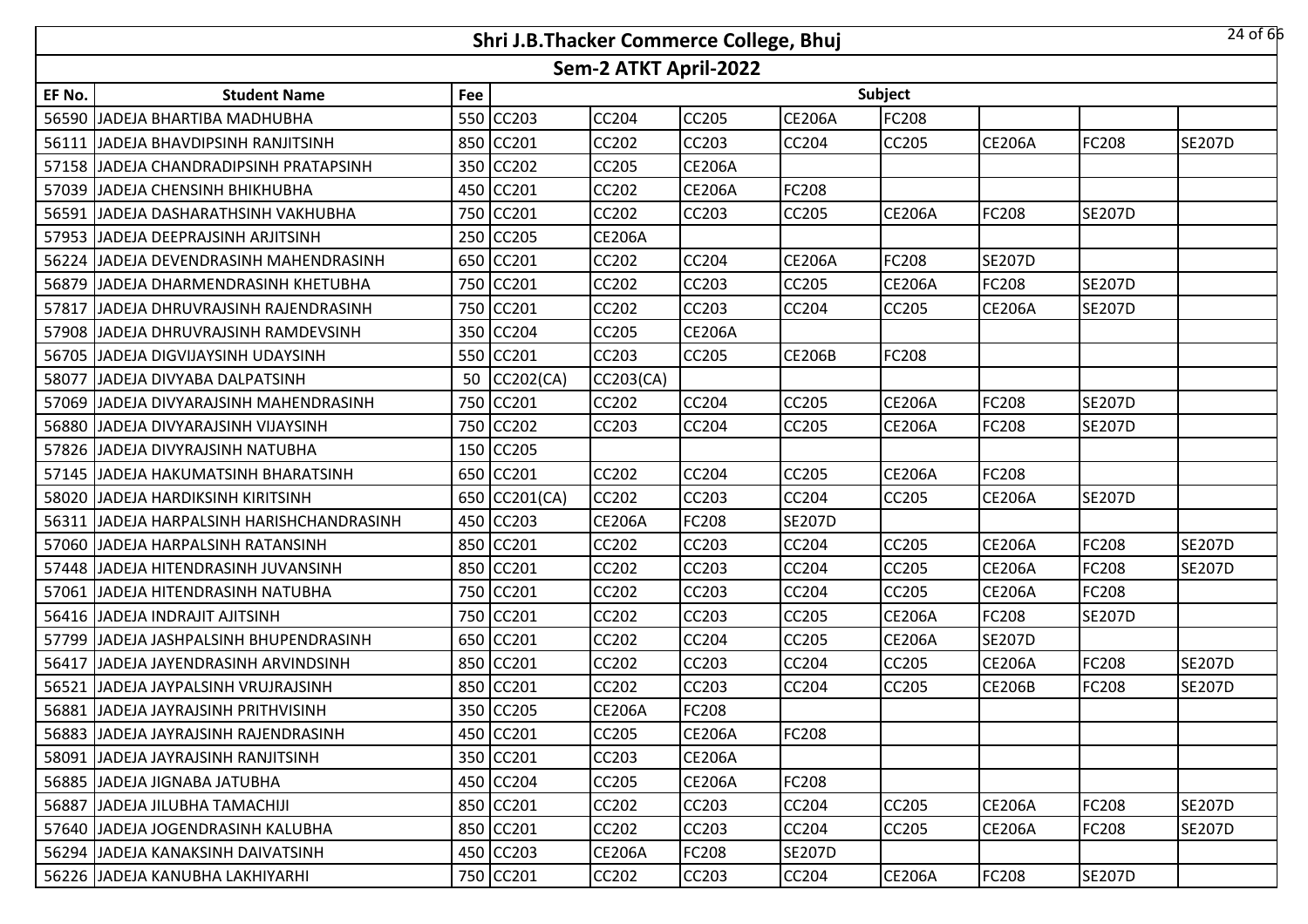|        |                                         |     | Shri J.B.Thacker Commerce College, Bhuj |                       |               |               |               |               |               | $25$ of 66    |
|--------|-----------------------------------------|-----|-----------------------------------------|-----------------------|---------------|---------------|---------------|---------------|---------------|---------------|
|        |                                         |     |                                         | Sem-2 ATKT April-2022 |               |               |               |               |               |               |
| EF No. | <b>Student Name</b>                     | Fee |                                         |                       |               |               | Subject       |               |               |               |
| 56888  | JJADEJA KANUBHA NARENDRASINH            | 650 | <b>CC201</b>                            | <b>CC202</b>          | <b>CC203</b>  | <b>CC205</b>  | <b>CE206A</b> | FC208         |               |               |
|        | 57418 JJADEJA KARTIKSINH BALVANTSINH    | 750 | <b>CC202</b>                            | <b>CC203</b>          | <b>CC204</b>  | <b>CC205</b>  | <b>CE206A</b> | FC208         | <b>SE207D</b> |               |
| 56890  | JADEJA KIRANSINH DANUBHA                | 350 | <b>CC205</b>                            | <b>CE206A</b>         | FC208         |               |               |               |               |               |
| 57166  | JADEJA KRIPALSINH KARSHANJI             | 750 | <b>CC201</b>                            | CC202                 | <b>CC203</b>  | <b>CC204</b>  | CC205         | <b>CE206A</b> | <b>FC208</b>  |               |
| 56418  | JADEJA KRUSHNAKUMAR TAKHUBHA            | 850 | <b>CC201</b>                            | CC202                 | CC203         | CC204         | CC205         | <b>CE206A</b> | <b>FC208</b>  | <b>SE207D</b> |
| 56202  | JADEJA LAHERISINH DILIPSINH             | 750 | <b>CC201</b>                            | CC202                 | <b>CC203</b>  | CC204         | CC205         | <b>CE206A</b> | <b>FC208</b>  |               |
| 56891  | JADEJA LAXMANSINH PATUBHA               | 850 | CC201                                   | CC202                 | CC203         | CC204         | CC205         | <b>CE206A</b> | <b>FC208</b>  | <b>SE207D</b> |
| 56592  | JADEJA MAHENDRASINH GAJAJI              | 850 | CC201                                   | CC202                 | <b>CC203</b>  | CC204         | CC205         | <b>CE206A</b> | <b>FC208</b>  | <b>SE207D</b> |
| 57677  | JADEJA MAHIPALSINH BALWANTSINH          | 850 | CC201                                   | CC202                 | CC203         | CC204         | CC205         | <b>CE206A</b> | <b>FC208</b>  | <b>SE207D</b> |
| 57639  | JADEJA MAHIPALSINH KABALSINH            | 850 | CC201                                   | CC202                 | CC203         | CC204         | CC205         | <b>CE206A</b> | FC208         | <b>SE207D</b> |
|        | 56706 JJADEJA MAHIPATSINH SURENDRASINH  | 550 | <b>CC201</b>                            | CC202                 | <b>CC205</b>  | <b>CE206B</b> | FC208         | SE207D(CA)    |               |               |
| 58081  | JADEJA MANVIJAYSINH BALVANTSINH         | 350 | <b>CC203</b>                            | CC205                 | <b>CE206A</b> |               |               |               |               |               |
|        | 58039 JJADEJA MAYURSINH AJITSINH        | 550 | <b>CC202</b>                            | <b>CC203</b>          | <b>CC204</b>  | <b>CC205</b>  | <b>CE206A</b> |               |               |               |
| 56419  | JADEJA MAYURSINH BHURJI                 | 850 | CC201                                   | CC202                 | CC203         | CC204         | CC205         | <b>CE206A</b> | <b>FC208</b>  | <b>SE207D</b> |
| 57469  | JADEJA MODJI MADHUBHA                   | 450 | CC201                                   | <b>CC202</b>          | <b>CE206A</b> | <b>FC208</b>  |               |               |               |               |
| 56593  | JADEJA NARENDRASINH PRUTHVIRAJ          | 450 | <b>CC203</b>                            | CC204                 | FC208         | <b>SE207D</b> |               |               |               |               |
| 56594  | JADEJA PARAKRAMSINH RADHUBHA            | 850 | <b>CC201</b>                            | CC202                 | <b>CC203</b>  | <b>CC204</b>  | CC205         | <b>CE206A</b> | <b>FC208</b>  | <b>SE207D</b> |
| 57419  | JADEJA PRADIPSINH BHANJIBHA             | 650 | <b>CC202</b>                            | CC203                 | CC204         | CC205         | <b>CE206A</b> | FC208         |               |               |
| 56546  | JADEJA PRADIPSINH SHIVUBHA              | 550 | CC201                                   | CC203                 | CC204         | FC208         | <b>SE207D</b> |               |               |               |
| 57094  | JADEJA PRATAPSINH CHANDRASINH           | 650 | CC201                                   | CC203                 | CC204         | CC205         | <b>CE206A</b> | FC208         |               |               |
| 57392  | JADEJA PRATIKSINH RAJENDRASINH          | 850 | CC201                                   | CC202                 | CC203         | CC204         | CC205         | <b>CE206A</b> | FC208         | <b>SE207D</b> |
| 57890  | JADEJA PRATIPALSINH MAHENDRASINH        | 750 | CC201                                   | CC202                 | <b>CC203</b>  | CC204         | CC205         | <b>CE206A</b> | <b>SE207D</b> |               |
| 57451  | JADEJA PRATIPALSINH PRAVINSINH          | 850 | CC201                                   | CC202                 | CC203         | CC204         | CC205         | <b>CE206A</b> | FC208         | <b>SE207D</b> |
|        | 57115 JADEJA PRATIPALSINH RAMDEVSINH    | 850 | CC201                                   | <b>CC202</b>          | <b>CC203</b>  | CC204         | CC205         | <b>CE206A</b> | <b>FC208</b>  | <b>SE207D</b> |
| 57629  | JADEJA RAGHUVEERSINH MERUBHA            | 250 | <b>CC203</b>                            | <b>CE206A</b>         |               |               |               |               |               |               |
|        | 56420 JADEJA RAJDIPSINH BALDEVSINH      |     | 750 CC201                               | <b>CC203</b>          | <b>CC204</b>  | <b>CC205</b>  | <b>CE206A</b> | FC208         | <b>SE207D</b> |               |
|        | 57848 JADEJA RAJDIPSINH BHARATSINH      |     | 550 CC202                               | CC203                 | CC205         | <b>CE206A</b> | <b>SE207D</b> |               |               |               |
|        | 57076 JADEJA RAJVIRSINH BALVANTSINH     |     | 550 CC201                               | CC202                 | <b>CC204</b>  | <b>CE206A</b> | FC208         |               |               |               |
|        | 55984 JJADEJA RAVIRAJSINH HARDEVSINH    |     | 650 CC203                               | CC204                 | <b>CC205</b>  | <b>CE206A</b> | FC208         | <b>SE207D</b> |               |               |
|        | 58043 JJADEJA RUSHITRAJSINH GIRIRAJSINH |     | 350 CC201(CA)                           | CC203                 | CC204(CA)     | <b>CC205</b>  | <b>CE206A</b> | SE207D(CA)    |               |               |
|        | 57946 JADEJA SAMRATSINH CHANUBHA        |     | 750 CC201                               | CC202                 | CC203         | CC204         | CC205         | <b>CE206A</b> | <b>SE207D</b> |               |
|        | 56229 JJADEJA SHAKTISINH HETUBHA        | 550 | CC201                                   | CC202                 | <b>CC203</b>  | <b>CE206A</b> | FC208         |               |               |               |
|        | 56707 JADEJA SHAKTISINH HIMMATSINH      |     | 850 CC201                               | <b>CC202</b>          | CC203         | <b>CC204</b>  | CC205         | <b>CE206B</b> | <b>FC208</b>  | <b>SE207D</b> |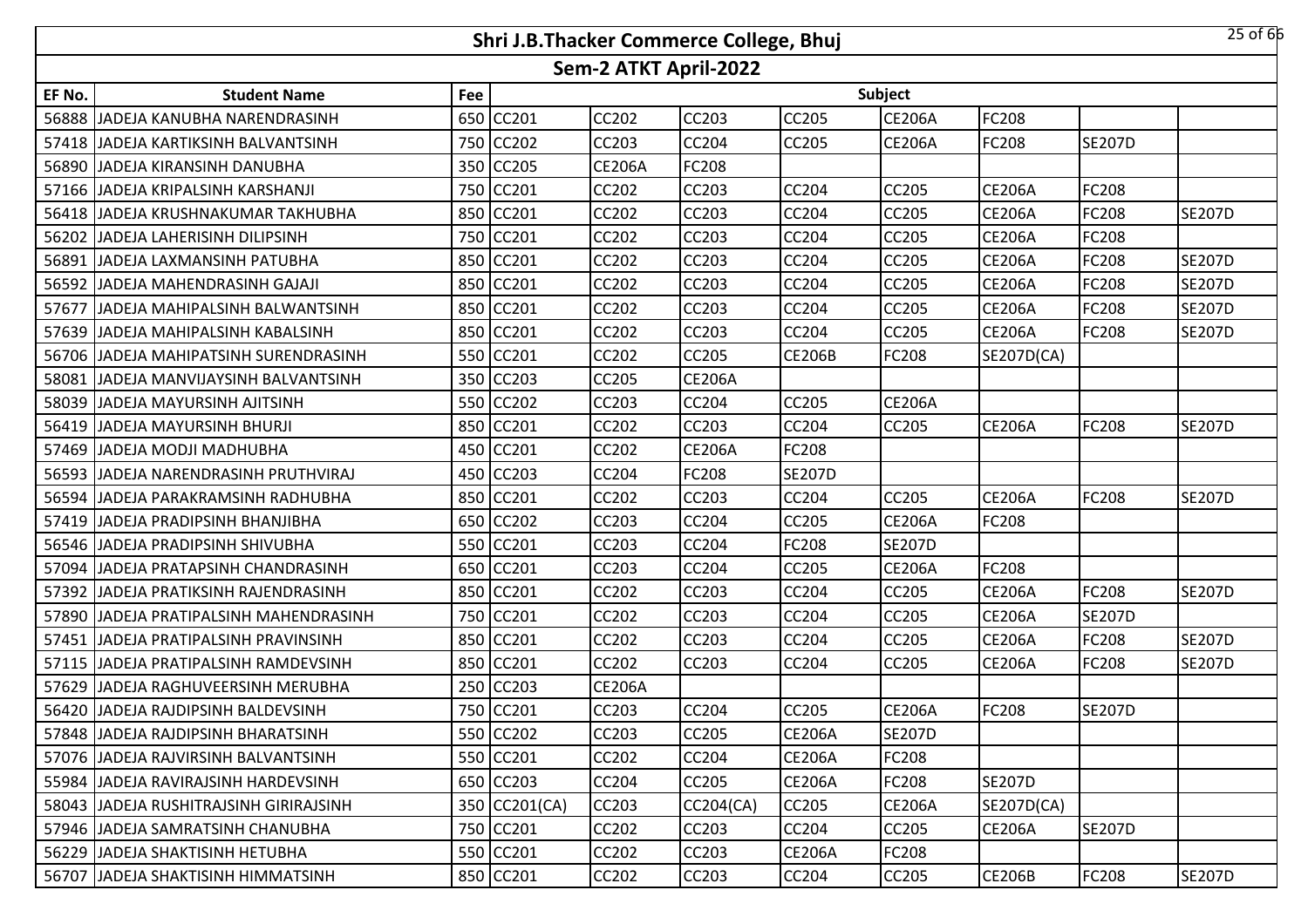|        |                                        |     | Shri J.B.Thacker Commerce College, Bhuj |                       |               |               |               |               |               | $26$ of $66$  |
|--------|----------------------------------------|-----|-----------------------------------------|-----------------------|---------------|---------------|---------------|---------------|---------------|---------------|
|        |                                        |     |                                         | Sem-2 ATKT April-2022 |               |               |               |               |               |               |
| EF No. | <b>Student Name</b>                    | Fee |                                         |                       |               |               | Subject       |               |               |               |
| 57109  | JADEJA SHAKTISINH JUVANSINH            | 850 | <b>CC201</b>                            | CC202                 | CC203         | CC204         | CC205         | <b>CE206A</b> | <b>FC208</b>  | <b>SE207D</b> |
|        | 56595 JJADEJA SHAKTISINH MAHENDRASINH  | 750 | <b>CC201</b>                            | <b>CC202</b>          | <b>CC203</b>  | <b>CC205</b>  | <b>CE206A</b> | FC208         | <b>SE207D</b> |               |
| 57540  | JADEJA SHIVPALSINH CHANDRASINH         | 450 | CC202                                   | CC205                 | <b>CE206A</b> | FC208         |               |               |               |               |
|        | 57654 JJADEJA SHRADDHABA VIJAYSINH     | 750 | CC201(CA)                               | <b>CC202</b>          | CC203         | <b>CC204</b>  | <b>CC205</b>  | <b>CE206A</b> | <b>FC208</b>  | <b>SE207D</b> |
| 57011  | JADEJA SIDDHARAJSINH NARPATSINH        | 350 | <b>CC201</b>                            | <b>CE206A</b>         | FC208         |               |               |               |               |               |
|        | 56596 JJADEJA SIDDHARAJSINH SHAKTISINH | 650 | CC201                                   | <b>CC202</b>          | <b>CC204</b>  | <b>CE206A</b> | FC208         | <b>SE207D</b> |               |               |
| 56421  | JADEJA SUNILSINH SHAKTISINH            | 850 | <b>CC201</b>                            | CC202                 | <b>CC203</b>  | CC204         | CC205         | <b>CE206A</b> | <b>FC208</b>  | <b>SE207D</b> |
| 57560  | JADEJA SURYADEEPSINH BHURUBHA          | 450 | <b>CC202</b>                            | CC205                 | <b>CE206A</b> | <b>FC208</b>  |               |               |               |               |
| 57371  | JADEJA VANKAJI SATUBHA                 | 650 | <b>CC201</b>                            | CC202                 | CC203         | CC205         | <b>CE206A</b> | FC208         |               |               |
| 57679  | JADEJA VIJAYRAJSINH BALVANTSINH        | 850 | CC201                                   | CC202                 | CC203         | CC204         | CC205         | <b>CE206A</b> | <b>FC208</b>  | <b>SE207D</b> |
| 57681  | JADEJA VIRAJSINH BALVANTSINH           | 850 | CC201                                   | CC202                 | CC203         | CC204         | CC205         | <b>CE206A</b> | <b>FC208</b>  | <b>SE207D</b> |
| 55985  | JADEJA VIRAMDEVSINH PRAFULSINH         | 750 | CC202                                   | CC203                 | CC204         | CC205         | <b>CE206A</b> | FC208         | <b>SE207D</b> |               |
|        | 56738 JJADEJA VIRENDRASINH ASHVINSINH  | 750 | CC201                                   | CC202                 | <b>CC203</b>  | CC204         | <b>CE206A</b> | FC208         | <b>SE207D</b> |               |
| 57338  | JADEJA VIRENDRASINH KESHUBHA           | 850 | <b>CC201</b>                            | CC202                 | CC203         | CC204         | CC205         | <b>CE206A</b> | <b>FC208</b>  | <b>SE207D</b> |
| 56597  | <b>JADEJA VISHVAJITSINH AJITSINH</b>   | 750 | <b>CC202</b>                            | <b>CC203</b>          | <b>CC204</b>  | <b>CC205</b>  | <b>CE206A</b> | FC208         | <b>SE207D</b> |               |
| 57727  | JADEJA VISHWARAJSINH KARUBHA           | 250 | <b>CC205</b>                            | <b>CE206A</b>         |               |               |               |               |               |               |
|        | 56756 JJADEJA YOGENDRASINH KHUMANSINH  | 450 | <b>CC201</b>                            | <b>CC202</b>          | CC203         | <b>FC208</b>  |               |               |               |               |
| 56898  | JADEJA YUVRAJSINH BHARATSINH           | 550 | <b>CC201</b>                            | CC203                 | CC205         | FC208         | <b>SE207D</b> |               |               |               |
| 57918  | JADEJA YUVRAJSINH BHURUBHA             | 450 | <b>CC201</b>                            | CC204                 | <b>CC205</b>  | <b>CE206A</b> |               |               |               |               |
| 57726  | JADEJA YUVRAJSINH JAYENDRASINH         | 450 | <b>CC201</b>                            | CC204                 | <b>CE206A</b> | FC208         |               |               |               |               |
| 56244  | JAISWAR RAVI VIJENDRAPRASAD            | 250 | <b>CE206A</b>                           | FC208                 |               |               |               |               |               |               |
| 55986  | JAISWAR VIKASH RAMASHRAY               | 750 | CC201                                   | CC202(CA)             | CC203         | <b>CC204</b>  | CC205         | <b>CE206A</b> | <b>FC208</b>  | <b>SE207D</b> |
| 56467  | JAMALI TASLIM JUZARBHAI                | 850 | CC201                                   | CC202                 | CC203         | CC204         | CC205         | <b>CE206A</b> | FC208         | <b>SE207C</b> |
|        | 57746 JANGAM BHAKTIBEN SHAMBHUDERU     | 850 | CC201                                   | CC202                 | <b>CC203</b>  | CC204         | CC205         | <b>CE206A</b> | <b>FC208</b>  | <b>SE207D</b> |
| 56906  | JANGAM HEMEN HASHMUKHDERU              | 850 | CC201                                   | CC202                 | CC203         | CC204         | CC205         | <b>CE206A</b> | FC208         | <b>SE207D</b> |
|        | 57313 JJANGAM MAITRIBEN DHARMENDRA     |     | 650 CC202                               | <b>CC203</b>          | CC204         | CC205         | <b>CE206A</b> | FC208         |               |               |
|        | 57691 JANGAM PARAS VIJAYBHAI           |     | 650 CC201                               | CC203                 | <b>CC204</b>  | <b>CC205</b>  | <b>CE206A</b> | FC208         |               |               |
|        | 57197 JJANSARI MAHEKKUMAR KIRTIBHAI    |     | 550 CC203                               | CC204                 | <b>CC205</b>  | <b>CE206A</b> | FC208         |               |               |               |
|        | 56104 JJARADI SAGAR JANAKRAY           |     | 550 CC201                               | <b>CC202</b>          | CC203         | <b>CC204</b>  | FC208         |               |               |               |
|        | 57724 JJARANG ARIFHUSEN IBRAHIM        |     | 250 CC202                               | <b>CE206A</b>         |               |               |               |               |               |               |
|        | 56245 JJARU HARDIK LAKSHMICHAND        |     | 450 CC201                               | <b>CC202</b>          | <b>CE206A</b> | <b>FC208</b>  |               |               |               |               |
|        | 56246 JJASHANI ROJAMIN RAMJANALI       |     | 250 CE206A                              | FC208                 |               |               |               |               |               |               |
|        | 57211 JASHIYA RAMZAN IBRAHIM           |     | 550 CC201                               | CC202                 | <b>CC205</b>  | <b>CE206A</b> | FC208         |               |               |               |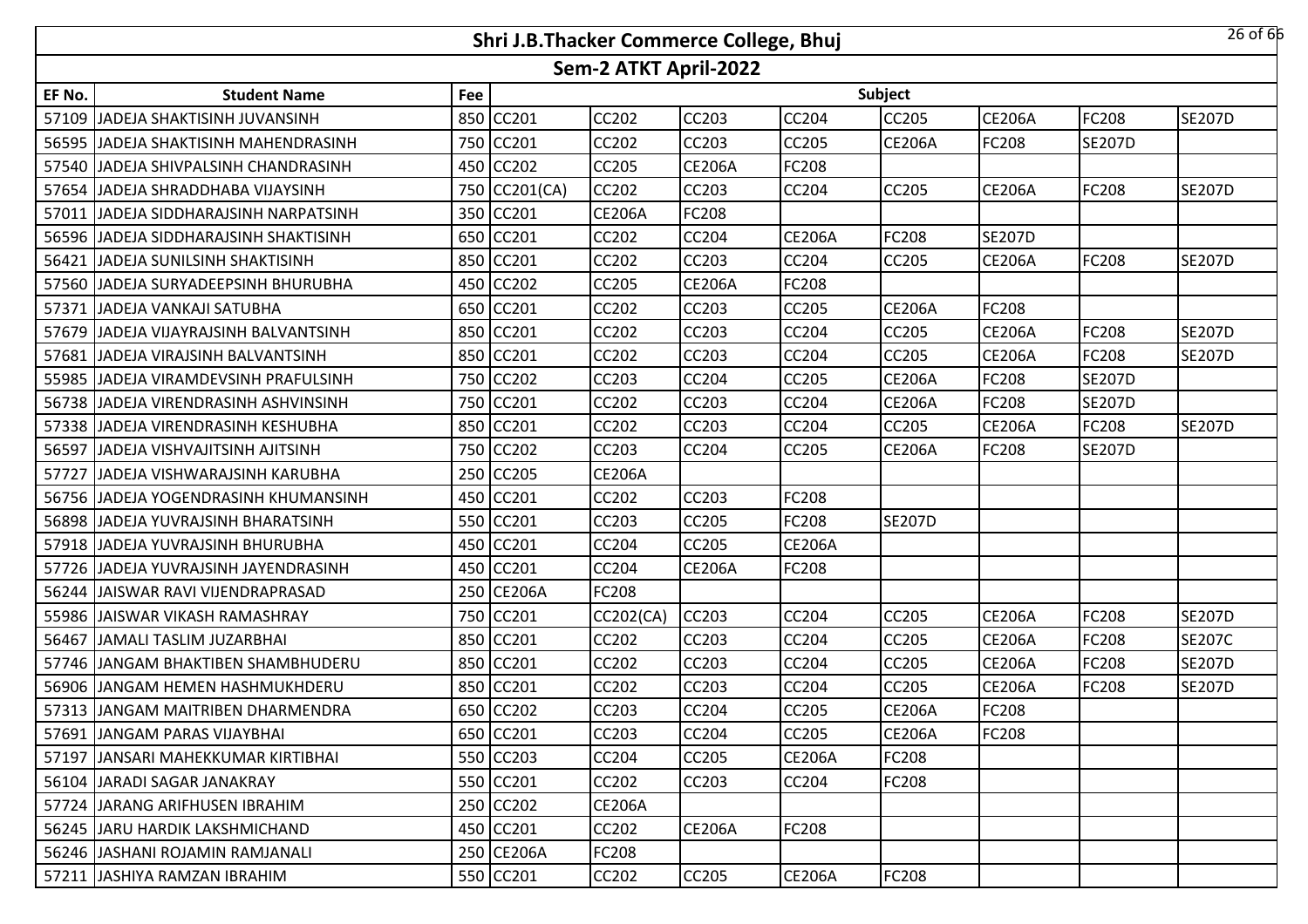|        |                                     |     | Shri J.B.Thacker Commerce College, Bhuj |                       |               |               |               |               |               | $27$ of 66    |
|--------|-------------------------------------|-----|-----------------------------------------|-----------------------|---------------|---------------|---------------|---------------|---------------|---------------|
|        |                                     |     |                                         | Sem-2 ATKT April-2022 |               |               |               |               |               |               |
| EF No. | <b>Student Name</b>                 | Fee |                                         |                       |               |               | Subject       |               |               |               |
|        | 57775 JJAT ALTAFHUSEN ISMAIL        | 750 | <b>CC201</b>                            | <b>CC202</b>          | <b>CC203</b>  | <b>CC204</b>  | CC205         | <b>CE206A</b> | <b>SE207D</b> |               |
|        | 57501 JAT ASHRAF HUSEN              |     | 250 CC203                               | <b>CE206A</b>         |               |               |               |               |               |               |
| 57017  | JAT ASLAM JUSAB                     |     | 550 CC204                               | <b>CC205</b>          | <b>CE206A</b> | FC208         | <b>SE207D</b> |               |               |               |
|        | 56422 JJAT MAHMADRAMEEZ ALIMAMAD    |     | 650 CC201                               | <b>CC203</b>          | <b>CC204</b>  | <b>CC205</b>  | <b>CE206A</b> | FC208         |               |               |
|        | 57909 JJAT MALEK SUZAN ZAHIDBHAI    |     | 350 CC203                               | <b>CC204</b>          | <b>SE207D</b> |               |               |               |               |               |
|        | 56909 JJAT MASUDKHAN ABDULSALAM     |     | 850 CC201                               | <b>CC202</b>          | <b>CC203</b>  | <b>CC204</b>  | CC205         | <b>CE206A</b> | <b>FC208</b>  | <b>SE207D</b> |
|        | 56849 JAT MOHMAD JABIR ABDUL GAFOOR | 650 | <b>CC203</b>                            | CC204                 | <b>CC205</b>  | <b>CE206A</b> | FC208         | <b>SE207C</b> |               |               |
|        | 56598 JAT OSMANGANI SIDHIK          | 450 | <b>CC202</b>                            | CC204                 | CC205(CA)     | <b>CE206A</b> | FC208         |               |               |               |
|        | 58092 JAT SAMEENABAI KASAM          | 750 | CC201                                   | <b>CC202</b>          | <b>CC203</b>  | CC204         | CC205         | <b>CE206A</b> | <b>SE207D</b> |               |
|        | 56423 JJAT SAVAL MAHAMADSALIM       | 850 | CC201                                   | CC202                 | <b>CC203</b>  | CC204         | CC205         | <b>CE206A</b> | FC208         | <b>SE207D</b> |
|        | 56247 JATIYA ASHWIN MAVJI           | 550 | <b>CC201</b>                            | <b>CC202</b>          | <b>CC204</b>  | <b>CE206A</b> | FC208         |               |               |               |
|        | 57178 JJATMALEK FAIZAHMAD ZAHID     | 850 | CC201                                   | CC202                 | <b>CC203</b>  | CC204         | CC205         | <b>CE206A</b> | FC208         | <b>SE207D</b> |
|        | 57807 JEPAR DINESHKUMAR SAMJI       |     | 350 CC203                               | <b>CC204</b>          | <b>CC205</b>  |               |               |               |               |               |
|        | 57266 JEPAR NANJIBHAI BHACHUBHAI    |     | 750 CC201                               | <b>CC202</b>          | <b>CC203</b>  | CC204         | CC205         | <b>CE206A</b> | <b>SE207D</b> |               |
|        | 56285 JEPAR NARESH VELJI            |     | 850 CC201                               | <b>CC202</b>          | <b>CC203</b>  | <b>CC204</b>  | <b>CC205</b>  | <b>CE206A</b> | <b>FC208</b>  | <b>SE207D</b> |
|        | 56083 JESHANI DHIRAJ KALYAN         |     | 350 CC203                               | <b>CC205</b>          | <b>FC208</b>  |               |               |               |               |               |
|        | 56425 JETHI SAUMY NAVINBHAI         |     | 750 CC201                               | <b>CC203</b>          | <b>CC204</b>  | <b>CC205</b>  | <b>CE206A</b> | FC208         | <b>SE207D</b> |               |
|        | 56601 JETHI BHARGAV SHASHIKANT      |     | 850 CC201                               | <b>CC202</b>          | <b>CC203</b>  | <b>CC204</b>  | CC205         | <b>CE206A</b> | <b>FC208</b>  | <b>SE207D</b> |
|        | 57131 JETHI HENCY SANJAYKUMAR       | 650 | <b>CC201</b>                            | <b>CC202</b>          | <b>CC204</b>  | <b>CC205</b>  | <b>CE206A</b> | FC208         |               |               |
|        | 57251 JETHI KRISHNABEN HARSHADBHAI  | 350 | <b>CC205</b>                            | <b>CE206A</b>         | <b>FC208</b>  |               |               |               |               |               |
|        | 56910 JETHI NIDHI NARESHBHAI        | 750 | CC201                                   | CC203                 | <b>CC204</b>  | <b>CC205</b>  | <b>CE206A</b> | FC208         | <b>SE207D</b> |               |
|        | 56912 JETHI SANKET MITESH           | 550 | <b>CC203</b>                            | <b>CC204</b>          | <b>CC205</b>  | <b>CE206A</b> | <b>SE207D</b> |               |               |               |
|        | 57565 JETHI SWATI DHARMENDRABHAI    | 250 | <b>CE206A</b>                           | FC208                 |               |               |               |               |               |               |
| 55987  | <b>JETHI VIKRAM INDRAJIT</b>        |     | 350 CC203                               | FC208                 | <b>SE207D</b> |               |               |               |               |               |
|        | 56913 JETHVA KISHAN JAGDISH         | 850 | CC201                                   | CC202                 | <b>CC203</b>  | CC204         | CC205         | <b>CE206A</b> | <b>FC208</b>  | <b>SE207D</b> |
|        | 57468 JIETHVA SIDDHARTH PRAKASHBHAI |     | 850 CC201                               | <b>CC202</b>          | <b>CC203</b>  | <b>CC204</b>  | CC205         | <b>CE206A</b> | <b>FC208</b>  | <b>SE207D</b> |
|        | 55988 JODHANI VIMAL LALJI           |     | 550 CC201                               | CC203                 | <b>CC204</b>  | <b>CE206A</b> | FC208         |               |               |               |
|        | 57445 JJOGI PARESH VERSHI           |     | 750 CC201                               | CC202                 | <b>CC203</b>  | <b>CC205</b>  | <b>CE206A</b> | FC208         | <b>SE207D</b> |               |
|        | 56914 JOGI PRAKASH NARSHIBHAI       |     | 850 CC201                               | <b>CC202</b>          | <b>CC203</b>  | <b>CC204</b>  | <b>CC205</b>  | <b>CE206A</b> | <b>FC208</b>  | <b>SE207D</b> |
|        | 56426 JJOGI SHANKAR LALJIBHAI       |     | 550 CC201                               | CC202                 | <b>CC203</b>  | <b>CC204</b>  | FC208         |               |               |               |
|        | 56759 JJOSHI BHUMI DINESHBHAI       |     | 450 CC203                               | <b>CC205</b>          | <b>CE206A</b> | <b>FC208</b>  |               |               |               |               |
|        | 56531 JJOSHI MEETKUMAR HANISHBHAI   |     | 850 CC201                               | CC202                 | CC203         | <b>CC204</b>  | CC205         | <b>CE206A</b> | <b>FC208</b>  | <b>SE207D</b> |
|        | 57788 JJOSHI ADITYA HARSHADBHAI     |     | 550 CC202                               | CC203                 | <b>CC204</b>  | <b>CC205</b>  | <b>SE207D</b> |               |               |               |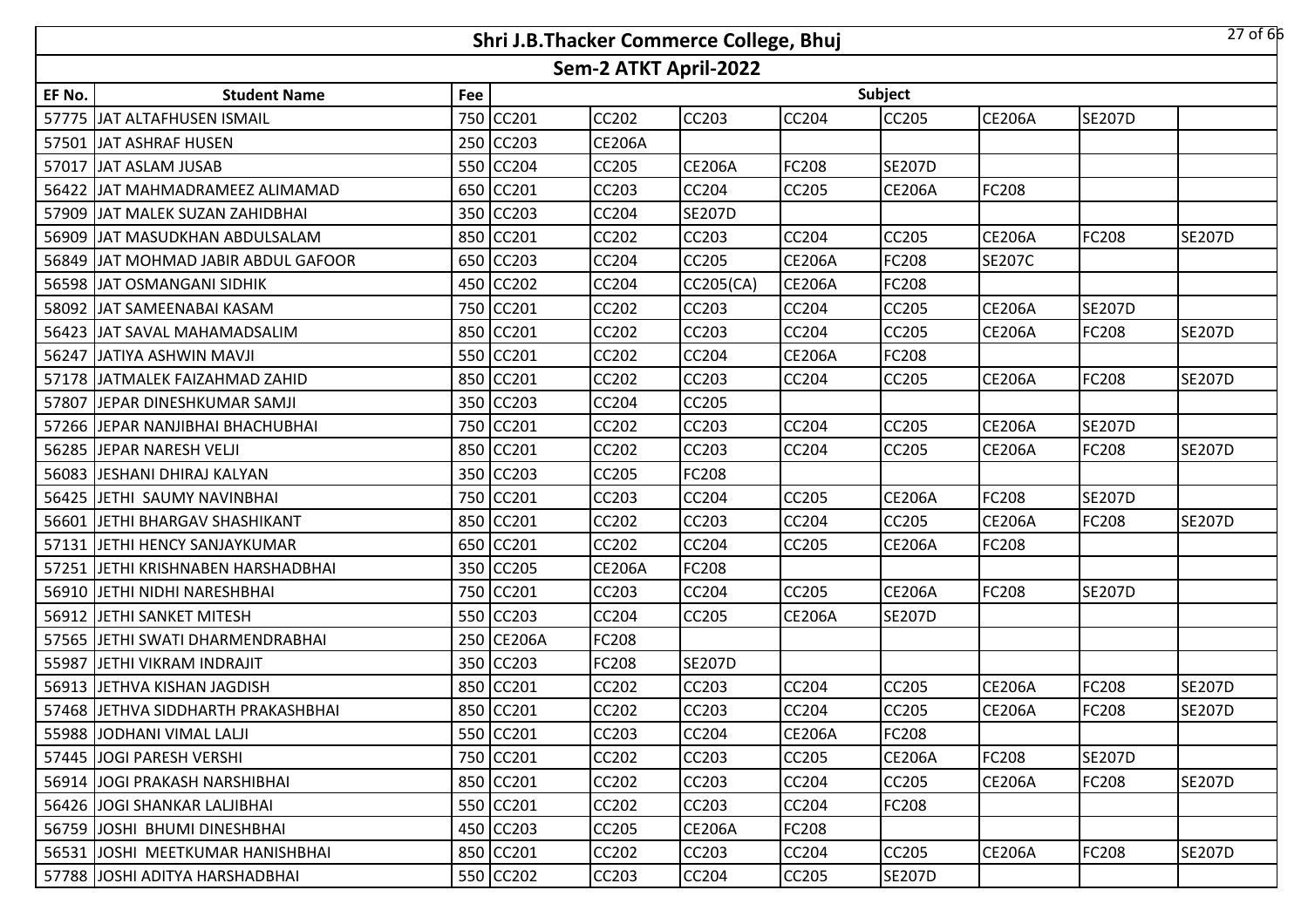|        |                                       |     | Shri J.B.Thacker Commerce College, Bhuj |                       |               |               |               |               |               | $28$ of 66    |
|--------|---------------------------------------|-----|-----------------------------------------|-----------------------|---------------|---------------|---------------|---------------|---------------|---------------|
|        |                                       |     |                                         | Sem-2 ATKT April-2022 |               |               |               |               |               |               |
| EF No. | <b>Student Name</b>                   | Fee |                                         |                       |               |               | Subject       |               |               |               |
| 56915  | <b>JJOSHI ADITYA PRAVINBHAI</b>       | 750 | CC201                                   | <b>CC202</b>          | <b>CC203</b>  | CC204         | <b>CE206A</b> | FC208         | <b>SE207D</b> |               |
| 56237  | JOSHI ASHWINI KIRTIKUMAR              | 450 | CC201                                   | <b>CC204</b>          | <b>CE206A</b> | FC208         |               |               |               |               |
|        | 56259 JJOSHI BALVANT SAVAILAL         |     | 550 CC201                               | CC203                 | <b>CC204</b>  | <b>CE206A</b> | FC208         |               |               |               |
|        | 56352 JJOSHI BHARGAV NARENDRBHAI      |     | 450 CC201                               | <b>CC203</b>          | <b>CC204</b>  | FC208         |               |               |               |               |
|        | 56708 JJOSHI BHARGAVKUMAR MAHESHKUMAR |     | 650 CC201                               | <b>CC202</b>          | <b>CC203</b>  | CC205         | <b>CE206A</b> | FC208         |               |               |
|        | 56260 JJOSHI BHAVIK NALINBHAI         |     | 650 CC203                               | <b>CC204</b>          | <b>CC205</b>  | <b>CE206A</b> | FC208         | <b>SE207D</b> |               |               |
| 57936  | IJOSHI DARSHAN SAVJIBHAI              |     | 250 CC205                               | <b>CE206A</b>         |               |               |               |               |               |               |
| 57657  | JOSHI DHAIRY DHARMESHBHAI             | 750 | CC201                                   | <b>CC202</b>          | <b>CC203</b>  | <b>CC204</b>  | <b>CE206A</b> | FC208         | <b>SE207D</b> |               |
|        | 58076 JOSHI DHANASHREE ASHWIN         |     | 750 CC201                               | <b>CC202</b>          | <b>CC203</b>  | <b>CC204</b>  | CC205         | <b>CE206A</b> | <b>SE207D</b> |               |
| 57267  | JOSHI DIVYAKUMAR DILIPBHAI            | 650 | <b>CC202</b>                            | <b>CC203</b>          | <b>CC204</b>  | <b>CC205</b>  | <b>CE206A</b> | <b>SE207D</b> |               |               |
| 57402  | JOSHI GAURANG DINESHBHAI              |     | 250 CC203                               | <b>CC204</b>          |               |               |               |               |               |               |
| 57399  | JOSHI HARIOM VASUDEV                  | 250 | CC203                                   | FC208                 |               |               |               |               |               |               |
|        | 56602 JOSHI HARSHIV BIPINBHAI         |     | 550 CC203                               | <b>CC204</b>          | <b>CE206A</b> | FC208         | <b>SE207D</b> |               |               |               |
|        | 57142 JJOSHI HET ASHOKBHAI            | 150 | <b>CE206A</b>                           |                       |               |               |               |               |               |               |
|        | 56918 JOSHI JAY ARAVIND               |     | 750 CC201                               | <b>CC203</b>          | <b>CC204</b>  | <b>CC205</b>  | <b>CE206A</b> | FC208         | <b>SE207D</b> |               |
| 57573  | JOSHI JAY PRAVIN                      |     | 750 CC201                               | CC203                 | <b>CC204</b>  | CC205         | <b>CE206A</b> | FC208         | <b>SE207C</b> |               |
|        | 57663 JOSHI KARAN PARESHBHAI          |     | 850 CC201                               | <b>CC202</b>          | <b>CC203</b>  | <b>CC204</b>  | CC205         | <b>CE206A</b> | <b>FC208</b>  | <b>SE207D</b> |
|        | 56920 JJOSHI KARANKUMAR DINESHBHAI    |     | 550 CC203                               | <b>CC205</b>          | <b>CE206A</b> | FC208         | <b>SE207D</b> |               |               |               |
|        | 58060 JOSHI KRUSHNA RAJESHBHAI        |     | 350 CC203                               | <b>CC205</b>          | <b>CE206A</b> |               |               |               |               |               |
|        | 57650 JJOSHI MAHENDRA BHAGWANJI       |     | 850 CC201                               | <b>CC202</b>          | <b>CC203</b>  | <b>CC204</b>  | <b>CC205</b>  | <b>CE206A</b> | <b>FC208</b>  | <b>SE207D</b> |
| 56604  | JOSHI MAITRIBEN NARESHKUMAR           | 450 | CC204                                   | <b>CC205</b>          | <b>CE206A</b> | <b>FC208</b>  |               |               |               |               |
|        | 57133 JOSHI MIHIR NARESH              | 650 | <b>CC203</b>                            | CC204                 | <b>CC205</b>  | <b>CE206A</b> | FC208         | <b>SE207D</b> |               |               |
| 57903  | JOSHI NIHAR RAJESHBHAI                | 750 | CC201                                   | CC202                 | <b>CC203</b>  | <b>CC204</b>  | CC205         | <b>CE206A</b> | <b>SE207C</b> |               |
|        | 56373 JOSHI NIRALEE JAGDISHBHAI       | 250 | <b>CC203</b>                            | <b>CE206A</b>         |               |               |               |               |               |               |
|        | 56128 JJOSHI PARTH MADHUKANT          | 550 | CC203                                   | CC204                 | <b>CC205</b>  | <b>CE206A</b> | FC208         |               |               |               |
|        | 57816 JOSHI PARTH RAMESHCHANDRA       |     | 650 CC202                               | <b>CC203</b>          | <b>CC204</b>  | CC205         | <b>CE206A</b> | <b>SE207D</b> |               |               |
|        | 57860 JJOSHI PRANAY HIMANSHUBHAI      |     | 450 CC203                               | CC204                 | <b>CC205</b>  | <b>CE206A</b> |               |               |               |               |
|        | 56084 JJOSHI PRASHANTKUMAR GOPAL      |     | 250 CC205                               | FC208                 |               |               |               |               |               |               |
|        | 56542 JJOSHI PRUTHVI BHUPENDRA        |     | 650 CC201                               | CC203                 | <b>CC204</b>  | <b>CE206A</b> | FC208         | <b>SE207D</b> |               |               |
|        | 57723 JJOSHI PUNIT NITINBHAI          |     | 550 CC201                               | CC202                 | <b>CC205</b>  | <b>CE206A</b> | FC208         |               |               |               |
|        | 58037 JOSHI SAGAR BIPINBHAI           |     | 750 CC201                               | CC202                 | <b>CC203</b>  | CC204         | CC205         | <b>CE206A</b> | <b>SE207D</b> |               |
|        | 57952 JJOSHI VRUTIK RAJENDRABHAI      |     | 850 CC201                               | CC202                 | CC203         | <b>CC204</b>  | CC205         | <b>CE206A</b> | <b>FC208</b>  | <b>SE207D</b> |
|        | 55989 JJUMANI RAMZAN ABDULRAHIM       |     | 650 CC201                               | CC202                 | <b>CC203</b>  | <b>CC205</b>  | <b>CE206A</b> | FC208         |               |               |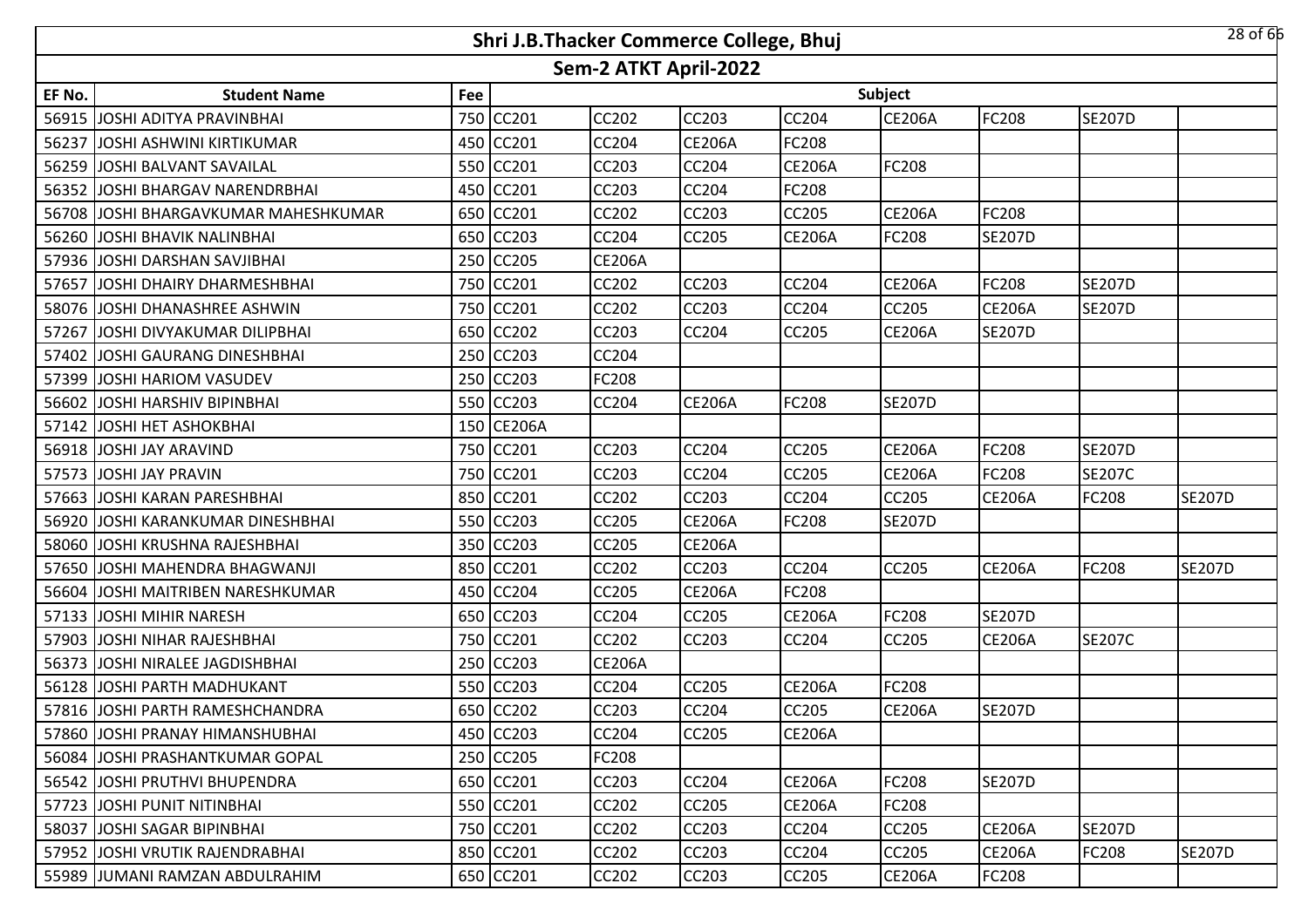|        |                                      |     | Shri J.B.Thacker Commerce College, Bhuj |                       |               |               |                |               |               | $29$ of 66    |
|--------|--------------------------------------|-----|-----------------------------------------|-----------------------|---------------|---------------|----------------|---------------|---------------|---------------|
|        |                                      |     |                                         | Sem-2 ATKT April-2022 |               |               |                |               |               |               |
| EF No. | <b>Student Name</b>                  | Fee |                                         |                       |               |               | <b>Subject</b> |               |               |               |
| 56935  | <b>JUNEJA ASHRAF MAHAMADSIDHIK</b>   |     | 650 CC202(CA)                           | CC203                 | <b>CC204</b>  | CC205         | <b>CE206A</b>  | FC208         | <b>SE207D</b> |               |
|        | 57776 JJUNEJA MAHAMMADRAFIK ANVAR    |     | 750 CC201                               | <b>CC202</b>          | <b>CC203</b>  | <b>CC204</b>  | CC205          | <b>CE206A</b> | <b>SE207D</b> |               |
| 56605  | JUNEJA MAMADYASIN RAJAK              |     | 850 CC201                               | CC202                 | CC203         | CC204         | CC205          | <b>CE206A</b> | FC208         | <b>SE207D</b> |
|        | 55990 KAGTALA UMANG KANTILAL         |     | 650 CC203                               | <b>CC204</b>          | <b>CC205</b>  | <b>CE206A</b> | FC208          | <b>SE207D</b> |               |               |
| 57669  | KAKKAD JEEL BHAGVANJIBHAI            |     | 550 CC201(CA)                           | CC202                 | CC204         | CC205         | <b>CE206A</b>  | FC208         |               |               |
| 57472  | <b>KAMANI NITESHKUMAR PARSHOTAM</b>  |     | 850 CC201                               | CC202                 | <b>CC203</b>  | CC204         | CC205          | <b>CE206A</b> | <b>FC208</b>  | <b>SE207D</b> |
| 56532  | <b>KANANI KOMAL GOVINDBHAI</b>       |     | 850 CC201                               | CC202                 | CC203         | <b>CC204</b>  | CC205          | <b>CE206A</b> | FC208         | <b>SE207D</b> |
|        | 57250 KANANI MADHURESH CHITRANJAN    |     | 750 CC201                               | CC202                 | CC203         | CC204         | <b>CE206A</b>  | FC208         | <b>SE207D</b> |               |
| 57124  | <b>KANDOI RAJ ASHOKBHAI</b>          |     | 850 CC201                               | CC202                 | CC203         | CC204         | CC205          | <b>CE206A</b> | FC208         | <b>SE207D</b> |
| 57885  | KANDOI RAJ NITAL                     |     | 750 CC201                               | CC202                 | CC203         | CC204         | CC205          | <b>CE206A</b> | <b>SE207D</b> |               |
| 56427  | KANGAD MAHESHKUMAR AMBALAL           |     | 350 CC201                               | CC202                 | <b>FC208</b>  |               |                |               |               |               |
| 57870  | KANJIYANI DEEP RAMESHBHAI            |     | 550 CC203                               | CC204                 | CC205         | <b>CE206A</b> | <b>SE207D</b>  |               |               |               |
| 57427  | IKANSARA VISHWA MAHESHBHAI           |     | 550 CC203                               | CC205                 | <b>CE206A</b> | FC208         | <b>SE207D</b>  |               |               |               |
| 57937  | KANTHECHA RAJNISH DALABHAI           |     | 350 CC203                               | CC205                 | <b>CE206A</b> |               |                |               |               |               |
| 57045  | KAPDI YOGESHKUMAR BHAGVANJI          |     | 850 CC201                               | <b>CC202</b>          | <b>CC203</b>  | <b>CC204</b>  | CC205          | CE206A        | FC208         | <b>SE207D</b> |
|        | 56100 KAPOI LALJI VALDAS             |     | 850 CC201                               | CC202                 | CC203         | CC204         | CC205          | <b>CE206B</b> | FC208         | <b>SE207D</b> |
|        | 56739 KAPTA SMIT PARESHBHAI          |     | 850 CC201                               | <b>CC202</b>          | <b>CC203</b>  | CC204         | CC205          | <b>CE206A</b> | FC208         | <b>SE207D</b> |
| 57104  | KARA BHARAT DHANJI                   |     | 350 CC201                               | CC202                 | <b>CE206A</b> |               |                |               |               |               |
| 56504  | <b>KARA JAGDISH HIRALAL</b>          |     | 550 CC201                               | CC202                 | <b>CC204</b>  | FC208         | <b>SE207C</b>  |               |               |               |
| 56757  | <b>KARA PRAVIN DHANJI</b>            |     | 750 CC201                               | CC202                 | CC203         | CC204         | CC205          | <b>CE206A</b> | FC208         |               |
| 57701  | KARASHIYA TEJASH MAMUBHAI            |     | 250 CC203                               | <b>CE206A</b>         |               |               |                |               |               |               |
| 56964  | KARIA PRIYANSHU MUKUNDBHAI           |     | 550 CC203                               | CC204                 | <b>CE206A</b> | FC208         | <b>SE207D</b>  |               |               |               |
| 56468  | KARIA SACHINKUMAR KHETSHIBHAI        | 450 | CC201                                   | CC202                 | CC203         | FC208         |                |               |               |               |
| 56972  | <b>KARIYA DHAVALKUMAR DHANJIBHAI</b> |     | 850 CC201                               | CC202                 | CC203         | CC204         | CC205          | <b>CE206A</b> | FC208         | <b>SE207D</b> |
| 56428  | KARIYA JAY KISHORBHAI                |     | 550 CC201                               | CC203                 | CC204         | FC208         | <b>SE207D</b>  |               |               |               |
|        | 57400 KARIYA JIGARKUMAR DHANJIBHAI   |     | 150 CE206A                              |                       |               |               |                |               |               |               |
|        | 57298 KARIYA YASH KISHORBHAI         |     | 550 CC202                               | <b>CC203</b>          | <b>CC204</b>  | <b>FC208</b>  | <b>SE207D</b>  |               |               |               |
|        | 56307 KATARIYA JAYVIN NARSIBHAI      |     | 350 CC205                               | <b>CE206A</b>         | <b>FC208</b>  |               |                |               |               |               |
|        | 57485 KATARIYA SAVAN RAMESHBHAI      |     | 450 CC201                               | CC203                 | <b>CE206A</b> | FC208         |                |               |               |               |
|        | 57658 KATIRA JIGAR VINODBHAI         |     | 150 CE206A                              |                       |               |               |                |               |               |               |
|        | 56740 KATIYAR ALTAFHUSHEN AKBAR      |     | 850 CC201                               | CC202                 | CC203         | CC204         | CC205          | <b>CE206A</b> | FC208         | <b>SE207D</b> |
|        | 56261 KATTA BHAVIK KISHORBHAI        |     | 850 CC201                               | CC202                 | CC203         | CC204         | CC205          | <b>CE206A</b> | <b>FC208</b>  | <b>SE207D</b> |
|        | 57649 KATTA JEET HITESHBHAI          |     | 250 CC205                               | <b>CE206A</b>         |               |               |                |               |               |               |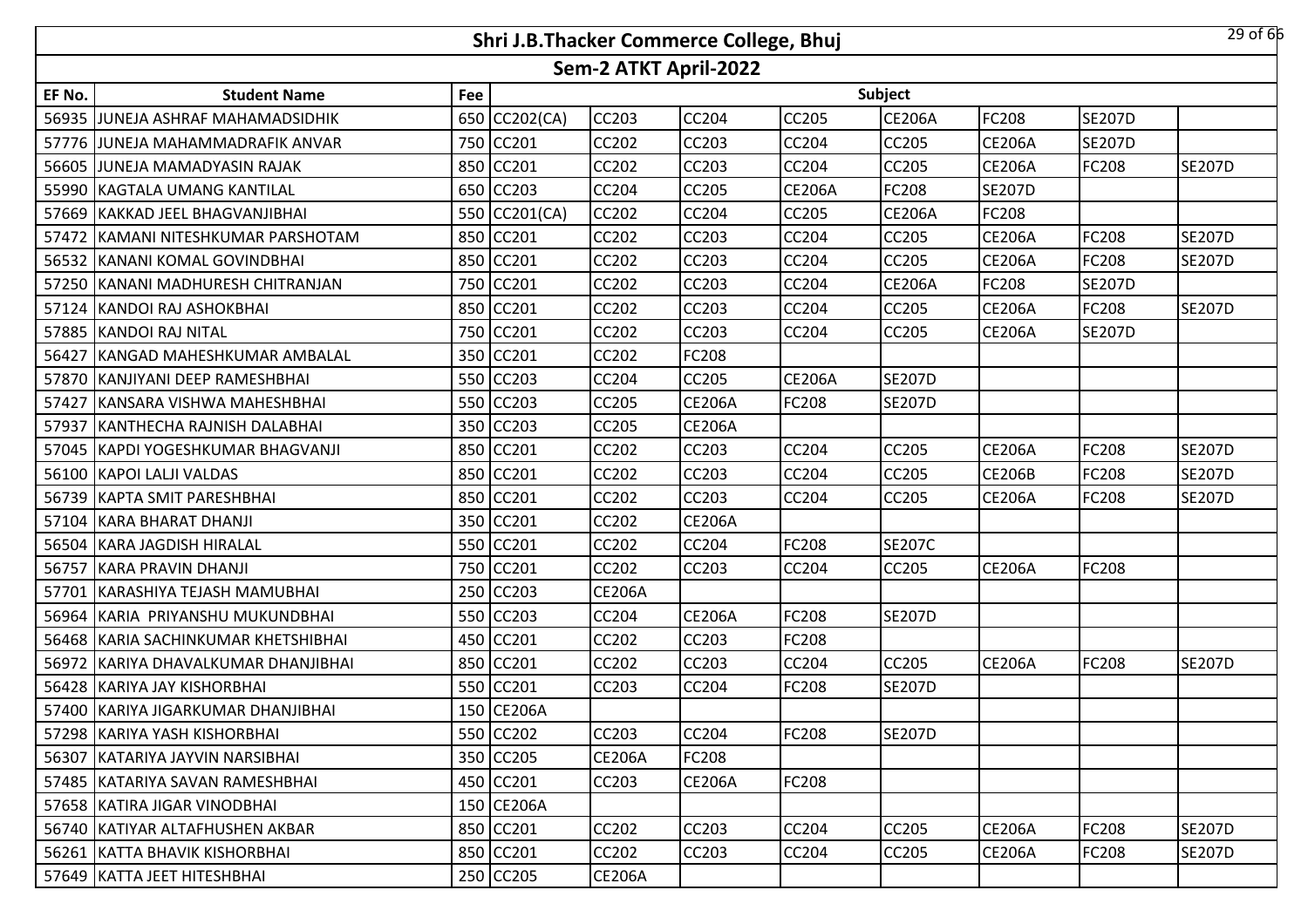|        |                                     |     | Shri J.B.Thacker Commerce College, Bhuj |                       |               |               |               |               |               | 30 of 66      |
|--------|-------------------------------------|-----|-----------------------------------------|-----------------------|---------------|---------------|---------------|---------------|---------------|---------------|
|        |                                     |     |                                         | Sem-2 ATKT April-2022 |               |               |               |               |               |               |
| EF No. | <b>Student Name</b>                 | Fee |                                         |                       |               |               | Subject       |               |               |               |
| 57805  | <b>IKATTA SATYAM KISHORKUMAR</b>    |     | 650 CC201                               | <b>CC202</b>          | <b>CC203</b>  | CC205         | <b>CE206A</b> | <b>SE207D</b> |               |               |
| 57401  | KATTA SHRUSHTI PRAKASHBHAI          |     | 350 CC203                               | <b>CE206A</b>         | FC208         |               |               |               |               |               |
|        | 57638 KAYA ASHOKSINH DAJIBHA        |     | 550 CC201                               | <b>CC202</b>          | CC203         | FC208         | <b>SE207D</b> |               |               |               |
| 57673  | IKAYANI SAMEERABBAS MAHMADJAFAR     |     | 650 CC202                               | <b>CC203</b>          | <b>CC204</b>  | CC205         | <b>CE206A</b> | <b>SE207D</b> |               |               |
|        | 57558 KER IMTIHAZ SALEMAMAD         |     | 750 CC201                               | CC202                 | CC203         | CC204(CA)     | <b>CC205</b>  | <b>CE206A</b> | FC208         | <b>SE207D</b> |
|        | 57499 KER ISMAIL ABDREMAN           |     | 750 CC201                               | <b>CC202</b>          | <b>CC203</b>  | CC205         | <b>CE206A</b> | FC208         | <b>SE207D</b> |               |
|        | 57498 KER MUMTAJ ABDREMN            |     | 150 CE206A                              |                       |               |               |               |               |               |               |
|        | 57947 KERAI ANISH LALJI             |     | 450 CC203                               | <b>CC204</b>          | <b>CC205</b>  | <b>CE206A</b> |               |               |               |               |
| 56667  | KERAI ARVIND KALYANJI               |     | 650 CC201                               | CC203                 | <b>CC204</b>  | CC205         | <b>CE206A</b> | FC208         |               |               |
| 57286  | <b>KERAI BHAVESH LALJI</b>          |     | 750 CC201                               | CC202                 | CC203         | CC205         | <b>CE206A</b> | FC208         | <b>SE207D</b> |               |
| 56606  | <b>KERAI DINESH KANJI</b>           |     | 550 CC201                               | CC202                 | <b>CC204</b>  | <b>CE206A</b> | FC208         |               |               |               |
| 56505  | <b>KERAI DINESH SHANTILAL</b>       |     | 650 CC201                               | CC202                 | CC203         | CC204         | <b>CE206B</b> | FC208         |               |               |
| 57471  | <b>KERAI DINESH SHIVJI</b>          |     | 650 CC201                               | CC202                 | CC203         | CC205         | <b>CE206A</b> | FC208         |               |               |
| 55991  | <b>KERAI DIPAK LALJI</b>            |     | 650 CC201                               | CC202                 | CC203         | CC205         | FC208         | <b>SE207D</b> |               |               |
|        | 57052 KERAI MANISHKUMAR RAMESHKUMAR |     | 850 CC201                               | <b>CC202</b>          | <b>CC203</b>  | CC204         | CC205         | <b>CE206A</b> | <b>FC208</b>  | <b>SE207C</b> |
| 56974  | KERAI NARAN KANJI                   |     | 850 CC201                               | CC202                 | CC203         | CC204         | CC205         | <b>CE206A</b> | FC208         | <b>SE207D</b> |
|        | 57051 KERAI NIRAV BHIKHALAL         |     | 650 CC201                               | <b>CC202</b>          | <b>CC203</b>  | CC205         | <b>CE206A</b> | FC208         |               |               |
|        | 56668 KERAI PUNIT BHIMJI            |     | 750 CC201                               | CC202                 | CC203         | CC204         | <b>CC205</b>  | <b>CE206A</b> | FC208         |               |
| 56607  | <b>KERAI RAJESH VALJI</b>           |     | 550 CC201                               | CC203                 | <b>CC204</b>  | FC208         | <b>SE207D</b> |               |               |               |
|        | 58073 KERAI RITIK HIRJI             |     | 550 CC201                               | CC202                 | CC203         | CC205         | <b>CE206A</b> |               |               |               |
|        | 56523 KERAI SURESH MANJI            |     | 450 CC201                               | CC202                 | <b>CC205</b>  | FC208         |               |               |               |               |
| 56977  | <b>KERAI VIJAY NARANBHAI</b>        |     | 650 CC202                               | <b>CC203</b>          | <b>CC205</b>  | <b>CE206A</b> | FC208         | <b>SE207D</b> |               |               |
| 56329  | <b>KERAI VINESH PREMJI</b>          |     | 850 CC201                               | CC202                 | CC203         | CC204         | CC205         | <b>CE206A</b> | FC208         | <b>SE207D</b> |
|        | 57470 KERAI VINOD DHANJI            |     | 550 CC201                               | <b>CC203</b>          | CC205         | <b>CE206A</b> | FC208         |               |               |               |
| 57188  | <b>KERASIYA BHAVESH RANCHHOD</b>    |     | 850 CC201                               | CC202                 | CC203         | CC204         | CC205         | <b>CE206A</b> | FC208         | <b>SE207D</b> |
|        | 56608 KERASIYA GAUTAM KANJIBHAI     |     | 450 CC202                               | CC203                 | <b>CE206A</b> | <b>FC208</b>  |               |               |               |               |
|        | 58106 KERASIYA MOHAN HARIBHAI       |     | 250 CC203                               | <b>CC205</b>          |               |               |               |               |               |               |
|        | 56431 KERASIYA NANDKISHOR MAVJIBHAI |     | 550 CC201                               | CC205                 | <b>CE206A</b> | FC208         | <b>SE207D</b> |               |               |               |
|        | 56560 KERASIYA SURESH RANCHHOD      |     | 750 CC201                               | CC202                 | <b>CC203</b>  | CC204         | <b>CE206A</b> | FC208         | <b>SE207D</b> |               |
|        | 56978 KESHARANI HITEN KARSANBHAI    |     | 850 CC201                               | CC202                 | CC203         | CC204         | CC205         | <b>CE206A</b> | <b>FC208</b>  | <b>SE207D</b> |
|        | 56262 KESHRANI DIVYA LAXMIDASBHAI   |     | 850 CC201                               | CC202                 | CC203         | CC204         | CC205         | <b>CE206A</b> | <b>FC208</b>  | <b>SE207D</b> |
|        | 57096 KESHRANI NAYAN JAYANTILAL     |     | 850 CC201                               | CC202                 | CC203         | CC204         | CC205         | <b>CE206A</b> | <b>FC208</b>  | <b>SE207D</b> |
|        | 57075 KESHRANI ROHANKUMAR ISHWARLAL |     | 750 CC201                               | <b>CC202</b>          | <b>CC203</b>  | CC204         | CC205         | <b>CE206A</b> | <b>FC208</b>  |               |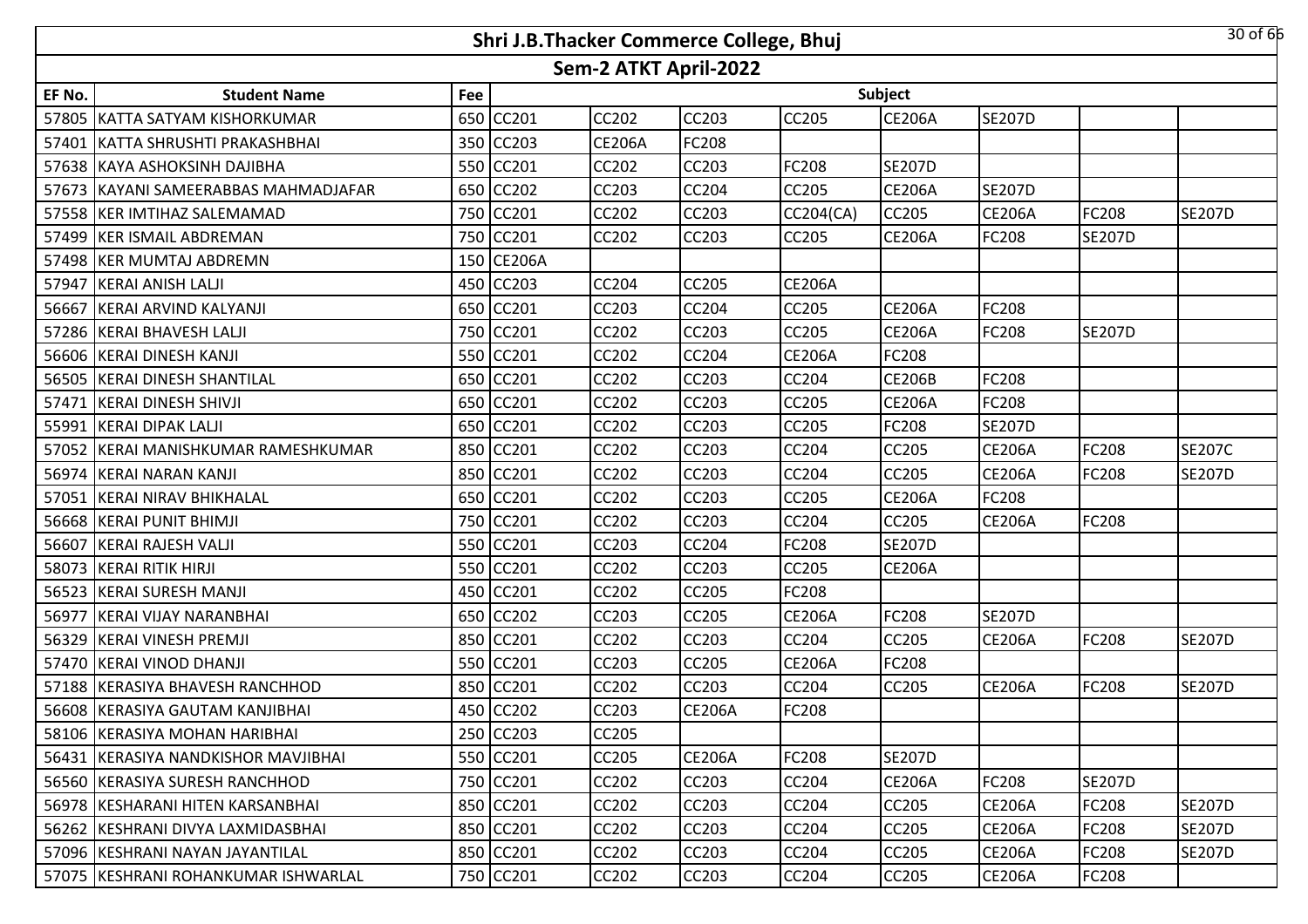|        |                                            |     | Shri J.B.Thacker Commerce College, Bhuj |                       |               |               |               |               |               | 31 of 66      |
|--------|--------------------------------------------|-----|-----------------------------------------|-----------------------|---------------|---------------|---------------|---------------|---------------|---------------|
|        |                                            |     |                                         | Sem-2 ATKT April-2022 |               |               |               |               |               |               |
| EF No. | <b>Student Name</b>                        | Fee |                                         |                       |               |               | Subject       |               |               |               |
|        | 57878 KESHRANI SHUBHAM GOVIND              |     | 550 CC202                               | <b>CC203</b>          | <b>CC205</b>  | <b>CE206A</b> | <b>SE207D</b> |               |               |               |
|        | 56328 KESHRANI VISHAL KARSHAN              |     | 750 CC201                               | <b>CC202</b>          | <b>CC203</b>  | <b>CC204</b>  | <b>CE206A</b> | FC208         | <b>SE207D</b> |               |
|        | 57820 KHALIFA AKILABANU HASAN              |     | 150 CC205                               |                       |               |               |               |               |               |               |
|        | 57572 KHALIFA ANISHA IBRAHIM               |     | 550 CC201                               | <b>CC202</b>          | <b>CC205</b>  | <b>CE206A</b> | FC208         |               |               |               |
|        | 57160 KHALIFA CHANDNI RHEMTULLAH           |     | 450 CC201                               | <b>CC202</b>          | CC204         | <b>FC208</b>  |               |               |               |               |
|        | 56263 KHALIFA GULAB UMARBHAI               |     | 350 CC202                               | <b>CE206A</b>         | <b>FC208</b>  |               |               |               |               |               |
|        | 56432 KHALIFA JAVED JAKAB                  |     | 650 CC201                               | CC202                 | CC203         | <b>CE206A</b> | FC208         | <b>SE207D</b> |               |               |
|        | 57798 KHALIFA MUSTAK ANWARHUSEN            |     | 350 CC201                               | <b>CC202</b>          | <b>CE206A</b> |               |               |               |               |               |
|        | 57256 KHALIFA NAUSHAD KASAM                |     | 850 CC201                               | CC202                 | CC203         | <b>CC204</b>  | <b>CC205</b>  | <b>CE206A</b> | <b>FC208</b>  | <b>SE207D</b> |
|        | 57171 KHALIFA SHABANABANU OSMAN            |     | 750 CC201                               | CC202                 | <b>CC204</b>  | CC205         | <b>CE206A</b> | FC208         | <b>SE207D</b> |               |
|        | 57270 KHALIFA SOHIL ADAM                   |     | 850 CC201                               | CC202                 | CC203         | CC204         | <b>CC205</b>  | <b>CE206A</b> | FC208         | <b>SE207D</b> |
|        | 56264 KHANDEKA VIKAS SHANKARLAL            |     | 450 CC202                               | CC203                 | <b>CE206A</b> | FC208         |               |               |               |               |
|        | 56436 KHARET PRATAPSINH NANJI              |     | 850 CC201                               | CC202                 | CC203         | CC204         | CC205         | <b>CE206A</b> | FC208         | <b>SE207D</b> |
|        | 57198 KHARET RAHUL ARJAN                   |     | 750 CC201                               | CC202                 | CC203         | CC204         | CC205         | <b>CE206A</b> | FC208         |               |
|        | 56134 KHARWAL PRASHANT SHRIMAHENDRAKUMARJI |     | 550 CC201                               | CC202                 | <b>CC205</b>  | <b>CE206A</b> | FC208         |               |               |               |
|        | 58105 KHASA HARDIKKUMAR HARIBHAI           |     | 450 CC201                               | CC202(CA)             | CC203         | CC204(CA)     | CC205         | CE206A(CA)    | <b>SE207D</b> |               |
|        | 57563 KHATARIYA LISHA BABUBHAI             |     | 850 CC201                               | <b>CC202</b>          | <b>CC203</b>  | CC204         | CC205         | <b>CE206A</b> | FC208         | <b>SE207D</b> |
|        | 57345 KHATARIYA MAITRIBEN RAMJIBHAI        |     | 750 CC201                               | <b>CC202</b>          | CC204         | CC205         | <b>CE206A</b> | FC208         | <b>SE207D</b> |               |
|        | 57009 KHATRI ABDULVAHAB HAIDARALI          |     | 850 CC201                               | <b>CC202</b>          | <b>CC203</b>  | <b>CC204</b>  | <b>CC205</b>  | <b>CE206A</b> | <b>FC208</b>  | <b>SE207D</b> |
|        | 57829 KHATRI AFZAL ABBASBHAI               |     | 650 CC202                               | <b>CC203</b>          | <b>CC204</b>  | CC205         | <b>CE206A</b> | <b>SE207D</b> |               |               |
|        | 57566 KHATRI DIXIT ASHOKBHAI               |     | 150 SE207D                              |                       |               |               |               |               |               |               |
|        | 56437 KHATRI FAISAL IBRAHIM                |     | 650 CC202                               | CC203                 | <b>CC204</b>  | <b>CC205</b>  | <b>FC208</b>  | <b>SE207D</b> |               |               |
|        | 58034 KHATRI MAHAMAD RAMJAN                |     | 350 CC203                               | <b>CC205</b>          | <b>CE206A</b> |               |               |               |               |               |
|        | 58055 KHATRI MAHMADAYAJ FAKIRMAMAD         |     | 150 CC203                               |                       |               |               |               |               |               |               |
|        | 58052 KHATRI MAHMMADSAMS ABDULSATAR        |     | 350 CC203                               | <b>CE206A</b>         | <b>SE207D</b> |               |               |               |               |               |
|        | 58040 KHATRI MOHAMMED UBED HAIDER ALI      |     | 550 CC201(CA)                           | CC202(CA)             | <b>CC203</b>  | CC204         | CC205         | <b>CE206A</b> | <b>SE207C</b> |               |
|        | 56961 KHATRI NAZIRHUSEN HASAN              |     | 650 CC201                               | <b>CC202</b>          | <b>CC203</b>  | CC204         | FC208         | <b>SE207D</b> |               |               |
|        | 56265   KHATRI SADDAMHUSSAIN ANWARHUSSAIN  |     | 250 CC203                               | <b>FC208</b>          |               |               |               |               |               |               |
|        | 55992 KHETANI NARAN PARBAT                 |     | 850 CC201                               | <b>CC202</b>          | <b>CC203</b>  | <b>CC204</b>  | <b>CC205</b>  | <b>CE206A</b> | FC208         | <b>SE207D</b> |
|        | 56093   KHETANI BHARAT KALYANL             |     | 750 CC201                               | <b>CC202</b>          | <b>CC203</b>  | <b>CC205</b>  | <b>CE206B</b> | FC208         | <b>SE207C</b> |               |
|        | 56085 KHETANI BHARAT MAVJI                 |     | 850 CC201                               | <b>CC202</b>          | CC203         | CC204         | CC205         | <b>CE206A</b> | <b>FC208</b>  | <b>SE207C</b> |
|        | 56101 KHETANI GHANSHYAM KARSHAN            |     | 650 CC201                               | <b>CC202</b>          | <b>CC203</b>  | <b>CC205</b>  | FC208         | <b>SE207D</b> |               |               |
|        | 57348 KHETANI HITESH JADAVJI               |     | 550 CC202                               | CC203                 | <b>CC205</b>  | <b>CE206A</b> | FC208         |               |               |               |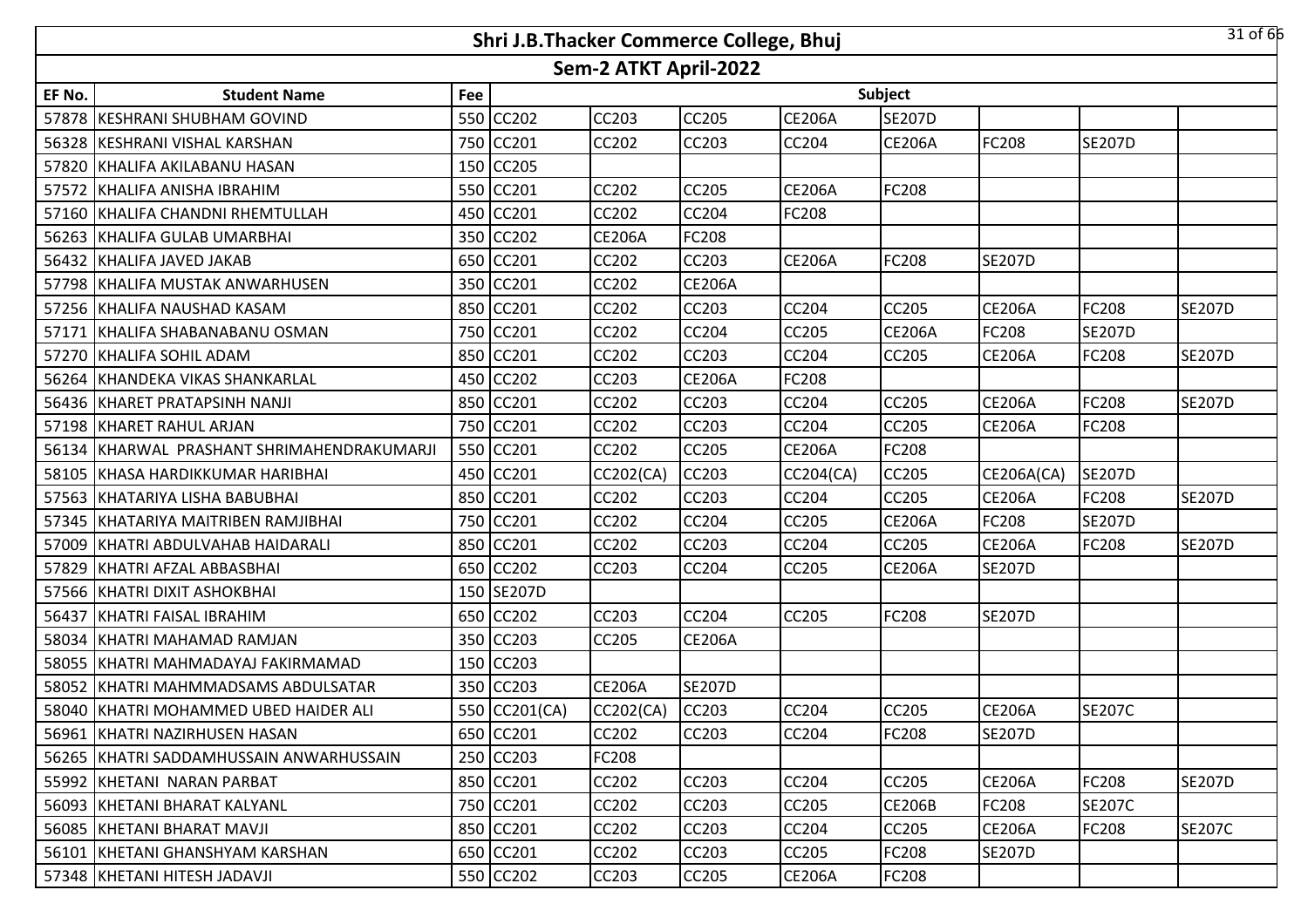|        | 32 of 66<br>Shri J.B.Thacker Commerce College, Bhuj<br>Sem-2 ATKT April-2022 |     |           |               |               |               |               |               |               |               |  |
|--------|------------------------------------------------------------------------------|-----|-----------|---------------|---------------|---------------|---------------|---------------|---------------|---------------|--|
|        |                                                                              |     |           |               |               |               |               |               |               |               |  |
| EF No. | <b>Student Name</b>                                                          | Fee |           |               |               |               | Subject       |               |               |               |  |
|        | 56962 KHETANI KHUSHAL JADVA                                                  |     | 450 CC203 | <b>CE206A</b> | <b>FC208</b>  | <b>SE207D</b> |               |               |               |               |  |
|        | 56963 KHETANI NIRMAL PRAVINBHAI                                              |     | 450 CC202 | <b>CE206A</b> | <b>FC208</b>  | <b>SE207D</b> |               |               |               |               |  |
|        | 57802 KHETANI RIYABEN VINODBHAI                                              |     | 350 CC202 | CC205         | <b>CE206A</b> |               |               |               |               |               |  |
|        | 56858 KHETANI SUMEET VASANTBHAI                                              |     | 750 CC201 | <b>CC202</b>  | <b>CC203</b>  | <b>CC204</b>  | CC205         | <b>CE206A</b> | FC208         |               |  |
|        | 56296 KHETANI VIMAL DEVSHI                                                   |     | 350 CC204 | <b>CE206A</b> | <b>FC208</b>  |               |               |               |               |               |  |
|        | 56469 KHETANI VISHAL JADAVA                                                  |     | 650 CC201 | CC202         | <b>CC204</b>  | <b>CC205</b>  | <b>CE206A</b> | FC208         |               |               |  |
|        | 57350 KHOJA DEMIN ANAVARALI                                                  |     | 550 CC202 | CC203         | <b>CC205</b>  | <b>CE206A</b> | FC208         |               |               |               |  |
|        | 56236 KHOJA SAFIRALI HAIDARALI                                               |     | 650 CC203 | CC204         | <b>CC205</b>  | <b>CE206A</b> | FC208         | <b>SE207D</b> |               |               |  |
|        | 57354 KHOKHANI NIKUL DHIRAJ                                                  |     | 750 CC201 | CC202         | <b>CC203</b>  | CC204         | <b>CC205</b>  | <b>CE206A</b> | <b>FC208</b>  |               |  |
|        | 56980 KHONA SURAJ RAJENDRABHAI                                               |     | 450 CC203 | <b>CE206A</b> | <b>FC208</b>  | <b>SE207D</b> |               |               |               |               |  |
|        | 57410 KHUNGALA KEVAL PRABHU                                                  |     | 450 CC202 | CC203         | <b>CE206A</b> | <b>FC208</b>  |               |               |               |               |  |
|        | 56610 KHUNGALA PRASHANT RAVJI                                                |     | 850 CC201 | CC202         | CC203         | CC204         | CC205         | <b>CE206A</b> | FC208         | <b>SE207D</b> |  |
|        | 57700 KHUNGALA RAJIV SAMJI                                                   |     | 850 CC201 | CC202         | CC203         | CC204         | CC205         | <b>CE206A</b> | FC208         | <b>SE207D</b> |  |
|        | 57710 KHUNGALA SACHIN LAKHUBHAI                                              |     | 750 CC201 | CC202         | CC203         | CC204         | CC205         | <b>CE206A</b> | FC208         |               |  |
|        | 58030 KHUNGLA RAJESH MYAJARBHAI                                              |     | 750 CC201 | <b>CC202</b>  | <b>CC203</b>  | CC204         | CC205         | <b>CE206A</b> | <b>SE207D</b> |               |  |
|        | 56965 KOLI KIRTI NATHALAL                                                    |     | 550 CC202 | CC203         | <b>CC204</b>  | CC205         | FC208         |               |               |               |  |
|        | 55993 KOLI PRAVINKUMAR HARIBHAI                                              |     | 450 CC203 | <b>CC204</b>  | <b>CE206A</b> | <b>FC208</b>  |               |               |               |               |  |
|        | 57378 KORADIYA IRA MAHENDRA                                                  |     | 350 CC203 | <b>FC208</b>  | <b>SE207D</b> |               |               |               |               |               |  |
|        | 56982 KOTADIYA DIPAM KISHORBHAI                                              |     | 650 CC201 | CC202(CA)     | <b>CC204</b>  | <b>CC205</b>  | <b>CE206A</b> | FC208         | <b>SE207D</b> |               |  |
|        | 56611 KOTAK HARSH BHARATBHAI                                                 |     | 750 CC201 | CC202         | <b>CC203</b>  | CC204         | CC205         | <b>CE206A</b> | <b>FC208</b>  |               |  |
|        | 57324 KOTAK HEENA ARVINDKUMAR                                                |     | 850 CC201 | CC202         | <b>CC203</b>  | CC204         | CC205         | <b>CE206A</b> | <b>FC208</b>  | <b>SE207D</b> |  |
|        | 56612 KOTAK UDAY ASHOKBHAI                                                   |     | 750 CC202 | CC203         | <b>CC204</b>  | CC205         | <b>CE206A</b> | FC208         | <b>SE207D</b> |               |  |
| 56447  | KOTAK VIRENKUMAR DINESHBHAI                                                  |     | 650 CC201 | CC203         | <b>CC204</b>  | CC205         | <b>CE206A</b> | FC208         |               |               |  |
|        | 55995 KOTHARI PARTH NAVINCHANDRA                                             |     | 250 CC205 | FC208         |               |               |               |               |               |               |  |
|        | 55994 KOTHARI DHARAMKUMAR JAYESHBHAI                                         |     | 350 CC202 | CC205         | FC208         |               |               |               |               |               |  |
|        | 56761 KOTHARI KARAN BHUPENDRA                                                |     | 750 CC202 | <b>CC203</b>  | <b>CC204</b>  | CC205         | <b>CE206A</b> | FC208         | <b>SE207D</b> |               |  |
|        | 56239 KOTHIVAD HARILAL LAKHMAN JIVA                                          |     | 350 CC201 | <b>CC202</b>  | <b>FC208</b>  |               |               |               |               |               |  |
|        | 56449 KOTHIVAD RAJESH SHAMJI                                                 |     | 550 CC201 | <b>CC202</b>  | <b>CC203</b>  | <b>FC208</b>  | <b>SE207D</b> |               |               |               |  |
|        | 57474 IKOTHIVALA MEET KIRTIBHAI                                              |     | 850 CC201 | <b>CC202</b>  | <b>CC203</b>  | <b>CC204</b>  | CC205         | <b>CE206A</b> | FC208         | <b>SE207D</b> |  |
|        | 57473 KOTHIWAL MIHIK KIRTIBHAI                                               |     | 850 CC201 | CC202         | CC203         | <b>CC204</b>  | CC205         | <b>CE206A</b> | <b>FC208</b>  | <b>SE207D</b> |  |
|        | 57948 KUBADIA RIYA SATISHBHAI                                                |     | 550 CC203 | <b>CC204</b>  | <b>CC205</b>  | <b>CE206A</b> | <b>SE207D</b> |               |               |               |  |
|        | 57316 KUDECHA NIKUL HARESHBHAI                                               |     | 850 CC201 | <b>CC202</b>  | CC203         | <b>CC204</b>  | CC205         | <b>CE206A</b> | <b>FC208</b>  | <b>SE207D</b> |  |
|        | 57214 KUMBHAR AFSIL ADAM                                                     |     | 850 CC201 | CC202         | CC203         | <b>CC204</b>  | CC205         | <b>CE206A</b> | <b>FC208</b>  | <b>SE207D</b> |  |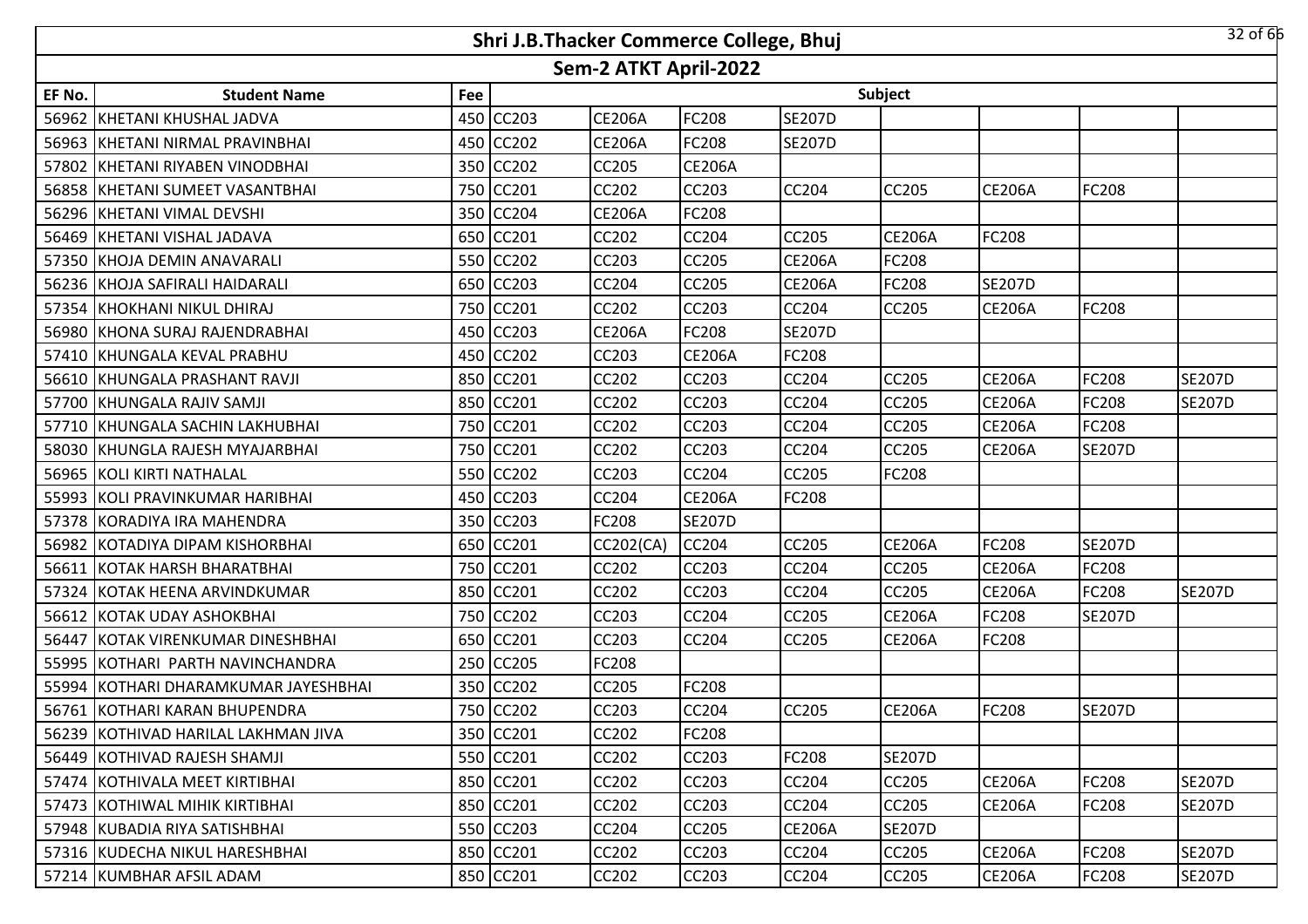|        |                                         |     | Shri J.B.Thacker Commerce College, Bhuj |                       |               |               |               |               |               | 33 of 66      |
|--------|-----------------------------------------|-----|-----------------------------------------|-----------------------|---------------|---------------|---------------|---------------|---------------|---------------|
|        |                                         |     |                                         | Sem-2 ATKT April-2022 |               |               |               |               |               |               |
| EF No. | <b>Student Name</b>                     | Fee |                                         |                       |               |               | Subject       |               |               |               |
|        | 57035 KUMBHAR FAIZMOHMMAD HARUN         |     | 450 CC201                               | <b>CC205</b>          | <b>CE206A</b> | <b>FC208</b>  |               |               |               |               |
|        | 56242 KUMBHAR JUNAS OSMANGANI           | 250 | <b>CC203</b>                            | <b>FC208</b>          |               |               |               |               |               |               |
|        | 57541 KUMBHAR JUSAB HUSEN               | 250 | <b>CC205</b>                            | <b>CE206A</b>         |               |               |               |               |               |               |
|        | 57722 KUMBHAR MAHAMADHANIF ISHABHAI     | 850 | CC201                                   | <b>CC202</b>          | <b>CC203</b>  | <b>CC204</b>  | CC205         | <b>CE206A</b> | <b>FC208</b>  | <b>SE207D</b> |
|        | 57731 KUMBHAR MAMADARIF ADHAM           | 850 | <b>CC201</b>                            | <b>CC202</b>          | <b>CC203</b>  | CC204         | CC205         | <b>CE206A</b> | <b>FC208</b>  | <b>SE207D</b> |
|        | 56966 KUMBHAR SOYAB DAUD                | 650 | CC201                                   | CC203                 | <b>CC204</b>  | <b>CC205</b>  | <b>CE206A</b> | <b>SE207D</b> |               |               |
|        | 57858 KURANGIYA PRIYANKA BHARAT         | 750 | <b>CC201</b>                            | <b>CC202</b>          | <b>CC203</b>  | <b>CC204</b>  | CC205         | <b>CE206A</b> | <b>SE207D</b> |               |
|        | 56613 KURESHI AASIF MUSTUFA             | 850 | CC201                                   | <b>CC202</b>          | <b>CC203</b>  | <b>CC204</b>  | CC205         | <b>CE206A</b> | FC208         | <b>SE207D</b> |
|        | 55996 KURESHI SAJIDALI ABDULRAZAK       | 850 | <b>CC201</b>                            | <b>CC202</b>          | <b>CC203</b>  | CC204         | CC205         | <b>CE206A</b> | <b>FC208</b>  | <b>SE207D</b> |
|        | 56967 KURESHI SHARFARAZ MAHMADSALIM     | 850 | <b>CC201</b>                            | <b>CC202</b>          | <b>CC203</b>  | CC204         | CC205         | <b>CE206A</b> | FC208         | <b>SE207D</b> |
|        | 56968 KUSVAH SACHIN SHAMBHU             |     | 850 CC201                               | <b>CC202</b>          | <b>CC203</b>  | <b>CC204</b>  | CC205         | <b>CE206A</b> | <b>FC208</b>  | <b>SE207D</b> |
|        | 56862 LAHEJI SAMIR HAMID                |     | 450 CC203                               | <b>CC204</b>          | <b>CE206A</b> | FC208         |               |               |               |               |
|        | 56450 LAKHASIPAI MUNIR BHACHCHUBHAI     |     | 850 CC201                               | <b>CC202</b>          | <b>CC203</b>  | <b>CC204</b>  | <b>CC205</b>  | <b>CE206A</b> | <b>FC208</b>  | <b>SE207D</b> |
|        | 56614 LANGHA ASIF ISMAIL                |     | 450 CC203                               | <b>CC205(CA)</b>      | <b>CE206A</b> | FC208         | <b>SE207D</b> |               |               |               |
|        | 56616 LANGHA MOHMAD SALIM GULMAMAD ABHA |     | 650 CC203                               | <b>CC204</b>          | <b>CC205</b>  | <b>CE206A</b> | FC208         | <b>SE207D</b> |               |               |
|        | 57129 LANGHA NAWAZHUSAIN AYAZ           |     | 750 CC201                               | <b>CC202</b>          | <b>CC203</b>  | CC204         | <b>CE206A</b> | FC208         | <b>SE207D</b> |               |
|        | 56451 LIMANI DIPESHKUMAR ISHWARLAL      | 850 | CC201                                   | <b>CC202</b>          | <b>CC203</b>  | <b>CC204</b>  | CC205         | <b>CE206A</b> | <b>FC208</b>  | <b>SE207D</b> |
| 57097  | LIMANI KEVALKUMAR KAMLESHBHAI           | 450 | <b>CC204</b>                            | <b>CE206A</b>         | <b>FC208</b>  | <b>SE207D</b> |               |               |               |               |
| 56969  | LIMANI VISHAL ISHWARBHAI                | 850 | CC201                                   | CC202                 | <b>CC203</b>  | <b>CC204</b>  | CC205         | <b>CE206A</b> | <b>FC208</b>  | <b>SE207D</b> |
|        | 56669 LIMBANI BHARAT HARJI              | 750 | CC201                                   | <b>CC202</b>          | <b>CC203</b>  | CC204         | CC205         | <b>CE206A</b> | FC208         |               |
| 57013  | LIMBANI CHETAN DHARAMASHIBHAI           | 450 | CC201                                   | CC202                 | <b>CE206A</b> | FC208         |               |               |               |               |
|        | 56243 LIMBANI DARSHAN RAMANIKLAL        |     | 550 CC202                               | <b>CC203</b>          | <b>CE206A</b> | FC208         | <b>SE207D</b> |               |               |               |
| 57315  | <b>LIMBANI HARDIK CHANDULAL</b>         |     | 850 CC201                               | CC202                 | <b>CC203</b>  | CC204         | CC205         | <b>CE206A</b> | FC208         | <b>SE207D</b> |
|        | 56452 LIMBANI HITKUMAR KIRTIKUMAR       |     | 850 CC201                               | <b>CC202</b>          | <b>CC203</b>  | <b>CC204</b>  | CC205         | <b>CE206A</b> | <b>FC208</b>  | <b>SE207D</b> |
|        | 56453 LIMBANI JAGRUTI DHANJI            |     | 650 CC201                               | CC202                 | <b>CC203</b>  | CC204         | FC208         | <b>SE207D</b> |               |               |
|        | 56554 LIMBANI KALPESHKUMAR CHUNILAL     |     | 750 CC201                               | <b>CC202</b>          | <b>CC204</b>  | <b>CC205</b>  | <b>CE206A</b> | <b>FC208</b>  | <b>SE207D</b> |               |
|        | 56555 LIMBANI KASHNIKKUMAR KIRITKUMAR   |     | 850 CC201                               | <b>CC202</b>          | <b>CC203</b>  | CC204         | CC205         | <b>CE206A</b> | <b>FC208</b>  | <b>SE207D</b> |
|        | 56454 LIMBANI MITESHKUMAR DINESHKUMAR   |     | 850 CC201                               | <b>CC202</b>          | <b>CC203</b>  | <b>CC204</b>  | CC205         | <b>CE206A</b> | <b>FC208</b>  | <b>SE207D</b> |
|        | 56203   LIMBANI NIRALBEN RAMESHKUMAR    |     | 850 CC201                               | <b>CC202</b>          | <b>CC203</b>  | <b>CC204</b>  | CC205         | <b>CE206A</b> | <b>FC208</b>  | <b>SE207C</b> |
|        | 55997 LIMBANI NISHA NANJI               | 350 | <b>CC203</b>                            | <b>CC205</b>          | <b>FC208</b>  |               |               |               |               |               |
|        | 56455 LIMBANI PARTHKUMAR PRAVINBHAI     |     | 550 CC201                               | CC202                 | <b>CE206A</b> | <b>FC208</b>  | <b>SE207D</b> |               |               |               |
|        | 57306 LIMBANI ROSHANI HARILAL           |     | 450 CC201                               | CC202                 | <b>CC203</b>  | <b>FC208</b>  |               |               |               |               |
|        | 56556 LIMBANI SAGAR RAMESHBHAI          |     | 750 CC201                               | CC203                 | <b>CC204</b>  | CC205         | <b>CE206A</b> | FC208         | <b>SE207D</b> |               |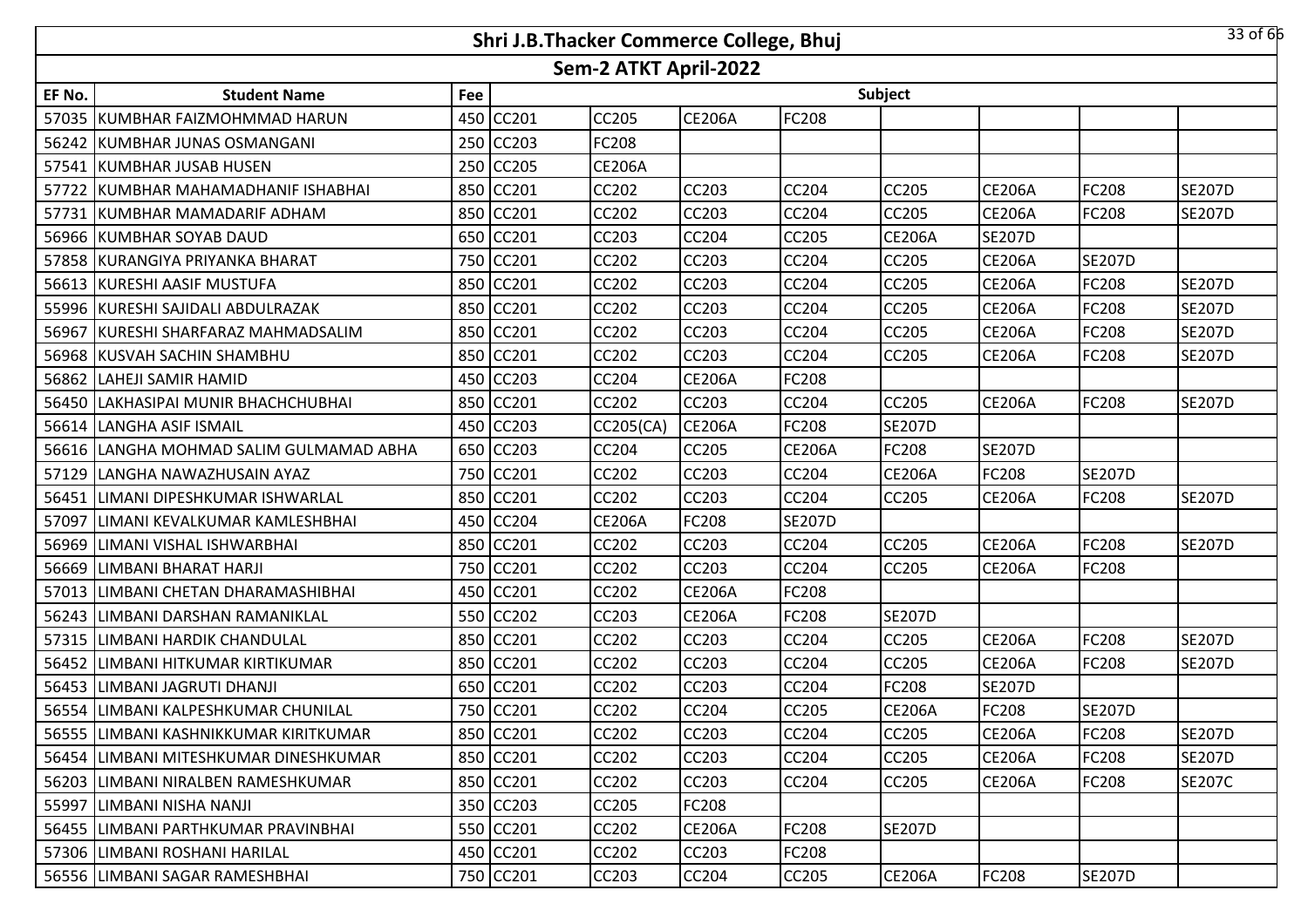|        |                                          |     | Shri J.B.Thacker Commerce College, Bhuj |                       |               |                  |               |               |               | 34 of 66      |
|--------|------------------------------------------|-----|-----------------------------------------|-----------------------|---------------|------------------|---------------|---------------|---------------|---------------|
|        |                                          |     |                                         | Sem-2 ATKT April-2022 |               |                  |               |               |               |               |
| EF No. | <b>Student Name</b>                      | Fee |                                         |                       |               |                  | Subject       |               |               |               |
|        | 57244 LIMBANI TEJAS DINESHBHAI           | 550 | <b>CC204</b>                            | <b>CC205</b>          | <b>CE206A</b> | <b>FC208</b>     | <b>SE207D</b> |               |               |               |
|        | 56470 LIMBANI UDAYKUMAR RAJENDRABHAI     |     | 550 CC201                               | <b>CC202</b>          | <b>CC203</b>  | <b>CC205</b>     | FC208         |               |               |               |
|        | 56863 LIMBANI ZINKALBEN RATANSHI         |     | 350 CE206A                              | FC208                 | <b>SE207C</b> |                  |               |               |               |               |
|        | 57319 LOCHA BHARAT DEVJIBHAI             |     | 850 CC201                               | <b>CC202</b>          | <b>CC203</b>  | <b>CC204</b>     | CC205         | <b>CE206A</b> | <b>FC208</b>  | <b>SE207D</b> |
|        | 56266 LODANI DILIP DUDUBHAI              |     | 850 CC201                               | <b>CC202</b>          | <b>CC203</b>  | <b>CC204</b>     | CC205         | <b>CE206A</b> | <b>FC208</b>  | <b>SE207D</b> |
|        | 57753 LODARIYA VRUSHTIBEN HIMATLAL       |     | 650 CC201                               | <b>CC202</b>          | <b>CC203</b>  | <b>CC205</b>     | <b>CE206A</b> | <b>FC208</b>  |               |               |
|        | 55998 LODAYA PRITESH CHANDRAKANT         | 350 | <b>CC205</b>                            | <b>CE206A</b>         | <b>FC208</b>  |                  |               |               |               |               |
|        | 57732 LODAYA ZEEL BHARATKUMAR            | 450 | <b>CC202</b>                            | CC203                 | <b>FC208</b>  | <b>SE207D</b>    |               |               |               |               |
| 56774  | LODHARA ABDULMAZEED SULEMAN              | 250 | CC204                                   | FC208                 |               |                  |               |               |               |               |
|        | 57118 LOHAR MAHAMADRAMJAN JUSAB          | 650 | CC201                                   | <b>CC203</b>          | <b>CC204</b>  | <b>CC205</b>     | <b>CE206A</b> | FC208         |               |               |
|        | 57933 LOHAR ROSHNI DILIPBHAI             | 350 | CC202                                   | <b>CC205</b>          | <b>CE206A</b> |                  |               |               |               |               |
|        | 56330 LONCHA JITESHKUMAR PREMJI          | 750 | CC202                                   | CC203                 | <b>CC204</b>  | CC205            | <b>CE206A</b> | FC208         | <b>SE207D</b> |               |
|        | 56456 LOTA FAIZAL MAMAD                  |     | 850 CC201                               | <b>CC202</b>          | <b>CC203</b>  | CC204            | CC205         | <b>CE206A</b> | <b>FC208</b>  | <b>SE207D</b> |
|        | 57443 ILUHAR AARTI SURESHKUMAR           |     | 350 CC202                               | <b>CC205</b>          | <b>CE206A</b> |                  |               |               |               |               |
|        | 56670 LUHAR AFSANABEN ABDUL              |     | 450 CC201                               | <b>CC202</b>          | <b>CC205</b>  | FC208            |               |               |               |               |
|        | 57141 LUHAR AFSHEEL JANMAMAD             |     | 650 CC201                               | CC203                 | <b>CC204</b>  | CC205            | <b>CE206A</b> | FC208         |               |               |
|        | 56331 LUHAR FARUKKADAR ABARIYA           |     | 750 CC201                               | <b>CC202</b>          | <b>CC203</b>  | <b>CC204</b>     | <b>CC205</b>  | FC208         | <b>SE207D</b> |               |
|        | 56775 LUHAR JAVED ABDULA                 |     | 550 CC202                               | <b>CC203</b>          | <b>CC204</b>  | <b>FC208</b>     | <b>SE207D</b> |               |               |               |
|        | 56754 LUHAR JAVED ABDULBHAI              | 250 | CC205                                   | FC208                 |               |                  |               |               |               |               |
|        | 56557 LUHAR NASEER ABDULRAZAK            | 750 | <b>CC202</b>                            | CC203                 | <b>CC204</b>  | <b>CC205</b>     | <b>CE206A</b> | FC208         | <b>SE207D</b> |               |
|        | 56776 LUHAR RAJABHUSEN JUSAB             | 450 | CC201                                   | CC202                 | <b>CE206A</b> | <b>FC208</b>     |               |               |               |               |
|        | 58094 LUHARVADHA SIKANDAR IBRAHIM        | 550 | <b>CC201</b>                            | <b>CC202</b>          | <b>CC203</b>  | <b>CC204(CA)</b> | <b>CC205</b>  | <b>CE206A</b> | SE207D(CA)    |               |
| 55999  | LULATAR MAHAMMADRAFIK ADAM               | 350 | CC203                                   | CC204                 | <b>FC208</b>  |                  |               |               |               |               |
|        | 56558   MADHAR ANILKUMAR GHANSHYAM       | 550 | CC201                                   | <b>CC203</b>          | <b>CC205</b>  | <b>CE206A</b>    | FC208         |               |               |               |
|        | 57546   MAHANTO AMITA GOVARDHAN          | 850 | CC201                                   | CC202                 | <b>CC203</b>  | CC204            | CC205         | <b>CE206A</b> | FC208         | <b>SE207D</b> |
|        | 57030   MAHESHWARI BHARATBHAI BHIMJIBHAI |     | 550 CC201                               | <b>CC202</b>          | <b>CE206A</b> | <b>FC208</b>     | <b>SE207D</b> |               |               |               |
|        | 56779 MAHESHWARI BHAVESH HIRJI           |     | 750 CC202                               | CC203                 | <b>CC204</b>  | <b>CC205</b>     | <b>CE206A</b> | FC208         | <b>SE207D</b> |               |
|        | 56000   MAHESHWARI BHAVIN NANJIBHAI      |     | 350 CC203                               | CC204                 | <b>FC208</b>  |                  |               |               |               |               |
|        | 57570   MAHESHWARI BHAVINKUMAR KANTILAL  |     | 350 CC202                               | CC203                 | <b>CE206A</b> |                  |               |               |               |               |
|        | 57583   MAHESHWARI CHETAN JAKHULAL       |     | 350 CC204                               | <b>CC205</b>          | <b>CE206A</b> |                  |               |               |               |               |
|        | 57884   MAHESHWARI DIMPAL DHANJIBHAI     |     | 450 CC203                               | <b>CC205</b>          | <b>CE206A</b> | <b>SE207D</b>    |               |               |               |               |
|        | 57428   MAHESHWARI DIPAK GANGJI          |     | 150 CE206A                              |                       |               |                  |               |               |               |               |
|        | 57914   MAHESHWARI DIPAK GOPAL           |     | 750 CC201                               | CC202                 | <b>CC203</b>  | CC204            | CC205         | <b>CE206A</b> | <b>SE207D</b> |               |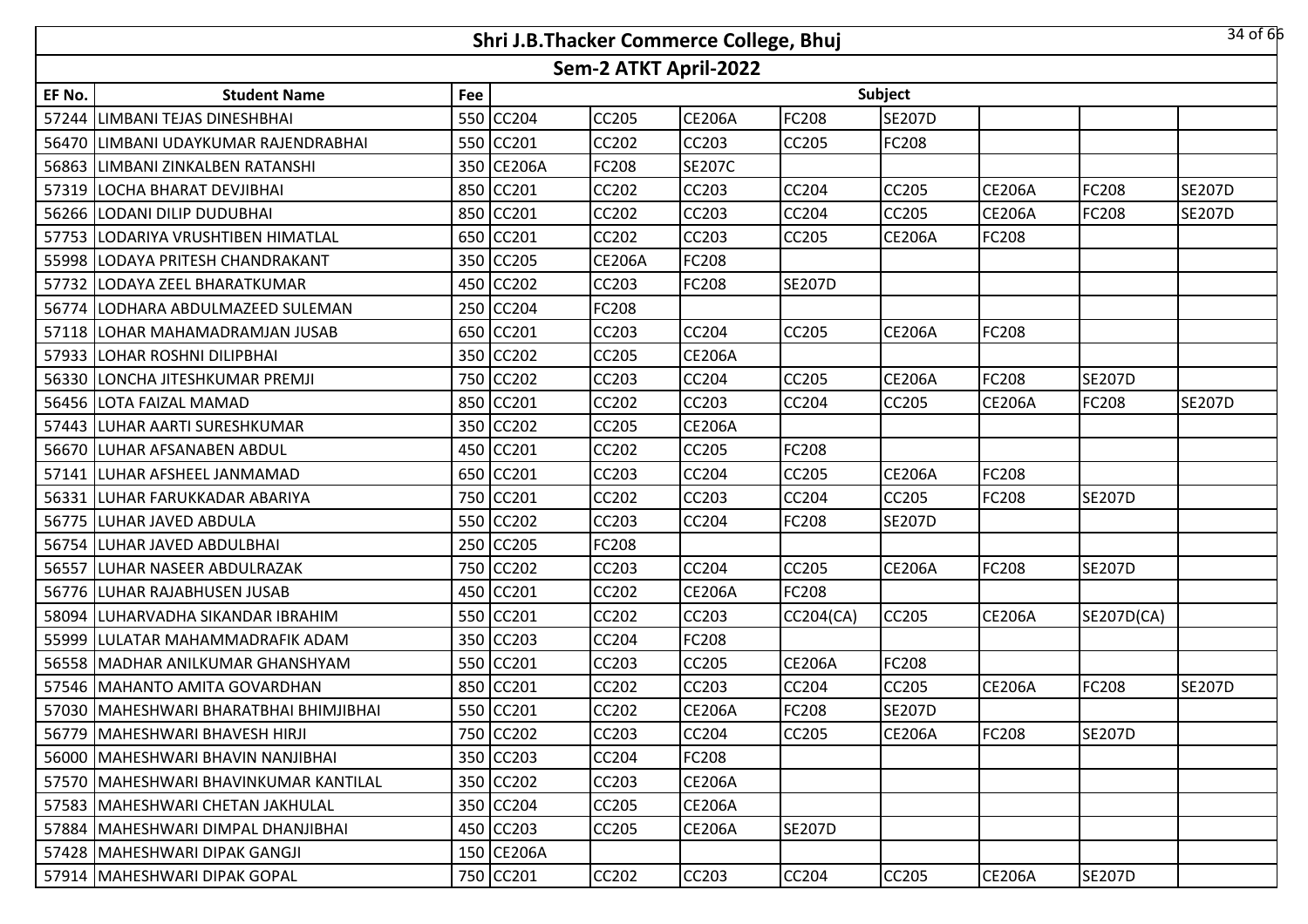|        |                                        |     | Shri J.B.Thacker Commerce College, Bhuj |                       |               |               |                |               |               | 35 of 66      |
|--------|----------------------------------------|-----|-----------------------------------------|-----------------------|---------------|---------------|----------------|---------------|---------------|---------------|
|        |                                        |     |                                         | Sem-2 ATKT April-2022 |               |               |                |               |               |               |
| EF No. | <b>Student Name</b>                    | Fee |                                         |                       |               |               | <b>Subject</b> |               |               |               |
| 57458  | MAHESHWARI DIPAKKUMAR VERSHI           |     | 850 CC201                               | CC202                 | <b>CC203</b>  | CC204         | CC205          | <b>CE206A</b> | FC208         | <b>SE207D</b> |
| 58003  | MAHESHWARI HIRENKUMAR DINESHBHAI       |     | 650 CC202                               | <b>CC203</b>          | CC204         | CC205         | <b>CE206A</b>  | <b>SE207D</b> |               |               |
| 57626  | MAHESHWARI HITESHKUMAR BHIMJIBHAI      |     | 350 CC205                               | <b>CE206A</b>         | FC208         |               |                |               |               |               |
| 56524  | MAHESHWARI JAGDISH BHIMJI              |     | 850 CC201                               | <b>CC202</b>          | <b>CC203</b>  | CC204         | <b>CC205</b>   | <b>CE206B</b> | FC208         | <b>SE207D</b> |
| 57533  | MAHESHWARI JYOTIBEN CHAMPSHI           |     | 750 CC201                               | <b>CC202</b>          | CC203         | CC205         | <b>CE206A</b>  | FC208         | <b>SE207D</b> |               |
|        | 56459   MAHESHWARI JYOTIBEN HARILAL    |     | 350 CC201                               | <b>CC203</b>          | <b>FC208</b>  |               |                |               |               |               |
| 56460  | MAHESHWARI KALPANA SHAMJIBHAI          |     | 250 CC203                               | <b>FC208</b>          |               |               |                |               |               |               |
| 56781  | MAHESHWARI KANJI AATU                  |     | 850 CC201                               | <b>CC202</b>          | <b>CC203</b>  | CC204         | <b>CC205</b>   | <b>CE206A</b> | <b>FC208</b>  | <b>SE207D</b> |
| 57366  | MAHESHWARI KANTABEN KANJI              |     | 450 CC202                               | <b>CC203</b>          | CC205         | <b>CE206A</b> |                |               |               |               |
| 56106  | MAHESHWARI KARAN PREMJI                |     | 350 CC203                               | <b>FC208</b>          | <b>SE207D</b> |               |                |               |               |               |
| 57505  | MAHESHWARI KISHAN RAMESHBHAI           |     | 850 CC201                               | <b>CC202</b>          | CC203         | CC204         | <b>CC205</b>   | <b>CE206A</b> | FC208         | <b>SE207D</b> |
| 56001  | MAHESHWARI KOMAL PRAVINCHANDRA         |     | 550 CC202                               | CC203                 | CC205         | FC208         | <b>SE207D</b>  |               |               |               |
|        | 56536   MAHESHWARI KRUNAL NARSHIBHAI   |     | 250 CE206A                              | <b>SE207D</b>         |               |               |                |               |               |               |
| 57389  | MAHESHWARI MADHUBEN BHIMJI             |     | 850 CC201                               | CC202                 | <b>CC203</b>  | CC204         | CC205          | <b>CE206A</b> | FC208         | <b>SE207D</b> |
| 56272  | MAHESHWARI MAHESH PETHALAL             |     | 250 CC205                               | <b>FC208</b>          |               |               |                |               |               |               |
| 56273  | MAHESHWARI MAHESH VELJI                |     | 850 CC201                               | <b>CC202</b>          | <b>CC203</b>  | CC204         | <b>CC205</b>   | <b>CE206A</b> | FC208         | <b>SE207D</b> |
| 57509  | MAHESHWARI MANISHA SHAMJI              |     | 250 CC205                               | <b>CE206A</b>         |               |               |                |               |               |               |
| 57368  | MAHESHWARI MAYUR DEVJIBHAI             |     | 750 CC201                               | <b>CC203</b>          | <b>CC204</b>  | CC205         | <b>CE206A</b>  | FC208         | <b>SE207D</b> |               |
| 57787  | lMAHESHWARI MUKESHBHAI HEMRAJBHAI      |     | 750 CC201                               | <b>CC202</b>          | <b>CC203</b>  | CC204         | <b>CC205</b>   | <b>CE206A</b> | <b>SE207D</b> |               |
| 57821  | MAHESHWARI NILESH BHIMJI               |     | 750 CC201                               | <b>CC202</b>          | CC203         | CC204         | CC205          | <b>CE206A</b> | <b>SE207D</b> |               |
| 56784  | MAHESHWARI NITIN GANGJI                |     | 650 CC201                               | <b>CC203</b>          | <b>CC205</b>  | <b>CE206A</b> | <b>FC208</b>   | <b>SE207D</b> |               |               |
| 57194  | MAHESHWARI PARESH NANJIBHAI            |     | 750 CC201                               | <b>CC202</b>          | CC203         | CC204         | <b>CC205</b>   | <b>CE206A</b> | FC208         |               |
| 56435  | MAHESHWARI PARESHKUMAR RAMANIKLAL      |     | 850 CC201                               | CC202                 | CC203         | CC204         | CC205          | <b>CE206A</b> | FC208         | <b>SE207D</b> |
| 56786  | MAHESHWARI PRAKASH JETHA               |     | 550 CC202                               | CC205                 | <b>CE206A</b> | FC208         | <b>SE207D</b>  |               |               |               |
| 57187  | MAHESHWARI PUSHPABEN KARSAN            |     | 150 CE206A                              |                       |               |               |                |               |               |               |
|        | 57360 MAHESHWARI RAHULKUMAR SHIVJIBHAI |     | 450 CC203                               | <b>CC204</b>          | <b>CC205</b>  | <b>CE206A</b> |                |               |               |               |
|        | 58099   MAHESHWARI ROHIT HAMIRBHAI     |     | 250 CC202                               | <b>CE206A</b>         |               |               |                |               |               |               |
|        | 57840   MAHESHWARI SANDIP VELJIBHAI    |     | 450 CC202                               | <b>CC203</b>          | <b>CC205</b>  | <b>CE206A</b> |                |               |               |               |
|        | 56998   MAHESHWARI SUNIL JUMABAHI      |     | 650 CC201                               | <b>CC203</b>          | CC204         | CC205         | <b>CE206A</b>  | FC208         |               |               |
|        | 56788   MAHESHWARI SUNIL MAGANBHAI     |     | 350 CC205                               | <b>CE206A</b>         | <b>SE207D</b> |               |                |               |               |               |
|        | 56865   MAHESHWARI VIJYA KARSAN        |     | 650 CC201                               | CC203                 | CC204         | CC205         | <b>CE206A</b>  | FC208         |               |               |
|        | 57117   MAHESHWARI VIKRAMKUMAR RAMJI   |     | 850 CC201                               | <b>CC202</b>          | CC203         | CC204         | <b>CC205</b>   | <b>CE206A</b> | FC208         | <b>SE207D</b> |
|        | 57587   MAHESHWARI YOGESH SHAMJI       |     | 750 CC201                               | CC202                 | CC203         | CC205         | <b>CE206A</b>  | FC208         | <b>SE207D</b> |               |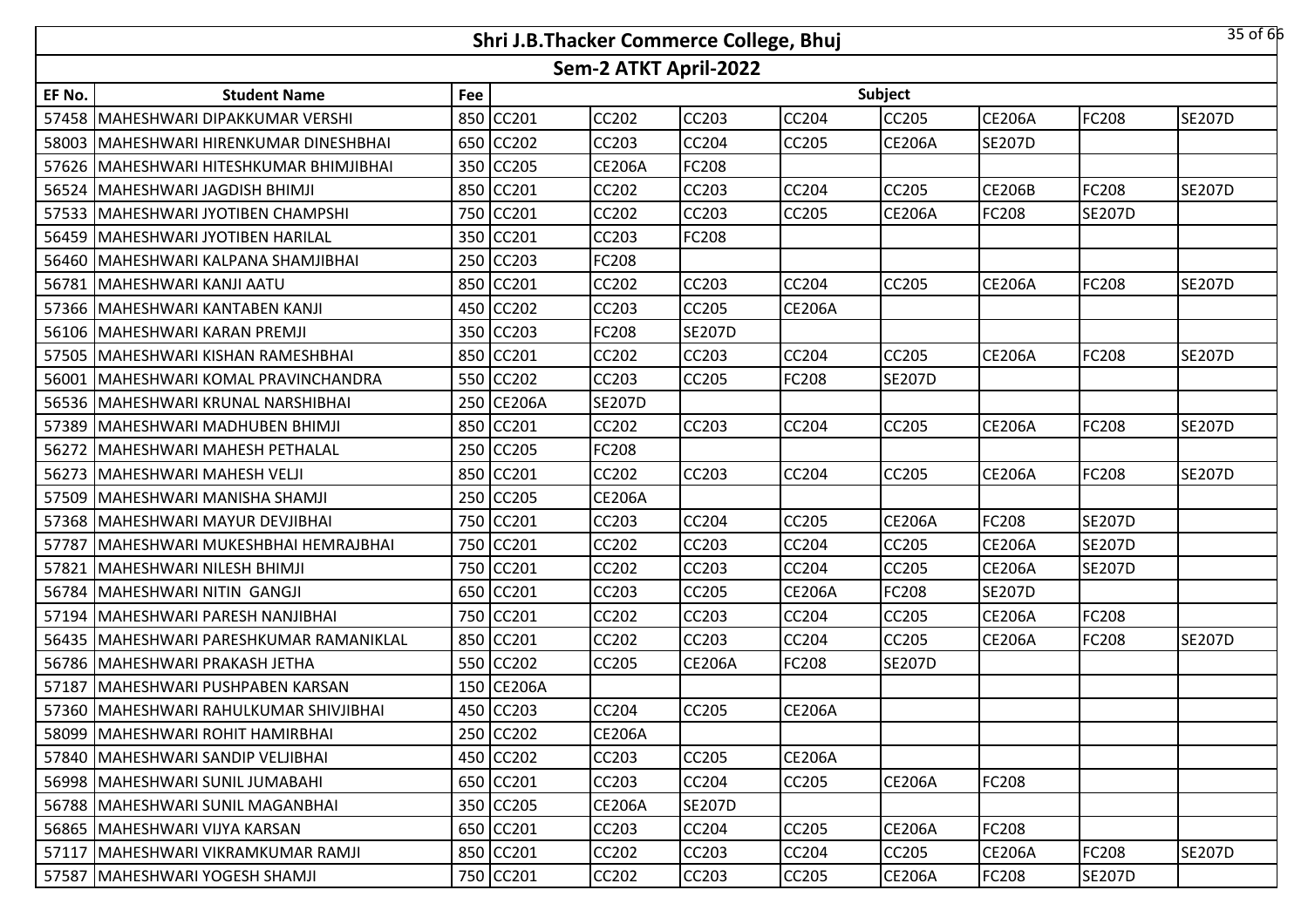|        |                                      |     | Shri J.B.Thacker Commerce College, Bhuj |                       |               |               |               |               |               | 36 of 66      |
|--------|--------------------------------------|-----|-----------------------------------------|-----------------------|---------------|---------------|---------------|---------------|---------------|---------------|
|        |                                      |     |                                         | Sem-2 ATKT April-2022 |               |               |               |               |               |               |
| EF No. | <b>Student Name</b>                  | Fee |                                         |                       |               |               | Subject       |               |               |               |
| 58006  | MAHESHWARI YOGESHKUMAR VERSHIBHAI    |     | 350 CC203                               | CC205                 | <b>CE206A</b> |               |               |               |               |               |
|        | 56438   MAHETA SHILPA RAJNIKANT      |     | 550 CC202                               | CC203                 | CC205         | FC208         | <b>SE207D</b> |               |               |               |
| 57515  | MAHETA AAGAM RAESHBHAI               |     | 650 CC202                               | <b>CC203</b>          | CC204         | <b>CE206A</b> | FC208         | <b>SE207D</b> |               |               |
|        | 56790 MAHETA BHUMIKA MAHESHBHAI      |     | 550 CC201                               | <b>CC202</b>          | <b>CC205</b>  | <b>CE206A</b> | FC208         |               |               |               |
| 57452  | MAHETA HARDIK BIPINBHAI              |     | 850 CC201                               | <b>CC202</b>          | CC203         | CC204         | CC205         | <b>CE206A</b> | FC208         | <b>SE207D</b> |
|        | 57395 IMAHETA HETKUMAR ROHITBHAI     |     | 750 CC201                               | <b>CC202</b>          | CC203         | CC205         | <b>CE206A</b> | FC208         | <b>SE207D</b> |               |
| 57074  | MAHETA JINALBEN PRAKASHBHAI          |     | 650 CC201                               | <b>CC202</b>          | CC204         | CC205         | <b>CE206A</b> | FC208         |               |               |
| 56622  | MAHETA NIHARKUMAR NILESHBHAI         |     | 650 CC203                               | <b>CC204</b>          | <b>CC205</b>  | <b>CE206A</b> | <b>FC208</b>  | <b>SE207D</b> |               |               |
|        | 56440 MAHETA SHITAL RAJNIKANT        |     | 750 CC201                               | <b>CC202</b>          | CC203         | CC204         | <b>CC205</b>  | FC208         | <b>SE207D</b> |               |
|        | 56741 MAICHA CHIRAG PRADEEPBHAI      |     | 850 CC201                               | CC202                 | <b>CC203</b>  | CC204         | <b>CC205</b>  | <b>CE206A</b> | <b>FC208</b>  | <b>SE207D</b> |
| 56791  | MAJETHIYA KINJAL VIMALBHAI           |     | 450 CC202                               | CC203                 | <b>CE206A</b> | FC208         |               |               |               |               |
| 57966  | MAJETHIYA MIHIR SANDIPBHAI           |     | 750 CC201                               | CC202                 | CC203         | CC204         | <b>CC205</b>  | <b>CE206A</b> | <b>SE207D</b> |               |
| 57757  | MAJOTHI MOHAMADKASIM ABDULGAFUR      |     | 650 CC201                               | CC203                 | CC204         | CC205         | <b>CE206A</b> | <b>SE207D</b> |               |               |
| 56002  | MAKANI CHINTAN VADILAL               |     | 350 CC201                               | CC202                 | FC208         |               |               |               |               |               |
|        | 56003   MAKANI DIKESH MUKESHBHAI     |     | 250 CE206A                              | <b>FC208</b>          |               |               |               |               |               |               |
| 56004  | MAKANI HIREN NARSINHBHAI             |     | 450 CC202                               | <b>CC205</b>          | <b>CE206A</b> | FC208         |               |               |               |               |
| 56005  | MAKANI JINESH NAVINBHAI              |     | 350 CC202                               | <b>CC205</b>          | FC208         |               |               |               |               |               |
| 56793  | <b>MAKANI PRATIK SHANTILAL</b>       |     | 450 CC201                               | <b>CC203</b>          | <b>CE206A</b> | FC208         |               |               |               |               |
| 56623  | <b>MAKANI SANKET NAVINCHANDRA</b>    |     | 850 CC201                               | <b>CC202</b>          | <b>CC203</b>  | CC204         | <b>CC205</b>  | <b>CE206A</b> | <b>FC208</b>  | <b>SE207D</b> |
| 56624  | MAKANI UMESH BHAGVANJI               |     | 550 CC201                               | <b>CC203</b>          | <b>CE206A</b> | FC208         | <b>SE207D</b> |               |               |               |
| 57737  | MAKANI VIDHIBEN HARESHBHAI           |     | 850 CC201                               | CC202                 | <b>CC203</b>  | CC204         | <b>CC205</b>  | <b>CE206A</b> | FC208         | <b>SE207D</b> |
| 56444  | MAKAVANA ABHAY ARVINDBHAI            |     | 750 CC202                               | <b>CC203</b>          | <b>CC204</b>  | CC205         | <b>CE206A</b> | FC208         | <b>SE207D</b> |               |
| 56445  | MAKAVANA SHIVANIBEN AMRUTLAL         |     | 450 CC201                               | CC202                 | CC205         | FC208         |               |               |               |               |
|        | 56253 MAKVANA GOPAL NARAN            |     | 250 CE206A                              | <b>FC208</b>          |               |               |               |               |               |               |
|        | 56006   MAKVANA KHUSHAL JAYENDRA     |     | 650 CC203                               | CC204                 | CC205         | <b>CE206A</b> | FC208         | <b>SE207D</b> |               |               |
|        | 57697 MAKVANA MITAL HAMIR            |     | 750 CC201                               | CC202                 | CC203         | CC205         | <b>CE206A</b> | FC208         | <b>SE207D</b> |               |
|        | 56131 MAKVANA RAJENDRAKUMAR AMRUTLAL |     | 750 CC201                               | <b>CC202</b>          | CC203         | CC204         | <b>CE206A</b> | FC208         | <b>SE207D</b> |               |
|        | 56794 MAKWANA BIPIN HARESH           |     | 450 CC202                               | <b>CC204</b>          | <b>FC208</b>  | <b>SE207D</b> |               |               |               |               |
|        | 56795 MAKWANA MANISHKUMAR JAYANTILAL |     | 650 CC201                               | <b>CC202</b>          | CC203         | CC205         | <b>CE206A</b> | FC208         |               |               |
|        | 58007 MAKWANA HENCY HARISHBHAI       |     | 450 CC201                               | <b>CC204</b>          | <b>CE206A</b> | <b>SE207D</b> |               |               |               |               |
|        | 57708   MAKWANA JYOTSHNA HARILAL     |     | 550 CC201(CA)                           | <b>CC202</b>          | CC203         | CC205         | <b>CE206A</b> | FC208         |               |               |
|        | 57279   MAKWANA KISHAN SURESHBHAI    |     | 650 CC203                               | CC204                 | <b>CC205</b>  | <b>CE206A</b> | <b>FC208</b>  | <b>SE207D</b> |               |               |
|        | 57033   MAKWANA PRASEN BHARATBHAI    |     | 550 CC201                               | CC204                 | CC205         | <b>CE206A</b> | <b>FC208</b>  |               |               |               |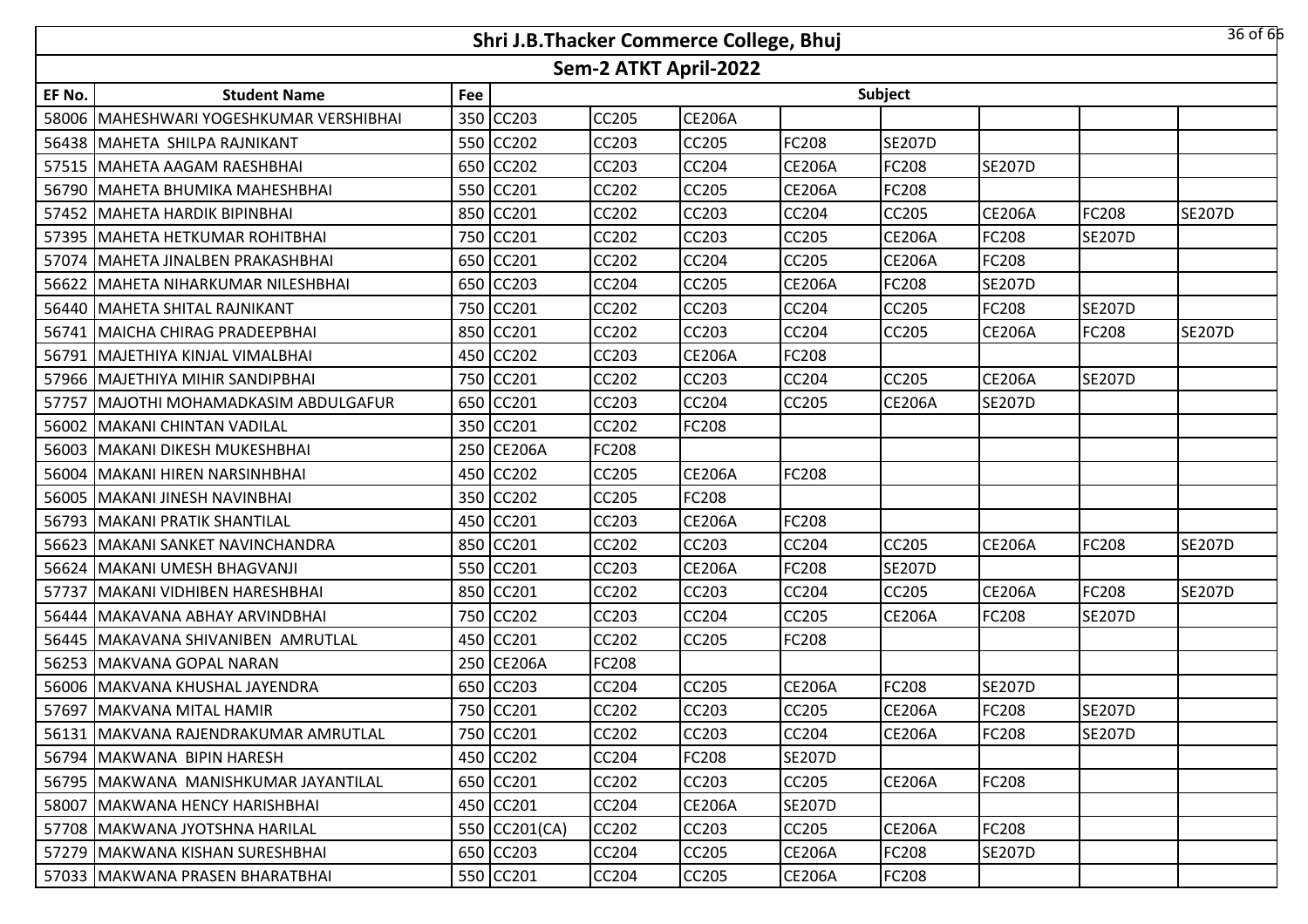|        |                                         |     | Shri J.B.Thacker Commerce College, Bhuj |                       |               |               |               |               |               | 37 of 66      |
|--------|-----------------------------------------|-----|-----------------------------------------|-----------------------|---------------|---------------|---------------|---------------|---------------|---------------|
|        |                                         |     |                                         | Sem-2 ATKT April-2022 |               |               |               |               |               |               |
| EF No. | <b>Student Name</b>                     | Fee |                                         |                       |               |               | Subject       |               |               |               |
|        | 56446 MAKWANA TEJAS MAVJIBHAI           | 850 | CC201                                   | <b>CC202</b>          | <b>CC203</b>  | <b>CC204</b>  | CC205         | <b>CE206A</b> | <b>FC208</b>  | <b>SE207D</b> |
|        | 56448 MALANI ASHMI DILIPBHAI            |     | 450 CC203                               | <b>CC204</b>          | <b>CE206A</b> | <b>SE207D</b> |               |               |               |               |
|        | 57869 MALI PRIYABEN JERAMBHAI           |     | 750 CC201                               | CC202                 | <b>CC203</b>  | CC204         | CC205         | <b>CE206A</b> | <b>SE207D</b> |               |
|        | 56284 MALI SAGAR MOHANBHAI              |     | 850 CC201                               | <b>CC202</b>          | <b>CC203</b>  | <b>CC204</b>  | <b>CC205</b>  | <b>CE206A</b> | <b>FC208</b>  | <b>SE207D</b> |
|        | 57646 MALIK ARYAN RAJESH                |     | 350 CE206A                              | FC208                 | <b>SE207D</b> |               |               |               |               |               |
|        | 57528 MALKANI AYAN ABDULGANI            | 250 | CC201(CA)                               | CC202(CA)             | CC203(CA)     | CC204(CA)     | <b>CC205</b>  | <b>CE206A</b> | SE207D(CA)    |               |
|        | 56710   MAMAN MAHAMADJAHID ISHA         | 250 | <b>FC208</b>                            | <b>SE207D</b>         |               |               |               |               |               |               |
| 56254  | MANANI ALPESH CHANDULAL                 | 350 | CC201                                   | CC203                 | <b>FC208</b>  |               |               |               |               |               |
|        | 56255 MANANI ALPESHKUMAR PARSHOTTAMBHAI | 850 | CC201                                   | <b>CC202</b>          | <b>CC203</b>  | CC204         | CC205         | <b>CE206A</b> | <b>FC208</b>  | <b>SE207D</b> |
|        | 56292 MANANI ATUL HARILAL               | 850 | CC201                                   | CC202                 | <b>CC203</b>  | <b>CC204</b>  | CC205         | <b>CE206A</b> | FC208         | <b>SE207D</b> |
|        | 56288   MANANI MEHULKUMAR VASANTLAL     | 850 | CC201                                   | <b>CC202</b>          | <b>CC203</b>  | <b>CC204</b>  | CC205         | <b>CE206A</b> | <b>FC208</b>  | <b>SE207D</b> |
| 56471  | <b>IMANANI MONIKABEN KANTILAL</b>       | 350 | CC202                                   | CC203                 | <b>FC208</b>  |               |               |               |               |               |
|        | 57230 MANANI PUJABEN PRAVINBHAI         | 350 | <b>CC205</b>                            | <b>CE206A</b>         | <b>FC208</b>  |               |               |               |               |               |
| 57228  | MANANI RINKALBEN CHANDULAL              |     | 550 CC202                               | <b>CC204</b>          | <b>CC205</b>  | <b>CE206A</b> | FC208         |               |               |               |
|        | 57241 MANANI ROHIT BABULAL              |     | 850 CC201                               | <b>CC202</b>          | <b>CC203</b>  | <b>CC204</b>  | <b>CC205</b>  | <b>CE206A</b> | <b>FC208</b>  | <b>SE207D</b> |
| 57229  | MANANI RUKMIBEN CHANDULAL               |     | 550 CC201                               | <b>CC204</b>          | <b>CC205</b>  | <b>CE206A</b> | FC208         |               |               |               |
| 56671  | <b>MANANI SHILPABEN KANTILAL</b>        |     | 550 CC201                               | <b>CC202</b>          | <b>CC205</b>  | <b>CE206A</b> | FC208         |               |               |               |
|        | 56672   MANANI URMILA BABULAL           | 850 | CC201                                   | <b>CC202</b>          | <b>CC203</b>  | CC204         | CC205         | <b>CE206A</b> | <b>FC208</b>  | <b>SE207C</b> |
|        | 56798 MANDALIYA CHARUL ATUL             | 850 | CC201                                   | CC202                 | <b>CC203</b>  | <b>CC204</b>  | CC205         | <b>CE206A</b> | <b>FC208</b>  | <b>SE207D</b> |
| 57777  | MANDHRA FAIZAL ABDUL                    | 750 | <b>CC201</b>                            | CC202                 | <b>CC203</b>  | CC204         | CC205         | <b>CE206A</b> | <b>SE207D</b> |               |
|        | 57192 MANGALIYA CHETAN PUNAMCHAND       | 450 | CC204                                   | CC205                 | <b>CE206A</b> | FC208         |               |               |               |               |
| 56007  | MANGARIYA DARSHAN HARJIBHAI             | 850 | CC201                                   | <b>CC202</b>          | <b>CC203</b>  | CC204         | <b>CC205</b>  | <b>CE206A</b> | <b>FC208</b>  | <b>SE207D</b> |
| 57340  | MANGARIYA SANJAY GOVINDBHAI             | 650 | CC201                                   | CC202                 | <b>CC203</b>  | <b>CC205</b>  | <b>CE206A</b> | <b>SE207D</b> |               |               |
|        | 56256 MANGE DHAVAL SHAMBHULAL           | 450 | CC201                                   | <b>CE206A</b>         | <b>FC208</b>  | <b>SE207D</b> |               |               |               |               |
|        | 56332 MANGE MEHUL ARVIND                | 650 | CC201                                   | CC202                 | <b>CC204</b>  | CC205         | FC208         | <b>SE207D</b> |               |               |
|        | 56466   MANJOTHI FAZAL AYUB             |     | 250 CC203                               | <b>CE206A</b>         |               |               |               |               |               |               |
|        | 57642 MANJOTHI MD NASEER KASAM          |     | 550 CC203                               | <b>CC205</b>          | <b>CE206A</b> | FC208         | <b>SE207D</b> |               |               |               |
|        | 57492   MANJOTHI NAFISHA ABDULGAFUR     |     | 150 CC205                               |                       |               |               |               |               |               |               |
|        | 57889   MANJOTHI NAUSHAD NUMAN          |     | 750 CC201                               | <b>CC202</b>          | <b>CC203</b>  | CC204         | CC205         | <b>CE206A</b> | <b>SE207D</b> |               |
|        | 57579   MANJOTHI SHABBIRHUSEN HAMID     |     | 550 CC201                               | <b>CC202</b>          | <b>CC205</b>  | <b>CE206A</b> | <b>SE207D</b> |               |               |               |
|        | 57506 MANJOTHI SHAHEDABANU RAMJU        |     | 850 CC201                               | CC202                 | <b>CC203</b>  | CC204         | CC205         | <b>CE206A</b> | <b>FC208</b>  | <b>SE207D</b> |
|        | 56799 MANJOTHI SHAHIDFAZAL IBRAHIM      |     | 850 CC201                               | CC202                 | <b>CC203</b>  | <b>CC204</b>  | CC205         | <b>CE206A</b> | <b>FC208</b>  | <b>SE207D</b> |
|        | 58009 MANJOTHI ZUBER ALIMAMAD           |     | 450 CC203                               | CC204                 | <b>CC205</b>  | <b>CE206A</b> |               |               |               |               |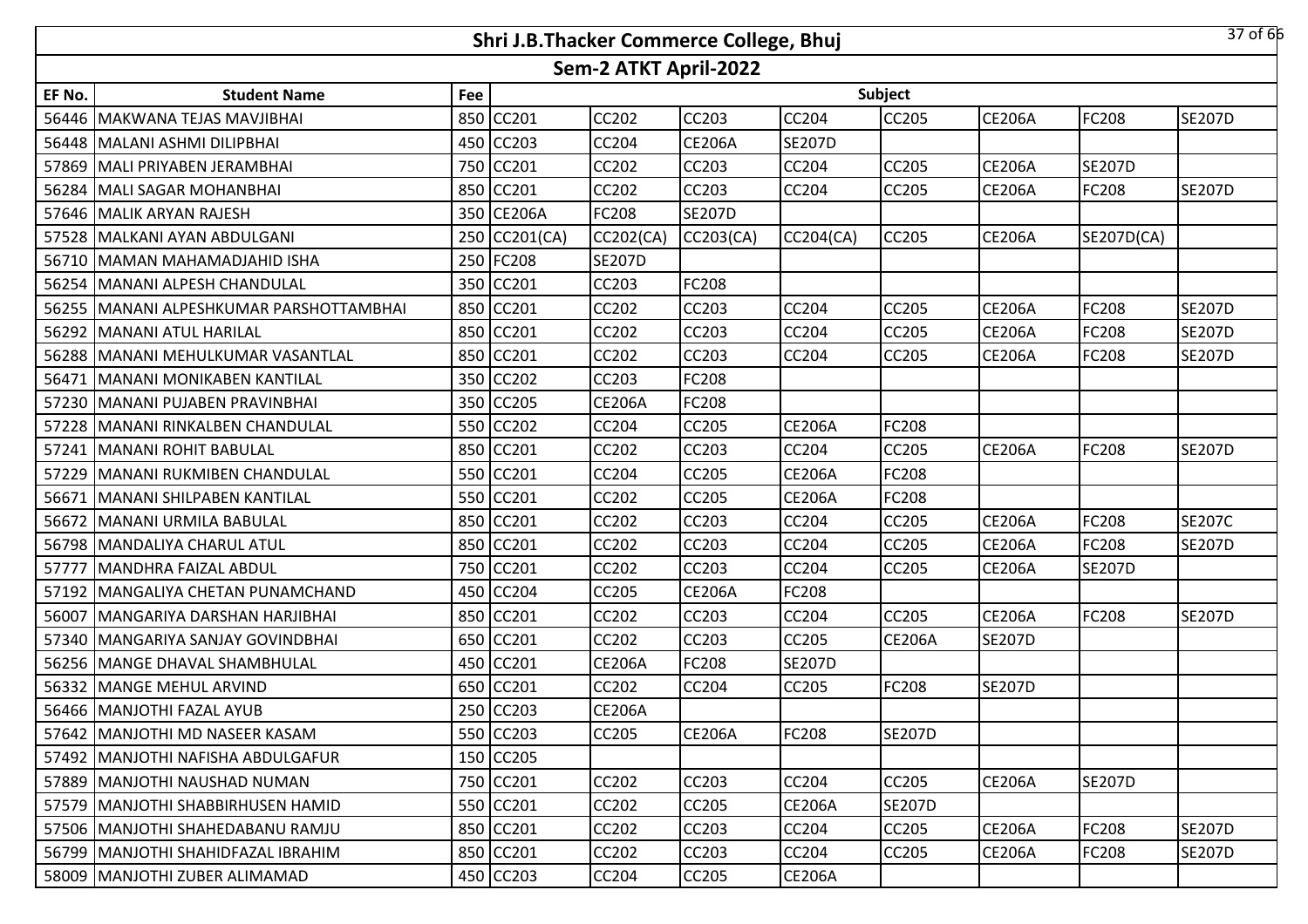|        |                                   |     | Shri J.B.Thacker Commerce College, Bhuj |                       |               |                  |               |               |               | $38$ of 66    |
|--------|-----------------------------------|-----|-----------------------------------------|-----------------------|---------------|------------------|---------------|---------------|---------------|---------------|
|        |                                   |     |                                         | Sem-2 ATKT April-2022 |               |                  |               |               |               |               |
| EF No. | <b>Student Name</b>               | Fee |                                         |                       |               |                  | Subject       |               |               |               |
| 56257  | MANKAD ANJANI BIMALBHAI           |     | 650 CC203                               | CC204                 | CC205         | <b>CE206A</b>    | FC208         | <b>SE207D</b> |               |               |
|        | 56102   MARAJ KALPESH RAMJIBHAI   |     | 550 CC202                               | CC203                 | <b>CC204</b>  | <b>CC205</b>     | <b>FC208</b>  |               |               |               |
|        | 56800 MARAND KETAN RAJESHBHAI     |     | 650 CC201                               | CC202(CA)             | CC203         | <b>CC205</b>     | <b>CE206A</b> | FC208         | <b>SE207D</b> |               |
| 57766  | MARAND ROSHNI RAMJI               | 50  | CC201(CA)                               |                       |               |                  |               |               |               |               |
| 57522  | MARU PRATIMA ARVINDBHAI           |     | 650 CC201                               | CC202                 | CC203         | <b>CC205</b>     | <b>CE206A</b> | FC208         |               |               |
| 57321  | MARVADA ARJANBHAI VERSHIBHAI      |     | 250 CC205                               | <b>CE206A</b>         |               |                  |               |               |               |               |
|        | 56618 MARVADA ARVIND DEVJI        |     | 550 CC202                               | CC203                 | CC205         | <b>CE206A</b>    | FC208         |               |               |               |
| 56901  | MARVADA JASHODABEN RAVJI          |     | 650 CC201                               | CC202                 | CC203         | CC205            | <b>CE206A</b> | FC208         |               |               |
|        | 58080 MARVADA NARENDRA NARAN      |     | 550 CC201(CA)                           | <b>CC202</b>          | CC203         | <b>CC204(CA)</b> | CC205         | <b>CE206A</b> | <b>SE207D</b> |               |
| 57318  | MARVADA RAMJI NATHA               |     | 350 CC203                               | CC205                 | <b>CE206A</b> |                  |               |               |               |               |
| 57711  | MATA DINESHBHAI HARIBHAI          | 50  | CC201(CA)                               |                       |               |                  |               |               |               |               |
| 57495  | MATA GANESH VALJI                 |     | 250 CC205                               | <b>CE206A</b>         |               |                  |               |               |               |               |
|        | 57704 MATA HASMUKH VAGHJIBHAI     |     | 850 CC201                               | CC202                 | CC203         | <b>CC204</b>     | <b>CC205</b>  | <b>CE206A</b> | <b>FC208</b>  | <b>SE207D</b> |
| 56619  | MATA MAHESHKUMAR BABU             |     | 350 CC204                               | <b>CE206A</b>         | FC208         |                  |               |               |               |               |
|        | 57175   MATA SACHINBHAI HARIBAHAI |     | 550 CC201                               | CC204                 | CC205         | <b>CE206A</b>    | <b>FC208</b>  |               |               |               |
| 57182  | MATA SUNIL PANCHABHAI             |     | 250 CE206A                              | FC208                 |               |                  |               |               |               |               |
| 57217  | MATA VIJAY VALA                   |     | 850 CC201                               | CC202                 | <b>CC203</b>  | <b>CC204</b>     | <b>CC205</b>  | <b>CE206A</b> | <b>FC208</b>  | <b>SE207D</b> |
| 56258  | MATIYA DILIP SHAMJI               |     | 750 CC201                               | CC203                 | CC204         | CC205            | <b>CE206A</b> | FC208         | <b>SE207D</b> |               |
| 56491  | MAV ANANDKUMAR GANGJIBHAI         |     | 650 CC202                               | CC203                 | CC205         | <b>CE206B</b>    | FC208         | <b>SE207D</b> |               |               |
|        | 57676 MAVANI DIYA PRAVINBHAI      |     | 650 CC201                               | CC202                 | CC205         | <b>CE206A</b>    | FC208         | <b>SE207D</b> |               |               |
| 57440  | MAVANI JUGAN VINODKUMAR           |     | 850 CC201                               | CC202                 | CC203         | CC204            | CC205         | <b>CE206A</b> | FC208         | <b>SE207D</b> |
| 57057  | MAVANI MANALIBEN VASANTLAL        |     | 750 CC201                               | CC203                 | CC204         | <b>CC205</b>     | <b>CE206A</b> | FC208         | <b>SE207D</b> |               |
| 57072  | MAVANI VINAYKUMAR RAMESHBHAI      |     | 550 CC201                               | CC202                 | CC205         | <b>CE206A</b>    | FC208         |               |               |               |
|        | 56870 MEDA NEETA BEN NAVALSINH    |     | 150 CE206A                              |                       |               |                  |               |               |               |               |
| 56872  | MEGHANI DIPESH JAYANTILAL         |     | 550 CC203                               | CC204                 | CC205         | <b>CE206A</b>    | FC208         |               |               |               |
|        | 57832   MEGHANI NEER HASMUKHBHAI  |     | 750 CC201                               | CC202                 | CC203         | <b>CC204</b>     | <b>CC205</b>  | <b>CE206A</b> | <b>SE207D</b> |               |
|        | 57924 MEGHANI VEDIKA RAMANIKLAL   |     | 650 CC201                               | CC203                 | CC204         | <b>CC205</b>     | <b>CE206A</b> | <b>SE207D</b> |               |               |
|        | 56620   MEGHAVAL NILESH RAMJI     |     | 850 CC201                               | CC202                 | CC203         | <b>CC204</b>     | <b>CC205</b>  | <b>CE206A</b> | <b>FC208</b>  | <b>SE207D</b> |
|        | 57680   MEGHNANI NIGAM ANIL       |     | 150 CC205                               |                       |               |                  |               |               |               |               |
| 57421  | MEGHVAL NITESH JETHABHAI          |     | 550 CC201                               | CC202                 | CC203         | <b>CC205</b>     | <b>CE206A</b> |               |               |               |
|        | 57284   MEHTA CHELSA PRATAPBHAI   |     | 450 CC203                               | CC205                 | FC208         | <b>SE207D</b>    |               |               |               |               |
|        | 57223   MEHTA DEVANSHI BIPINKUMAR |     | 250 CC201                               | <b>CE206A</b>         |               |                  |               |               |               |               |
|        | 57611   MEHTA DHRUVI BIPINBHAI    |     | 250 CC205                               | <b>CE206A</b>         |               |                  |               |               |               |               |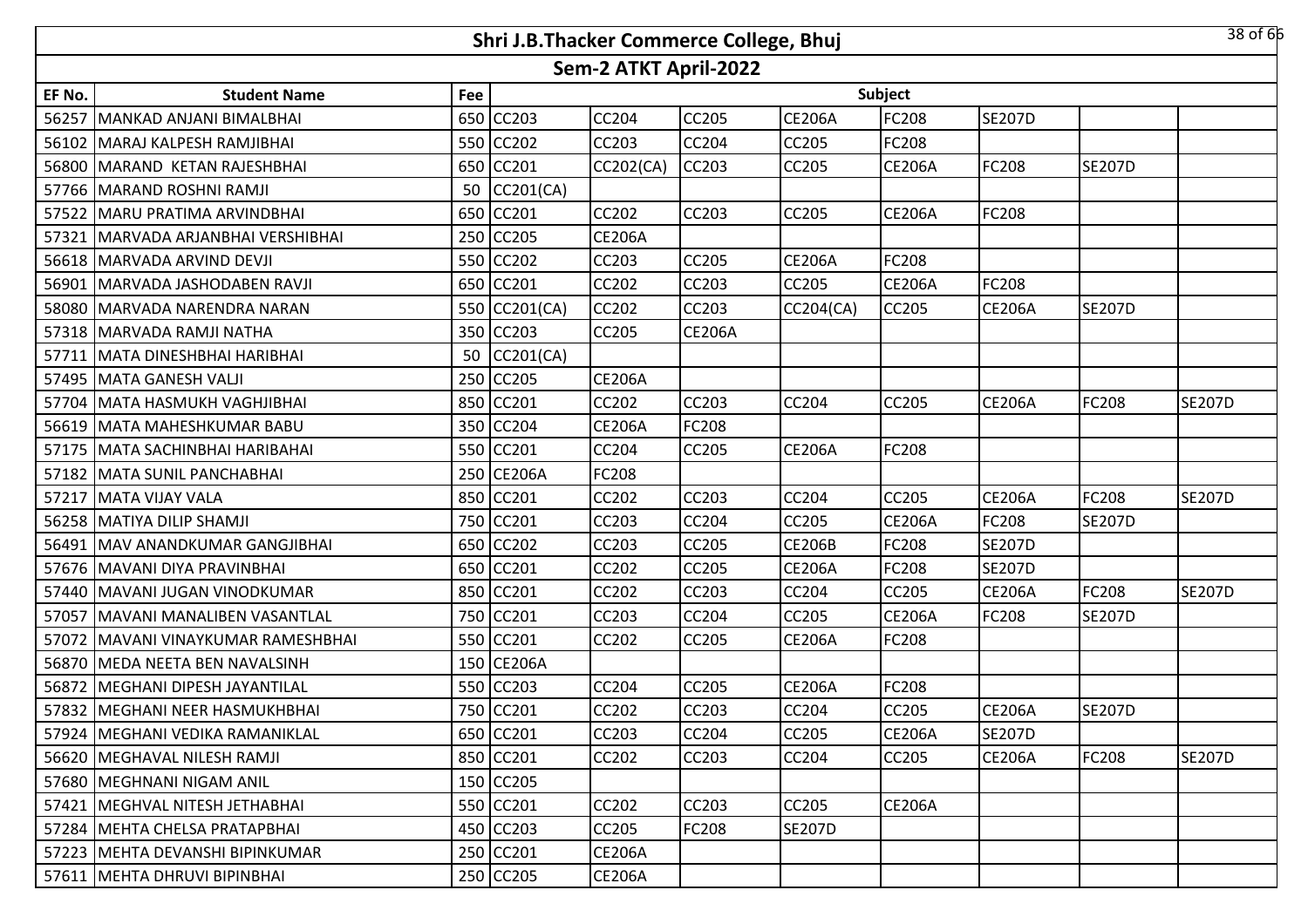|        |                                      |     |               |                       | Shri J.B.Thacker Commerce College, Bhuj |               |               |               |               | 39 of 66      |
|--------|--------------------------------------|-----|---------------|-----------------------|-----------------------------------------|---------------|---------------|---------------|---------------|---------------|
|        |                                      |     |               | Sem-2 ATKT April-2022 |                                         |               |               |               |               |               |
| EF No. | <b>Student Name</b>                  | Fee |               |                       |                                         |               | Subject       |               |               |               |
|        | 56802   MEHTA DRASHTI NILESHBHAI     | 450 | <b>CC204</b>  | <b>CC205</b>          | <b>CE206A</b>                           | FC208         |               |               |               |               |
|        | 57355   MEHTA FENNY BHAVESHKUMAR     | 450 | <b>CC203</b>  | <b>CC204</b>          | <b>CE206A</b>                           | <b>FC208</b>  |               |               |               |               |
| 56424  | <b>MEHTA HASTI AMRUTLAL</b>          | 450 | <b>CC205</b>  | <b>CE206A</b>         | FC208                                   | <b>SE207D</b> |               |               |               |               |
|        | 56279 MEHTA JAYKUMAR VANECHAND       | 650 | CC201         | <b>CC203</b>          | <b>CC204</b>                            | <b>CC205</b>  | FC208         | <b>SE207D</b> |               |               |
|        | 57073 MEHTA KARAN HARSHADBHAI        | 750 | CC201         | CC203                 | <b>CC204</b>                            | CC205         | <b>CE206A</b> | FC208         | <b>SE207D</b> |               |
|        | 57932 MEHTA KHUSHI VINODBHAI         | 150 | <b>CC205</b>  |                       |                                         |               |               |               |               |               |
| 57168  | MEHTA MAHIMA VASANTBHAI              | 650 | CC201         | CC202                 | CC204                                   | <b>CC205</b>  | <b>CE206A</b> | FC208         |               |               |
| 56874  | <b>MEHTA PARTH SUKETU</b>            | 450 | <b>CC203</b>  | CC204                 | <b>CE206A</b>                           | FC208         |               |               |               |               |
|        | 56625 MEHTA RACHIT DINESHBHAI        | 450 | <b>CC203</b>  | CC205                 | <b>CE206A</b>                           | FC208         |               |               |               |               |
|        | 56626 MEHTA RAJ MUKESHBHAI           | 550 | <b>CC203</b>  | CC204                 | CC205                                   | <b>CE206A</b> | FC208         |               |               |               |
|        | 56308 MEHTA SOHANG ASHOKBHAI         | 250 | <b>CC202</b>  | FC208                 |                                         |               |               |               |               |               |
| 56267  | <b>MEHTA UJAS MANSUKHLAL</b>         | 350 | <b>CC203</b>  | <b>CE206A</b>         | FC208                                   |               |               |               |               |               |
|        | 56492 MEMAN JISHAN SALIM             |     | 650 CC201     | <b>CC202</b>          | <b>CC203</b>                            | <b>CC204</b>  | FC208         | <b>SE207D</b> |               |               |
|        | 57542 MEMAN SOHEB MAHMADHUSEN        |     | 750 CC201(CA) | CC202                 | CC203                                   | CC204         | CC205         | <b>CE206A</b> | FC208         | <b>SE207D</b> |
|        | 56758   MEMON MAHMADFARUK ABDULKARIM |     | 850 CC201     | CC202                 | <b>CC203</b>                            | <b>CC204</b>  | <b>CC205</b>  | <b>CE206A</b> | <b>FC208</b>  | <b>SE207D</b> |
|        | 57851   MEMON SAMEER ABDULAZIZ       | 450 | <b>CC202</b>  | CC203                 | CC204                                   | CC205         |               |               |               |               |
|        | 56804 MEMON SIRAJ IKBAL              | 450 | CC201         | CC202                 | <b>CE206A</b>                           | <b>FC208</b>  |               |               |               |               |
|        | 57613 MEPANI ANIL RAVJI              | 750 | CC201         | CC202                 | CC203                                   | CC205         | <b>CE206A</b> | FC208         | <b>SE207D</b> |               |
|        | 57040 MEPANI MAHESH DEVJI            | 850 | CC201         | CC202                 | <b>CC203</b>                            | <b>CC204</b>  | CC205         | <b>CE206A</b> | <b>FC208</b>  | <b>SE207C</b> |
|        | 57154   MEPANI MILAN LALJI           | 850 | CC201         | CC202                 | <b>CC203</b>                            | CC204         | CC205         | <b>CE206A</b> | <b>FC208</b>  | <b>SE207D</b> |
|        | 57790 MEPANI NILESH RAVAJI           | 250 | CC201         | CC202                 |                                         |               |               |               |               |               |
| 57627  | MERIYA JIGNA RAMJI                   | 850 | <b>CC201</b>  | CC202                 | <b>CC203</b>                            | CC204         | CC205         | <b>CE206A</b> | <b>FC208</b>  | <b>SE207D</b> |
| 58005  | <b>MERIYA KANTILAL KHETSHI</b>       | 750 | CC201         | CC202                 | CC203                                   | CC204         | CC205         | <b>CE206A</b> | <b>SE207D</b> |               |
|        | 57170 MERIYA VISHAL MAVJIBHAI        | 750 | <b>CC201</b>  | CC203                 | CC204                                   | CC205         | <b>CE206A</b> | FC208         | <b>SE207D</b> |               |
|        | 57608 MIR ARBAZ JUMABHAI             | 850 | CC201         | CC202                 | CC203                                   | CC204         | CC205         | <b>CE206A</b> | <b>FC208</b>  | <b>SE207D</b> |
|        | 57090   MISHRA NITESHKUMAR ASHESH    |     | 650 CC203     | <b>CC204</b>          | CC205                                   | <b>CE206A</b> | FC208         | <b>SE207D</b> |               |               |
|        | 56008 MISTRI VIKAS PRATAPBHAI        |     | 550 CC203     | <b>CC204</b>          | <b>CC205</b>                            | <b>FC208</b>  | <b>SE207D</b> |               |               |               |
|        | 57750 MISTRY KEYUR CHANDRAKANTBHAI   |     | 150 CE206A    |                       |                                         |               |               |               |               |               |
|        | 58051 MISTRY MO AVESH ABDULLABHAI    |     | 750 CC201     | CC202                 | CC203                                   | <b>CC204</b>  | <b>CC205</b>  | <b>CE206A</b> | <b>SE207D</b> |               |
|        | 56627 MISTRY ROHAN PRADIP            | 750 | CC202         | <b>CC203</b>          | <b>CC204</b>                            | <b>CC205</b>  | <b>CE206A</b> | FC208         | <b>SE207D</b> |               |
|        | 57630 MIYAJI RUSTAM OSMANGANI        |     | 750 CC201     | CC202                 | CC203                                   | CC205         | <b>CE206A</b> | FC208         | <b>SE207D</b> |               |
|        | 57025 MIYATRA KHIMJIBHAI KARMASHI    |     | 750 CC201     | CC202                 | CC203                                   | <b>CC204</b>  | CC205         | <b>CE206A</b> | <b>FC208</b>  |               |
|        | 56876 MODH BHAVYA NITINBHAI          |     | 250 CE206A    | FC208                 |                                         |               |               |               |               |               |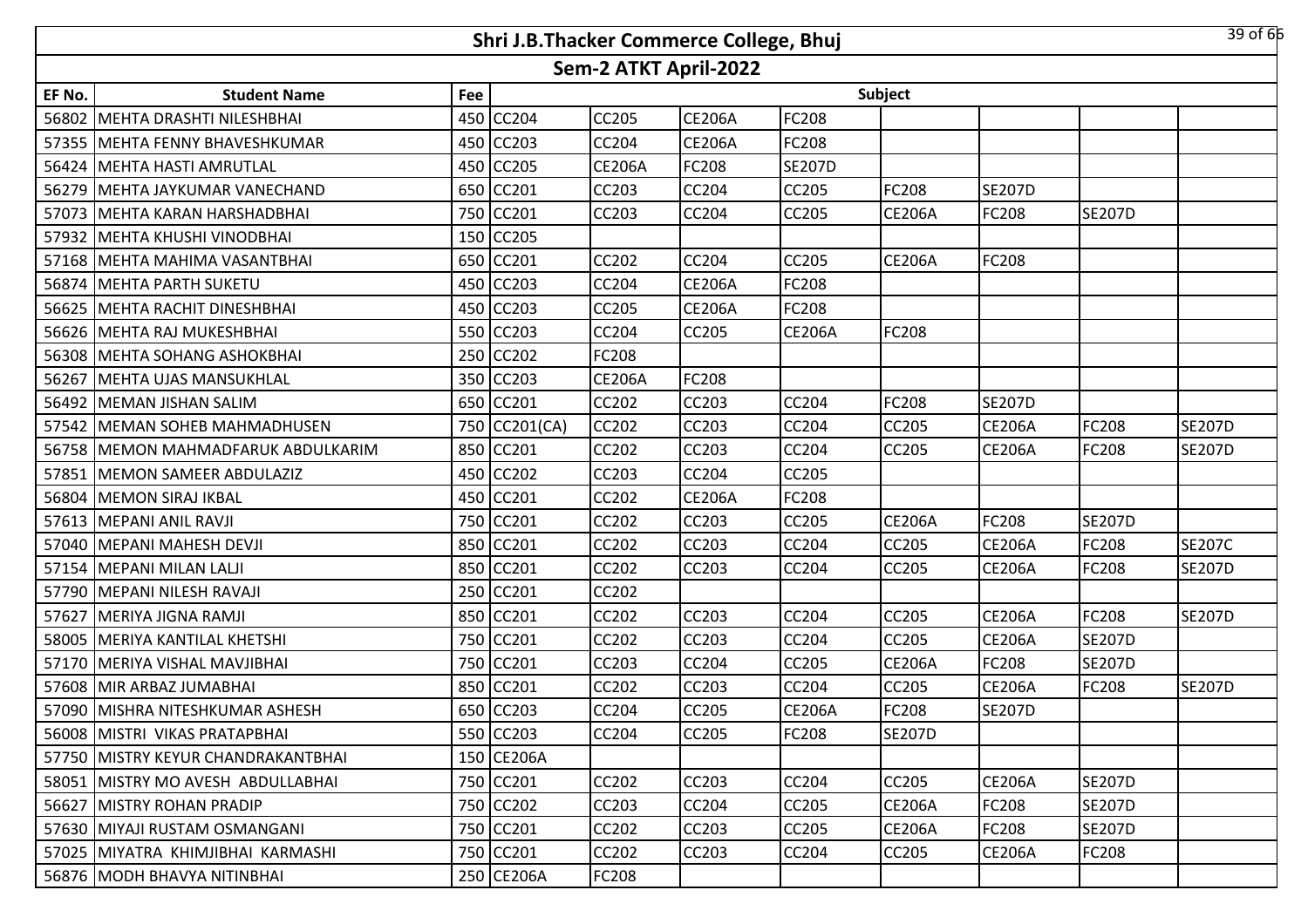|        |                                       |     | Shri J.B.Thacker Commerce College, Bhuj |                       |               |               |               |               |               | 40 of 66      |
|--------|---------------------------------------|-----|-----------------------------------------|-----------------------|---------------|---------------|---------------|---------------|---------------|---------------|
|        |                                       |     |                                         | Sem-2 ATKT April-2022 |               |               |               |               |               |               |
| EF No. | <b>Student Name</b>                   | Fee |                                         |                       |               |               | Subject       |               |               |               |
| 56807  | MODHAVADIYA PARABAT SAJANBHAI         | 550 | CC201                                   | <b>CC202</b>          | <b>CC203</b>  | <b>CE206A</b> | FC208         |               |               |               |
|        | 56809 MOGAL SABBIR ANVARBHAI          | 750 | <b>CC201</b>                            | <b>CC203</b>          | <b>CC204</b>  | CC205         | <b>CE206A</b> | FC208         | <b>SE207D</b> |               |
|        | 56628 MOKHA HARDEVSINH BHOJRAJJI      |     | 850 CC201                               | <b>CC202</b>          | <b>CC203</b>  | CC204         | CC205         | <b>CE206A</b> | <b>FC208</b>  | <b>SE207D</b> |
|        | 57407 MORBIYA AKSHAT MANOJ            |     | 550 CC203                               | <b>CC204</b>          | <b>CE206A</b> | <b>FC208</b>  | <b>SE207D</b> |               |               |               |
|        | 57739   MORE RUSHALI RAMPAL           |     | 350 CC205                               | <b>CE206A</b>         | <b>FC208</b>  |               |               |               |               |               |
|        | 56353 MOTA AMIT MAHESHBHAI            |     | 150 SE207D                              |                       |               |               |               |               |               |               |
|        | 57675 MOTA DIVYA RAJESH               |     | 750 CC201                               | <b>CC203</b>          | <b>CC204</b>  | <b>CC205</b>  | <b>CE206A</b> | FC208         | <b>SE207D</b> |               |
|        | 57618 MOTA JINAL MAHENDRABHAI         | 250 | CC201(CA)                               | <b>CC205</b>          | <b>CE206A</b> |               |               |               |               |               |
|        | 57661 MOTA PARAS SUNILBHAI            |     | 250 CC201                               | <b>CE206A</b>         |               |               |               |               |               |               |
|        | 56429 MOTA POOJA HITESHKUMAR          | 750 | <b>CC202</b>                            | <b>CC203</b>          | <b>CC204</b>  | <b>CC205</b>  | <b>CE206A</b> | FC208         | <b>SE207D</b> |               |
|        | 56430 MOTA VIVEKKUMAR NAVINBHAI       | 850 | CC201                                   | <b>CC202</b>          | <b>CC203</b>  | CC204         | CC205         | <b>CE206A</b> | <b>FC208</b>  | <b>SE207D</b> |
|        | 56630 MOTHARIYA AJAY PUNJABHAI        | 750 | CC201                                   | CC202                 | <b>CC204</b>  | CC205         | <b>CE206A</b> | FC208         | <b>SE207D</b> |               |
|        | 56631   MOTHARIYA JIGNESHKUMAR PREMJI | 850 | <b>CC201</b>                            | <b>CC202</b>          | <b>CC203</b>  | CC204         | CC205         | <b>CE206A</b> | <b>FC208</b>  | <b>SE207D</b> |
|        | 56009 MULCHANDANI VISHAL MAHESH       | 650 | CC203                                   | CC204                 | <b>CC205</b>  | <b>CE206A</b> | FC208         | <b>SE207D</b> |               |               |
|        | 57683 MUNSHI MOHAMMED ZAIN MOINUDDIN  |     | 750 CC201                               | <b>CC202</b>          | <b>CC203</b>  | CC204         | CC205         | <b>CE206A</b> | <b>SE207D</b> |               |
|        | 56010 MUTVA SADHAMHUSEN BAPUMIYA      |     | 750 CC202                               | CC203                 | <b>CC204</b>  | CC205         | <b>CE206A</b> | FC208         | <b>SE207D</b> |               |
|        | 57592 MYATRA JAYDEEP ARJANBHAI        |     | 650 CC201                               | <b>CC202</b>          | <b>CC203</b>  | <b>CC204</b>  | <b>CE206A</b> | FC208         |               |               |
| 56011  | NAIR SIDDARTH MOHAN                   |     | 250 CE206A(CA)                          | FC208                 | <b>SE207D</b> |               |               |               |               |               |
|        | 57616 NAKARANI ARJUNKUMAR MANSUKHBHAI |     | 750 CC201                               | <b>CC202</b>          | CC203         | <b>CC205</b>  | <b>CE206A</b> | FC208         | <b>SE207D</b> |               |
|        | 56204 NAKARANI POONAM MULJIBHAI       |     | 450 CC201                               | <b>CC202</b>          | <b>CC203</b>  | <b>FC208</b>  |               |               |               |               |
| 57157  | NAKRANI DARSHANKUMAR RAVILAL          | 850 | CC201                                   | <b>CC202</b>          | <b>CC203</b>  | <b>CC204</b>  | CC205         | <b>CE206A</b> | <b>FC208</b>  | <b>SE207D</b> |
| 57494  | NAKRANI HARDIK VASANTBHAI             | 650 | <b>CC202</b>                            | CC203                 | <b>CC204</b>  | CC205         | <b>CE206A</b> | FC208         |               |               |
| 57834  | NANDA DEEP RATANKUMAR                 | 550 | CC203                                   | CC204                 | <b>CC205</b>  | <b>CE206A</b> | <b>SE207D</b> |               |               |               |
|        | 56433 NANDA JAYNIT GHANSHYAM          | 750 | CC201                                   | <b>CC202</b>          | <b>CC203</b>  | <b>CC204</b>  | CC205         | <b>CE206A</b> | <b>FC208</b>  |               |
|        | 57665 NANDA NEEL BIPINBHAI            | 850 | CC201                                   | CC202                 | <b>CC203</b>  | CC204         | CC205         | <b>CE206A</b> | FC208         | <b>SE207D</b> |
|        | 57335 NANDA NEELKUMAR JENTILAL        |     | 750 CC201                               | <b>CC202</b>          | <b>CC203</b>  | CC205         | <b>CE206A</b> | FC208         | <b>SE207D</b> |               |
|        | 57227 NARSINGANI RIDDHIBEN BIPINKUMAR |     | 550 CC201                               | CC204                 | <b>CC205</b>  | <b>CE206A</b> | FC208         |               |               |               |
|        | 56751 NATHANI BHAVESH SHIVBHAI        |     | 650 CC202                               | CC203                 | <b>CC204</b>  | <b>CC205</b>  | <b>CE206A</b> | FC208         |               |               |
|        | 56248 INATHANI GAURAV PRAVINBHAI      |     | 750 CC201                               | <b>CC202</b>          | <b>CC203</b>  | CC204         | CC205         | <b>CE206A</b> | FC208         |               |
|        | 56632   NATHBAVA DHARMEN RAJESHBHAI   |     | 850 CC201                               | CC202                 | <b>CC203</b>  | <b>CC204</b>  | CC205         | <b>CE206A</b> | <b>FC208</b>  | <b>SE207D</b> |
|        | 56434   NATHBAVA JITENDRA VISHWANATH  |     | 650 CC201                               | CC202                 | <b>CC204</b>  | CC205         | FC208         | <b>SE207D</b> |               |               |
|        | 56976   NATHBAVA NANDINI AMRUTNATH    |     | 550 CC202                               | CC203                 | <b>CC205</b>  | <b>CE206A</b> | FC208         |               |               |               |
|        | 58075   NATHBAWA KHUSHALI MANOJNATH   |     | 250 CC202                               | CC205                 |               |               |               |               |               |               |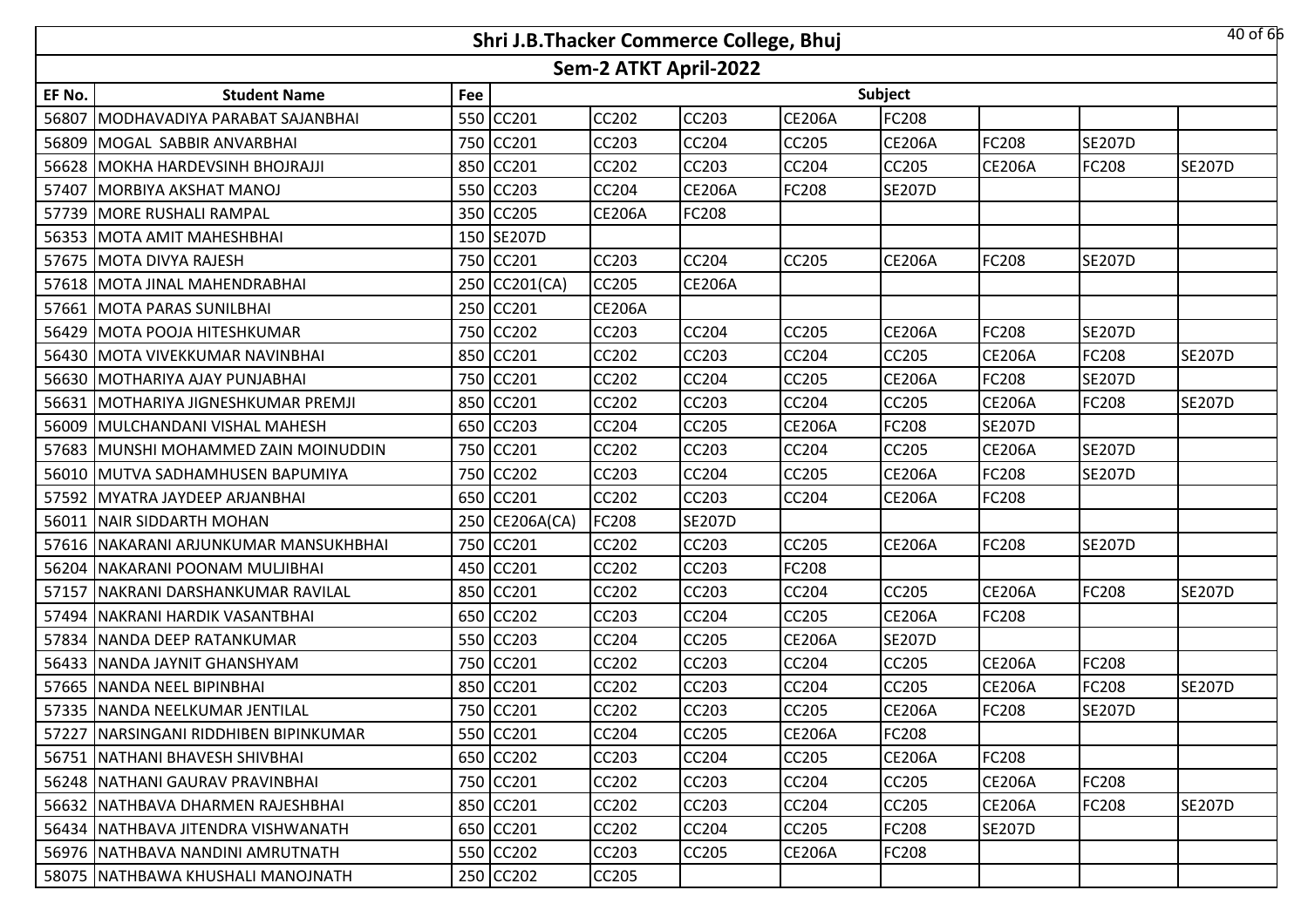|        |                                          |     | Shri J.B.Thacker Commerce College, Bhuj |                       |               |               |               |               |               | 41 of 66      |
|--------|------------------------------------------|-----|-----------------------------------------|-----------------------|---------------|---------------|---------------|---------------|---------------|---------------|
|        |                                          |     |                                         | Sem-2 ATKT April-2022 |               |               |               |               |               |               |
| EF No. | <b>Student Name</b>                      | Fee |                                         |                       |               |               | Subject       |               |               |               |
|        | 57634   NAYAGPARA TUSHAR RAJESHBHAI      |     | 550 CC201(CA)                           | <b>CC202</b>          | <b>CC203</b>  | <b>CC204</b>  | FC208         | <b>SE207D</b> |               |               |
|        | 56295   NAYAK KULDIP ASHOKKUMAR          | 350 | <b>CC203</b>                            | <b>CC205</b>          | <b>FC208</b>  |               |               |               |               |               |
| 57231  | NAYANI ARTIBEN VINODBHAI                 |     | 750 CC201                               | CC202                 | <b>CC203</b>  | <b>CC204</b>  | <b>CE206A</b> | FC208         | <b>SE207D</b> |               |
|        | 56812   NAYANI HARDIKKUMAR PARSHOTAMBHAI | 850 | CC201                                   | CC202                 | <b>CC203</b>  | <b>CC204</b>  | CC205         | <b>CE206A</b> | <b>FC208</b>  | <b>SE207D</b> |
|        | 57274 NAYANI KISHAN KANTILAL             | 650 | CC201                                   | <b>CC202</b>          | <b>CC203</b>  | CC205         | <b>CE206A</b> | FC208         |               |               |
|        | 56633 NAYANI MAHESHKUMAR RAMESHBHAI      | 850 | CC201                                   | CC202                 | <b>CC203</b>  | CC204         | CC205         | <b>CE206A</b> | FC208         | <b>SE207D</b> |
|        | 56878 NAYANI NILESHKUMAR BABULAL         | 650 | <b>CC201</b>                            | <b>CC202</b>          | <b>CC203</b>  | CC204         | CC205(CA)     | <b>CE206A</b> | <b>FC208</b>  |               |
|        | 56333   NAYANI RAHUL CHANDULAL           | 850 | CC201                                   | CC202                 | <b>CC203</b>  | <b>CC204</b>  | CC205         | <b>CE206A</b> | <b>FC208</b>  | <b>SE207D</b> |
|        | 57243 NAYANI SAGAR BHARATBHAI            | 550 | <b>CC203</b>                            | <b>CC204</b>          | <b>CC205</b>  | <b>CE206A</b> | FC208         |               |               |               |
|        | 57233   NAYANI SHIVANIBEN PRAVINBHAI     | 650 | CC201                                   | CC202                 | <b>CC204</b>  | CC205         | <b>CE206A</b> | FC208         |               |               |
|        | 57292 NAYANI URVASHI HARILAL             |     | 850 CC201                               | <b>CC202</b>          | <b>CC203</b>  | <b>CC204</b>  | CC205         | <b>CE206A</b> | <b>FC208</b>  | <b>SE207D</b> |
|        | 56634 NAYI ANKESHKKUMAR DASHRATHLAL      |     | 850 CC201                               | <b>CC202</b>          | <b>CC203</b>  | CC204         | CC205         | <b>CE206A</b> | <b>FC208</b>  | <b>SE207D</b> |
|        | 57696 INAYKA AAKASHKUMAR NANJIBHAI       |     | 650 CC201                               | <b>CC202</b>          | <b>CC203</b>  | <b>CC204</b>  | CC205         | <b>CE206A</b> |               |               |
|        | 57992 NISAR MITAL HARESH                 |     | 550 CC202                               | CC203                 | <b>CC204</b>  | <b>CC205</b>  | <b>SE207D</b> |               |               |               |
|        | 56814 ODEDARA RAM VASTABHAI              |     | 750 CC201                               | <b>CC202</b>          | <b>CC203</b>  | <b>CC205</b>  | <b>CE206A</b> | FC208         | <b>SE207D</b> |               |
|        | 57839 PADEYAR RAJA E MUSTFA SIDHIK       |     | 350 CC203                               | <b>CC205</b>          | <b>CE206A</b> |               |               |               |               |               |
|        | 56136   PADHARIYA DEEP CHANDULAL         | 350 | CC203                                   | FC208                 | <b>SE207D</b> |               |               |               |               |               |
|        | 56635   PADHHARIYA GAYATRI BHARATBHAI    | 850 | CC201                                   | CC202                 | <b>CC203</b>  | <b>CC204</b>  | <b>CC205</b>  | <b>CE206A</b> | <b>FC208</b>  | <b>SE207D</b> |
|        | 57586   PADHIYAR BHUPENDRASINH DADUBHA   | 850 | CC201                                   | CC202                 | <b>CC203</b>  | CC204         | CC205         | <b>CE206A</b> | FC208         | <b>SE207D</b> |
|        | 57736 PADHIYAR IBRAHIM BABU              | 750 | CC201                                   | CC202                 | <b>CC203</b>  | CC204         | CC205         | <b>CE206A</b> | <b>FC208</b>  |               |
|        | 57342   PADHIYAR RAGHUVIRSINH DEEPSANGJI | 650 | CC201                                   | CC202                 | <b>CC203</b>  | CC205         | <b>CE206A</b> | FC208         |               |               |
|        | 56012 PADMANE MIRABEN NATVARLAL          | 750 | <b>CC202</b>                            | <b>CC203</b>          | <b>CC204</b>  | <b>CC205</b>  | <b>CE206A</b> | FC208         | <b>SE207D</b> |               |
|        | 57304 PADMANI ARCHANABEN JAYANTILAL      |     | 350 CC205                               | <b>CE206A</b>         | <b>FC208</b>  |               |               |               |               |               |
|        | 57497   PAL RAMSANGJI PRATAPSINH         |     | 450 CC202                               | CC203(CA)             | <b>CC205</b>  | <b>CE206A</b> | FC208         | SE207D(CA)    |               |               |
|        | 57496   PAL VIJAYSINH GAGUJI             |     | 850 CC201                               | CC202                 | <b>CC203</b>  | CC204         | CC205         | <b>CE206A</b> | FC208         | <b>SE207D</b> |
|        | 56816   PALAN MEET NILBHAI               |     | 650 CC201                               | <b>CC202</b>          | <b>CC203</b>  | <b>CC205</b>  | <b>CE206A</b> | FC208         |               |               |
|        | 57239   PALEJA MEETKUMAR LAXMANBHAI      |     | 650 CC201                               | CC202                 | <b>CC203</b>  | CC204         | CC205         | FC208         |               |               |
|        | 56475 PANCHANI DILSUKH VINOD             |     | 550 CC201                               | CC202                 | <b>CC205</b>  | <b>CE206A</b> | <b>FC208</b>  |               |               |               |
|        | 56476   PANCHANI MANISH JITENDRA         |     | 550 CC201                               | CC202                 | <b>CC203</b>  | CC205         | FC208         |               |               |               |
|        | 57523   PANDAV VAISHALIBEN SHANTILAL     | 850 | CC201                                   | CC202                 | <b>CC203</b>  | <b>CC204</b>  | <b>CC205</b>  | <b>CE206A</b> | <b>FC208</b>  | <b>SE207D</b> |
|        | 57220 PANDRE YASTAR AKALSINGH            |     | 650 CC201                               | CC202                 | <b>CC204</b>  | CC205         | <b>CE206A</b> | FC208         |               |               |
|        | 56439   PANDYA SHREEKESH MUKESHCHANDRA   |     | 450 CC203                               | CC204                 | <b>FC208</b>  | <b>SE207D</b> |               |               |               |               |
|        | 56636 PANDYA UDAYKUMAR DINESHBHAI        |     | 850 CC201                               | CC202                 | <b>CC203</b>  | <b>CC204</b>  | CC205         | <b>CE206A</b> | <b>FC208</b>  | <b>SE207D</b> |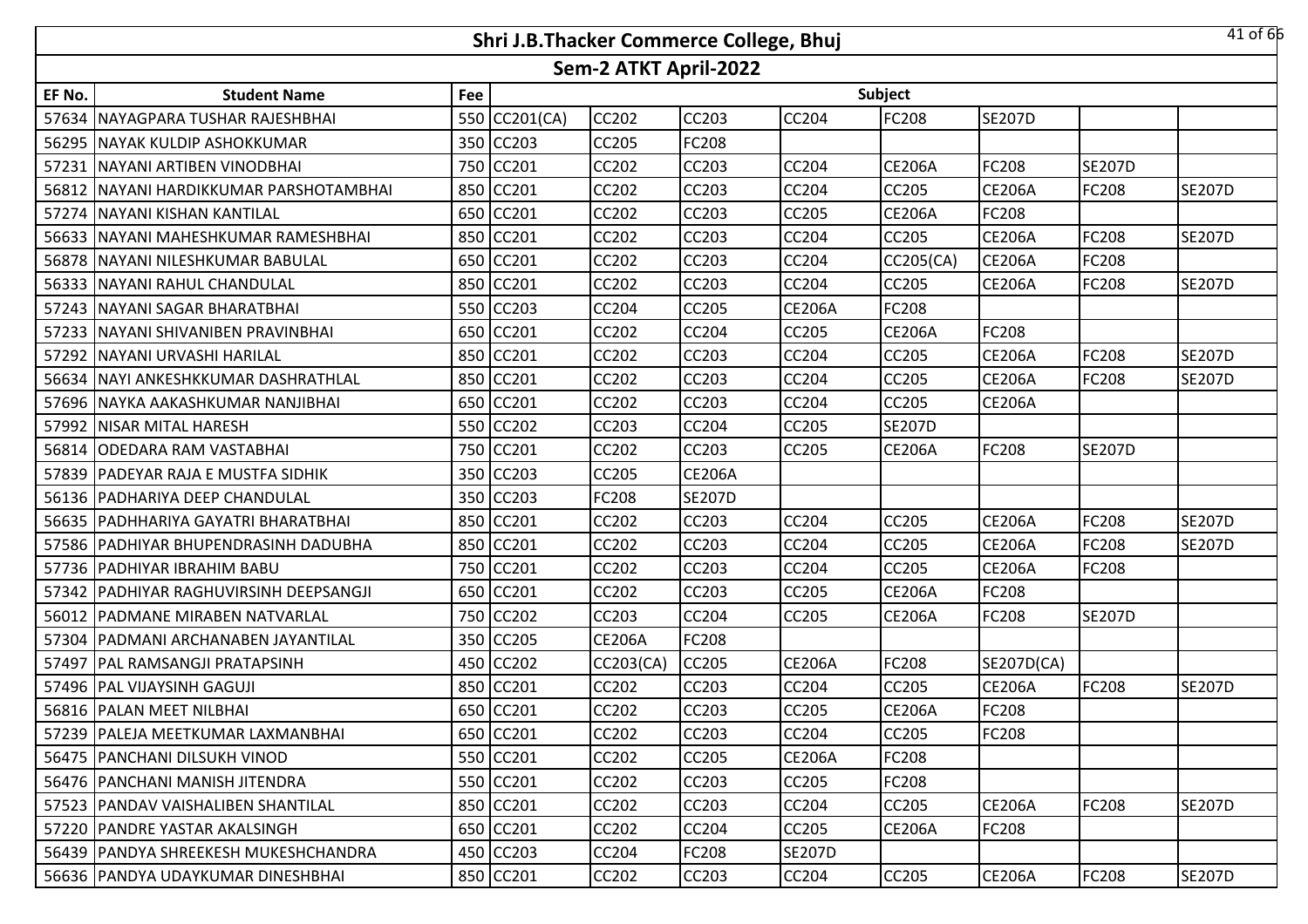|        |                                       |     | Shri J.B.Thacker Commerce College, Bhuj |                       |               |               |               |               |               | 42 of 66      |
|--------|---------------------------------------|-----|-----------------------------------------|-----------------------|---------------|---------------|---------------|---------------|---------------|---------------|
|        |                                       |     |                                         | Sem-2 ATKT April-2022 |               |               |               |               |               |               |
| EF No. | <b>Student Name</b>                   | Fee |                                         |                       |               |               | Subject       |               |               |               |
|        | 56441   PANDYA VIVEK PRAFUL           |     | 550 CC203                               | <b>CC204</b>          | <b>CE206A</b> | <b>FC208</b>  | <b>SE207D</b> |               |               |               |
|        | 56013 IPANDYA YASHKUMAR JAYESH        | 550 | <b>CC203</b>                            | <b>CC205</b>          | <b>CE206A</b> | <b>FC208</b>  | <b>SE207D</b> |               |               |               |
|        | 57387 PARADHI PARSHOTTAM DEVA         | 450 | <b>CC203</b>                            | <b>CC205</b>          | <b>CE206A</b> | <b>FC208</b>  |               |               |               |               |
| 56711  | <b>PARASIYA BHAVESH SHANKARLAL</b>    | 850 | CC201                                   | CC202                 | <b>CC203</b>  | <b>CC204</b>  | CC205         | <b>CE206B</b> | <b>FC208</b>  | <b>SE207D</b> |
|        | 56442 PARASIYA BHUMIT GIRISHBHAI      | 550 | CC201                                   | <b>CC203</b>          | <b>CC205</b>  | <b>FC208</b>  | <b>SE207D</b> |               |               |               |
|        | 56230 PARASIYA HIREN MAGANLAL         | 650 | CC202                                   | CC203                 | <b>CC204</b>  | <b>CC205</b>  | FC208         | <b>SE207D</b> |               |               |
|        | 57103   PARASIYA NAYANABEN CHHAGANLAL | 750 | <b>CC201</b>                            | <b>CC202</b>          | <b>CC203</b>  | <b>CC204</b>  | <b>CE206A</b> | FC208         | <b>SE207D</b> |               |
|        | 56712   PARASIYA PARESH KANTILAL      | 850 | CC201                                   | <b>CC202</b>          | <b>CC203</b>  | <b>CC204</b>  | CC205         | <b>CE206B</b> | FC208         | <b>SE207D</b> |
|        | 57488 PARASIYA SMEET SHAMJIBHAI       | 850 | CC201                                   | <b>CC202</b>          | <b>CC203</b>  | <b>CC204</b>  | CC205         | <b>CE206A</b> | <b>FC208</b>  | <b>SE207D</b> |
|        | 56301   PARASIYA UPASANA KAMLESHBHAI  | 350 | <b>CC205</b>                            | FC208                 | <b>SE207D</b> |               |               |               |               |               |
|        | 57200 PARAVADIYA BANSHIBEN ARVINDBHAI |     | 550 CC201                               | <b>CC203</b>          | <b>CC204</b>  | <b>CE206A</b> | FC208         |               |               |               |
|        | 56902   PARDESHI YASH GANESH          |     | 750 CC202                               | CC203                 | <b>CC204</b>  | CC205         | <b>CE206A</b> | FC208         | <b>SE207D</b> |               |
|        | 57780 IPAREKH HENI PRAVINBHAI         |     | 250 CC203                               | <b>CC204</b>          |               |               |               |               |               |               |
|        | 57516 PAREKH PAVAN RAJESHBHAI         |     | 750 CC201                               | <b>CC202</b>          | <b>CC203</b>  | <b>CC204</b>  | <b>CC205</b>  | <b>CE206A</b> | <b>FC208</b>  |               |
|        | 56108 PAREKH RONAK DINESHBHAI         |     | 350 CC203                               | <b>FC208</b>          | <b>SE207D</b> |               |               |               |               |               |
|        | 57972 PAREKH VRUSHANK HARESHBHAI      |     | 350 CC203                               | <b>CC204</b>          | <b>CC205</b>  |               |               |               |               |               |
| 58061  | <b>PARIHAR PRITAMSINGH RANSINGH</b>   | 250 | CC203                                   | <b>CE206A</b>         |               |               |               |               |               |               |
|        | 56336   PARMAR ABHISHEK PRADIPKUMAR   | 450 | CC201                                   | CC202                 | <b>CE206A</b> | <b>FC208</b>  |               |               |               |               |
| 56637  | <b>PARMAR ANAND KISHORBHAI</b>        | 450 | CC203                                   | CC205                 | <b>CE206A</b> | <b>FC208</b>  |               |               |               |               |
|        | 56443   PARMAR BHADRASINH KALUBHA     | 850 | CC201                                   | <b>CC202</b>          | <b>CC203</b>  | CC204         | CC205         | <b>CE206A</b> | <b>FC208</b>  | <b>SE207D</b> |
|        | 57783 PARMAR BHAVIK HARESHBHAI        | 750 | CC201                                   | CC202                 | <b>CC203</b>  | CC204         | CC205         | <b>CE206A</b> | <b>SE207D</b> |               |
|        | 57852 PARMAR BHAVYA DILIPKUMAR        |     | 650 CC202                               | <b>CC203</b>          | <b>CC204</b>  | <b>CC205</b>  | <b>CE206A</b> | <b>SE207D</b> |               |               |
|        | 57414   PARMAR BHUMIKA MAVJIBHAI      |     | 650 CC203                               | CC204                 | <b>CC205</b>  | <b>CE206A</b> | FC208         | <b>SE207D</b> |               |               |
|        | 56825   PARMAR BINDIYA RAMESHCHANDRA  |     | 850 CC201                               | <b>CC202</b>          | <b>CC203</b>  | <b>CC204</b>  | CC205         | <b>CE206A</b> | <b>FC208</b>  | <b>SE207D</b> |
|        | 57910 PARMAR CHIRAGKUMAR VINUBHAI     |     | 550 CC201                               | CC202                 | <b>CC204</b>  | CC205         | <b>CE206A</b> |               |               |               |
|        | 57393   PARMAR DARSHANBHAI RAMESHBHAI |     | 650 CC203                               | <b>CC204</b>          | <b>CC205</b>  | <b>CE206A</b> | <b>FC208</b>  | <b>SE207D</b> |               |               |
|        | 57637   PARMAR DHAVAL KHODABHAI       |     | 550 CC204                               | <b>CC205</b>          | <b>CE206A</b> | <b>FC208</b>  | <b>SE207D</b> |               |               |               |
|        | 56533 PARMAR DILIPSINH RANJEETSINH    |     | 850 CC201                               | <b>CC202</b>          | <b>CC203</b>  | <b>CC204</b>  | CC205         | <b>CE206A</b> | <b>FC208</b>  | <b>SE207D</b> |
|        | 56539   PARMAR HARPALSINH SARDARSINH  |     | 750 CC201                               | <b>CC202</b>          | <b>CC203</b>  | CC205         | <b>CE206A</b> | FC208         | <b>SE207D</b> |               |
|        | 57299 PARMAR HARSH PANKAJBHAI         | 650 | <b>CC202</b>                            | CC203                 | <b>CC204</b>  | <b>CC205</b>  | <b>CE206A</b> | FC208         |               |               |
|        | 57521   PARMAR HARSHADBHAI KANJIBHAI  |     | 350 CC202                               | <b>CC205</b>          | <b>CE206A</b> |               |               |               |               |               |
|        | 57089   PARMAR HENSI GAUTAMBHAI       |     | 550 CC202                               | CC203                 | <b>CC205</b>  | <b>CE206A</b> | FC208         |               |               |               |
|        | 56249 PARMAR HITESHKUMAR MANILAL      |     | 650 CC203                               | CC204                 | <b>CC205</b>  | <b>CE206A</b> | FC208         | <b>SE207D</b> |               |               |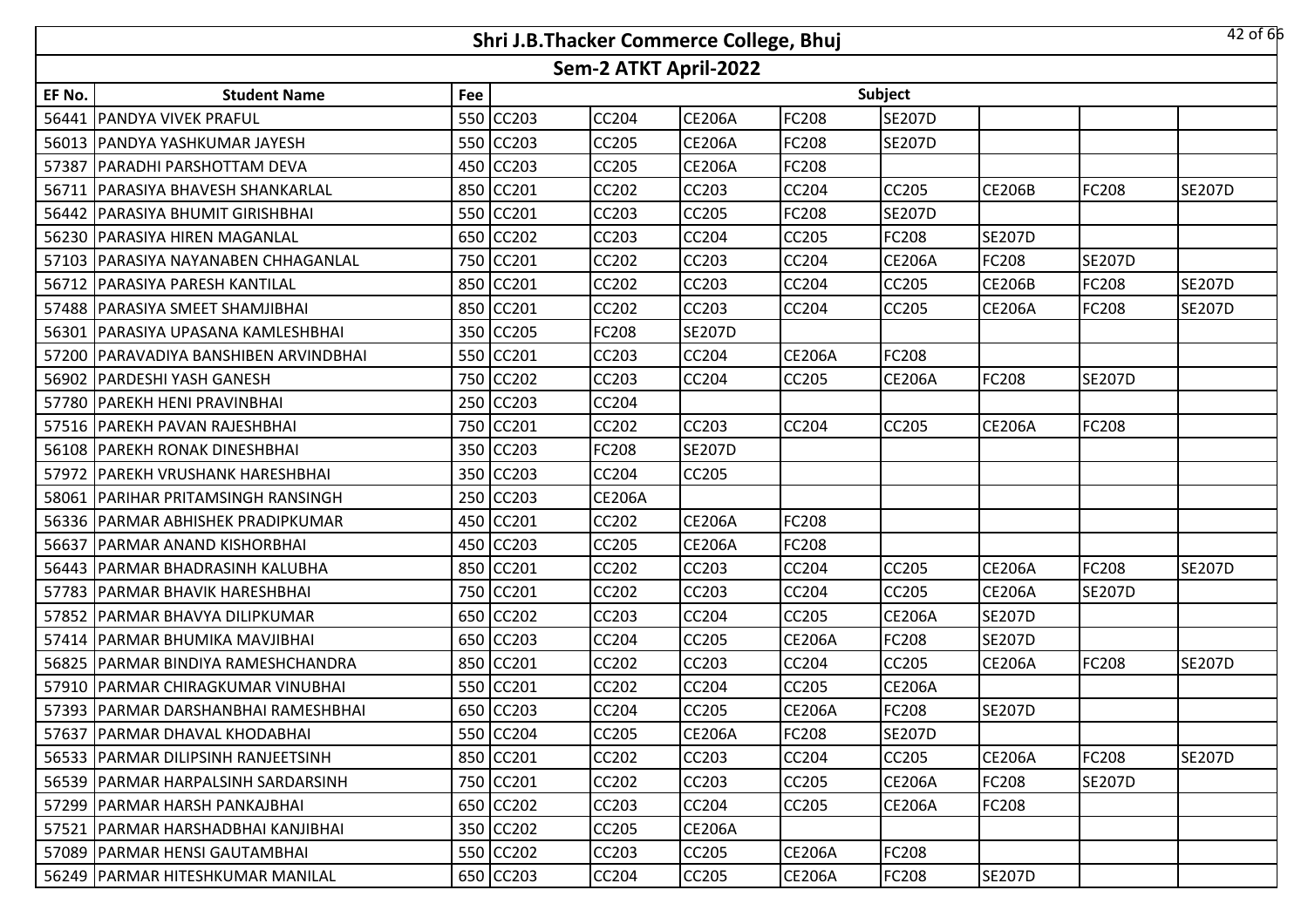|        |                                          |     | Shri J.B.Thacker Commerce College, Bhuj |                       |               |               |                |               |               | 43 of 66      |
|--------|------------------------------------------|-----|-----------------------------------------|-----------------------|---------------|---------------|----------------|---------------|---------------|---------------|
|        |                                          |     |                                         | Sem-2 ATKT April-2022 |               |               |                |               |               |               |
| EF No. | <b>Student Name</b>                      | Fee |                                         |                       |               |               | <b>Subject</b> |               |               |               |
|        | 56014 PARMAR JITENDRAKUMAR MAYABHAI      |     | 750 CC201                               | CC202                 | CC203         | CC204         | CC205          | FC208         | <b>SE207D</b> |               |
|        | 56274 PARMAR KARTIK DEVRAM               |     | 750 CC202                               | CC203                 | CC204         | CC205         | <b>CE206A</b>  | FC208         | <b>SE207D</b> |               |
|        | 57169   PARMAR KIRANKUMAR SURESHBHAI     |     | 850 CC201                               | <b>CC202</b>          | CC203         | CC204         | CC205          | <b>CE206A</b> | FC208         | <b>SE207D</b> |
|        | 57525 PARMAR MANSI KIRTIBHAI             |     | 550 CC202                               | <b>CC203</b>          | <b>CC205</b>  | <b>CE206A</b> | <b>FC208</b>   |               |               |               |
|        | 57390 PARMAR MANSI PRAVINBHAI            |     | 650 CC201                               | <b>CC202</b>          | CC203         | CC205         | <b>CE206A</b>  | FC208         |               |               |
|        | 56334 PARMAR MEET BHARATBHAI             |     | 750 CC201                               | <b>CC203</b>          | <b>CC204</b>  | CC205         | <b>CE206A</b>  | FC208         | <b>SE207D</b> |               |
|        | 56907   PARMAR NEEL UMEDBHAI             |     | 850 CC201                               | <b>CC202</b>          | CC203         | CC204         | <b>CC205</b>   | <b>CE206A</b> | FC208         | <b>SE207D</b> |
|        | 57713 PARMAR PRAVIN PANCHA               |     | 850 CC201                               | <b>CC202</b>          | <b>CC203</b>  | CC204         | <b>CC205</b>   | <b>CE206A</b> | <b>FC208</b>  | <b>SE207D</b> |
|        | 56908 PARMAR ROHIT NITINBHAI             |     | 550 CC201                               | <b>CC202</b>          | CC204         | <b>CE206A</b> | FC208          |               |               |               |
|        | 57416   PARMAR SHRUTI RAJENDRABHAI       |     | 850 CC201                               | <b>CC202</b>          | <b>CC203</b>  | CC204         | <b>CC205</b>   | <b>CE206A</b> | <b>FC208</b>  | <b>SE207D</b> |
| 57184  | <b>PARMAR SONALI MUKESHBHAI</b>          |     | 650 CC201                               | <b>CC202</b>          | CC203         | CC204         | <b>CE206A</b>  | FC208         |               |               |
| 56015  | PARMAR VASANTKUMAR PRAVINBHAI            |     | 750 CC201                               | CC203                 | CC204         | CC205         | <b>CE206A</b>  | FC208         | <b>SE207D</b> |               |
|        | 56742 PARMAR VATSAL BHARATBHAI           |     | 350 CC203                               | <b>CE206A</b>         | FC208         |               |                |               |               |               |
|        | 56250 PARMAR VIPULKUMAR DUDABHAI         |     | 850 CC201                               | CC202                 | CC203         | CC204         | CC205          | <b>CE206A</b> | FC208         | <b>SE207D</b> |
|        | 56205 PARSIYA DARSHAN RASIKLAL           |     | 550 CC203                               | CC204                 | CC205         | <b>CE206A</b> | FC208          |               |               |               |
|        | 56638 PARSIYA HIREN SHAMJIBHAI           |     | 850 CC201                               | <b>CC202</b>          | CC203         | CC204         | CC205          | <b>CE206A</b> | FC208         | <b>SE207D</b> |
|        | 56639 PARSIYA NIRMIT HIMATLAL            |     | 750 CC202                               | <b>CC203</b>          | <b>CC204</b>  | CC205         | <b>CE206A</b>  | FC208         | <b>SE207D</b> |               |
| 58074  | <b>PARSIYA POOJA ARVINDBHAI</b>          |     | 350 CC203                               | CC204(CA)             | CC205         | CE206A(CA)    | <b>SE207D</b>  |               |               |               |
|        | 57151   PARSIYA SIDDHI NARENDRABHAI      |     | 750 CC201                               | <b>CC202</b>          | <b>CC203</b>  | CC204         | <b>CC205</b>   | <b>CE206A</b> | <b>FC208</b>  |               |
|        | 56823   PARSIYA VIJAY MANSUKHLAL         |     | 850 CC201                               | <b>CC202</b>          | CC203         | CC204         | CC205          | <b>CE206A</b> | FC208         | <b>SE207D</b> |
|        | 56543   PARVADIYA AKSHAYKUMAR KIRTIKUMAR |     | 850 CC201                               | <b>CC202</b>          | <b>CC203</b>  | CC204         | <b>CC205</b>   | <b>CE206A</b> | <b>FC208</b>  | <b>SE207D</b> |
|        | 56457 PARVADIYA NIRAV RAMESH             |     | 650 CC201                               | <b>CC203</b>          | <b>CC204</b>  | CC205         | FC208          | <b>SE207D</b> |               |               |
| 57029  | <b>PATARIYA HETAL HIRJI</b>              |     | 250 CC205                               | <b>CE206A</b>         |               |               |                |               |               |               |
|        | 57240 PATEL AJAY VELJIBHAI               |     | 850 CC201                               | CC202                 | CC203         | CC204         | <b>CC205</b>   | <b>CE206A</b> | FC208         | <b>SE207D</b> |
|        | 56361 PATEL ANKIT HARESHBHAI             |     | 750 CC202                               | CC203                 | CC204         | CC205         | <b>CE206B</b>  | FC208         | <b>SE207D</b> |               |
|        | 57969 PATEL ARPIT HARISH                 |     | 250 CC203                               | CC205                 |               |               |                |               |               |               |
|        | 57305   PATEL AYUSHIBEN RAJESHKUMAR      |     | 650 CC201                               | <b>CC202</b>          | CC203         | CC205         | <b>CE206A</b>  | FC208         |               |               |
|        | 57022 PATEL BANSIBEN PRAVINKUMAR         |     | 850 CC201                               | <b>CC202</b>          | CC203         | CC204         | <b>CC205</b>   | <b>CE206A</b> | <b>FC208</b>  | <b>SE207D</b> |
|        | 58079   PATEL BHAKTI TULSIDAS            |     | 550 CC201                               | <b>CC202(CA)</b>      | CC203(CA)     | CC204         | <b>CC205</b>   | <b>CE206A</b> | <b>SE207D</b> |               |
|        | 56640   PATEL BHAVESHKUMAR HARILAL       |     | 450 CC202                               | <b>CC203</b>          | <b>CC205</b>  | FC208         |                |               |               |               |
|        | 57430   PATEL BHUMIL RASHMIKANT          |     | 450 CC203                               | <b>CC205</b>          | <b>CE206A</b> | FC208         |                |               |               |               |
|        | 57559   PATEL DEEPKUMAR MAHENDRA         |     | 650 CC201                               | CC202(CA)             | <b>CC203</b>  | CC204(CA)     | CC205          | <b>CE206A</b> | <b>FC208</b>  | <b>SE207D</b> |
|        | 56911   PATEL DHRUVKUMAR CHANDRAVADAN    |     | 350 CC205                               | <b>CE206A</b>         | <b>FC208</b>  |               |                |               |               |               |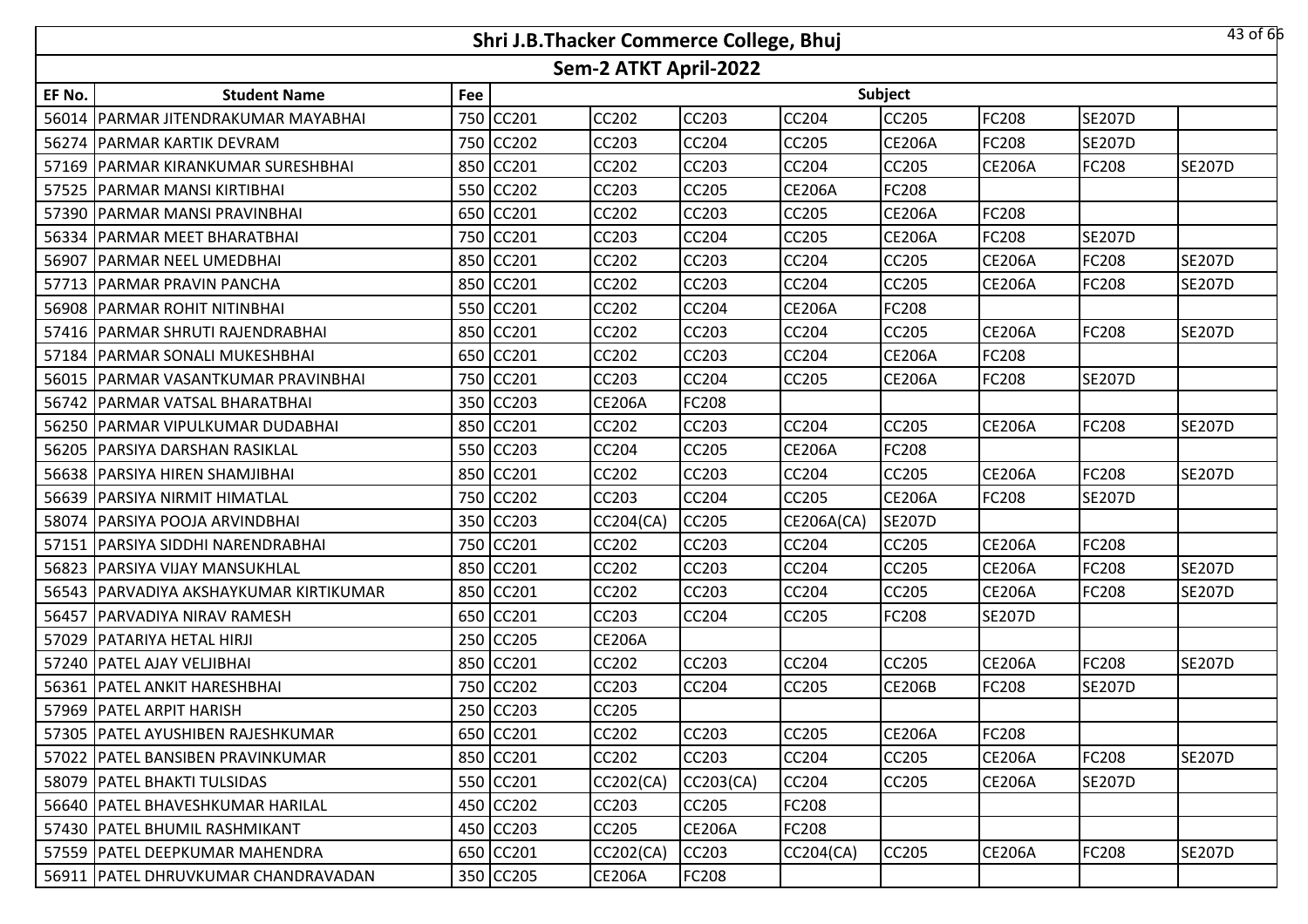|        |                                       |     | Shri J.B.Thacker Commerce College, Bhuj |                       |               |               |               |               |               | 44 of 66      |
|--------|---------------------------------------|-----|-----------------------------------------|-----------------------|---------------|---------------|---------------|---------------|---------------|---------------|
|        |                                       |     |                                         | Sem-2 ATKT April-2022 |               |               |               |               |               |               |
| EF No. | <b>Student Name</b>                   | Fee |                                         |                       |               |               | Subject       |               |               |               |
| 57967  | PATEL DIPAKKUMAR CHANDULAL            | 650 | CC201(CA)                               | <b>CC202</b>          | <b>CC203</b>  | CC204         | CC205         | <b>CE206A</b> | <b>SE207D</b> |               |
|        | 57085 PATEL GAURAV MANSUKHLAL         | 850 | <b>CC201</b>                            | <b>CC202</b>          | <b>CC203</b>  | CC204         | CC205         | <b>CE206A</b> | <b>FC208</b>  | <b>SE207D</b> |
|        | 56251   PATEL GUNJAN VADILAL          |     | 450 CC202                               | CC203                 | <b>CE206A</b> | FC208         |               |               |               |               |
|        | 56458   PATEL HARSHALKUMAR KISHORBHAI |     | 750 CC201                               | <b>CC202</b>          | <b>CC203</b>  | <b>CC205</b>  | <b>CE206A</b> | FC208         | <b>SE207D</b> |               |
| 57927  | <b>PATEL HEETIKSHABHEN VALJIBHAI</b>  |     | 650 CC201                               | <b>CC202</b>          | <b>CC203</b>  | CC204         | CC205         | <b>SE207D</b> |               |               |
|        | 56359   PATEL HEMANGIBEN HEERALAL     |     | 650 CC201                               | <b>CC202</b>          | <b>CC203</b>  | <b>CC205</b>  | FC208         | <b>SE207D</b> |               |               |
|        | 58070 PATEL HETVI KIRIT               | 750 | CC201                                   | <b>CC202</b>          | <b>CC203</b>  | CC204         | CC205         | <b>CE206A</b> | <b>SE207D</b> |               |
|        | 57331   PATEL HITESH AMBALAL          | 550 | <b>CC203</b>                            | <b>CC205</b>          | <b>CE206A</b> | <b>FC208</b>  | <b>SE207C</b> |               |               |               |
|        | 57620   PATEL JANKI BHARATKUMAR       | 850 | CC201                                   | <b>CC202</b>          | <b>CC203</b>  | <b>CC204</b>  | CC205         | <b>CE206A</b> | <b>FC208</b>  | <b>SE207D</b> |
|        | 57066   PATEL JIGNAL GANGARAM         | 650 | <b>CC201</b>                            | <b>CC202</b>          | <b>CC204</b>  | <b>CC205</b>  | <b>CE206A</b> | FC208         |               |               |
|        | 56016 PATEL JITESH MANILAL            | 350 | <b>CC202</b>                            | CC203                 | <b>FC208</b>  |               |               |               |               |               |
|        | 57823   PATEL KHUSHALI KARSHAN        | 450 | CC202                                   | CC204                 | <b>CC205</b>  | <b>SE207D</b> |               |               |               |               |
|        | 57291   PATEL MAUSAM HASMUKHBHAI      | 650 | <b>CC201</b>                            | <b>CC202</b>          | <b>CC203</b>  | CC205         | <b>CE206A</b> | FC208         |               |               |
|        | 56916   PATEL MAYUR TULSIDAS          | 650 | CC201                                   | CC202                 | <b>CC204</b>  | <b>CE206A</b> | FC208         | <b>SE207D</b> |               |               |
|        | 56479 PATEL MITALBEN SHANKARBHAI      |     | 550 CC201                               | <b>CC202</b>          | <b>CC205</b>  | <b>CE206A</b> | FC208         |               |               |               |
|        | 56641 PATEL NEHALBEN BHAVANBHAI       |     | 550 CC202                               | <b>CC205</b>          | <b>CE206A</b> | FC208         | <b>SE207D</b> |               |               |               |
|        | 57803 PATEL NENSI BHARATBHAI          |     | 550 CC203                               | <b>CC204</b>          | <b>CC205</b>  | <b>CE206A</b> | <b>SE207D</b> |               |               |               |
| 56997  | <b>PATEL NIRMAL MAGANBHAI</b>         |     | 650 CC201                               | <b>CC202</b>          | <b>CC205</b>  | <b>CE206A</b> | FC208         | <b>SE207D</b> |               |               |
|        | 56917   PATEL PRAKASH HARESH          |     | 450 CC203                               | <b>CE206A</b>         | <b>FC208</b>  | <b>SE207D</b> |               |               |               |               |
|        | 56303 PATEL PRAKASH JAYANTILAL        |     | 550 CC201                               | <b>CC202</b>          | <b>CC203</b>  | <b>CC204</b>  | FC208         |               |               |               |
|        | 57146   PATEL PRATIK MANOHARLAL       | 650 | CC201                                   | <b>CC202</b>          | <b>CC203</b>  | <b>CC205</b>  | <b>CE206A</b> | FC208         |               |               |
| 56994  | <b>PATEL PRIYANKKUMAR KISHORBHAI</b>  | 850 | CC201                                   | <b>CC202</b>          | <b>CC203</b>  | CC204         | CC205         | <b>CE206A</b> | <b>FC208</b>  | <b>SE207D</b> |
| 57785  | <b>PATEL RAGHAV AMRUTLAL</b>          | 450 | CC202                                   | CC203                 | <b>CC204</b>  | <b>CE206A</b> |               |               |               |               |
|        | 57553 PATEL RIDDHI KISHORBHAI         | 350 | CC201(CA)                               | <b>CC202</b>          | <b>CC203</b>  | <b>CE206A</b> |               |               |               |               |
|        | 56206   PATEL SANDIPKUMAR BHIMAJIBHAI | 650 | CC201                                   | CC202                 | <b>CC203</b>  | CC204         | <b>CE206A</b> | FC208         |               |               |
|        | 56642   PATEL SAURAVKUMAR MOHANLAL    |     | 850 CC201                               | <b>CC202</b>          | <b>CC203</b>  | CC204         | CC205         | <b>CE206A</b> | <b>FC208</b>  | <b>SE207D</b> |
|        | 57330 PATEL TRILOK DINESHBHAI         |     | 450 CC205                               | <b>CE206A</b>         | <b>FC208</b>  | <b>SE207C</b> |               |               |               |               |
|        | 57827 PATEL TUSHAR MUKESHBHAI         |     | 750 CC201                               | CC202                 | <b>CC203</b>  | <b>CC204</b>  | <b>CC205</b>  | <b>CE206A</b> | <b>SE207D</b> |               |
|        | 57264   PATEL VISHAL ARVINDBHAI       |     | 750 CC201                               | CC203                 | <b>CC204</b>  | <b>CC205</b>  | <b>CE206A</b> | FC208         | <b>SE207D</b> |               |
|        | 56207   PATEL VISHAL JAGDISH          |     | 450 CC203                               | <b>CC205</b>          | <b>CE206A</b> | <b>FC208</b>  |               |               |               |               |
|        | 56673   PATEL VISHALKUMAR NARSINBHAI  |     | 550 CC201                               | CC202                 | <b>CC205</b>  | <b>CE206A</b> | FC208         |               |               |               |
|        | 57265   PATEL VISHNU HARSUKHBHAI      |     | 850 CC201                               | CC202                 | CC203         | CC204         | CC205         | <b>CE206A</b> | <b>FC208</b>  | <b>SE207D</b> |
|        | 56903 PATHAK AJIT DIGAMBER            |     | 250 CE206A                              | <b>FC208</b>          |               |               |               |               |               |               |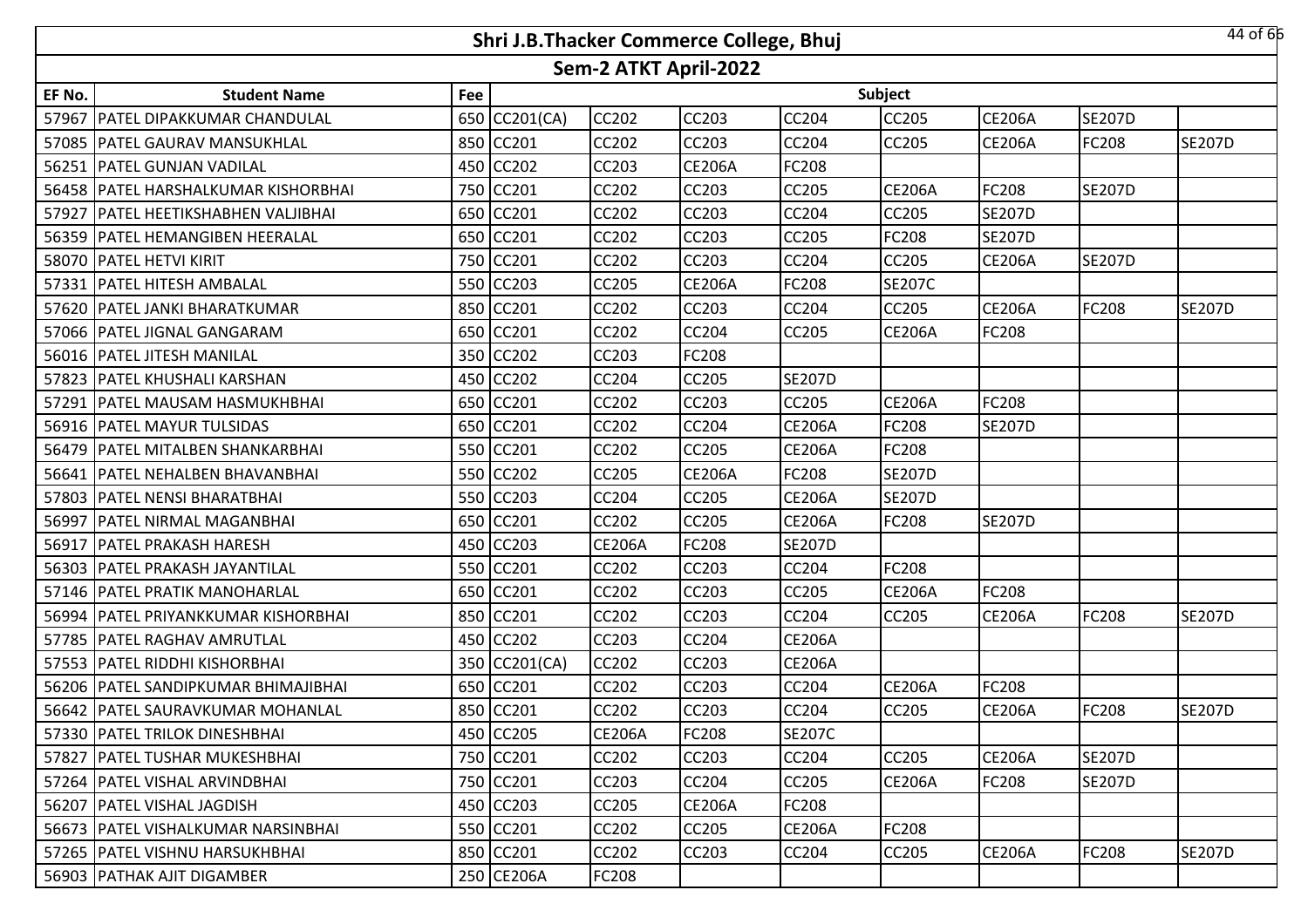|        |                                           |     |               |                       | Shri J.B.Thacker Commerce College, Bhuj |               |               |               |               | 45 of 66      |
|--------|-------------------------------------------|-----|---------------|-----------------------|-----------------------------------------|---------------|---------------|---------------|---------------|---------------|
|        |                                           |     |               | Sem-2 ATKT April-2022 |                                         |               |               |               |               |               |
| EF No. | <b>Student Name</b>                       | Fee |               |                       |                                         |               | Subject       |               |               |               |
|        | 56372 PATHAN HAFEEJ HANIFKHAN             |     | 350 CC203     | FC208                 | <b>SE207D</b>                           |               |               |               |               |               |
|        | 57991 PATHAN MOHAMADIRSHAD RAFIK          |     | 250 CC202     | CC203                 |                                         |               |               |               |               |               |
|        | 58042 PATHAN RAHILA KASAM                 |     | 550 CC201(CA) | CC202(CA)             | <b>CC203</b>                            | <b>CC204</b>  | <b>CC205</b>  | <b>CE206A</b> | <b>SE207D</b> |               |
|        | 56472   PATIDAR DARSHITKUMAR MANSUKHLAL   | 850 | <b>CC201</b>  | <b>CC202</b>          | <b>CC203</b>                            | <b>CC204</b>  | CC205         | <b>CE206A</b> | <b>FC208</b>  | <b>SE207D</b> |
|        | 57121 PATNI JEET KIRANBHAI                |     | 250 CC204     | <b>SE207D</b>         |                                         |               |               |               |               |               |
|        | 57995   PATTANI VAGHARI SHANKAR VINODBHAI | 650 | <b>CC201</b>  | <b>CC202</b>          | <b>CC203</b>                            | <b>CC204</b>  | CC205         | <b>CE206A</b> |               |               |
|        | 56643 PAWAR PIYUSH VISHNU                 | 850 | <b>CC201</b>  | <b>CC202</b>          | <b>CC203</b>                            | <b>CC204</b>  | CC205         | <b>CE206A</b> | <b>FC208</b>  | <b>SE207D</b> |
| 56017  | <b>PAYAR POOJAN ASHOKBHAI</b>             | 750 | CC202         | CC203                 | <b>CC204</b>                            | <b>CC205</b>  | <b>CE206A</b> | FC208         | <b>SE207D</b> |               |
|        | 56473 PAYAR RAMESH BALUBHAI               |     | 850 CC201     | <b>CC202</b>          | <b>CC203</b>                            | CC204         | CC205         | <b>CE206A</b> | <b>FC208</b>  | <b>SE207D</b> |
|        | 56474 PETHANI MEERABEN PRANJIVAN          |     | 750 CC201     | <b>CC202</b>          | <b>CC203</b>                            | CC205         | <b>CE206A</b> | FC208         | <b>SE207D</b> |               |
|        | 57110 PETHANI SHARADKUMAR RAJESH          |     | 350 CC203     | <b>CE206A</b>         | <b>FC208</b>                            |               |               |               |               |               |
|        | 56238 PETHANI URVI UMESHBHAI              |     | 250 CE206A    | FC208                 |                                         |               |               |               |               |               |
|        | 55947   PINARA SEEMA VINODBHAI            |     | 350 CC205     | <b>CE206A</b>         | <b>FC208</b>                            |               |               |               |               |               |
|        | 56018 PINDOLIYA ANKITA MAHENDRA           |     | 350 CC201     | FC208                 | <b>SE207D</b>                           |               |               |               |               |               |
|        | 56987 PINDORIYA KARAN HARISHBHAI          |     | 750 CC202     | CC203                 | <b>CC204</b>                            | <b>CC205</b>  | <b>CE206A</b> | FC208         | <b>SE207D</b> |               |
|        | 56086 PINDORIYA JAGDISH KANJI             |     | 350 CC202     | <b>CE206A</b>         | <b>FC208</b>                            |               |               |               |               |               |
| 57487  | <b>PINDORIYA JAYDEEP NARAN</b>            | 650 | <b>CC201</b>  | <b>CC203</b>          | <b>CC205</b>                            | <b>CE206A</b> | <b>FC208</b>  | <b>SE207D</b> |               |               |
|        | 56674 PINDORIYA MANISH LALJI              |     | 450 CC201     | <b>CC202</b>          | <b>CC205</b>                            | FC208         |               |               |               |               |
| 56223  | <b>PINDORIYA NIKESH PREMJI</b>            | 650 | CC201         | CC202                 | <b>CC203</b>                            | CC204         | <b>CC205</b>  | FC208         |               |               |
|        | 56675 PINDORIYA PRITAM LALJI              | 450 | CC201         | <b>CC202</b>          | <b>CE206A</b>                           | <b>FC208</b>  |               |               |               |               |
|        | 56481 PINDORIYA PRITESH HARISH            | 450 | CC201         | CC202                 | <b>CC205</b>                            | FC208         |               |               |               |               |
|        | 57738 PINDORIYA PRIYANKA KANTILAL         |     | 850 CC201     | <b>CC202</b>          | <b>CC203</b>                            | CC204         | CC205         | <b>CE206A</b> | <b>FC208</b>  | <b>SE207D</b> |
|        | 57604 PINDORIYA SANDIP BHIMJI             |     | 550 CC201     | CC202                 | <b>CC204</b>                            | <b>CE206A</b> | FC208         |               |               |               |
|        | 56477   PINDORIYA SURESH BHIMJI           |     | 250 CC201     | FC208                 |                                         |               |               |               |               |               |
|        | 57159 PIR MURADALI ASHIKALI               |     | 850 CC201     | CC202                 | <b>CC203</b>                            | <b>CC204</b>  | CC205         | <b>CE206A</b> | FC208         | <b>SE207D</b> |
|        | 57275 PIR PRADIPSINH HETUBHA              |     | 350 CC202     | <b>CC203</b>          | <b>FC208</b>                            |               |               |               |               |               |
|        | 57490 PITHAD RIDDHI NILESHBHAI            |     | 250 CC202     | CC203                 |                                         |               |               |               |               |               |
|        | 56252 PITRODA KISHAN DEEPAKBHAI           |     | 250 CC203     | FC208                 |                                         |               |               |               |               |               |
|        | 58014   POKAR ANANDKUMAR MAHENDRABHAI     |     | 750 CC201     | <b>CC202</b>          | <b>CC203</b>                            | <b>CC204</b>  | <b>CC205</b>  | <b>CE206A</b> | <b>SE207D</b> |               |
|        | 57989   POKAR BADAL HANSRAJBHAI           | 450 | <b>CC202</b>  | CC204                 | <b>CC205</b>                            | <b>CE206A</b> |               |               |               |               |
|        | 56676 POKAR BHAVESH PRAVINBHAI            |     | 550 CC201     | <b>CC202</b>          | <b>CC205</b>                            | <b>CE206A</b> | <b>FC208</b>  |               |               |               |
|        | 56019   POKAR DHARMESHKUMAR ISHWARLAL     |     | 450 CC202     | CC203                 | <b>CC205</b>                            | <b>FC208</b>  |               |               |               |               |
|        | 57078 POKAR DIYABEN VINODBHAI             |     | 650 CC201     | CC202                 | <b>CC204</b>                            | <b>CC205</b>  | <b>CE206A</b> | FC208         |               |               |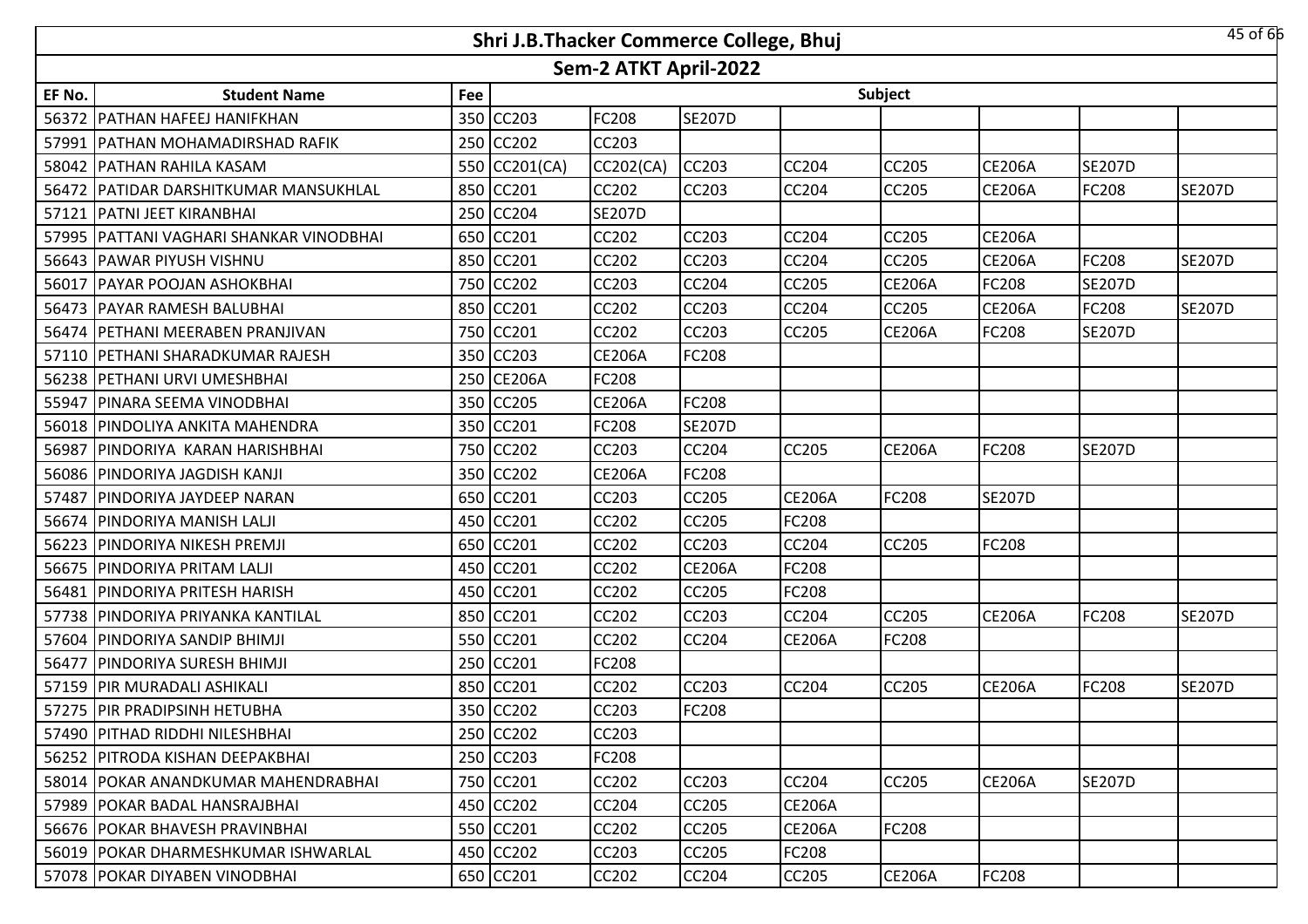|        |                                           |     | Shri J.B.Thacker Commerce College, Bhuj |                       |               |                  |               |               |               | 46 of 66      |
|--------|-------------------------------------------|-----|-----------------------------------------|-----------------------|---------------|------------------|---------------|---------------|---------------|---------------|
|        |                                           |     |                                         | Sem-2 ATKT April-2022 |               |                  |               |               |               |               |
| EF No. | <b>Student Name</b>                       | Fee |                                         |                       |               |                  | Subject       |               |               |               |
| 56677  | IPOKAR HARDIKKUMAR KANTILAL               |     | 350 CC203                               | <b>CE206A</b>         | FC208         |                  |               |               |               |               |
|        | 57048   POKAR MEENABEN HASMUKH            | 650 | CC201                                   | <b>CC202</b>          | <b>CC204</b>  | <b>CC205</b>     | <b>CE206A</b> | FC208         |               |               |
| 56137  | <b>POKAR MEHULKUMAR JAYANTILAL</b>        | 750 | CC201                                   | CC202                 | CC203         | <b>CC204(CA)</b> | CC205         | <b>CE206A</b> | <b>FC208</b>  | <b>SE207D</b> |
| 57063  | <b>POKAR MITESHKUMAR BHAGVANDAS</b>       | 750 | <b>CC201</b>                            | CC203                 | <b>CC204</b>  | <b>CC205</b>     | <b>CE206A</b> | FC208         | <b>SE207D</b> |               |
|        | 56478 POKAR MONIK RAMESHBHAI              | 250 | CC201                                   | FC208                 |               |                  |               |               |               |               |
|        | 57465 POKAR MUKESH VASANTBHAI             | 750 | <b>CC201</b>                            | CC202                 | <b>CC203</b>  | <b>CC204</b>     | CC205         | <b>CE206A</b> | <b>FC208</b>  |               |
|        | 56138 POKAR NILESHKUMAR CHUNILAL          | 550 | <b>CC201</b>                            | CC202                 | <b>CC203</b>  | <b>CE206A</b>    | FC208         |               |               |               |
| 57332  | <b>POKAR NISHANT DINESHBHAI</b>           | 850 | <b>CC201</b>                            | CC202                 | <b>CC203</b>  | <b>CC204</b>     | CC205         | <b>CE206A</b> | <b>FC208</b>  | <b>SE207C</b> |
|        | 56020 POKAR PIYUSH HIRALAL                | 250 | <b>CC201</b>                            | FC208                 |               |                  |               |               |               |               |
| 56087  | POKAR PRAFULKUMAR SHAMJIBHAI              | 350 | <b>CC201</b>                            | CC202                 | FC208         |                  |               |               |               |               |
|        | 56922 POKAR SHRADDHABEN BHARATBHAI        | 450 | CC201                                   | <b>CC202</b>          | FC208         | <b>SE207D</b>    |               |               |               |               |
|        | 56115   POKAR SUMITKUMAR RATILAL          |     | 650 CC203                               | CC204                 | CC205         | <b>CE206A</b>    | FC208         | <b>SE207B</b> |               |               |
|        | 57895 POKAR UJESHKUMAR ANILBHAI           |     | 550 CC201                               | <b>CC202</b>          | <b>CC203</b>  | <b>CC205</b>     | <b>CE206A</b> |               |               |               |
| 57019  | <b>POKAR VINIBEN YOGESHBHAI</b>           |     | 650 CC201                               | CC202                 | CC204         | CC205            | <b>CE206A</b> | FC208         |               |               |
|        | 56644   POMAL ADARSH RAJESHBHAI           |     | 850 CC201                               | <b>CC202</b>          | <b>CC203</b>  | <b>CC204</b>     | CC205         | <b>CE206A</b> | <b>FC208</b>  | <b>SE207D</b> |
|        | 56923 POMAL DHARAM BAIJUBHAI              |     | 650 CC201                               | CC203                 | CC204         | <b>CE206A</b>    | FC208         | <b>SE207D</b> |               |               |
| 56021  | <b>POMAL KISHAN JIVRAM</b>                | 450 | <b>CC204</b>                            | CC205                 | FC208         | <b>SE207D</b>    |               |               |               |               |
|        | 56924 POMAL MEET GHANSHYAM                | 350 | <b>CC203</b>                            | FC208                 | <b>SE207D</b> |                  |               |               |               |               |
| 56022  | <b>PRAJAPATI BHARAT RAMESHBHAI</b>        | 550 | CC201                                   | CC203                 | CC204         | CC205            | FC208         |               |               |               |
|        | 57424   PRAJAPATI MARGSHRI SATISHBABU     | 550 | <b>CC201</b>                            | CC202                 | <b>CC205</b>  | <b>CE206A</b>    | FC208         |               |               |               |
| 57578  | <b>PRAJAPATI SHABANA SIDHIK</b>           | 250 | <b>CC205</b>                            | <b>CE206A</b>         |               |                  |               |               |               |               |
|        | 57859 PRAJAPATI TANVI HITESHKUMAR         | 250 | <b>CC205</b>                            | <b>CE206A</b>         |               |                  |               |               |               |               |
|        | 57920 PRAJAPATI TINA BUPSINH              | 150 | <b>CC205</b>                            |                       |               |                  |               |               |               |               |
|        | 56480 PRAJAPATI UMESHKUMAR BABURAM        | 850 | CC201                                   | <b>CC202</b>          | <b>CC203</b>  | <b>CC204</b>     | <b>CC205</b>  | <b>CE206A</b> | <b>FC208</b>  | <b>SE207D</b> |
|        | 57004   PRAJAPATI VIJAYKUMAR PARSOTAMBHAI |     | 450 CC201                               | <b>CC202</b>          | <b>CE206A</b> | FC208            |               |               |               |               |
|        | 58103 PRAJAPATI VIVEK ARJAN               | 50  | CC204(CA)                               |                       |               |                  |               |               |               |               |
|        | 57652 PUJ NEET DIPAK                      |     | 750 CC202                               | CC203                 | CC204         | <b>CC205</b>     | <b>CE206A</b> | FC208         | <b>SE207D</b> |               |
|        | 56486 PUJARA ABHISHEK BHARATBHAI          |     | 450 CC201                               | CC203                 | <b>CC204</b>  | <b>FC208</b>     |               |               |               |               |
|        | 57601 PUJARA BHUMIK MAHENDRA              |     | 750 CC202                               | CC203                 | <b>CC204</b>  | CC205            | <b>CE206A</b> | FC208         | <b>SE207D</b> |               |
|        | 56023 PUJARA CHIRAG MANOJBHAI             | 450 | <b>CC202</b>                            | CC203                 | <b>FC208</b>  | <b>SE207D</b>    |               |               |               |               |
|        | 57979 PUJARA JUGAL AJAYBHAI               |     | 550 CC202                               | CC203                 | CC205         | <b>CE206A</b>    | <b>SE207D</b> |               |               |               |
|        | 56928 PUJARA RONAK MANOJBHAI              | 450 | <b>CC203</b>                            | CC204                 | FC208         | <b>SE207D</b>    |               |               |               |               |
|        | 57866 PUJARA SAKSHI PRAKASH               |     | 150 CE206A                              |                       |               |                  |               |               |               |               |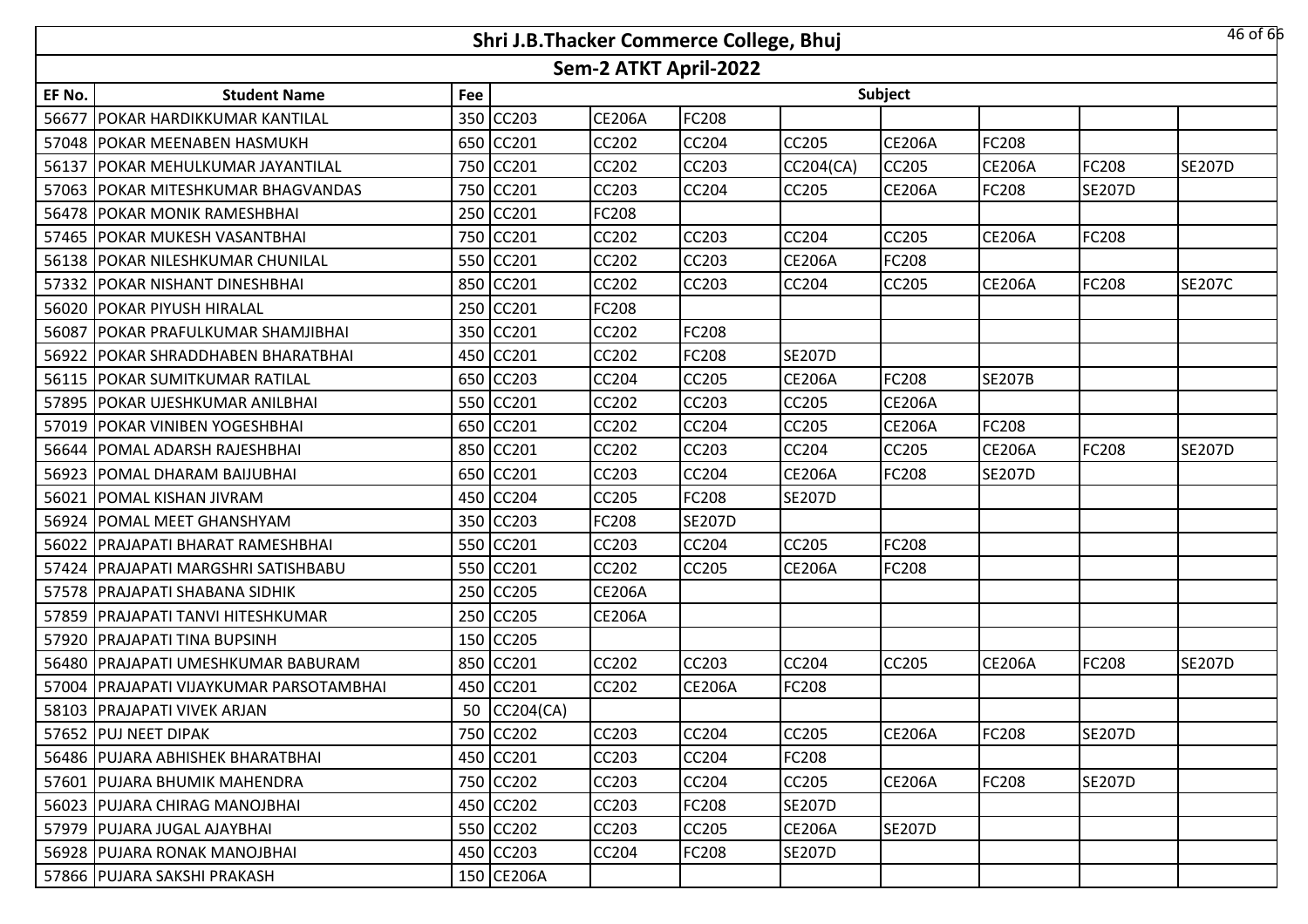|        |                                      |     | Shri J.B.Thacker Commerce College, Bhuj |                       |               |               |               |               |               | $47$ of 66    |
|--------|--------------------------------------|-----|-----------------------------------------|-----------------------|---------------|---------------|---------------|---------------|---------------|---------------|
|        |                                      |     |                                         | Sem-2 ATKT April-2022 |               |               |               |               |               |               |
| EF No. | <b>Student Name</b>                  | Fee |                                         |                       |               |               | Subject       |               |               |               |
|        | 57612 PUNJANI UDAY JITENDRABHAI      |     | 450 CC202                               | <b>CC205</b>          | <b>CE206A</b> | <b>FC208</b>  |               |               |               |               |
|        | 57526 PURBIYA MAHIPAL VINODBHAI      | 250 | CC201                                   | <b>CC205</b>          |               |               |               |               |               |               |
|        | 56024 PUROHIT RAJ ASHISHBHAI         |     | 750 CC201                               | CC203                 | <b>CC204</b>  | <b>CC205</b>  | <b>CE206A</b> | FC208         | <b>SE207D</b> |               |
|        | 57891 QURESHI ABDULWAHID MAHMADRAFIQ | 350 | CC203                                   | <b>CC205</b>          | <b>CE206A</b> |               |               |               |               |               |
|        | 56306 QURESHI FAIZAL ALIMAMAD        | 550 | <b>CC202</b>                            | <b>CC203</b>          | <b>CC204</b>  | <b>CC205</b>  | FC208         |               |               |               |
|        | 57441 RABADIA SAGAR HARESHBHAI       | 550 | CC203                                   | CC204                 | <b>CC205</b>  | <b>CE206A</b> | FC208         |               |               |               |
|        | 57735 RABADIYA ANKIT ARVINDBHAI      | 850 | <b>CC201</b>                            | <b>CC202</b>          | <b>CC203</b>  | CC204         | CC205         | <b>CE206A</b> | <b>FC208</b>  | <b>SE207D</b> |
|        | 56362 RABADIYA BHAVIK NARANBHAI      | 850 | CC201                                   | <b>CC202</b>          | <b>CC203</b>  | <b>CC204</b>  | CC205         | <b>CE206B</b> | FC208         | <b>SE207D</b> |
|        | 56882 RABADIYA BHUPESH JETHALAL      | 550 | CC201                                   | <b>CC203</b>          | <b>CC204</b>  | <b>CE206A</b> | FC208         |               |               |               |
|        | 57749 RABADIYA CHANDRAKANT VINODBHAI | 850 | CC201                                   | CC202                 | <b>CC203</b>  | CC204         | CC205         | <b>CE206A</b> | FC208         | <b>SE207C</b> |
|        | 56884 RABADIYA MANISH NARANBHAI      |     | 450 CC201                               | <b>CC204</b>          | <b>CE206A</b> | <b>FC208</b>  |               |               |               |               |
|        | 56678 RABADIYA NILESH SAMJI          |     | 550 CC201                               | CC203                 | <b>CC204</b>  | CC205         | FC208         |               |               |               |
|        | 56679 IRABADIYA PIYUSH MAVJI         |     | 450 CC201                               | <b>CC205</b>          | <b>CE206A</b> | <b>FC208</b>  |               |               |               |               |
|        | 56482 RABADIYA PRAVIN GOVIND         |     | 350 CC201                               | <b>CC202</b>          | <b>FC208</b>  |               |               |               |               |               |
|        | 57308 RABADIYA RIKESH RAVJIBHAI      |     | 650 CC201                               | <b>CC202</b>          | <b>CC203</b>  | <b>CC205</b>  | <b>CE206A</b> | FC208         |               |               |
|        | 56886 RABADIYA VISHAL VINODKUMAR     |     | 450 CC201                               | <b>CC203</b>          | <b>CE206A</b> | <b>FC208</b>  |               |               |               |               |
|        | 58036 RABARI ARVINDBHAI MAMUBHAI     | 350 | CC203                                   | <b>CC205</b>          | <b>CE206A</b> |               |               |               |               |               |
|        | 56103 RABARI ASHA DEPABHAI           |     | 250 CC205                               | <b>CE206A</b>         |               |               |               |               |               |               |
| 57744  | RABARI BHAVNA JIVABHAI               | 850 | CC201                                   | CC202                 | <b>CC203</b>  | <b>CC204</b>  | CC205         | <b>CE206A</b> | FC208         | <b>SE207C</b> |
|        | 57208 RABARI BHIKHABHAI RANABHAI     | 250 | <b>CC205</b>                            | <b>CE206A</b>         |               |               |               |               |               |               |
| 57904  | RABARI HARESH KALABHAI               | 750 | CC201                                   | CC202                 | <b>CC203</b>  | CC204         | CC205         | <b>CE206A</b> | <b>SE207D</b> |               |
|        | 57594 RABARI KAMLESHBHAI SONABHAI    |     | 750 CC201                               | <b>CC202</b>          | <b>CC203</b>  | <b>CC204</b>  | CC205         | <b>CE206A</b> | <b>FC208</b>  |               |
|        | 56139 RABARI MAHESHKUMAR DEVASHI     |     | 450 CC201                               | CC202                 | <b>CC203</b>  | FC208         |               |               |               |               |
|        | 58062 RABARI MEGABHAI BUDHABHAI      |     | 250 CC203                               | <b>CE206A</b>         |               |               |               |               |               |               |
|        | 56930 RABARI MITESH JAGDISHBHAI      |     | 850 CC201                               | CC202                 | <b>CC203</b>  | CC204         | CC205         | <b>CE206A</b> | FC208         | <b>SE207D</b> |
|        | 57768 RABARI NARSINH KANABHAI        |     | 850 CC201                               | <b>CC202</b>          | <b>CC203</b>  | <b>CC204</b>  | <b>CC205</b>  | <b>CE206A</b> | <b>FC208</b>  | <b>SE207D</b> |
|        | 57207 RABARI RAJESH KUMAR RANABHAI   |     | 850 CC201                               | CC202                 | <b>CC203</b>  | CC204         | CC205         | <b>CE206A</b> | <b>FC208</b>  | <b>SE207D</b> |
|        | 57887 RABARI RAJUBAI KHETABHAI       |     | 650 CC201                               | CC202                 | <b>CC203</b>  | <b>CC205</b>  | <b>CE206A</b> | <b>SE207D</b> |               |               |
|        | 57385 RABARI RAJUBEN VERSHIBHAI      |     | 650 CC201                               | CC202                 | <b>CC203</b>  | CC205         | <b>CE206A</b> | <b>FC208</b>  |               |               |
|        | 57346 RABARI RAMABHAI KARNABHAI      |     | 550 CC201                               | CC202                 | <b>CC204</b>  | <b>CE206A</b> | FC208         |               |               |               |
|        | 57002 RABARI RAMESHKUMAR RAVABHAI    |     | 650 CC201                               | CC202                 | <b>CC203</b>  | <b>CC205</b>  | <b>CE206A</b> | FC208         |               |               |
|        | 57535 RABARI RANABHAI RAJABHAI       |     | 750 CC201                               | CC202                 | <b>CC203</b>  | <b>CC204</b>  | CC205         | <b>CE206A</b> | <b>FC208</b>  |               |
|        | 57815   RABARI SANJAY PALABHAI       |     | 250 CC203                               | <b>CE206A</b>         |               |               |               |               |               |               |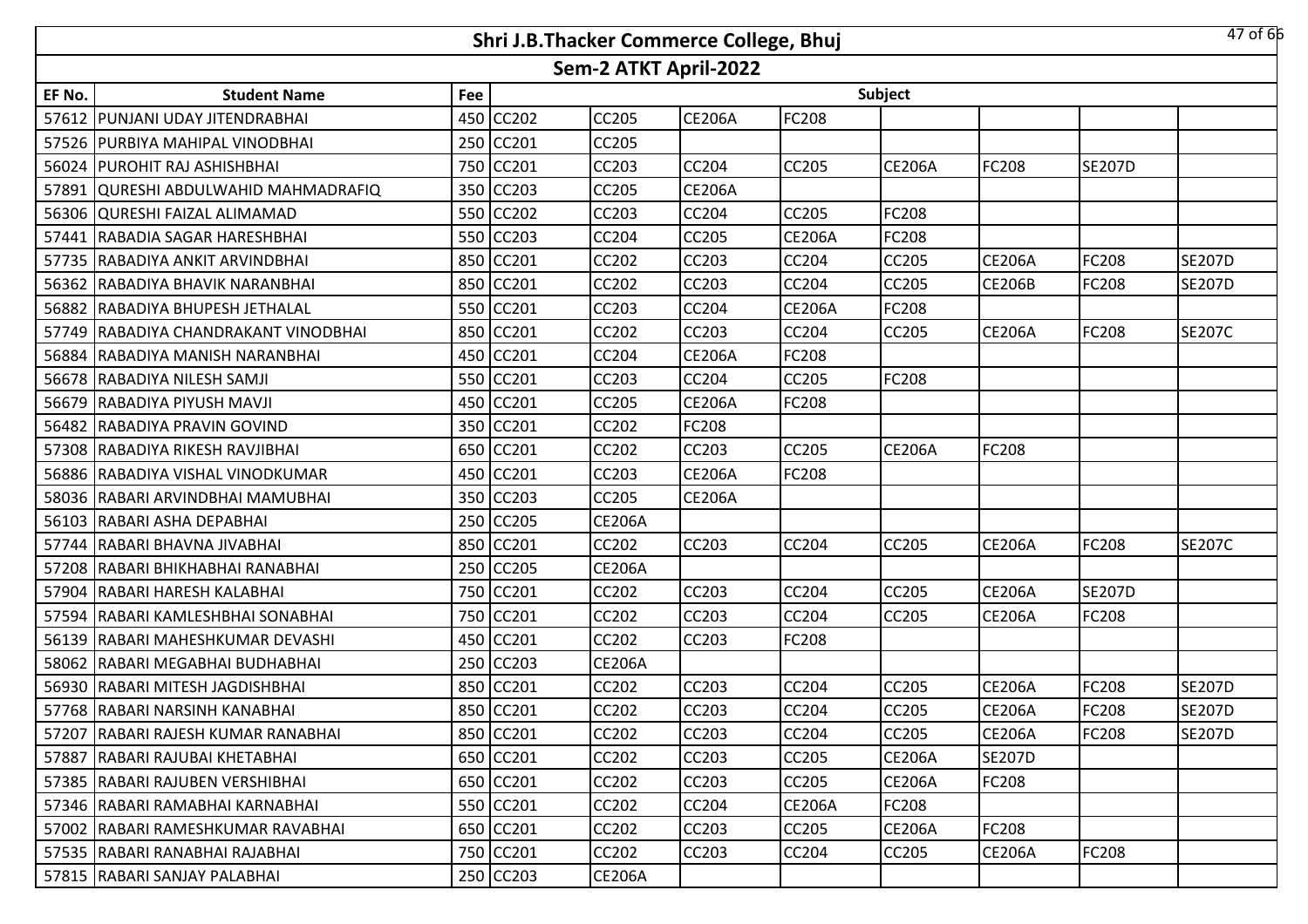|        |                                     |     | Shri J.B.Thacker Commerce College, Bhuj |                       |               |               |               |                   |               | 48 of 66      |
|--------|-------------------------------------|-----|-----------------------------------------|-----------------------|---------------|---------------|---------------|-------------------|---------------|---------------|
|        |                                     |     |                                         | Sem-2 ATKT April-2022 |               |               |               |                   |               |               |
| EF No. | <b>Student Name</b>                 | Fee |                                         |                       |               |               | Subject       |                   |               |               |
|        | 57743 RABARI VEJIBEN LADHABHAI      |     | 850 CC201                               | <b>CC202</b>          | <b>CC203</b>  | <b>CC204</b>  | CC205         | <b>CE206A</b>     | <b>FC208</b>  | <b>SE207C</b> |
|        | 57381 RABARI VELABHAI JUMABHAI      | 650 | CC201                                   | CC202                 | <b>CC203</b>  | <b>CC204</b>  | FC208         | <b>SE207D</b>     |               |               |
| 57137  | <b>RAEEN ABUASIM RAMZANALI</b>      | 650 | <b>CC203</b>                            | CC204                 | <b>CC205</b>  | <b>CE206A</b> | FC208         | <b>SE207D</b>     |               |               |
|        | 57678 RAG SHAMAT MEGARAJ            | 850 | <b>CC201</b>                            | CC202                 | <b>CC203</b>  | <b>CC204</b>  | CC205         | <b>CE206A</b>     | <b>FC208</b>  | <b>SE207D</b> |
|        | 56483 RAGHAV DHANANJAY SRIPALSINGH  | 350 | CC201(CA)                               | CC202(CA)             | <b>CC203</b>  | CC204(CA)     | CC205(CA)     | <b>CE206A</b>     | <b>FC208</b>  | SE207C(CA)    |
| 56281  | RAIYA HITARTH TRILOKBHAI            | 450 | CC203                                   | CC205                 | <b>CE206A</b> | FC208         |               |                   |               |               |
|        | 56339 RAIYANI JIGNESH KHIMJI        | 750 | <b>CC201</b>                            | <b>CC202</b>          | <b>CC203</b>  | <b>CC204</b>  | CC205         | FC208             | <b>SE207D</b> |               |
|        | 57136 RAIYANI KOMALBEN JAYANTILAL   | 750 | CC201                                   | CC202                 | CC203(CA)     | <b>CC204</b>  | CC205         | <b>CE206A</b>     | FC208         | <b>SE207D</b> |
|        | 57941 RAIYANI SHAKSHI KISHORBHAI    | 350 | <b>CC203</b>                            | <b>CC205</b>          | <b>CE206A</b> |               |               |                   |               |               |
|        | 57272 RAJANI GITESH JITENDRABHAI    | 450 | <b>CC203</b>                            | <b>CC205</b>          | <b>CE206A</b> | FC208         |               |                   |               |               |
|        | 56088 RAJDE JIGARKUMAR SHASHIKANT   |     | 450 CC202                               | <b>CC205</b>          | <b>CE206A</b> | <b>FC208</b>  |               |                   |               |               |
|        | 57804 RAJGOR DHARMIK ASHVINBHAI     |     | 250 CC205                               | <b>CE206A</b>         |               |               |               |                   |               |               |
|        | 57769 RAJGOR DHAVAL MUKESHBHAI      |     | 750 CC201                               | <b>CC202</b>          | <b>CC203</b>  | <b>CC204</b>  | <b>CC205</b>  | <b>CE206A</b>     | <b>SE207D</b> |               |
|        | 57812 RAJGOR DHRUVTEJ JENTIBHAI     |     | 350 CC204                               | <b>CC205</b>          | <b>CE206A</b> |               |               |                   |               |               |
|        | 56645 RAJGOR HARSH AJITKUMAR        |     | 650 CC203                               | CC204                 | <b>CC205</b>  | <b>CE206A</b> | FC208         | <b>SE207D</b>     |               |               |
|        | 57149 RAJGOR JEET ANILBHAI          |     | 850 CC201                               | <b>CC202</b>          | <b>CC203</b>  | CC204         | CC205         | <b>CE206A</b>     | <b>FC208</b>  | <b>SE207D</b> |
|        | 56025 RAJGOR JINALBEN NATVARLAL     | 250 | CC203                                   | FC208                 |               |               |               |                   |               |               |
|        | 56680 RAJGOR KARANKUMAR RAJESHBHAI  | 750 | CC201                                   | CC202                 | <b>CC203</b>  | CC204         | CC205         | <b>CE206A</b>     | <b>FC208</b>  |               |
| 57413  | <b>RAJGOR KHUSHBOO MAHESHBHAI</b>   | 650 | CC203                                   | CC204                 | <b>CC205</b>  | <b>CE206A</b> | FC208         | <b>SE207D</b>     |               |               |
|        | 57059 RAJGOR MOUNIK MANOJBHAI       | 750 | CC201                                   | CC203                 | <b>CC204</b>  | CC205         | <b>CE206A</b> | FC208             | <b>SE207D</b> |               |
| 56904  | <b>RAJGOR MUKESH PRANJIVAN</b>      | 850 | CC201                                   | CC202                 | <b>CC203</b>  | CC204         | CC205         | <b>CE206B</b>     | FC208         | <b>SE207D</b> |
|        | 57664 RAJGOR NILIMA KANTILAL        |     | 550 CC201                               | <b>CC203</b>          | <b>CC205</b>  | <b>CE206A</b> | FC208         |                   |               |               |
|        | 56646 RAJGOR PURVI KHARASHAKAR      |     | 750 CC202                               | CC203                 | <b>CC204</b>  | CC205         | <b>CE206A</b> | FC208             | <b>SE207D</b> |               |
|        | 57518 RAJGOR SAGAR KAMLESHBHAI      |     | 850 CC201                               | <b>CC202</b>          | <b>CC203</b>  | <b>CC204</b>  | CC205         | <b>CE206A</b>     | <b>FC208</b>  | <b>SE207D</b> |
|        | 57999 RAJGOR SATYA VINODBHAI        |     | 650 CC202                               | CC203                 | <b>CC204</b>  | CC205         | <b>CE206A</b> | <b>SE207D</b>     |               |               |
|        | 57155 RAJGOR SAURABHKUMAR JALARAM   |     | 450 CC201                               | <b>CC203</b>          | <b>CE206A</b> | <b>FC208</b>  |               |                   |               |               |
|        | 57670 RAJGOR SMIT PRAVINBHAI        |     | 850 CC201                               | CC202                 | <b>CC203</b>  | CC204         | CC205         | <b>CE206A</b>     | <b>FC208</b>  | <b>SE207D</b> |
|        | 56648 RAJGOR VISHALKUMAR HITESHBHAI |     | 850 CC201                               | <b>CC202</b>          | <b>CC203</b>  | <b>CC204</b>  | CC205         | <b>CE206A</b>     | <b>FC208</b>  | <b>SE207D</b> |
|        | 58097   RAJPUT BHARAT GOVINDBHAI    |     | 350 CC201(CA)                           | CC202(CA)             | <b>CC203</b>  | <b>CC204</b>  | CC205         | <b>CE206A(CA)</b> | SE207D(CA)    |               |
|        | 56141 RAJPUT PARTH AJITSINH         | 750 | CC201                                   | CC202                 | <b>CC204</b>  | <b>CC205</b>  | <b>CE206A</b> | FC208             | <b>SE207D</b> |               |
|        | 56142 RAMANI BHUPENDRA JAYANTILAL   |     | 350 CC201                               | CC203                 | <b>FC208</b>  |               |               |                   |               |               |
|        | 56498 RAMANI DINKALBAHEN SHANTILAL  |     | 350 CC201                               | CC202                 | <b>FC208</b>  |               |               |                   |               |               |
|        | 56231 RAMANI DIVY VIRENDRA          |     | 750 CC201                               | CC202                 | <b>CC203</b>  | CC204         | CC205         | FC208             | <b>SE207D</b> |               |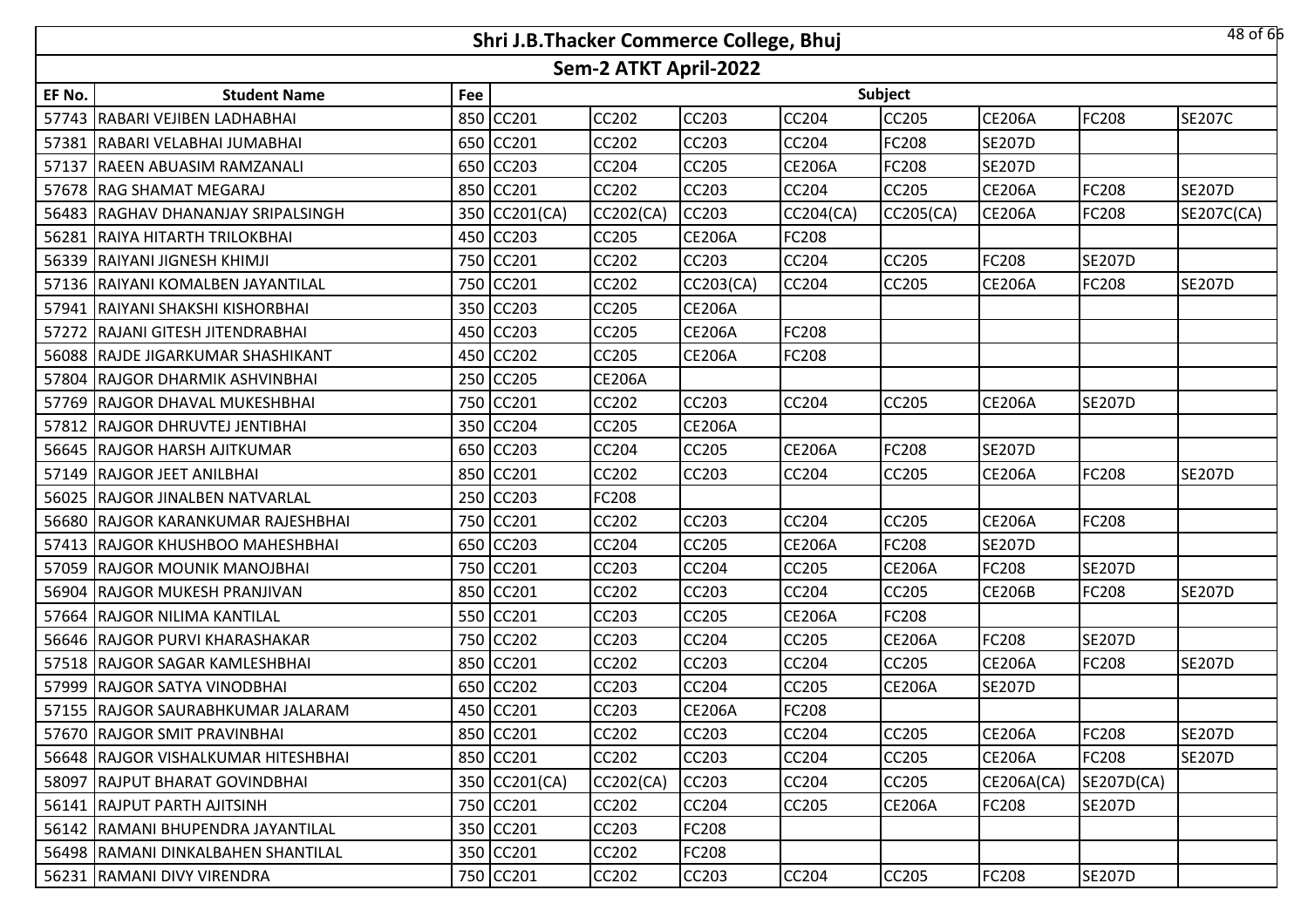|        |                                       |     | Shri J.B.Thacker Commerce College, Bhuj |                       |               |               |               |               |               | 49 of 66      |
|--------|---------------------------------------|-----|-----------------------------------------|-----------------------|---------------|---------------|---------------|---------------|---------------|---------------|
|        |                                       |     |                                         | Sem-2 ATKT April-2022 |               |               |               |               |               |               |
| EF No. | <b>Student Name</b>                   | Fee |                                         |                       |               |               | Subject       |               |               |               |
|        | 56143 RAMANI GAURAV LALJI             | 750 | <b>CC201</b>                            | CC202                 | CC203         | CC205         | <b>CE206A</b> | FC208         | <b>SE207D</b> |               |
|        | 57235 RAMANI JASMIN LILADHARBHAI      | 750 | <b>CC201</b>                            | <b>CC202</b>          | <b>CC203</b>  | <b>CC204</b>  | CC205         | <b>CE206A</b> | <b>FC208</b>  |               |
|        | 56649 RAMANI KEVAL LALJIBHAI          |     | 850 CC201                               | CC202                 | CC203         | CC204         | CC205         | <b>CE206A</b> | FC208         | <b>SE207D</b> |
|        | 56650 RAMANI KHUSHAL NANJIBHAI        | 850 | CC201                                   | <b>CC202</b>          | <b>CC203</b>  | <b>CC204</b>  | CC205         | <b>CE206A</b> | <b>FC208</b>  | <b>SE207D</b> |
| 57234  | <b>RAMANI KOMAL PRABHURAM</b>         | 750 | <b>CC201</b>                            | CC202                 | CC203         | CC204         | CC205         | <b>CE206A</b> | <b>FC208</b>  |               |
|        | 56652 RAMANI KRUNAL GANGARAM          | 450 | <b>CC203</b>                            | <b>CC204</b>          | <b>FC208</b>  | <b>SE207D</b> |               |               |               |               |
|        | 56144 RAMANI NEHA LALJIBHAI           | 450 | CC201                                   | CC205                 | <b>CE206A</b> | <b>FC208</b>  |               |               |               |               |
| 57482  | RAMANI NIKHIL BHARATLAL               | 850 | CC201                                   | CC202                 | CC203         | <b>CC204</b>  | <b>CC205</b>  | <b>CE206A</b> | <b>FC208</b>  | <b>SE207D</b> |
|        | 56499 RAMANI NILESH DHANSUKHLAL       | 750 | <b>CC201</b>                            | CC202                 | CC203         | <b>CC204</b>  | CC205         | FC208         | <b>SE207D</b> |               |
|        | 56026 RAMANI NIRAV ANILKUMAR          | 350 | CC201                                   | CC202                 | FC208         |               |               |               |               |               |
| 57822  | RAMANI SAGAR BHARATBHAI               | 650 | <b>CC202</b>                            | CC203                 | CC204         | CC205         | <b>CE206A</b> | <b>SE207D</b> |               |               |
| 56232  | RAMANI URMIBEN ISHWARLAL              | 450 | CC204                                   | CC205                 | FC208         | <b>SE207D</b> |               |               |               |               |
|        | 57248 RAMJIYANI ANKIT NARENDRA        | 350 | <b>CC201</b>                            | CC205                 | CE206A(CA)    | <b>FC208</b>  |               |               |               |               |
| 57894  | RAMJIYANI HETKUMAR RAMESHBHAI         | 250 | <b>CC205</b>                            | <b>CE206A</b>         |               |               |               |               |               |               |
|        | 57502 RAMJIYANI JYOTIBEN ASHOKKUMAR   | 250 | <b>CC205</b>                            | FC208                 |               |               |               |               |               |               |
| 57337  | <b>RAMJIYANI KAUSHIK NARSINH</b>      | 350 | <b>CC205</b>                            | <b>CE206A</b>         | FC208         |               |               |               |               |               |
| 56027  | IRAMJIYANI MAYURKUMAR RAJESHKUMAR     | 850 | <b>CC201</b>                            | <b>CC202</b>          | <b>CC203</b>  | <b>CC204</b>  | CC205         | <b>CE206A</b> | <b>FC208</b>  | <b>SE207D</b> |
| 57082  | RAMJIYANI UDESHKUMAR VITTHALDAS       | 650 | CC201                                   | CC202                 | <b>CC204</b>  | CC205         | <b>CE206A</b> | FC208         |               |               |
| 56028  | RANA DHRUVKUMAR TANUBHA               | 750 | <b>CC201</b>                            | CC202(CA)             | <b>CC203</b>  | <b>CC204</b>  | CC205         | <b>CE206A</b> | <b>FC208</b>  | <b>SE207D</b> |
|        | 56500 RANA MAYURSINH BHAGIRATHSINH    | 750 | <b>CC201</b>                            | <b>CC202</b>          | <b>CC203</b>  | CC205         | <b>CE206A</b> | FC208         | <b>SE207D</b> |               |
| 57102  | <b>RANA PRADIPSINH PRAVINSINH</b>     | 850 | <b>CC201</b>                            | CC202                 | <b>CC203</b>  | CC204         | CC205         | <b>CE206A</b> | <b>FC208</b>  | <b>SE207D</b> |
| 56933  | <b>RANA RAGHUVIRSINH PRAVINSINH</b>   | 350 | <b>CC203</b>                            | FC208                 | <b>SE207D</b> |               |               |               |               |               |
| 57147  | <b>RANGANI ANUJ PRAVIN</b>            | 850 | CC201                                   | CC202                 | CC203         | CC204         | CC205         | <b>CE206A</b> | <b>FC208</b>  | <b>SE207D</b> |
|        | 56233 RANGANI HETUL DAYALAL           | 650 | <b>CC201</b>                            | CC203                 | <b>CC204</b>  | CC205         | FC208         | <b>SE207D</b> |               |               |
|        | 57164 RANGANI HIT NARSHI              | 750 | CC201                                   | CC202                 | CC203         | CC204         | CC205         | <b>CE206A</b> | <b>FC208</b>  |               |
|        | 57847 RANGANI KISHANKUMAR DHANSUKH    |     | 750 CC201                               | <b>CC202</b>          | <b>CC203</b>  | <b>CC204</b>  | CC205         | <b>CE206A</b> | <b>SE207D</b> |               |
|        | 56029 RANGANI KRISHNABEN MAVAJI       |     | 350 CC203                               | <b>CC205</b>          | FC208         |               |               |               |               |               |
|        | 57252 RANGANI MEET KANTILAL           |     | 850 CC201                               | CC202                 | <b>CC203</b>  | <b>CC204</b>  | CC205         | <b>CE206A</b> | <b>FC208</b>  | <b>SE207D</b> |
|        | 56934 IRANGANI NITINKUMAR NAVNCHANDRA |     | 750 CC201                               | <b>CC202</b>          | <b>CC203</b>  | <b>CC204</b>  | <b>CE206A</b> | FC208         | <b>SE207D</b> |               |
|        | 57067 RANGANI RIYA MANILAL            |     | 650 CC201                               | <b>CC202</b>          | CC204         | <b>CC205</b>  | <b>CE206A</b> | FC208         |               |               |
|        | 56501 RANGANI VISHAL ASHOK            |     | 850 CC201                               | CC202                 | CC203         | <b>CC204</b>  | CC205         | <b>CE206A</b> | <b>FC208</b>  | <b>SE207D</b> |
|        | 57467 RATHOD ARVINSINH DHIRUBHA       |     | 250 CC205                               | <b>CE206A</b>         |               |               |               |               |               |               |
|        | 57716 RATHOD BARKHA HIMATBHAI         |     | 550 CC201                               | <b>CC202</b>          | CC203         | <b>CC205</b>  | <b>CE206A</b> |               |               |               |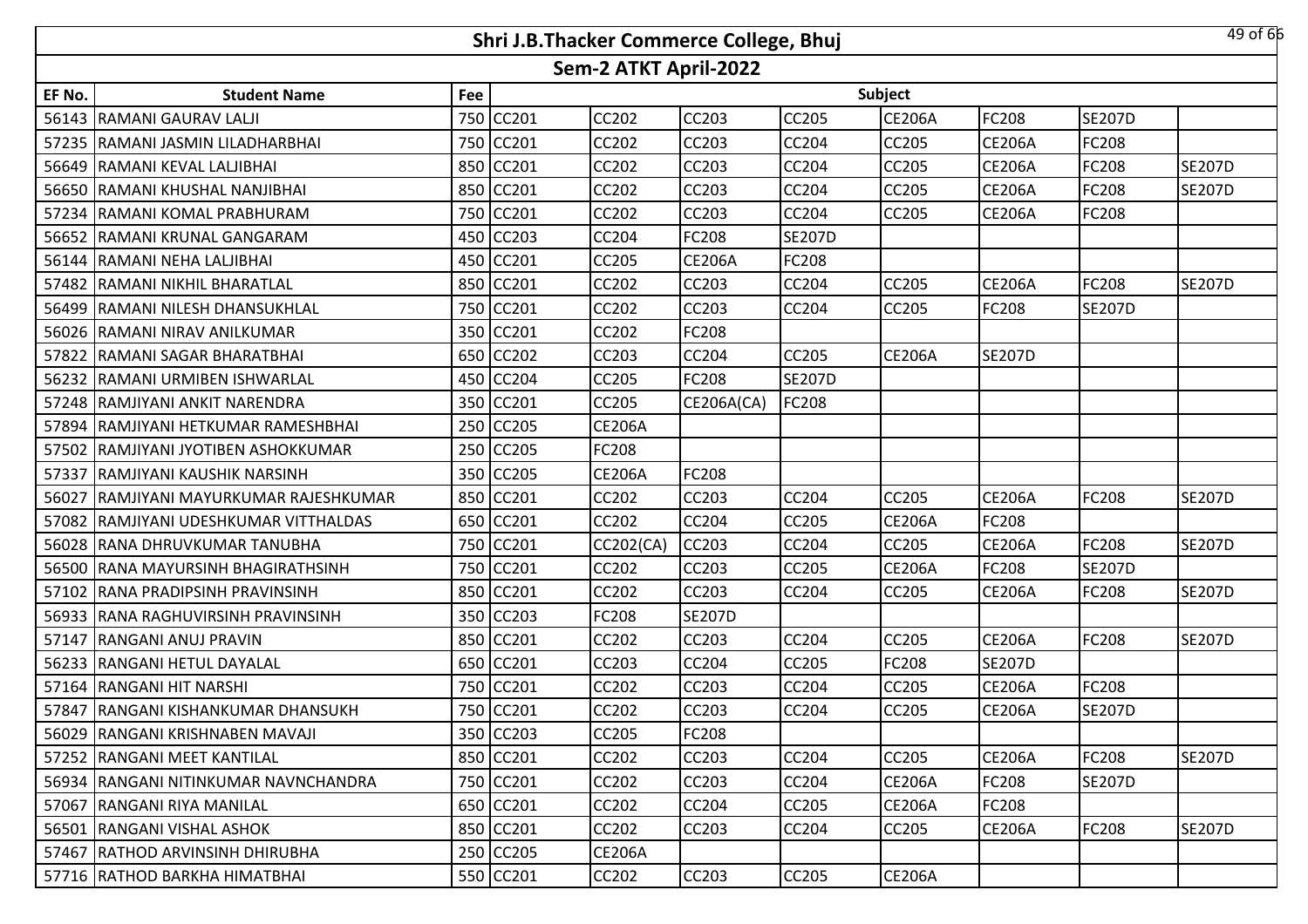|        |                                        |     | Shri J.B.Thacker Commerce College, Bhuj |                       |               |               |               |               |               | $50$ of $66$  |
|--------|----------------------------------------|-----|-----------------------------------------|-----------------------|---------------|---------------|---------------|---------------|---------------|---------------|
|        |                                        |     |                                         | Sem-2 ATKT April-2022 |               |               |               |               |               |               |
| EF No. | <b>Student Name</b>                    | Fee |                                         |                       |               |               | Subject       |               |               |               |
| 56502  | RATHOD DEVANG KETANBHAI                | 850 | CC201                                   | <b>CC202</b>          | <b>CC203</b>  | <b>CC204</b>  | <b>CC205</b>  | <b>CE206A</b> | <b>FC208</b>  | <b>SE207D</b> |
|        | 56503 RATHOD HARIYALIBEN GHANSHYAM     | 850 | CC201                                   | <b>CC202</b>          | <b>CC203</b>  | CC204         | CC205         | <b>CE206A</b> | <b>FC208</b>  | <b>SE207D</b> |
| 56599  | <b>RATHOD JAGDISH SHAMJI</b>           |     | 450 CC201                               | <b>CC204</b>          | <b>FC208</b>  | <b>SE207D</b> |               |               |               |               |
| 57027  | <b>RATHOD MANTHANKUMAR BHARATBHAI</b>  |     | 750 CC201                               | <b>CC202</b>          | <b>CC203</b>  | <b>CC204</b>  | <b>CE206A</b> | FC208         | <b>SE207D</b> |               |
| 57874  | <b>RATHOD MUKESH BHIKHA</b>            |     | 450 CC201                               | <b>CC202</b>          | <b>CC203</b>  | <b>CC205</b>  |               |               |               |               |
|        | 57269 RATHOD NILAM ASWINBHAI           |     | 150 CE206A                              |                       |               |               |               |               |               |               |
|        | 56506 RATHOD NIMESH SHAILESHBHAI       |     | 850 CC201                               | <b>CC202</b>          | <b>CC203</b>  | <b>CC204</b>  | <b>CC205</b>  | <b>CE206A</b> | <b>FC208</b>  | <b>SE207D</b> |
|        | 56941 RATHOD PRINCE ANIL               | 450 | <b>CC201</b>                            | CC203                 | <b>CC204</b>  | <b>CE206A</b> |               |               |               |               |
|        | 57961 RATHOD PRIYA NARENDRABHAI        | 450 | <b>CC203</b>                            | <b>CC204</b>          | <b>CC205</b>  | <b>CE206A</b> |               |               |               |               |
|        | 56030 RATHOD RAHUL CHATSINH            | 750 | <b>CC201</b>                            | <b>CC203</b>          | <b>CC204</b>  | <b>CC205</b>  | <b>CE206A</b> | FC208         | <b>SE207D</b> |               |
|        | 57362 RATHOD RAJ DINESHBHAI            | 850 | CC201                                   | <b>CC202</b>          | <b>CC203</b>  | <b>CC204</b>  | CC205         | <b>CE206A</b> | <b>FC208</b>  | <b>SE207D</b> |
|        | 57310 RATHOD ROSHANI VINODBHAI         | 250 | CC202                                   | FC208                 |               |               |               |               |               |               |
|        | 57128 RATHOD SUMIYABANU ABDREMAN       | 250 | <b>CE206A</b>                           | FC208                 |               |               |               |               |               |               |
|        | 57510 RATHOD UMANG ARVINDBHAI          | 850 | CC201                                   | CC202                 | <b>CC203</b>  | CC204         | CC205         | <b>CE206A</b> | FC208         | <b>SE207D</b> |
|        | 56031 RATHOD VIJAYRAJJI NONGANJI       |     | 550 CC203                               | <b>CC204</b>          | <b>CC205</b>  | <b>CE206A</b> | FC208         |               |               |               |
|        | 56032 RATHVA NILESHBHAI NARATAMBHAI    |     | 250 CC201                               | FC208                 |               |               |               |               |               |               |
|        | 56600 RATNANI HARDIK LAKHAMSHI         |     | 850 CC201                               | <b>CC202</b>          | <b>CC203</b>  | <b>CC204</b>  | <b>CC205</b>  | <b>CE206A</b> | <b>FC208</b>  | <b>SE207D</b> |
|        | 57896 RAVAL BHUMIKABEN RAMESHBHAI      |     | 350 CC203                               | <b>CC205</b>          | <b>CE206A</b> |               |               |               |               |               |
|        | 57293 IRAWAT MANSIBEN MAHENDRAKUMAR    |     | 550 CC201                               | <b>CC205</b>          | <b>CE206A</b> | <b>FC208</b>  | <b>SE207D</b> |               |               |               |
|        | 56338 RAYKUNDAL VIVEK KIRTIBHAI        |     | 850 CC201                               | <b>CC202</b>          | <b>CC203</b>  | CC204         | CC205         | <b>CE206A</b> | <b>FC208</b>  | <b>SE207D</b> |
|        | 56513 RAYMA MARJINA MITHU              | 450 | CC201                                   | CC203                 | <b>CE206A</b> | <b>FC208</b>  |               |               |               |               |
|        | 57439 RAYMA MUSTAK FAKIRMAMAD          | 850 | <b>CC201</b>                            | <b>CC202</b>          | <b>CC203</b>  | CC204         | <b>CC205</b>  | <b>CE206A</b> | <b>FC208</b>  | <b>SE207D</b> |
| 57575  | RAYMA NAJIRHUSEN ABDUL                 | 850 | CC201                                   | CC202                 | <b>CC203</b>  | <b>CC204</b>  | CC205         | <b>CE206A</b> | <b>FC208</b>  | <b>SE207D</b> |
|        | 56942 RAYMA SAHILHUSHEN SULEMAN        | 750 | CC201                                   | <b>CC202</b>          | <b>CC203</b>  | <b>CC204</b>  | <b>CE206A</b> | FC208         | <b>SE207D</b> |               |
|        | 56975 RAYMA SAZID HUSSAIN              | 550 | CC202(CA)                               | CC203                 | <b>CC204</b>  | CC205         | <b>CE206A</b> | <b>SE207D</b> |               |               |
|        | 56033 RAYMA TAHERULKADIR MAHAMADAMIN   |     | 450 CC201                               | <b>CC202</b>          | <b>CC205</b>  | CE206A(CA)    | FC208         |               |               |               |
|        | 56145 RUDANI ANILKUMAR VITTHALDAS      |     | 750 CC201                               | <b>CC203</b>          | <b>CC204</b>  | <b>CC205</b>  | <b>CE206A</b> | FC208         | <b>SE207D</b> |               |
|        | 56487 RUDANI DARSHANKUMAR KHIMJI       |     | 850 CC201                               | <b>CC202</b>          | <b>CC203</b>  | <b>CC204</b>  | <b>CC205</b>  | <b>CE206A</b> | <b>FC208</b>  | <b>SE207C</b> |
|        | 56034 RUDANI DIPESHKUMAR MAHENDRAKUMAR |     | 350 CE206A                              | FC208                 | <b>SE207D</b> |               |               |               |               |               |
|        | 56514 RUDANI HARDIK NARANBHAI          |     | 850 CC201                               | CC202                 | <b>CC203</b>  | <b>CC204</b>  | CC205         | <b>CE206A</b> | <b>FC208</b>  | <b>SE207D</b> |
|        | 56713 RUDANI HARDIKKUMAR MOHANBHAI     |     | 850 CC201                               | CC202                 | <b>CC203</b>  | CC204         | CC205         | <b>CE206B</b> | <b>FC208</b>  | <b>SE207D</b> |
|        | 57064 RUDANI HIT SURESH                |     | 750 CC201                               | CC202                 | CC203         | <b>CC204</b>  | CC205         | <b>CE206A</b> | <b>FC208</b>  | SE207D(CA)    |
|        | 56534 RUDANI JAYESHKUMAR POPATLAL      |     | 850 CC201                               | CC202                 | <b>CC203</b>  | <b>CC204</b>  | CC205         | <b>CE206A</b> | <b>FC208</b>  | <b>SE207D</b> |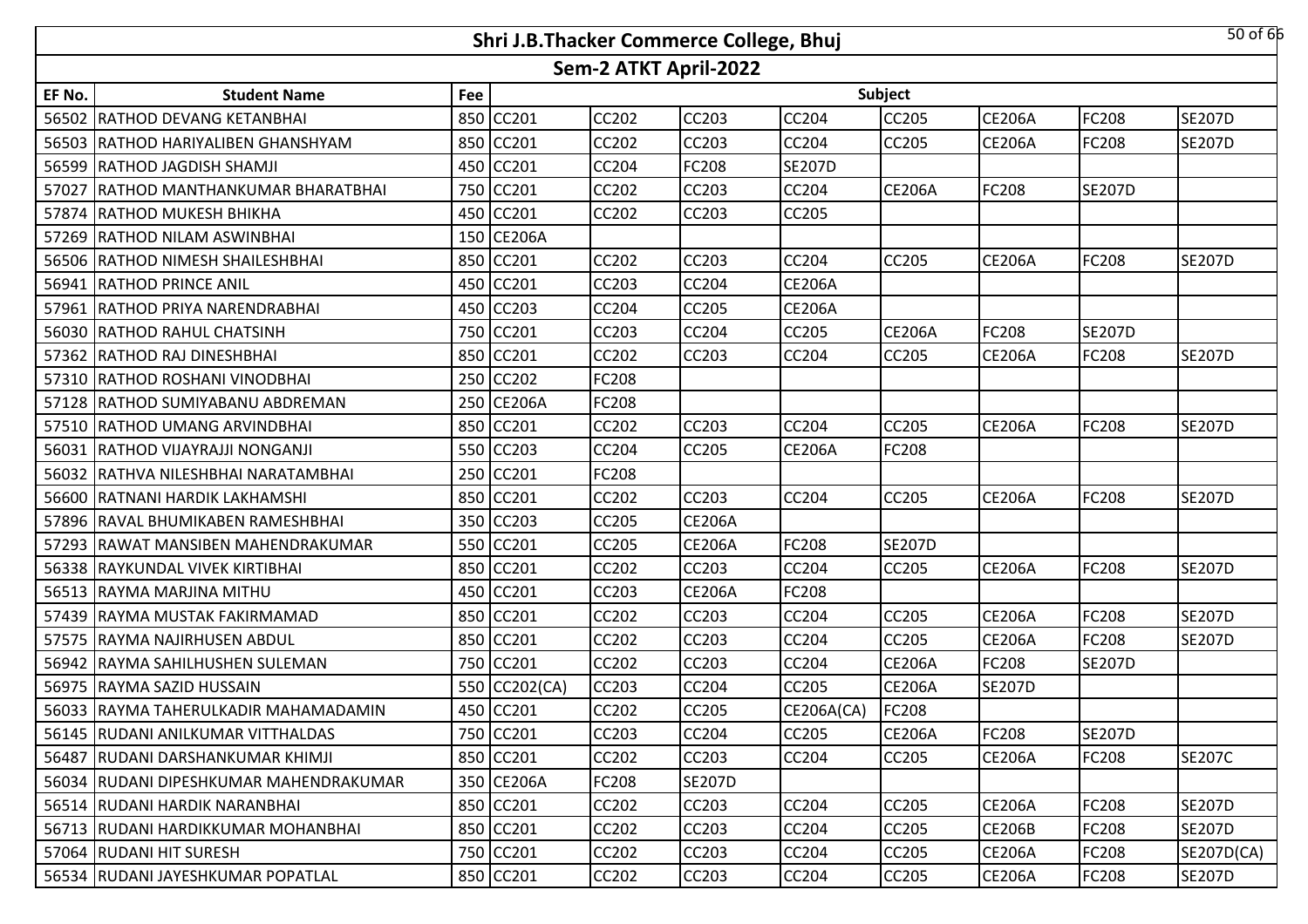|        |                                         |     | Shri J.B.Thacker Commerce College, Bhuj |                       |               |               |               |               |               | $51$ of $66$  |
|--------|-----------------------------------------|-----|-----------------------------------------|-----------------------|---------------|---------------|---------------|---------------|---------------|---------------|
|        |                                         |     |                                         | Sem-2 ATKT April-2022 |               |               |               |               |               |               |
| EF No. | <b>Student Name</b>                     | Fee |                                         |                       |               |               | Subject       |               |               |               |
| 56889  | RUDANI JINALBEN NIRANJANBHAI            |     | 450 CC201                               | <b>CC204</b>          | <b>CE206A</b> | FC208         |               |               |               |               |
|        | 57980 RUDANI KAPILKUMAR TULSIDAS        |     | 350 CC203                               | <b>CC204</b>          | <b>CC205</b>  |               |               |               |               |               |
|        | 56603 RUDANI KIRANKUMAR BHARATBHAI      |     | 850 CC201                               | <b>CC202</b>          | CC203         | CC204         | <b>CC205</b>  | <b>CE206A</b> | FC208         | <b>SE207D</b> |
|        | 56515 RUDANI MITULKUMAR RAJENDRAKUMAR   |     | 850 CC201                               | <b>CC202</b>          | CC203         | CC204         | <b>CC205</b>  | <b>CE206A</b> | <b>FC208</b>  | <b>SE207D</b> |
|        | 56559 RUDANI RAJ MAGANLAL               |     | 850 CC201                               | <b>CC202</b>          | CC203         | CC204         | CC205         | <b>CE206A</b> | FC208         | <b>SE207D</b> |
|        | 58011 RUDANI RIDDHI PARESHKUMAR         |     | 750 CC201                               | <b>CC202</b>          | <b>CC203</b>  | CC204         | <b>CC205</b>  | <b>CE206A</b> | <b>SE207D</b> |               |
|        | 57122 RUDANI RUTIBEN SUBHASHBHAI        |     | 350 CC203                               | <b>CC205</b>          | <b>CE206A</b> |               |               |               |               |               |
|        | 57950 RUDANI SHITALBEN RAMESHBHAI       |     | 750 CC201                               | <b>CC202</b>          | <b>CC203</b>  | CC204         | <b>CC205</b>  | <b>CE206A</b> | <b>SE207D</b> |               |
|        | 57134 RUDANI SURAJ BHARATBHAI           |     | 850 CC201                               | CC202                 | CC203         | CC204         | CC205         | <b>CE206A</b> | FC208         | <b>SE207D</b> |
|        | 56609 RUPAREL JAY KHATAUBHAI            |     | 750 CC201                               | CC202                 | CC203         | CC204         | <b>CE206A</b> | FC208         | <b>SE207D</b> |               |
|        | 57786 RUPAREL MIHIR CHANDRAKANT         |     | 750 CC201                               | CC202                 | CC203         | CC204         | <b>CC205</b>  | <b>CE206A</b> | <b>SE207D</b> |               |
|        | 56538 SACHADE DIVYESHKUMAR PRADIPBHAI   |     | 850 CC201                               | CC202                 | CC203         | CC204         | CC205         | <b>CE206A</b> | FC208         | <b>SE207D</b> |
|        | 58066 SACHALA JITENDRA VIRJI            |     | 550 CC201                               | CC203                 | CC204         | CC205         | <b>CE206A</b> |               |               |               |
|        | 56905 SADHU HIREN NAROTAMBHAI           |     | 250 CC203                               | <b>CC205</b>          |               |               |               |               |               |               |
|        | 57123 SAIYAD AFSHANA AKBARSHA           |     | 450 CC203                               | <b>CC204</b>          | <b>CC205</b>  | <b>CE206A</b> |               |               |               |               |
| 57754  | <b>SAIYAD IFTAR HUSSAIN ABDUL MAJID</b> |     | 850 CC201                               | <b>CC202</b>          | CC203         | CC204         | <b>CC205</b>  | <b>CE206A</b> | FC208         | <b>SE207D</b> |
|        | 56035 SAIYAD RUMELABIBI KASAMSHA        |     | 650 CC201                               | <b>CC202</b>          | <b>CC204</b>  | CC205         | <b>CE206A</b> | FC208         |               |               |
|        | 56516 SAIYAD SAJANSHA AKBARSHA          |     | 850 CC201                               | <b>CC202</b>          | CC203         | CC204         | <b>CC205</b>  | <b>CE206A</b> | FC208         | <b>SE207D</b> |
|        | 56517 SAIYAD WAJID FIROJSHA             |     | 550 CC203                               | <b>CC205</b>          | <b>CE206A</b> | FC208         | <b>SE207D</b> |               |               |               |
|        | 57811 SAIYED MOHMEDJAMIR JAVED          |     | 350 CC203                               | <b>CE206A</b>         | <b>SE207D</b> |               |               |               |               |               |
|        | 56743 SAKARIYA BHARNTI KIRITBHAI        |     | 650 CC201                               | CC203                 | <b>CC204</b>  | CC205         | <b>CE206A</b> | FC208         |               |               |
|        | 56746 SAKARIYA VIVEK BIPINKUMAR         |     | 750 CC202                               | CC203                 | CC204         | CC205         | <b>CE206A</b> | FC208         | <b>SE207D</b> |               |
| 57883  | <b>SAKE RUKSANA RIYAZ</b>               |     | 350 CC205                               | <b>CE206A</b>         | <b>SE207D</b> |               |               |               |               |               |
|        | 57000 SALANI JAYKUMAR RUPABHAI          |     | 850 CC201                               | CC202                 | CC203         | CC204         | <b>CC205</b>  | <b>CE206A</b> | FC208         | <b>SE207D</b> |
|        | 56036 SALAT HARDIK MUKESHBHAI           |     | 450 CC203                               | CC204                 | CC205(CA)     | FC208         | <b>SE207D</b> |               |               |               |
|        | 56037 SALAT JIGAR JAGDISHBHAI           |     | 350 CC203                               | <b>CC204</b>          | FC208         |               |               |               |               |               |
|        | 56615 SALAT VISHAL ANIL                 |     | 750 CC201(CA)                           | <b>CC202</b>          | <b>CC203</b>  | CC204         | <b>CC205</b>  | <b>CE206A</b> | FC208         | <b>SE207D</b> |
|        | 56146 SALIYA MAHESH JAKHU               |     | 350 CC205                               | <b>CE206A</b>         | <b>FC208</b>  |               |               |               |               |               |
|        | 56038 SALUNKHE POOJA RAMCHANDRA         |     | 350 CC205                               | <b>CE206A</b>         | FC208         |               |               |               |               |               |
|        | 57359 SAMA AFZAL MOHMADRAFIK            |     | 650 CC202                               | CC203                 | CC205         | <b>CE206A</b> | <b>FC208</b>  | <b>SE207D</b> |               |               |
|        | 56147 SAMA AKHTAR ADAM                  |     | 650 CC203                               | CC204                 | <b>CC205</b>  | <b>CE206A</b> | <b>FC208</b>  | <b>SE207D</b> |               |               |
|        | 58085 SAMA AKIL AADAM                   |     | 550 CC201                               | CC202(CA)             | CC203         | CC204         | CC205         | CE206A(CA)    | <b>SE207D</b> |               |
|        | 57600 SAMA SAHIL GAFUR                  |     | 850 CC201                               | CC202                 | CC203         | CC204         | CC205         | <b>CE206A</b> | <b>FC208</b>  | <b>SE207D</b> |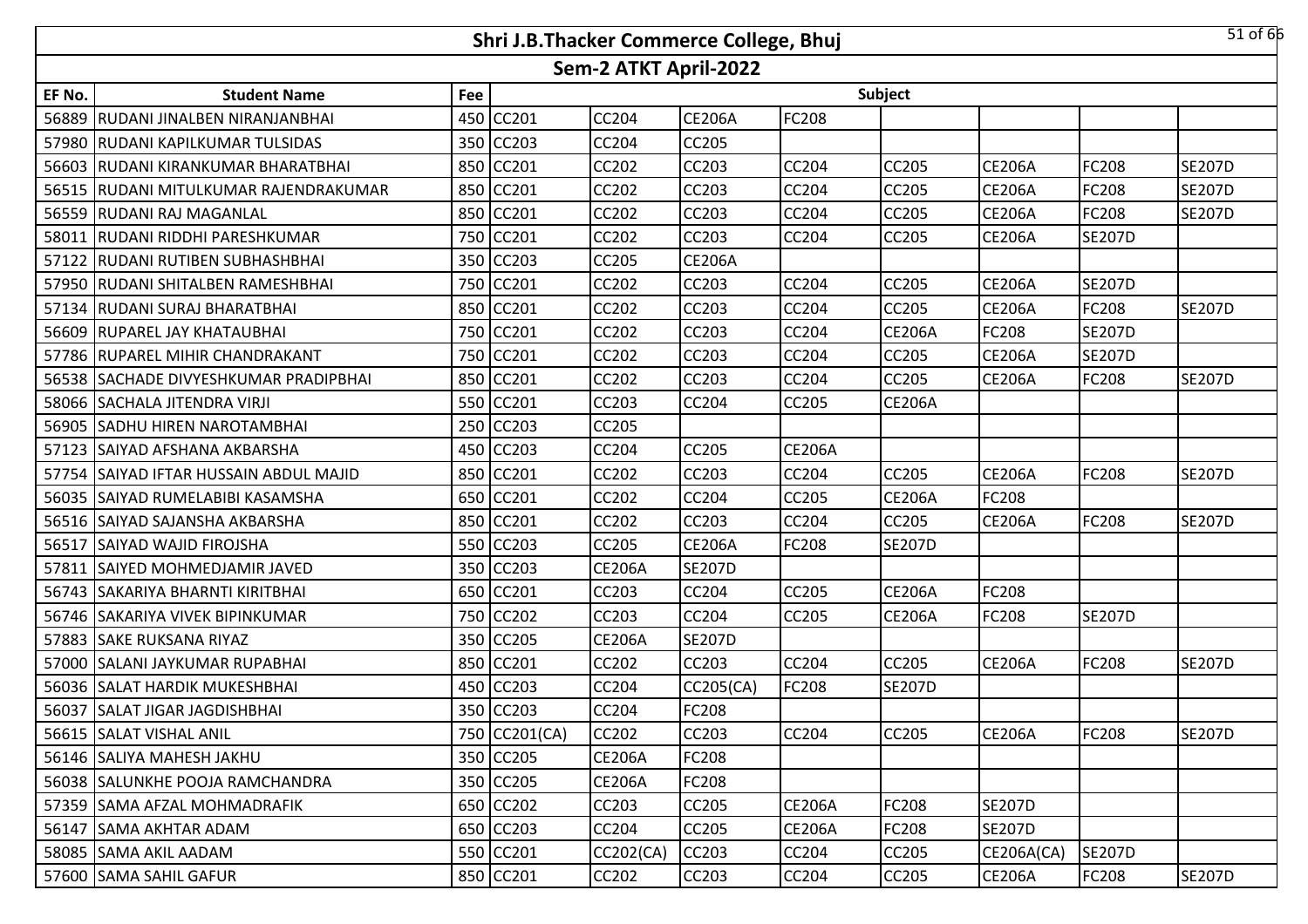|        |                                     |     | Shri J.B.Thacker Commerce College, Bhuj |                       |               |               |               |               |               | $52$ of 66    |
|--------|-------------------------------------|-----|-----------------------------------------|-----------------------|---------------|---------------|---------------|---------------|---------------|---------------|
|        |                                     |     |                                         | Sem-2 ATKT April-2022 |               |               |               |               |               |               |
| EF No. | <b>Student Name</b>                 | Fee |                                         |                       |               |               | Subject       |               |               |               |
| 56617  | SAMA SAHILMAHAMMAD KARIMMAHAMMAD    | 850 | CC201                                   | CC202                 | <b>CC203</b>  | <b>CC204</b>  | CC205         | <b>CE206A</b> | <b>FC208</b>  | <b>SE207D</b> |
| 56984  | <b>SAMA SANIYA MUSABHAI</b>         | 250 | <b>CC205</b>                            | <b>CE206A</b>         |               |               |               |               |               |               |
| 57982  | <b>SAMANI ANJALIBEN AMRUTLAL</b>    | 750 | <b>CC201</b>                            | CC202                 | CC203         | CC204         | CC205         | <b>CE206A</b> | <b>SE207D</b> |               |
|        | 56289 SAMANI ANKIT BHARATBHAI       |     | 450 CC203                               | <b>CC204</b>          | <b>CE206A</b> | <b>FC208</b>  |               |               |               |               |
|        | 57153 SAMANI AYUSH SHANKARLAL       |     | 850 CC201                               | CC202                 | CC203         | CC204         | CC205         | <b>CE206A</b> | <b>FC208</b>  | <b>SE207D</b> |
|        | 56039 SAMANI MANOJKUMAR SHANTILAL   | 650 | <b>CC201</b>                            | <b>CC203</b>          | <b>CC204</b>  | <b>CC205</b>  | <b>CE206A</b> | FC208         |               |               |
| 56489  | <b>SAMANI RAHUL BHARATBHAI</b>      | 450 | CC201                                   | CC205                 | <b>CE206A</b> | FC208         |               |               |               |               |
|        | 57543 SAMANI TANVIBEN HARILAL       | 750 | CC201                                   | <b>CC202</b>          | <b>CC203</b>  | <b>CC204</b>  | <b>CC205</b>  | <b>CE206A</b> | <b>FC208</b>  |               |
|        | 58100 SAMASANDHI KHWAIS JUSAB       | 50  | CC203(CA)                               |                       |               |               |               |               |               |               |
| 57311  | <b>SAMATRAI PIYUSH KISHOR</b>       | 450 | <b>CC201</b>                            | CC202                 | <b>CE206A</b> | <b>FC208</b>  |               |               |               |               |
| 56621  | SAMEJA HEMAD KASAM                  | 850 | CC201                                   | CC202                 | CC203         | <b>CC204</b>  | CC205         | <b>CE206A</b> | <b>FC208</b>  | <b>SE207D</b> |
| 57179  | <b>SAMEJA IRSHAD UMAR</b>           | 350 | <b>CC205</b>                            | <b>CE206A</b>         | FC208         |               |               |               |               |               |
|        | 57056 SANDHIRAYMA AMIRHUSEN ABDUL   | 750 | <b>CC201</b>                            | CC202                 | CC203         | CC204         | CC205         | <b>CE206A</b> | <b>FC208</b>  |               |
| 56149  | SANDHIRAYMA IMTIYAZ AMADBHAI        | 550 | <b>CC203</b>                            | CC204                 | CC205         | FC208         | <b>SE207D</b> |               |               |               |
|        | 56151 SANDHISAMA MAHAMADARIF JUSAB  | 550 | <b>CC203</b>                            | CC204                 | <b>CE206A</b> | FC208         | <b>SE207D</b> |               |               |               |
|        | 57268 SANGAR AKSHAYKUMAR RAMESHBHAI |     | 550 CC202                               | CC204                 | CC205         | <b>CE206A</b> | <b>SE207D</b> |               |               |               |
|        | 56342 SANGAR ANKITA RAMESH          | 750 | CC201                                   | <b>CC203</b>          | <b>CC204</b>  | <b>CC205</b>  | <b>CE206A</b> | FC208         | <b>SE207D</b> |               |
|        | 56040 SANGAR ARVIND MEGHRAJBHAI     |     | 450 CC202                               | CC205                 | <b>CE206A</b> | FC208         |               |               |               |               |
|        | 57557 SANGAR ASHOKBHAI MURJIBHAI    | 650 | CC201                                   | <b>CC202</b>          | <b>CC205</b>  | <b>CE206A</b> | FC208         | <b>SE207D</b> |               |               |
| 57857  | <b>SANGAR DIPESH BHARATBHAI</b>     |     | 750 CC201                               | CC202                 | CC203         | CC204         | CC205         | <b>CE206A</b> | <b>SE207D</b> |               |
| 57939  | <b>SANGAR HITIK NAVINBHAI</b>       | 750 | <b>CC201</b>                            | CC202                 | <b>CC203</b>  | <b>CC204</b>  | CC205         | <b>CE206A</b> | <b>SE207D</b> |               |
| 57725  | <b>SANGAR PARESH RATANBHAI</b>      | 350 | <b>CC202</b>                            | CC203                 | FC208         |               |               |               |               |               |
| 56484  | <b>SANGAR PRAKASH ASHOKBHAI</b>     | 650 | <b>CC202</b>                            | CC203                 | CC204         | <b>CC205</b>  | <b>CE206A</b> | FC208         |               |               |
| 57375  | <b>SANGAR RAJKUMAR LADHUBHAI</b>    | 250 | <b>CC202</b>                            | CC205                 |               |               |               |               |               |               |
|        | 56485 SANGAR SALMAN MO HASAN        | 550 | CC201                                   | CC202                 | CC203         | CC204         | <b>CE206A</b> |               |               |               |
|        | 57433 SANGAR SONAL MEGHRAJ          |     | 450 CC203                               | CC205                 | <b>CE206A</b> | FC208         |               |               |               |               |
|        | 57591 SANGHAR RAJESHRI HADHU        |     | 250 CC205                               | <b>CE206A</b>         |               |               |               |               |               |               |
|        | 56152 SANGHVI ADARSH KIRTIKUMAR     |     | 450 CC201(CA)                           | <b>CC202(CA)</b>      | CC203         | CC204(CA)     | <b>CE206A</b> | FC208         | <b>SE207D</b> |               |
|        | 57530 SANGHVI PRINCY JAYESHBHAI     |     | 450 CC202(CA)                           | CC203(CA)             | CC204(CA)     | <b>CC205</b>  | <b>CE206A</b> | FC208         | <b>SE207D</b> |               |
|        | 56520 SANJOT SHITAL UMARSHIBHAI     |     | 650 CC201                               | <b>CC202</b>          | CC203         | CC204(CA)     | <b>CC205</b>  | FC208         | <b>SE207D</b> |               |
|        | 57605 SANKHALA RIDDHIBEN NARAN      |     | 850 CC201                               | CC202                 | CC203         | CC204         | CC205         | <b>CE206A</b> | <b>FC208</b>  | <b>SE207D</b> |
|        | 57789 SANKHALA ROHAN RAMLAL         |     | 750 CC201                               | CC202                 | CC203         | CC204         | <b>CC205</b>  | <b>CE206A</b> | <b>SE207D</b> |               |
|        | 56041 SANTHISAMA MURTZA ABUBAKAR    |     | 350 CC202                               | CC203                 | FC208         |               |               |               |               |               |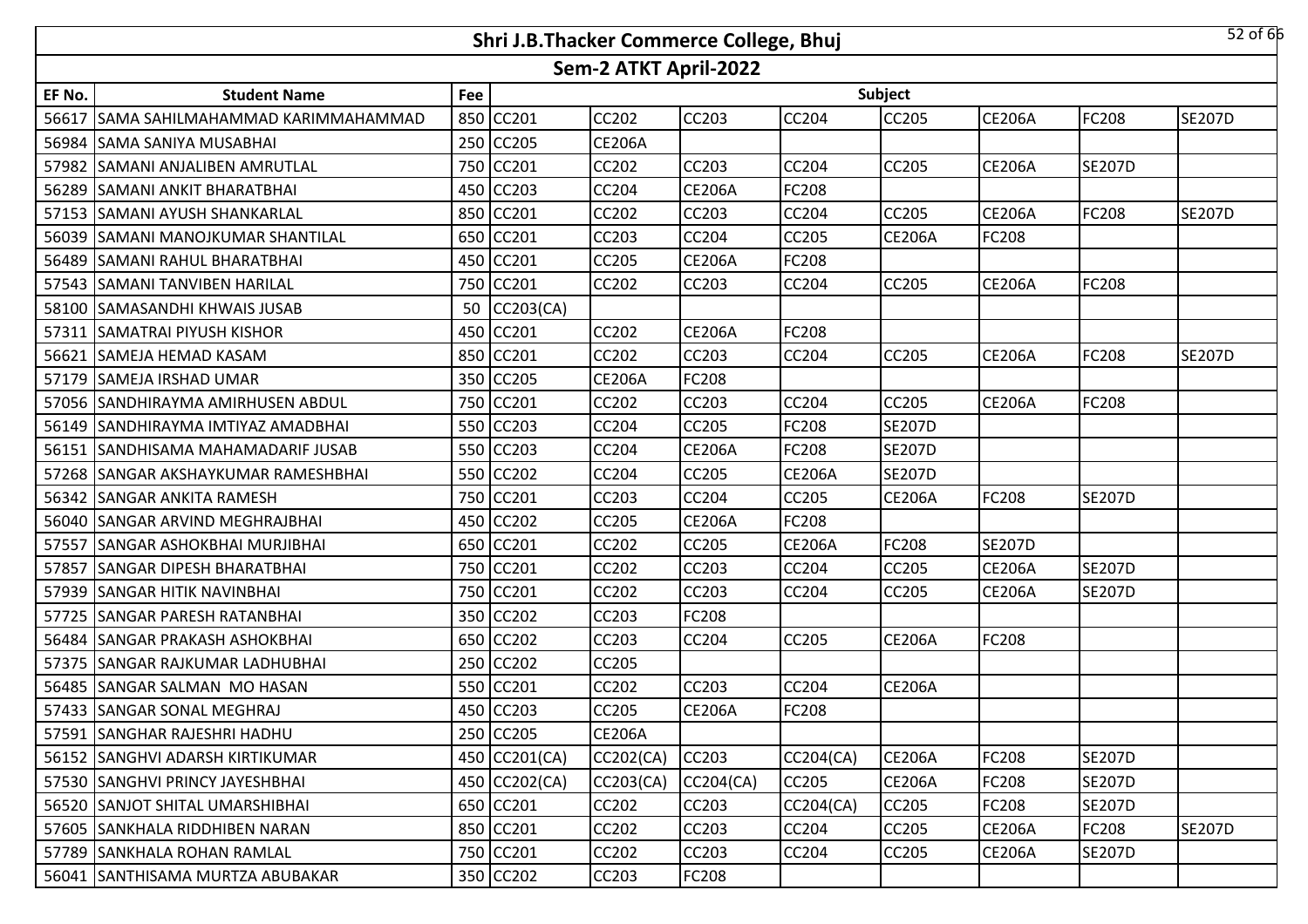|        |                                           |     | Shri J.B.Thacker Commerce College, Bhuj |                       |               |               |               |               |              | $53$ of 66    |
|--------|-------------------------------------------|-----|-----------------------------------------|-----------------------|---------------|---------------|---------------|---------------|--------------|---------------|
|        |                                           |     |                                         | Sem-2 ATKT April-2022 |               |               |               |               |              |               |
| EF No. | <b>Student Name</b>                       | Fee |                                         |                       |               |               | Subject       |               |              |               |
|        | 56956 SARAI SARFARAZ JUMA                 |     | 450 CC203                               | <b>CC204</b>          | <b>CE206A</b> | <b>SE207D</b> |               |               |              |               |
|        | 57761 SARIYALA AJAY PRATAPRAM MEGHWAL     |     | 450 CC203                               | <b>CC204</b>          | <b>CC205</b>  | <b>SE207D</b> |               |               |              |               |
|        | 56629 SARPATA AVINASH PRAVINKUMAR         |     | 650 CC202                               | <b>CC203</b>          | CC204         | <b>CE206A</b> | <b>FC208</b>  | <b>SE207D</b> |              |               |
|        | 56973 SARPATA VINAY SHANKARBHAI           |     | 850 CC201                               | <b>CC202</b>          | <b>CC203</b>  | CC204         | <b>CC205</b>  | <b>CE206A</b> | <b>FC208</b> | <b>SE207D</b> |
|        | 56981 SARVAIYA BHAGIRATHSINH BATUKSINH    |     | 650 CC201                               | <b>CC202</b>          | CC204         | CC205         | <b>CE206A</b> | FC208         |              |               |
|        | 57922 SARVAIYA BHAGIRATHSINH RAGHUVIRSINH |     | 450 CC202                               | <b>CC205</b>          | <b>CE206A</b> | <b>SE207D</b> |               |               |              |               |
|        | 56153 SATHWARA PRAKASHKUMAR LALJIBHAI     |     | 850 CC201                               | <b>CC202</b>          | CC203         | CC204         | <b>CC205</b>  | <b>CE206A</b> | FC208        | <b>SE207D</b> |
| 57622  | <b>SAVANI ASHIFA NIZARALI</b>             |     | 150 CC205                               |                       |               |               |               |               |              |               |
|        | 57080 SAVLA NIKUNJKUMAR PRAFULBHAI        |     | 550 CC201                               | <b>CC202</b>          | <b>CC205</b>  | <b>CE206A</b> | <b>FC208</b>  |               |              |               |
|        | 57574 SEDA AASHARIYA AASHPAN              |     | 450 CC201                               | CC202                 | <b>CE206A</b> | FC208         |               |               |              |               |
|        | 58026 SEJPAL NEEL ASHWINBHAI              |     | 250 CC202                               | <b>CE206A</b>         |               |               |               |               |              |               |
| 56681  | ISENGANI VIJAYKUMAR GOPALBHAI             |     | 350 CC201                               | CC203                 | FC208         |               |               |               |              |               |
|        | 57114 SENGHANI BHAVINKUMAR LILADHAR       |     | 750 CC201                               | <b>CC202</b>          | <b>CC203</b>  | CC204         | <b>CC205</b>  | <b>CE206A</b> | <b>FC208</b> |               |
|        | 56208 SENGHANI JINALBEN RAVILAL           |     | 250 CC202                               | <b>FC208</b>          |               |               |               |               |              |               |
|        | 56154 SENGHANI KALPESHKUMAR RAMNIKLAL     |     | 450 CC201                               | <b>CC205</b>          | <b>CE206A</b> | FC208         |               |               |              |               |
| 57971  | <b>SENGHANI KISHAN RAMESHBHAI</b>         |     | 550 CC201                               | <b>CC203</b>          | <b>CC205</b>  | <b>CE206A</b> | <b>SE207D</b> |               |              |               |
|        | 56042 SENGHANI KOMALBEN JAYANTILAL        |     | 550 CC201                               | <b>CC203</b>          | <b>CC205</b>  | <b>CE206A</b> | <b>FC208</b>  |               |              |               |
| 56647  | <b>SENGHANI NEHA NAVINCHANDRA</b>         |     | 350 CC205                               | <b>CE206A</b>         | FC208         |               |               |               |              |               |
|        | 56043 SENGHANI PRACHIBEN ARVINDBHAI       |     | 350 CC205                               | <b>CE206A</b>         | FC208         |               |               |               |              |               |
|        | 57549 SENGHANI SAVANKUMAR NAVINBHAI       |     | 850 CC201                               | <b>CC202</b>          | CC203         | CC204         | <b>CC205</b>  | <b>CE206A</b> | FC208        | <b>SE207D</b> |
| 57539  | <b>SENGHANI SONUBEN DILIPBHAI</b>         |     | 550 CC201                               | CC202                 | CC203         | CC204         | FC208         |               |              |               |
| 57647  | <b>SHAH AKSHAY ASHWINBHAI</b>             |     | 850 CC201                               | CC202                 | <b>CC203</b>  | CC204         | <b>CC205</b>  | <b>CE206A</b> | FC208        | <b>SE207D</b> |
| 56155  | ISHAH ANJALI DHIRAJBHAI                   |     | 250 CE206A                              | <b>FC208</b>          |               |               |               |               |              |               |
|        | 57644 SHAH BHUMI CHETANBHAI               |     | 550 CC201                               | CC202                 | <b>CC205</b>  | <b>CE206A</b> | FC208         |               |              |               |
|        | 56044 SHAH CHAITY DINESHBHAI              |     | 250 CC203                               | <b>FC208</b>          |               |               |               |               |              |               |
|        | 57285 SHAH CHANDAN AVDHESH                |     | 250 CC203                               | <b>CC204</b>          |               |               |               |               |              |               |
|        | 56651 SHAH DARSHAN VASUDEV                |     | 350 CC205                               | <b>CE206A</b>         | FC208         |               |               |               |              |               |
|        | 57512 SHAH DAX SHAILESHKUMAR              |     | 850 CC201                               | <b>CC202</b>          | CC203         | CC204         | <b>CC205</b>  | <b>CE206A</b> | <b>FC208</b> | <b>SE207D</b> |
|        | 58002 SHAH DEV JITENDRA                   |     | 650 CC202                               | CC203                 | <b>CC204</b>  | CC205         | <b>CE206A</b> | <b>SE207D</b> |              |               |
|        | 57237 SHAH DHAIRY RAJESHBHAI              |     | 550 CC201                               | CC203                 | CC204         | CC205         | <b>FC208</b>  |               |              |               |
|        | 57580 SHAH DHWANI CHETANBHAI              |     | 50 CC204(CA)                            |                       |               |               |               |               |              |               |
|        | 57163 SHAH DIVYA VASUDEVBHAI              |     | 650 CC201                               | <b>CC202</b>          | <b>CC203</b>  | CC205         | <b>CE206A</b> | FC208         |              |               |
|        | 57058 SHAH HET CHETANKUMAR                |     | 650 CC201                               | <b>CC202</b>          | CC203         | CC204         | <b>CE206A</b> | FC208         |              |               |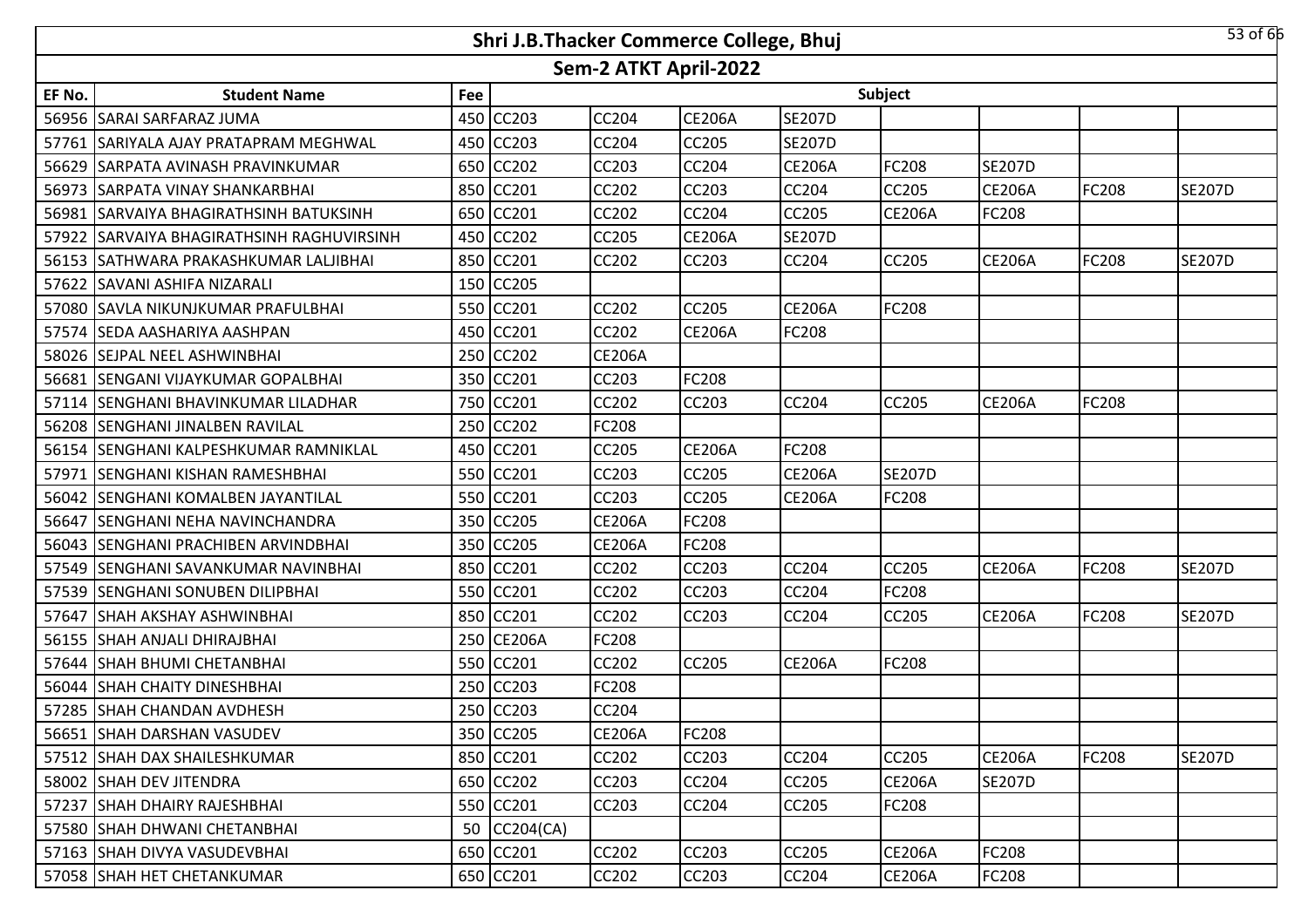|        |                                                                |     | Shri J.B.Thacker Commerce College, Bhuj |               |               |               |               |               |               | 54 of 66      |  |  |  |  |
|--------|----------------------------------------------------------------|-----|-----------------------------------------|---------------|---------------|---------------|---------------|---------------|---------------|---------------|--|--|--|--|
|        | Sem-2 ATKT April-2022<br>Subject<br><b>Student Name</b><br>Fee |     |                                         |               |               |               |               |               |               |               |  |  |  |  |
| EF No. |                                                                |     |                                         |               |               |               |               |               |               |               |  |  |  |  |
|        | 56045 SHAH JEKIL NARENDRABHAI                                  | 250 | <b>CC204</b>                            | FC208         |               |               |               |               |               |               |  |  |  |  |
|        | 56522 SHAH KEVAL KETANBHAI                                     |     | 450 CC202                               | <b>CC203</b>  | <b>CC205</b>  | FC208         |               |               |               |               |  |  |  |  |
|        | 57656 SHAH MIHIR NISITBHAI                                     |     | 850 CC201                               | <b>CC202</b>  | <b>CC203</b>  | CC204         | CC205         | <b>CE206A</b> | FC208         | <b>SE207D</b> |  |  |  |  |
|        | 57792 SHAH MIHIR PRAKASHBHAI                                   |     | 550 CC203                               | <b>CC204</b>  | <b>CC205</b>  | <b>CE206A</b> | <b>SE207D</b> |               |               |               |  |  |  |  |
|        | 57808 SHAH MOKSHA NAVINCHANDRA                                 |     | 150 CE206A                              |               |               |               |               |               |               |               |  |  |  |  |
|        | 56653 SHAH NAITIK DHIRAJBHAI                                   |     | 650 CC202                               | <b>CC203</b>  | <b>CC204</b>  | <b>CC205</b>  | <b>CE206A</b> | <b>FC208</b>  |               |               |  |  |  |  |
|        | 57398 SHAH PARAS ZAVERCHAND                                    |     | 750 CC201                               | <b>CC203</b>  | <b>CC204</b>  | CC205         | <b>CE206A</b> | FC208         | <b>SE207D</b> |               |  |  |  |  |
|        | 56989 SHAH POOJA NARENDRABHAI                                  | 450 | <b>CC204</b>                            | <b>CE206A</b> | <b>FC208</b>  | <b>SE207D</b> |               |               |               |               |  |  |  |  |
|        | 56654 SHAH RUJUL MUKESHBHAI                                    | 450 | CC203                                   | <b>CC205</b>  | <b>CE206A</b> | <b>FC208</b>  |               |               |               |               |  |  |  |  |
|        | 56234 SHAH RUSHABH VINODCHANDRA                                | 350 | CC201                                   | CC203         | <b>FC208</b>  |               |               |               |               |               |  |  |  |  |
|        | 57617 SHAH SAMAY ABHAYBHAI                                     | 850 | <b>CC201</b>                            | <b>CC202</b>  | <b>CC203</b>  | <b>CC204</b>  | <b>CC205</b>  | <b>CE206A</b> | <b>FC208</b>  | <b>SE207D</b> |  |  |  |  |
|        | 56046 SHAH SONALI HARNISHBHAI                                  | 750 | CC202                                   | CC203         | <b>CC204</b>  | CC205         | <b>CE206A</b> | FC208         | <b>SE207D</b> |               |  |  |  |  |
|        | 57970 SHAH UDIT RAJNIKANTBHAI                                  |     | 650 CC202                               | <b>CC203</b>  | <b>CC204</b>  | <b>CC205</b>  | <b>CE206A</b> | <b>SE207D</b> |               |               |  |  |  |  |
|        | 57602 SHAH YASH KETANKUMAR                                     |     | 350 CC204                               | <b>CE206A</b> | <b>FC208</b>  |               |               |               |               |               |  |  |  |  |
|        | 57282 SHAINAI ROHANKUMAR PRABHULAL                             |     | 650 CC202                               | <b>CC203</b>  | <b>CC205</b>  | <b>CE206A</b> | FC208         | <b>SE207D</b> |               |               |  |  |  |  |
|        | 56370 SHAKHARA NARAN KANA                                      |     | 550 CC201                               | CC203         | <b>CC205</b>  | FC208         | <b>SE207D</b> |               |               |               |  |  |  |  |
|        | 57929 SHARMA KARAN DEVENDRABHAI                                |     | 550 CC202                               | <b>CC203</b>  | <b>CC204</b>  | <b>CC205</b>  | <b>CE206A</b> | SE207D(CA)    |               |               |  |  |  |  |
|        | 56496 SHARMA MAYURI HARKISHAN                                  |     | 650 CC202                               | CC203         | <b>CC204</b>  | CC205         | FC208         | <b>SE207D</b> |               |               |  |  |  |  |
|        | 56497 SHEKH ALAMKHAN KARIMAMAD                                 | 650 | CC201                                   | <b>CC202</b>  | <b>CC203</b>  | <b>CC205</b>  | FC208         | <b>SE207D</b> |               |               |  |  |  |  |
|        | 56488 SHEKH AMIRSOHIL MUSTAKAHEMND                             | 550 | <b>CC202</b>                            | CC203         | <b>CC205</b>  | <b>CE206A</b> | FC208         |               |               |               |  |  |  |  |
|        | 57364 SHEKH MAHMADAKIL MAHMADRAFIK                             | 850 | CC201                                   | CC202         | <b>CC203</b>  | <b>CC204</b>  | CC205         | <b>CE206A</b> | <b>FC208</b>  | <b>SE207D</b> |  |  |  |  |
|        | 57625 SHEKHA MAYURKUMAR KISHOR                                 | 250 | <b>CC205</b>                            | <b>CE206A</b> |               |               |               |               |               |               |  |  |  |  |
| 57880  | <b>SHEKHA TRUPTIBEN MULJI</b>                                  | 550 | CC202                                   | CC203         | <b>CC204</b>  | <b>CC205</b>  | <b>CE206A</b> |               |               |               |  |  |  |  |
|        | 57483 SHEKHVA SANDIP VIRAM                                     | 750 | CC201                                   | <b>CC203</b>  | <b>CC204</b>  | CC205         | <b>CE206A</b> | FC208         | <b>SE207D</b> |               |  |  |  |  |
|        | 57083 SHETH DEEPKUMAR NAVINCHANDRA                             | 550 | CC201                                   | CC204         | <b>CC205</b>  | <b>CE206A</b> | FC208         |               |               |               |  |  |  |  |
|        | 57294 SHIJU KIRIT VALJI                                        |     | 750 CC201                               | <b>CC203</b>  | <b>CC204</b>  | <b>CC205</b>  | <b>CE206A</b> | FC208         | <b>SE207D</b> |               |  |  |  |  |
|        | 57307 SHIYANI NIKUL KANJI                                      |     | 850 CC201                               | CC202         | <b>CC203</b>  | <b>CC204</b>  | <b>CC205</b>  | <b>CE206A</b> | <b>FC208</b>  | <b>SE207C</b> |  |  |  |  |
|        | 57687 SHIYANI PARESH MANJI                                     |     | 850 CC201                               | CC202         | <b>CC203</b>  | <b>CC204</b>  | <b>CC205</b>  | <b>CE206A</b> | <b>FC208</b>  | <b>SE207C</b> |  |  |  |  |
|        | 56684 SHIYANI PIYUSH RAVJI                                     |     | 450 CC202                               | <b>CC204</b>  | <b>CE206A</b> | FC208         |               |               |               |               |  |  |  |  |
|        | 56047 SHIYANI PRAKASH DINESH                                   |     | 850 CC201                               | CC202         | <b>CC203</b>  | <b>CC204</b>  | <b>CC205</b>  | <b>CE206A</b> | <b>FC208</b>  | <b>SE207D</b> |  |  |  |  |
|        | 58035 SIJU HETAL DINESHBHAI                                    |     | 550 CC203                               | CC204         | <b>CC205</b>  | <b>CE206A</b> | <b>SE207C</b> |               |               |               |  |  |  |  |
|        | 56158 SIJU MOHAN MANJI                                         |     | 450 CC204                               | <b>CC205</b>  | <b>FC208</b>  | <b>SE207D</b> |               |               |               |               |  |  |  |  |
|        | 57191 SIJU MUKESH VERSHIBHAI                                   |     | 850 CC201                               | CC202         | CC203         | CC204         | CC205         | <b>CE206A</b> | <b>FC208</b>  | <b>SE207D</b> |  |  |  |  |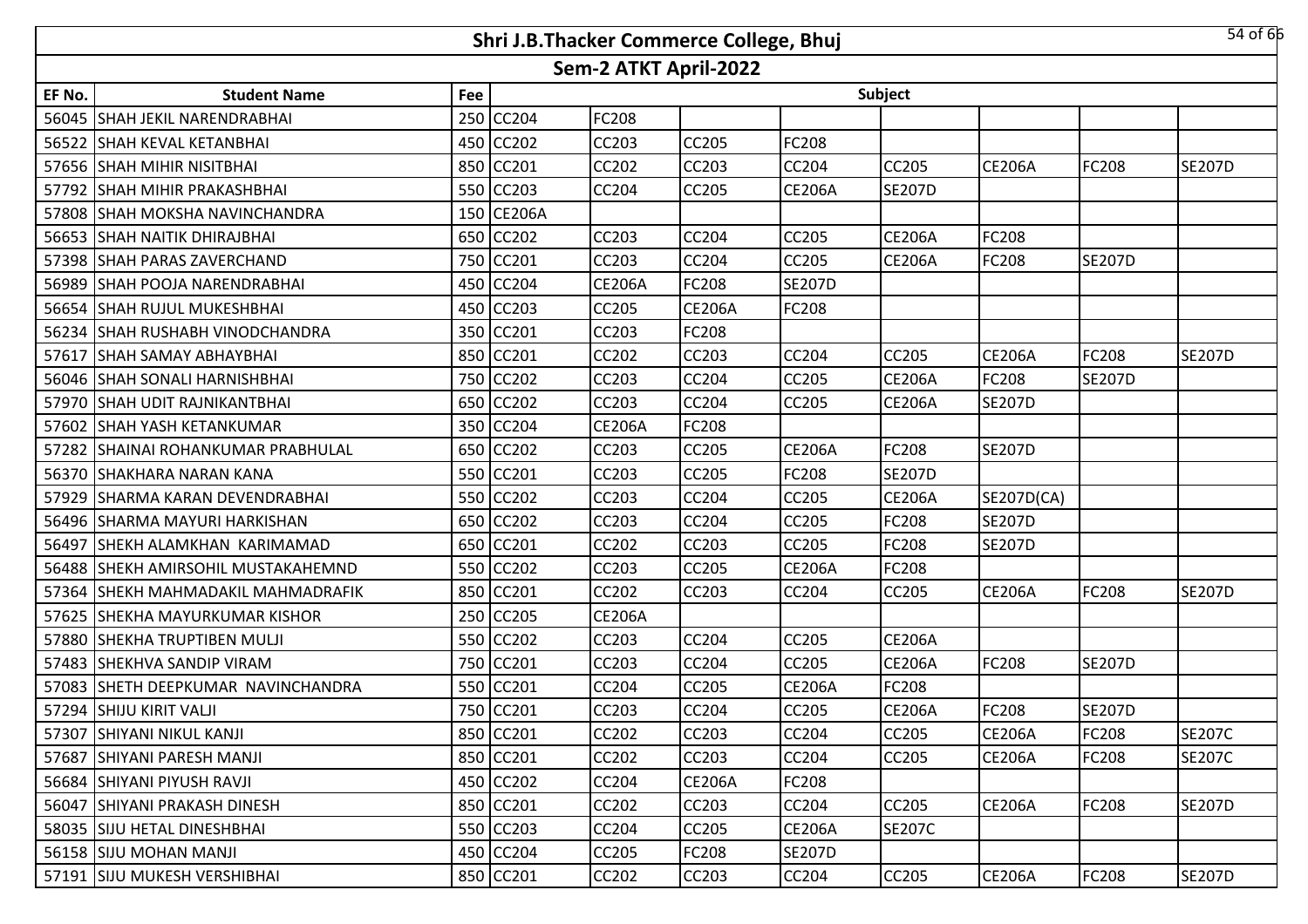|        |                                     |     | Shri J.B.Thacker Commerce College, Bhuj |                       |                  |               |               |               |               | $55$ of $66$  |
|--------|-------------------------------------|-----|-----------------------------------------|-----------------------|------------------|---------------|---------------|---------------|---------------|---------------|
|        |                                     |     |                                         | Sem-2 ATKT April-2022 |                  |               |               |               |               |               |
| EF No. | <b>Student Name</b>                 | Fee |                                         |                       |                  |               | Subject       |               |               |               |
| 57837  | <b>SIJU PARESHKUMAR VELJIBHAI</b>   |     | 350 CC203                               | <b>CC204</b>          | <b>CC205</b>     |               |               |               |               |               |
|        | 57491 SIJU RAHUL PREMJI             |     | 250 CC205                               | <b>CE206A</b>         |                  |               |               |               |               |               |
| 56371  | <b>SIJU VANITA NANJI</b>            |     | 550 CC202                               | CC203                 | <b>CC205</b>     | <b>CE206A</b> | FC208         |               |               |               |
| 56282  | <b>SINGH ANANDKUMAR NIRMALKUMAR</b> |     | 450 CC203                               | CC204                 | <b>CE206A</b>    | <b>FC208</b>  |               |               |               |               |
|        | 57830 SINGH SAMEER AJAYSINGH        |     | 450 CC203                               | CC205                 | <b>CE206A</b>    | <b>SE207D</b> |               |               |               |               |
| 56936  | <b>SIPAIMALEK SHAHRUKH MAMAD</b>    |     | 750 CC201                               | CC203                 | <b>CC204</b>     | CC205         | <b>CE206A</b> | FC208         | <b>SE207D</b> |               |
|        | 56048 SIPAIPATHAN NADEEM IBRAHIM    |     | 850 CC201                               | CC202                 | CC203            | CC204         | CC205         | <b>CE206A</b> | FC208         | <b>SE207D</b> |
|        | 56525 SIYANI VINOD MAVJI            |     | 850 CC201                               | CC202                 | CC203            | CC204         | CC205         | <b>CE206A</b> | FC208         | <b>SE207D</b> |
|        | 56700 SODAGAR NILDEEP DIPAKKUMAR    |     | 150 CE206A                              |                       |                  |               |               |               |               |               |
| 56287  | SODHA RANUBHA HEMRAJAJI             |     | 350 CC202                               | <b>CC205</b>          | FC208            |               |               |               |               |               |
|        | 56526 SODHA AJITSINH BANESANGJI     |     | 350 CC201                               | <b>CC202</b>          | <b>CC204(CA)</b> | <b>FC208</b>  | SE207D(CA)    |               |               |               |
|        | 57100 SODHA ANIRUDDHSINH AMBAJI     |     | 750 CC201                               | CC202                 | CC203            | CC204         | CC205         | <b>CE206A</b> | FC208         |               |
|        | 56365 SODHA ANUPSINH KALAYNSINH     |     | 750 CC201                               | <b>CC202</b>          | <b>CC203</b>     | CC204         | <b>CE206A</b> | FC208         | <b>SE207D</b> |               |
|        | 56716 SODHA ARJUNSINH CHANDANSINH   |     | 850 CC201                               | <b>CC202</b>          | <b>CC203</b>     | <b>CC204</b>  | CC205         | <b>CE206A</b> | FC208         | <b>SE207D</b> |
|        | 57300 SODHA ARJUNSINH SAWAISINH     |     | 250 CC205                               | <b>CE206A</b>         |                  |               |               |               |               |               |
| 56937  | <b>ISODHA ASHOKSINH BHARATSINH</b>  |     | 650 CC201                               | CC202                 | <b>CC203</b>     | CC204         | <b>CE206A</b> | FC208         |               |               |
| 56717  | SODHA BAHADURSINH JALUJI            |     | 850 CC201                               | CC202                 | <b>CC203</b>     | CC204         | CC205         | <b>CE206A</b> | <b>FC208</b>  | <b>SE207D</b> |
| 56159  | SODHA BHARATSINH MAHIPATSINH        |     | 550 CC202                               | CC203                 | <b>CC204</b>     | <b>CE206A</b> | FC208         |               |               |               |
| 57093  | SODHA BHUPATSINH HEMUBHA            |     | 850 CC201                               | CC202                 | CC203            | CC204         | CC205         | <b>CE206A</b> | FC208         | <b>SE207D</b> |
|        | 56366 SODHA CHANDRARAJSINH HEMUBHA  |     | 850 CC201                               | CC202                 | CC203            | CC204         | CC205         | <b>CE206A</b> | FC208         | <b>SE207D</b> |
|        | 56718 SODHA HANUBHA BHURJI          |     | 350 CC205                               | <b>CE206A</b>         | FC208            |               |               |               |               |               |
|        | 56160 SODHA HARDEVSINH PRAVINSINH   |     | 650 CC201                               | CC202                 | CC203            | CC205         | <b>CE206A</b> | FC208         |               |               |
|        | 56986 SODHA HARPALSINH BALVANTSINH  |     | 650 CC203                               | CC204                 | CC205            | <b>CE206A</b> | FC208         | <b>SE207D</b> |               |               |
|        | 57911 SODHA HARPALSINH VARDHAJI     |     | 550 CC201                               | <b>CC202</b>          | <b>CC204</b>     | CC205         | <b>CE206A</b> |               |               |               |
|        | 57084 SODHA HIMMATSINH KANJI        |     | 750 CC201                               | CC202                 | CC203            | CC204         | CC205         | <b>CE206A</b> | FC208         |               |
|        | 56938 SODHA JUVANSANG BANESANG      |     | 850 CC201                               | <b>CC202</b>          | <b>CC203</b>     | <b>CC204</b>  | <b>CC205</b>  | <b>CE206A</b> | <b>FC208</b>  | <b>SE207D</b> |
|        | 56161 SODHA KALYANSINH DIGUBHA      |     | 350 CC205                               | <b>CE206A</b>         | <b>FC208</b>     |               |               |               |               |               |
|        | 57756 SODHA KULDEEPSINH KHANUBHA    |     | 150 CE206A                              |                       |                  |               |               |               |               |               |
|        | 56175 SODHA MAYUR KESHUBHAI         |     | 550 CC203                               | <b>CC204</b>          | <b>CE206A</b>    | <b>FC208</b>  | <b>SE207D</b> |               |               |               |
|        | 57190 SODHA PRABHATSINH GABHUJI     |     | 650 CC201                               | CC203                 | <b>CC204</b>     | <b>CC205</b>  | <b>CE206A</b> | FC208         |               |               |
|        | 58013 SODHA PRADIPSINH JALAMSANG    |     | 250 CC203                               | <b>CE206A</b>         |                  |               |               |               |               |               |
|        | 56939 SODHA PRATAPSINH UMARSINH     |     | 550 CC201                               | CC202                 | <b>CC203</b>     | <b>CE206A</b> | FC208         |               |               |               |
|        | 57095 SODHA PRAVINSINH BHARATSINH   |     | 850 CC201                               | CC202                 | <b>CC203</b>     | <b>CC204</b>  | CC205         | <b>CE206A</b> | <b>FC208</b>  | <b>SE207D</b> |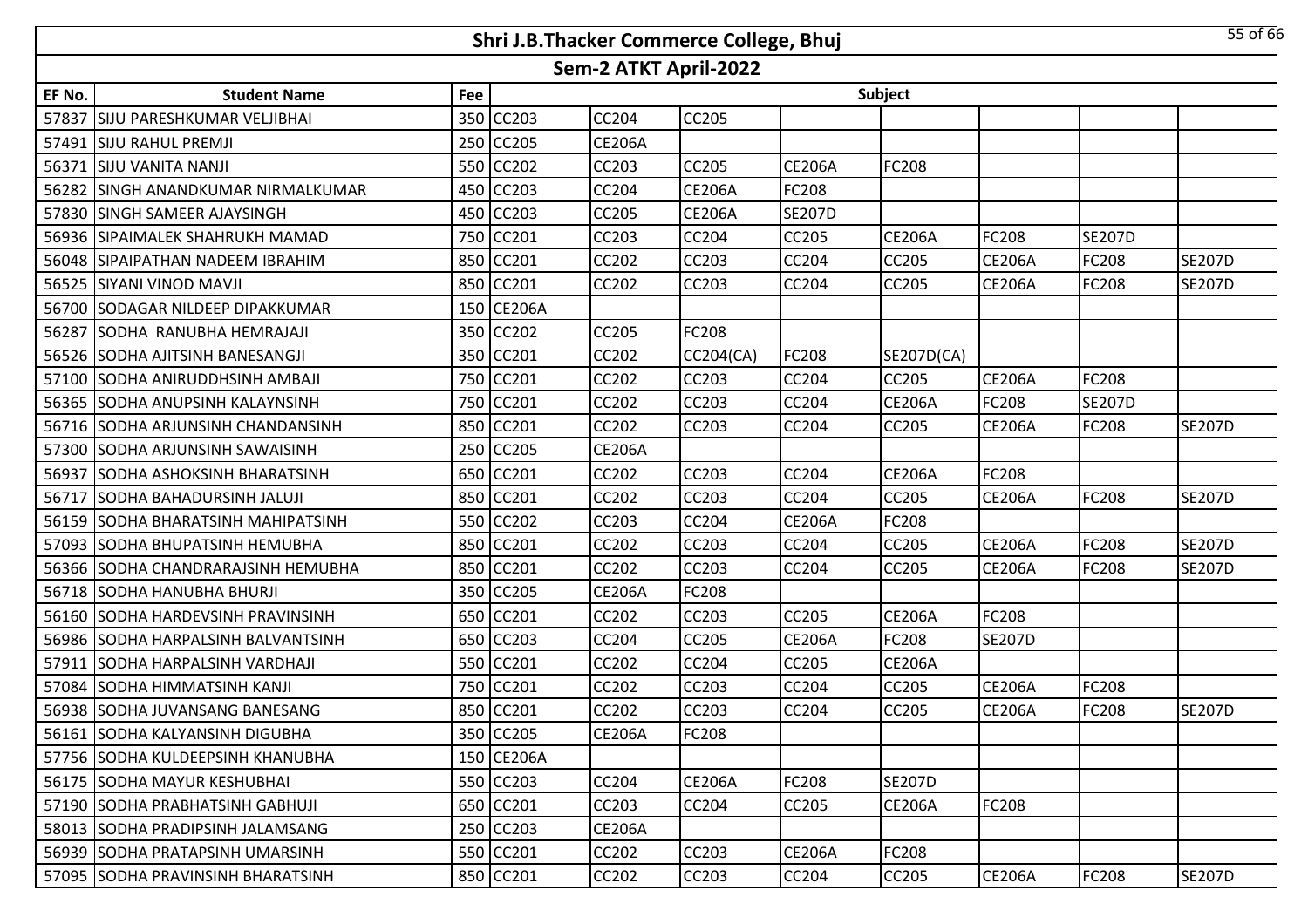|        |                                        |     | Shri J.B.Thacker Commerce College, Bhuj |                       |               |               |               |               |               | 56 of 66      |
|--------|----------------------------------------|-----|-----------------------------------------|-----------------------|---------------|---------------|---------------|---------------|---------------|---------------|
|        |                                        |     |                                         | Sem-2 ATKT April-2022 |               |               |               |               |               |               |
| EF No. | <b>Student Name</b>                    | Fee |                                         |                       |               |               | Subject       |               |               |               |
|        | 57590 SODHA RAGHUVEERSINH NATHUSINH    | 850 | CC201                                   | <b>CC202</b>          | <b>CC203</b>  | <b>CC204</b>  | CC205         | <b>CE206A</b> | <b>FC208</b>  | <b>SE207D</b> |
|        | 57795 SODHA RAJDIPSINH CHANDRASINH     | 650 | CC201                                   | <b>CC202</b>          | <b>CC203</b>  | <b>CC204</b>  | CC205         | <b>CE206A</b> |               |               |
|        | 57303 SODHA RAJDIPSINH JATUBHA         | 350 | CC203                                   | <b>CE206A</b>         | <b>FC208</b>  |               |               |               |               |               |
|        | 56940 SODHA RAJENDRASINH LAXMANSINH    | 850 | CC201                                   | <b>CC202</b>          | <b>CC203</b>  | <b>CC204</b>  | CC205         | <b>CE206A</b> | <b>FC208</b>  | <b>SE207D</b> |
|        | 57423 SODHA RANJITSINH NANUBHA         |     | 650 CC202                               | CC203                 | <b>CC204</b>  | CC205         | <b>CE206A</b> | FC208         |               |               |
|        | 58050 SODHA SAMARATSINH KHETAJI        |     | 550 CC201                               | <b>CC202</b>          | <b>CC203</b>  | CC204(CA)     | <b>CC205</b>  | <b>CE206A</b> | SE207D(CA)    |               |
|        | 56049 SODHA SAMEER MOHAMADRAFIK        |     | 250 CC203                               | FC208                 | SE207D(CA)    |               |               |               |               |               |
|        | 57976 SODHA SANDIPSINH BALDEVSINH      |     | 250 CC203                               | <b>CC204</b>          |               |               |               |               |               |               |
|        | 57693 SODHA SHAKTISINH HIMATSINH       | 850 | CC201                                   | <b>CC202</b>          | <b>CC203</b>  | <b>CC204</b>  | CC205         | <b>CE206A</b> | <b>FC208</b>  | <b>SE207C</b> |
|        | 56050 SODHA SHAMBHUSINH TEJMALJI       | 750 | CC201                                   | CC203                 | <b>CC204</b>  | <b>CC205</b>  | <b>CE206A</b> | FC208         | <b>SE207D</b> |               |
|        | 56162 SODHA TANESINH RAYDHANSINH       | 850 | <b>CC201</b>                            | <b>CC202</b>          | <b>CC203</b>  | CC204         | CC205         | <b>CE206A</b> | FC208         | <b>SE207D</b> |
|        | 56719 SODHA THIRAJSINH DANSANGJI       | 550 | CC203                                   | CC204                 | <b>CC205</b>  | <b>CE206A</b> | FC208         |               |               |               |
|        | 56720 SODHA VIRBHADRASINH JILUBHA      | 750 | CC201                                   | <b>CC202</b>          | <b>CC203</b>  | CC204         | CC205         | <b>CE206A</b> | <b>FC208</b>  |               |
|        | 56753 SODHA YUVRAJSINH NARUBHA         | 850 | CC201                                   | CC202                 | <b>CC203</b>  | CC204         | CC205         | <b>CE206A</b> | FC208         | <b>SE207D</b> |
|        | 56165 SOLANKI BRIJESH PRAKASHCHANDRA   | 850 | CC201                                   | <b>CC202</b>          | <b>CC203</b>  | <b>CC204</b>  | CC205         | <b>CE206A</b> | <b>FC208</b>  | <b>SE207D</b> |
| 56721  | <b>SOLANKI DEEP PARASHOTAM</b>         | 550 | <b>CC202</b>                            | CC203                 | <b>CC204</b>  | <b>CE206A</b> | FC208         |               |               |               |
|        | 57447 SOLANKI DHAIRYA DINESHBHAI       |     | 450 CC203                               | <b>CC205</b>          | <b>CE206A</b> | FC208         |               |               |               |               |
|        | 56722 SOLANKI DINESHKUMAR TULSIDAS     |     | 750 CC202                               | CC203                 | <b>CC204</b>  | CC205         | <b>CE206A</b> | FC208         | <b>SE207D</b> |               |
|        | 56943 SOLANKI DIVYA SATISH             |     | 650 CC203                               | <b>CC204</b>          | <b>CC205</b>  | <b>CE206A</b> | FC208         | <b>SE207D</b> |               |               |
|        | 57742 SOLANKI HARSHITKUMAR MUKESHBHAI  |     | 850 CC201                               | <b>CC202</b>          | <b>CC203</b>  | CC204         | CC205         | <b>CE206A</b> | FC208         | <b>SE207C</b> |
|        | 56944 ISOLANKI KHUSHALKUMAR RAMESHBHAI |     | 850 CC201                               | <b>CC202</b>          | <b>CC203</b>  | <b>CC204</b>  | CC205         | <b>CE206A</b> | <b>FC208</b>  | <b>SE207D</b> |
|        | 57733 SOLANKI KRISHNA SURESHBHAI       | 750 | CC201                                   | <b>CC202</b>          | <b>CC204</b>  | CC205         | <b>CE206A</b> | FC208         | <b>SE207D</b> |               |
|        | 57562 SOLANKI KRUPA DINESHBHAI         | 850 | CC201                                   | <b>CC202</b>          | <b>CC203</b>  | <b>CC204</b>  | CC205         | <b>CE206A</b> | <b>FC208</b>  | <b>SE207D</b> |
|        | 56163 SOLANKI KUNJAL BHARATKUMAR       | 750 | <b>CC202</b>                            | <b>CC203</b>          | <b>CC204</b>  | CC205         | <b>CE206A</b> | FC208         | <b>SE207D</b> |               |
|        | 56275 SOLANKI MAULIK SHAILESHBHAI      | 250 | CC205                                   | FC208                 |               |               |               |               |               |               |
|        | 56209 SOLANKI MAYUR NATWARLAL          |     | 850 CC201                               | <b>CC202</b>          | <b>CC203</b>  | <b>CC204</b>  | CC205         | <b>CE206A</b> | <b>FC208</b>  | <b>SE207C</b> |
|        | 58053 SOLANKI OM PRAFULKUMAR           |     | 450 CC202                               | CC203                 | <b>CC204</b>  | <b>CE206A</b> |               |               |               |               |
|        | 57734 SOLANKI PARAG SHARADBHAI         |     | 850 CC201                               | <b>CC202</b>          | <b>CC203</b>  | CC204         | CC205         | <b>CE206A</b> | <b>FC208</b>  | <b>SE207D</b> |
|        | 57394 SOLANKI PARTH PRABHULAL          |     | 750 CC201                               | <b>CC202</b>          | <b>CC203</b>  | <b>CC205</b>  | <b>CE206A</b> | FC208         | <b>SE207D</b> |               |
|        | 56164 SOLANKI SOHAM AJITKUMAR          |     | 250 CC204                               | <b>FC208</b>          |               |               |               |               |               |               |
|        | 57003 SOLANKI SURBHI RANJEETBHAI       |     | 150 CE206A                              |                       |               |               |               |               |               |               |
|        | 56945 SOLANKI VISHAL RAMJI             |     | 850 CC201                               | CC202                 | <b>CC203</b>  | <b>CC204</b>  | CC205         | <b>CE206A</b> | <b>FC208</b>  | <b>SE207D</b> |
|        | 56051 SOLANKI YOGESH RAMESHBHAI        |     | 650 CC203                               | CC204                 | <b>CC205</b>  | <b>CE206A</b> | FC208         | <b>SE207D</b> |               |               |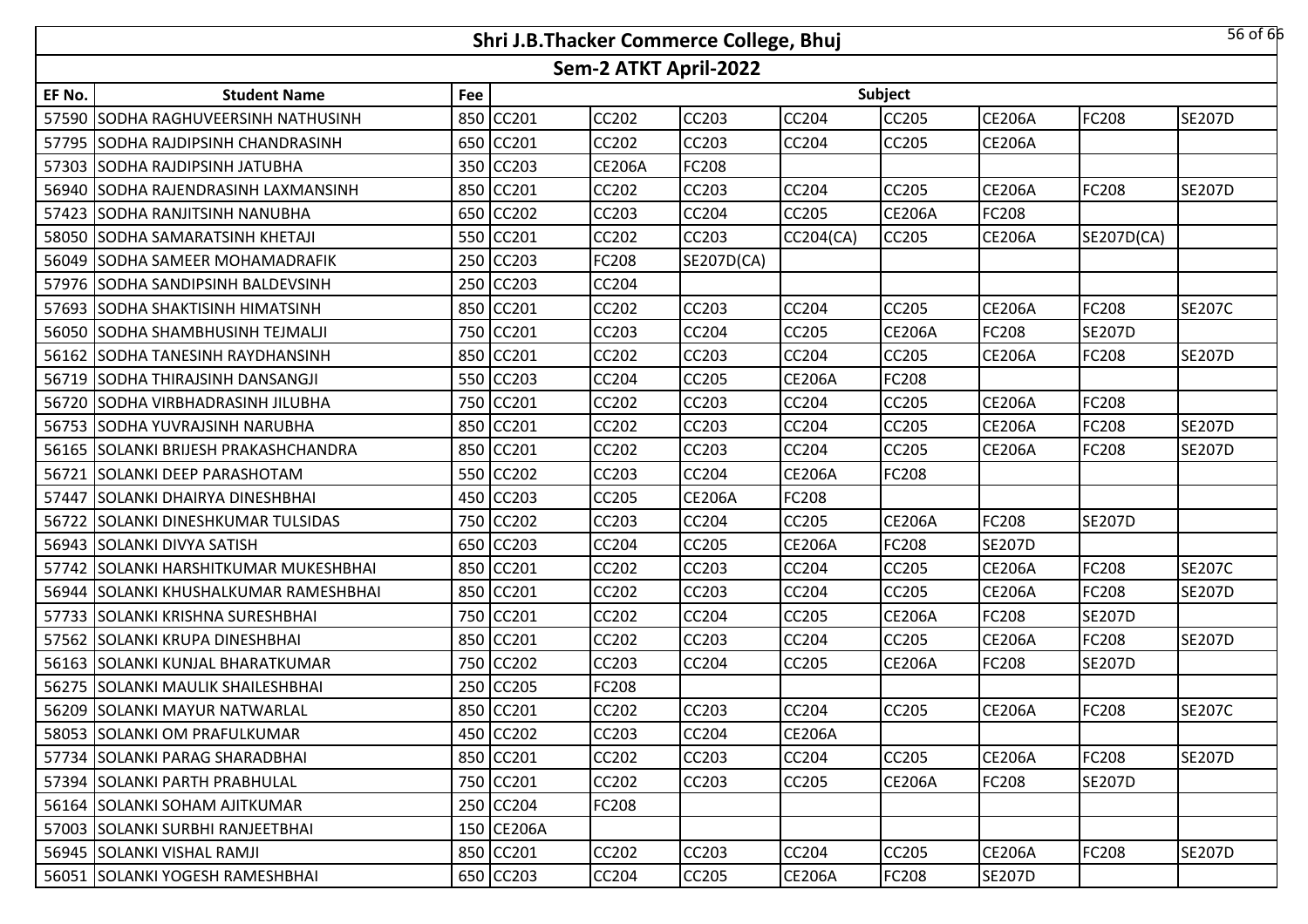|        |                                        |     |              |                       | Shri J.B.Thacker Commerce College, Bhuj |               |               |               |               | $57$ of 66    |
|--------|----------------------------------------|-----|--------------|-----------------------|-----------------------------------------|---------------|---------------|---------------|---------------|---------------|
|        |                                        |     |              | Sem-2 ATKT April-2022 |                                         |               |               |               |               |               |
| EF No. | <b>Student Name</b>                    | Fee |              |                       |                                         |               | Subject       |               |               |               |
|        | 57480 SOMESHWAR DENISH HITESHKUMAR     |     | 150 CE206A   |                       |                                         |               |               |               |               |               |
|        | 57996 SOMESHWAR DHRUV BIPINCHANDRA     | 350 | <b>CC204</b> | <b>CC205</b>          | <b>CE206A</b>                           |               |               |               |               |               |
| 56166  | SONARA JAYESHKUMAR GOVINDBHAI          | 350 | <b>CC205</b> | <b>CE206A</b>         | FC208                                   |               |               |               |               |               |
| 56089  | <b>SONARA RAMJI JAKHU</b>              | 850 | <b>CC201</b> | CC202                 | <b>CC203</b>                            | <b>CC204</b>  | CC205         | <b>CE206A</b> | <b>FC208</b>  | <b>SE207C</b> |
| 57547  | <b>SONEJI DIPAL MAHENDRA</b>           | 550 | CC201        | CC202                 | CC203                                   | <b>CE206A</b> | FC208         |               |               |               |
| 57336  | <b>SONEJI JEET KIRTIBHAI</b>           | 750 | CC201        | CC203                 | CC204                                   | CC205         | <b>CE206A</b> | FC208         | <b>SE207D</b> |               |
| 56052  | <b>SONEJI JIGAR LAXMIDAS</b>           | 850 | <b>CC201</b> | CC202                 | CC203                                   | CC204         | CC205         | <b>CE206A</b> | <b>FC208</b>  | <b>SE207D</b> |
|        | 56946 SONEJI MAITRI KIRANBHAI          | 850 | CC201        | CC202                 | CC203                                   | <b>CC204</b>  | CC205         | <b>CE206A</b> | <b>FC208</b>  | <b>SE207D</b> |
| 56947  | <b>SONETA ANKIT PARESHBHAI</b>         | 350 | <b>CC201</b> | CC204                 | FC208                                   |               |               |               |               |               |
| 56752  | <b>SONI NIRAV PRAFULBHAI</b>           | 750 | <b>CC201</b> | CC203                 | CC204                                   | CC205         | <b>CE206A</b> | FC208         | <b>SE207D</b> |               |
|        | 58049 SONI AJIT JAYESHBHAI             | 250 | <b>CC204</b> | <b>SE207D</b>         |                                         |               |               |               |               |               |
| 56682  | <b>SONI DAXESH BHARATBHAI</b>          |     | 750 CC202    | CC203                 | <b>CC204</b>                            | CC205         | <b>CE206A</b> | FC208         | <b>SE207D</b> |               |
|        | 56948 SONI DIXIT PRABHULAL             | 450 | CC203        | <b>CC204</b>          | <b>CE206A</b>                           | <b>FC208</b>  |               |               |               |               |
| 56132  | <b>SONI DIXIT RAMDAS</b>               |     | 650 CC203    | CC204                 | CC205                                   | <b>CE206A</b> | FC208         | <b>SE207D</b> |               |               |
| 58022  | <b>SONI HEMAL JAYESHKUMAR</b>          | 350 | <b>CC202</b> | <b>CC205</b>          | <b>CE206A</b>                           |               |               |               |               |               |
| 57254  | <b>SONI JANKI DINESHBHAI</b>           | 450 | CC204        | CC205                 | <b>CE206A</b>                           | <b>FC208</b>  |               |               |               |               |
| 56949  | <b>SONI KAMAL PARESHBHAI</b>           | 650 | <b>CC202</b> | CC203                 | <b>CC204</b>                            | <b>CE206A</b> | <b>FC208</b>  | <b>SE207D</b> |               |               |
| 56363  | <b>SONI MANSI HARESHBHAI</b>           | 450 | CC201        | CC202                 | CC203                                   | <b>FC208</b>  |               |               |               |               |
| 57845  | <b>SONI NISHANTKUMAR MAHENDRAKUMAR</b> | 350 | <b>CC203</b> | CC205                 | <b>CE206A</b>                           |               |               |               |               |               |
|        | 57973 SONI PALAK SATISHBHAI            | 450 | CC201        | CC202                 | CC203                                   | CC204         |               |               |               |               |
| 56683  | <b>SONI RAVINA MAHESHBHAI</b>          | 450 | <b>CC203</b> | CC205                 | <b>CE206A</b>                           | FC208         |               |               |               |               |
| 57864  | <b>SONI RENISH PRAFULKUMAR</b>         | 750 | <b>CC201</b> | CC202                 | <b>CC203</b>                            | <b>CC204</b>  | CC205         | <b>CE206A</b> | <b>SE207D</b> |               |
| 56685  | <b>SONI SAGAR MAHENDRABHAI</b>         | 850 | <b>CC201</b> | CC202                 | CC203                                   | CC204         | CC205         | <b>CE206A</b> | <b>FC208</b>  | <b>SE207C</b> |
|        | 57405 SONI SAGARKUMAR MOHANLAL         | 650 | CC201        | <b>CC202</b>          | <b>CC204</b>                            | <b>CC205</b>  | <b>CE206A</b> | FC208         |               |               |
|        | 56169   SONI SANKET DHIRAJLAL          |     | 850 CC201    | CC202                 | <b>CC203</b>                            | CC204         | CC205         | <b>CE206A</b> | FC208         | <b>SE207D</b> |
|        | 56053 SONI SHAIL PRAKASH               |     | 650 CC203    | <b>CC204</b>          | <b>CC205</b>                            | <b>CE206A</b> | FC208         | <b>SE207D</b> |               |               |
|        | 56950 SONI VATSAL DHIRAJBHAI           |     | 650 CC202    | CC203                 | <b>CC204</b>                            | <b>CE206A</b> | FC208         | <b>SE207D</b> |               |               |
|        | 56951 SORTHIYA DHARA RAJESHBHAI        |     | 650 CC203    | CC204                 | CC205                                   | <b>CE206A</b> | FC208         | <b>SE207D</b> |               |               |
|        | 56364 SUMRA AAKIB SABIRHUSEN           |     | 750 CC201    | CC202                 | CC203                                   | CC205         | <b>CE206B</b> | FC208         | <b>SE207D</b> |               |
|        | 57774 SUMRA ABDULKARIM NOORMAMAD       | 450 | <b>CC203</b> | CC204                 | <b>CC205</b>                            | <b>CE206A</b> |               |               |               |               |
|        | 57126 SUMRA AHESANAHEMAD SULEMAN       |     | 450 CC203    | CC205                 | <b>CE206A</b>                           | FC208         |               |               |               |               |
|        | 57212 SUMRA AKIL AMAD                  | 850 | CC201        | CC202                 | CC203                                   | <b>CC204</b>  | CC205         | <b>CE206A</b> | <b>FC208</b>  | <b>SE207D</b> |
|        | 56688 SUMRA ALSAZ ABDULLA              |     | 250 CC203    | FC208                 |                                         |               |               |               |               |               |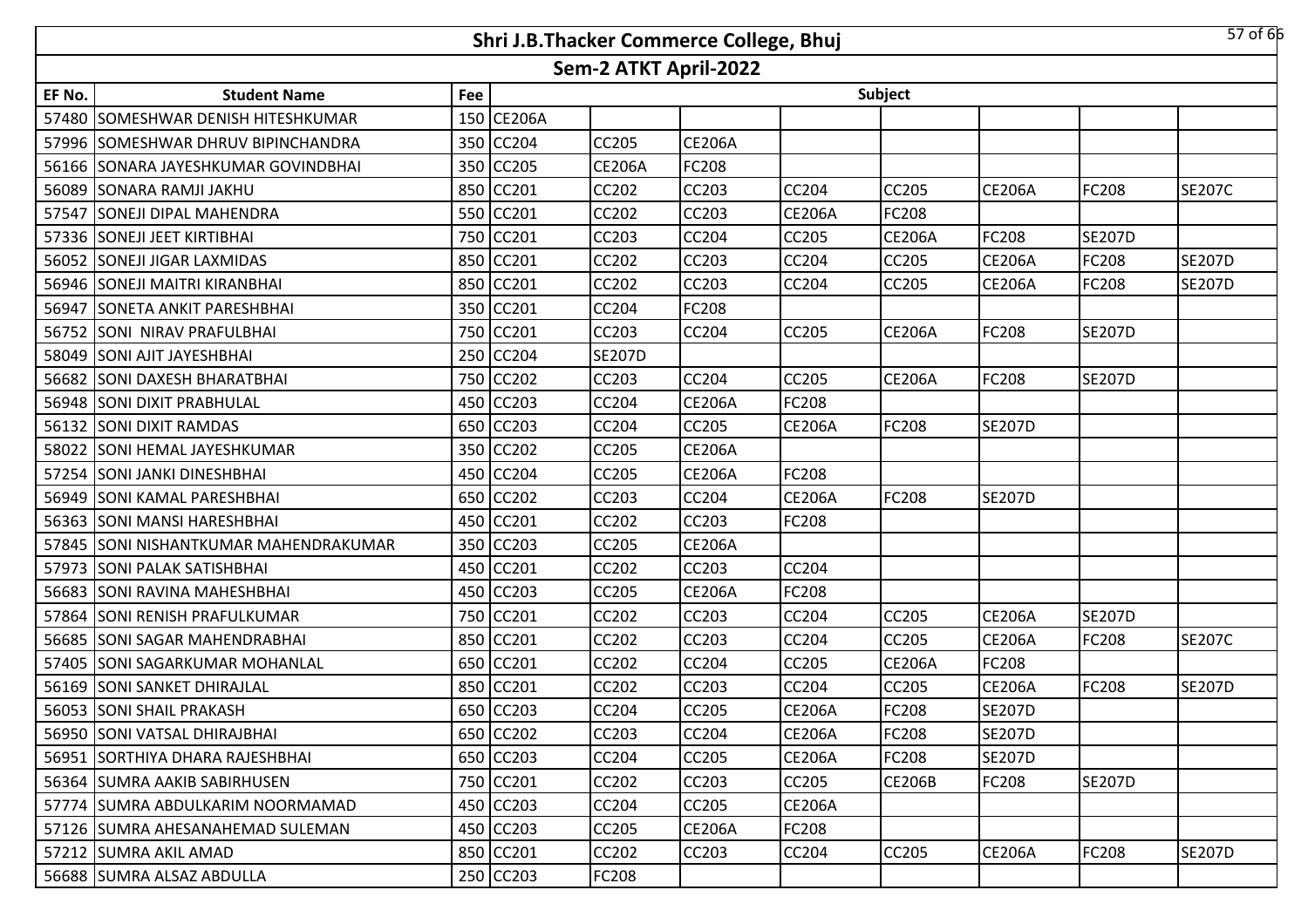|        |                                       |     |              |                       | Shri J.B.Thacker Commerce College, Bhuj |               |               |               |               | 58 of 66      |
|--------|---------------------------------------|-----|--------------|-----------------------|-----------------------------------------|---------------|---------------|---------------|---------------|---------------|
|        |                                       |     |              | Sem-2 ATKT April-2022 |                                         |               |               |               |               |               |
| EF No. | <b>Student Name</b>                   | Fee |              |                       |                                         |               | Subject       |               |               |               |
|        | 56054 SUMRA ILIYAS SADHAK             | 850 | <b>CC201</b> | <b>CC202</b>          | <b>CC203</b>                            | <b>CC204</b>  | CC205         | <b>CE206A</b> | <b>FC208</b>  | <b>SE207D</b> |
|        | 57581 SUMRA SAFIN MAHMADRAFIK         |     | 650 CC201    | <b>CC203</b>          | <b>CC204</b>                            | <b>CC205</b>  | <b>CE206A</b> | FC208         |               |               |
|        | 57343 SURANI GAYATRIBEN MANSUKHLAL    |     | 750 CC201    | CC203                 | <b>CC204</b>                            | CC205         | <b>CE206A</b> | FC208         | <b>SE207D</b> |               |
|        | 57140 SURANI KEVALKUMAR DHIRAJKUMAR   |     | 750 CC201    | <b>CC202</b>          | <b>CC203</b>                            | <b>CC204</b>  | <b>CC205</b>  | <b>CE206A</b> | <b>FC208</b>  | SE207D(CA)    |
|        | 56686 SURANI NIKITABEN MOHANLAL       |     | 750 CC201    | <b>CC202</b>          | <b>CC203</b>                            | CC204         | CC205         | <b>CE206A</b> | FC208         |               |
|        | 57855 SURANI NISHABEN ASHWINBHAI      |     | 450 CC203    | <b>CC204</b>          | <b>CC205</b>                            | <b>CE206A</b> |               |               |               |               |
|        | 57436 SURANI PARAS CHNDULAL           |     | 850 CC201    | <b>CC202</b>          | <b>CC203</b>                            | CC204         | CC205         | <b>CE206A</b> | <b>FC208</b>  | <b>SE207D</b> |
|        | 57994 SURANI UMANG BIPINBHAI          | 250 | <b>CC205</b> | <b>CE206A</b>         |                                         |               |               |               |               |               |
|        | 56090 SUTAR HARDIKBHAI SURESHBHAI     | 750 | CC201        | <b>CC202</b>          | <b>CC203</b>                            | CC204         | <b>CC205</b>  | <b>CE206A</b> | <b>FC208</b>  |               |
|        | 56340   SUTAR KETANKUMAR UMARSHI      | 850 | CC201        | <b>CC202</b>          | <b>CC203</b>                            | CC204         | CC205         | <b>CE206A</b> | FC208         | <b>SE207D</b> |
|        | 56344 SUTAR MOHIT SURESHBHAI          | 850 | CC201        | <b>CC202</b>          | <b>CC203</b>                            | <b>CC204</b>  | CC205         | <b>CE206A</b> | <b>FC208</b>  | <b>SE207D</b> |
|        | 58058 SUTHAR HARSH VINOD              | 50  | CC204(CA)    |                       |                                         |               |               |               |               |               |
|        | 57317 SUTHAR JIGAR HASMUKHBHAI        | 750 | CC201        | <b>CC202</b>          | <b>CC203</b>                            | CC205         | <b>CE206A</b> | FC208         | <b>SE207D</b> |               |
|        | 57556 SUTHAR KRUPESHKUMAR PRAKASHBHAI |     | 850 CC201    | <b>CC202</b>          | <b>CC203</b>                            | CC204         | CC205         | <b>CE206A</b> | FC208         | <b>SE207D</b> |
|        | 57770 SUTHAR NILESH PURUSHOTTAM       |     | 150 CC205    |                       |                                         |               |               |               |               |               |
|        | 56952 SUTHAR NIRAV BHARATKUMAR        |     | 650 CC201    | <b>CC203</b>          | <b>CC204</b>                            | <b>CE206A</b> | FC208         | <b>SE207D</b> |               |               |
|        | 57152 SUTHAR PANKAJ PRAKASHBHAI       |     | 750 CC201    | <b>CC202</b>          | <b>CC203</b>                            | <b>CC204</b>  | <b>CC205</b>  | <b>CE206A</b> | <b>FC208</b>  |               |
|        | 57930 SUTHAR RIDDHI MANUBHAI          |     | 150 CE206A   |                       |                                         |               |               |               |               |               |
|        | 57006 SUTHAR SANDEEP VINESHBHAI       | 850 | <b>CC201</b> | <b>CC202</b>          | <b>CC203</b>                            | <b>CC204</b>  | CC205         | <b>CE206A</b> | <b>FC208</b>  | <b>SE207D</b> |
| 58056  | TAMARIYA PARESHBHAI JAGDISHBHAI       | 750 | <b>CC201</b> | <b>CC202</b>          | <b>CC203</b>                            | CC204         | CC205         | <b>CE206A</b> | <b>SE207D</b> |               |
| 56527  | <b>TANK ALPESH JAYESH</b>             | 550 | CC201        | CC202                 | <b>CC203</b>                            | FC208         | <b>SE207D</b> |               |               |               |
| 56953  | <b>TANK DHARMESH JAYESH</b>           | 850 | CC201        | <b>CC202</b>          | <b>CC203</b>                            | <b>CC204</b>  | CC205         | <b>CE206A</b> | <b>FC208</b>  | <b>SE207D</b> |
| 57302  | TANNA RAJ RAMESHBHAI                  | 750 | CC201        | CC203                 | <b>CC204</b>                            | <b>CC205</b>  | <b>CE206A</b> | FC208         | <b>SE207D</b> |               |
| 56954  | TAPARIYA RAMBHAI HARIBHAI             | 550 | <b>CC202</b> | <b>CC203</b>          | <b>CC204</b>                            | <b>CE206A</b> | FC208         |               |               |               |
| 57253  | <b>TEJANI ANKIT ISHWARLAL</b>         | 650 | <b>CC203</b> | <b>CC204</b>          | <b>CC205</b>                            | <b>CE206A</b> | FC208         | <b>SE207D</b> |               |               |
|        | 56493 THACKER ABHISHEK NARENDRABHAI   |     | 150 CC203    |                       |                                         |               |               |               |               |               |
|        | 57007   THACKER AKASH SHAILESHBHAI    |     | 250 CC204    | <b>FC208</b>          |                                         |               |               |               |               |               |
|        | 56955 THACKER AKSHAY BHARATBHAI       |     | 650 CC201    | CC203                 | <b>CC204</b>                            | <b>CC205</b>  | FC208         | <b>SE207D</b> |               |               |
|        | 56990 THACKER ANEY VIJAYBHAI          |     | 550 CC201    | CC203                 | <b>CC205</b>                            | <b>CE206A</b> | FC208         |               |               |               |
|        | 56055   THACKER BRIJESH GANSHYAMBHAI  |     | 450 CC202    | CC203                 | <b>CC205</b>                            | <b>FC208</b>  |               |               |               |               |
|        | 56056   THACKER CHINTAN VASUDEV       |     | 450 CC203    | CC204                 | <b>FC208</b>                            | <b>SE207D</b> |               |               |               |               |
|        | 57760 THACKER CHIRAG JAYENDRA         |     | 650 CC201    | CC202                 | <b>CC203</b>                            | <b>CE206A</b> | <b>FC208</b>  | <b>SE207D</b> |               |               |
|        | 56240   THACKER DEEP BHARATBHAI       |     | 450 CC205    | <b>CE206A</b>         | <b>FC208</b>                            | <b>SE207D</b> |               |               |               |               |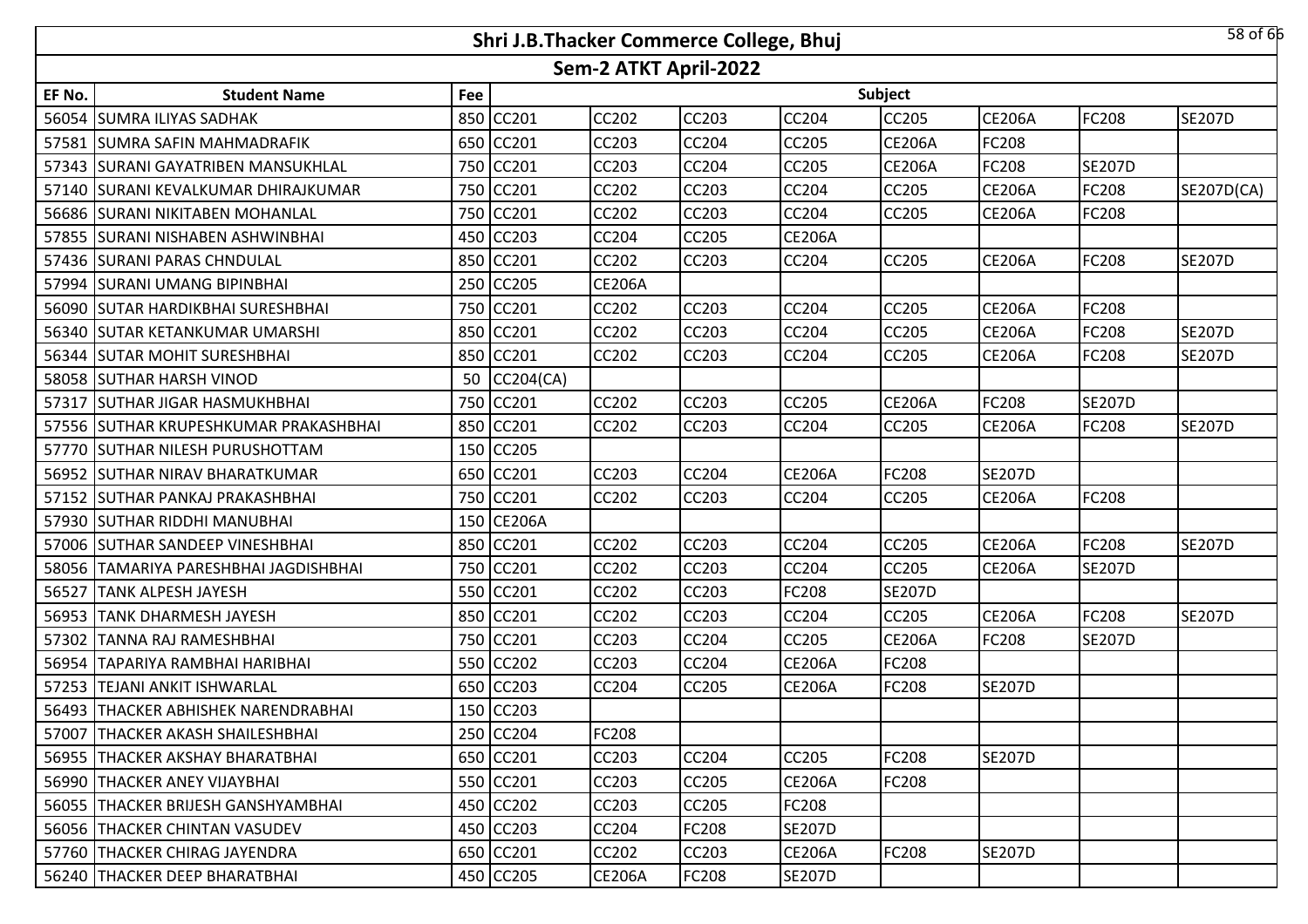|        |                                                                |     | Shri J.B.Thacker Commerce College, Bhuj |               |               |               |               |               |               | $59$ of 66    |  |  |  |  |
|--------|----------------------------------------------------------------|-----|-----------------------------------------|---------------|---------------|---------------|---------------|---------------|---------------|---------------|--|--|--|--|
|        | Sem-2 ATKT April-2022<br>Subject<br><b>Student Name</b><br>Fee |     |                                         |               |               |               |               |               |               |               |  |  |  |  |
| EF No. |                                                                |     |                                         |               |               |               |               |               |               |               |  |  |  |  |
| 57781  | <b>THACKER DINESH ANILBHAI</b>                                 | 350 | <b>CC203</b>                            | <b>CC204</b>  | <b>SE207D</b> |               |               |               |               |               |  |  |  |  |
| 56057  | <b>THACKER HARSH DHIRAJLAL</b>                                 |     | 250 CC205                               | FC208         |               |               |               |               |               |               |  |  |  |  |
| 57997  | THACKER HARSHALI KALPESHBHAI                                   |     | 550 CC202                               | CC203         | <b>CC204</b>  | <b>CC205</b>  | <b>SE207D</b> |               |               |               |  |  |  |  |
|        | 56058 THACKER HEMANG ARVINDBHAI                                |     | 350 CC203                               | FC208         | <b>SE207D</b> |               |               |               |               |               |  |  |  |  |
| 58083  | <b>THACKER HETVI KAMLESHBHAI</b>                               |     | 650 CC201                               | CC202(CA)     | <b>CC203</b>  | <b>CC204</b>  | CC205         | <b>CE206A</b> | <b>SE207D</b> |               |  |  |  |  |
| 56704  | <b>THACKER KISHAN CHANDULAL</b>                                |     | 750 CC201                               | <b>CC202</b>  | <b>CC203</b>  | <b>CC204</b>  | CC205         | <b>CE206A</b> | <b>FC208</b>  |               |  |  |  |  |
| 57925  | THACKER KRISH PRAFULKUMAR                                      |     | 350 CC204                               | <b>CC205</b>  | <b>CE206A</b> |               |               |               |               |               |  |  |  |  |
| 57782  | THACKER KRUPALIBEN RAJESHBHAI                                  | 150 | <b>CE206A</b>                           |               |               |               |               |               |               |               |  |  |  |  |
| 58028  | THACKER KRUTI PRAKASHBHAI                                      | 150 | <b>CE206A</b>                           |               |               |               |               |               |               |               |  |  |  |  |
| 56709  | <b>THACKER MANSI MANISHBHAI</b>                                | 250 | CC204                                   | FC208         |               |               |               |               |               |               |  |  |  |  |
| 56170  | THACKER MEET RAJENDRABHAI                                      | 850 | <b>CC201</b>                            | <b>CC202</b>  | <b>CC203</b>  | CC204         | CC205         | <b>CE206A</b> | <b>FC208</b>  | <b>SE207D</b> |  |  |  |  |
| 57662  | THACKER NAKUL BHARATBHAI                                       | 850 | CC201                                   | CC202         | <b>CC203</b>  | CC204         | CC205         | <b>CE206A</b> | FC208         | <b>SE207D</b> |  |  |  |  |
| 56747  | THACKER NIKUNJ HITESHBHAI                                      |     | 850 CC201                               | <b>CC202</b>  | <b>CC203</b>  | CC204         | CC205         | <b>CE206A</b> | <b>FC208</b>  | <b>SE207D</b> |  |  |  |  |
| 57951  | <b>THACKER PALAK ISHWARBHAI</b>                                |     | 750 CC201                               | <b>CC202</b>  | <b>CC203</b>  | CC204         | CC205         | <b>CE206A</b> | <b>SE207D</b> |               |  |  |  |  |
| 57023  | <b>THACKER PRACHI BHARATBHAI</b>                               |     | 550 CC201                               | <b>CC202</b>  | <b>CC205</b>  | <b>CE206A</b> | FC208         |               |               |               |  |  |  |  |
| 57183  | <b>THACKER PRACHI DIPAKBHAI</b>                                |     | 850 CC201                               | <b>CC202</b>  | <b>CC203</b>  | CC204         | CC205         | <b>CE206A</b> | <b>FC208</b>  | <b>SE207D</b> |  |  |  |  |
| 58031  | THACKER PRIYANK MANISH BHAI                                    |     | 650 CC201(CA)                           | <b>CC202</b>  | <b>CC203</b>  | <b>CC204</b>  | CC205         | <b>CE206A</b> | <b>SE207D</b> |               |  |  |  |  |
| 56374  | THACKER PURVESH SHANKARBHAI                                    |     | 850 CC201                               | <b>CC202</b>  | <b>CC203</b>  | CC204         | CC205         | <b>CE206A</b> | <b>FC208</b>  | <b>SE207D</b> |  |  |  |  |
| 57846  | <b>THACKER RUTIK DHIRENBHAI</b>                                | 750 | CC201                                   | <b>CC202</b>  | <b>CC203</b>  | <b>CC204</b>  | CC205         | <b>CE206A</b> | <b>SE207D</b> |               |  |  |  |  |
| 57167  | THACKER SHIVAM DINESHBHAI                                      | 450 | <b>CC202</b>                            | CC203         | <b>CE206A</b> | <b>FC208</b>  |               |               |               |               |  |  |  |  |
| 56367  | <b>THACKER SMIT SHAILESHKUMAR</b>                              | 850 | CC201                                   | CC202         | <b>CC203</b>  | <b>CC204</b>  | <b>CC205</b>  | <b>CE206A</b> | <b>FC208</b>  | <b>SE207D</b> |  |  |  |  |
| 56059  | THACKER SUMITKUMAR MANHARLAL                                   | 350 | <b>CC205</b>                            | <b>CE206A</b> | <b>FC208</b>  |               |               |               |               |               |  |  |  |  |
| 57990  | THACKER YASH NAVINKUMAR                                        | 350 | CC203                                   | CC204         | <b>CC205</b>  |               |               |               |               |               |  |  |  |  |
| 57139  | THAKARANI HARSHADKUMAR JAGDEESHBHAI                            | 850 | CC201                                   | <b>CC202</b>  | <b>CC203</b>  | CC204         | CC205         | <b>CE206A</b> | <b>FC208</b>  | <b>SE207D</b> |  |  |  |  |
| 57917  | THAKKAR AMAN JAGDISHBHAI                                       | 650 | CC202                                   | <b>CC203</b>  | <b>CC204</b>  | CC205         | <b>CE206A</b> | <b>SE207D</b> |               |               |  |  |  |  |
|        | 56110 THAKKAR ARUN RAMJIBHAI                                   |     | 350 CC201                               | CC202         | <b>FC208</b>  |               |               |               |               |               |  |  |  |  |
|        | 56172   THAKKAR BHAVIKKUMAR VINODKUMAR                         |     | 450 CC204                               | <b>CC205</b>  | <b>CE206A</b> | FC208         |               |               |               |               |  |  |  |  |
|        | 56687   THAKKAR CHAND DILIPBHAI                                |     | 450 CC203                               | <b>CC204</b>  | <b>CE206A</b> | <b>FC208</b>  |               |               |               |               |  |  |  |  |
|        | 56375   THAKKAR CHIRAG BHARATBHAI                              |     | 550 CC203                               | <b>CC204</b>  | <b>CC205</b>  | FC208         | <b>SE207D</b> |               |               |               |  |  |  |  |
|        | 56714   THAKKAR MANANKUMAR HASMUKHLAL                          |     | 750 CC201                               | CC202         | <b>CC203</b>  | <b>CC205</b>  | <b>CE206B</b> | FC208         | <b>SE207D</b> |               |  |  |  |  |
|        | 57835   THAKKAR MANISHABEN JAYSUKHABHAI                        |     | 450 CC201                               | CC204         | <b>CC205</b>  | <b>CE206A</b> |               |               |               |               |  |  |  |  |
| 56171  | ITHAKKAR NIRAJKUMAR PRATAPKUMAR                                |     | 450 CC202                               | CC204         | <b>CE206A</b> | <b>FC208</b>  |               |               |               |               |  |  |  |  |
|        | 57877 THAKKAR RAHUL YOGESHBHAI                                 |     | 750 CC201                               | CC202         | <b>CC203</b>  | CC204         | CC205         | <b>CE206A</b> | <b>SE207D</b> |               |  |  |  |  |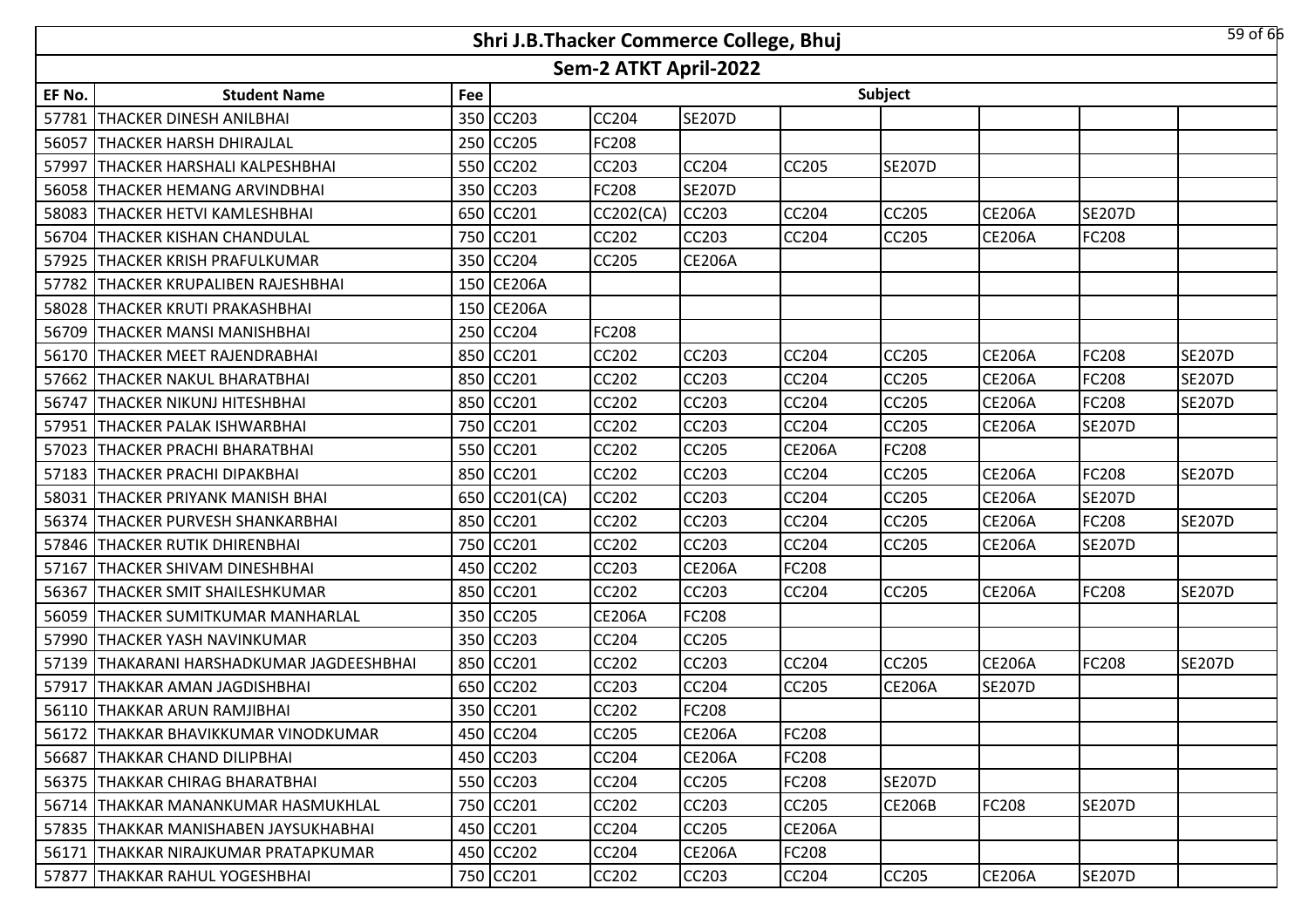|        |                                       |     | Shri J.B.Thacker Commerce College, Bhuj |                       |               |               |               |               |               | $60$ of $65$  |
|--------|---------------------------------------|-----|-----------------------------------------|-----------------------|---------------|---------------|---------------|---------------|---------------|---------------|
|        |                                       |     |                                         | Sem-2 ATKT April-2022 |               |               |               |               |               |               |
| EF No. | <b>Student Name</b>                   | Fee |                                         |                       |               |               | Subject       |               |               |               |
| 57479  | THAKKAR RAJ MAYURBHAI                 | 850 | CC201                                   | <b>CC202</b>          | <b>CC203</b>  | CC204         | CC205         | <b>CE206A</b> | <b>FC208</b>  | <b>SE207C</b> |
|        | 56286   THAKKAR RAVILAL PRAVINCHANDRA |     | 450 CC201                               | <b>CC202</b>          | <b>CE206A</b> | FC208         |               |               |               |               |
| 56225  | THAKKAR SANJAY SHYAMBHAI              |     | 450 CC203                               | <b>CC204</b>          | <b>CC205</b>  | FC208         |               |               |               |               |
|        | 57660 THAKKAR SANJAYKUMAR PRANLAL     |     | 450 CC201                               | <b>CC205</b>          | <b>CE206A</b> | <b>FC208</b>  |               |               |               |               |
|        | 56988 THAKKAR SMIT DILIPBHAI          |     | 450 CC201(CA)                           | <b>CC203</b>          | <b>CC204</b>  | CC205(CA)     | <b>CE206A</b> | FC208         | SE207D(CA)    |               |
| 57520  | THAKKAR VIVEKKUMAR HARESHBHAI         |     | 550 CC203                               | CC204                 | <b>CC205</b>  | <b>CE206A</b> | FC208         |               |               |               |
| 56715  | <b>THAKOR AJAY BIJALBHAI</b>          |     | 750 CC201                               | <b>CC202</b>          | <b>CC203</b>  | CC204         | CC205         | <b>CE206B</b> | <b>FC208</b>  |               |
| 58000  | <b>THAKOR SUNNY ZILUBHAI</b>          | 550 | <b>CC202</b>                            | CC203                 | <b>CC205</b>  | <b>CE206A</b> | <b>SE207D</b> |               |               |               |
| 56060  | THAKRANI BHARATKUMAR NARANBHAI        | 250 | CC205                                   | FC208                 |               |               |               |               |               |               |
| 56376  | <b>ITHAKRANI HITESHKUMAR VADILAL</b>  | 550 | CC201                                   | CC202                 | <b>CC203</b>  | CC205         | FC208         |               |               |               |
| 56750  | THAKRANI SUBHAM RAMESHBHAI            | 650 | CC201                                   | <b>CC202</b>          | <b>CC203</b>  | CC205         | <b>CE206A</b> | FC208         |               |               |
| 57867  | THAKUR BHUPATSINGH KAMLESH            | 750 | CC201                                   | CC202                 | <b>CC203</b>  | CC204         | CC205         | <b>CE206A</b> | <b>SE207D</b> |               |
| 57174  | <b>THEBA IMRAN USMANGANI</b>          |     | 150 CE206A                              |                       |               |               |               |               |               |               |
| 56723  | <b>TILAK TEJAS RAJESHBHAI</b>         |     | 450 CC201                               | <b>CC202</b>          | <b>CC205</b>  | FC208         |               |               |               |               |
| 57772  | TOMAR AAYUSHSINGH KAMLESHSINGH        |     | 550 CC203                               | <b>CC204</b>          | <b>CC205</b>  | <b>CE206A</b> | <b>SE207D</b> |               |               |               |
| 57372  | ITRAVADI DHRUV RAJENDRABHAI           |     | 650 CC202                               | CC203                 | <b>CC204</b>  | <b>CE206A</b> | FC208         | <b>SE207D</b> |               |               |
| 56176  | <b>TREVADIA HARSHAL HASMUKHBHAI</b>   | 450 | <b>CC203</b>                            | <b>CC204</b>          | <b>CE206A</b> | FC208         |               |               |               |               |
| 56377  | <b>TRIVEDI GOPI MUKESHKUMAR</b>       | 850 | CC201                                   | <b>CC202</b>          | <b>CC203</b>  | CC204         | <b>CC205</b>  | <b>CE206A</b> | FC208         | <b>SE207D</b> |
| 56960  | <b>TRIVEDI NILAY DIVYBHASHBHAI</b>    | 550 | CC203                                   | CC204                 | <b>CE206A</b> | <b>FC208</b>  | <b>SE207D</b> |               |               |               |
| 57672  | <b>TRIVEDI PURV MANOJ</b>             | 850 | <b>CC201</b>                            | <b>CC202</b>          | <b>CC203</b>  | CC204         | CC205         | <b>CE206A</b> | <b>FC208</b>  | <b>SE207D</b> |
| 57928  | <b> TURI SUNIL RAMESHBHAI</b>         | 550 | CC202                                   | CC203                 | <b>CC204</b>  | CC205         | <b>CE206A</b> |               |               |               |
| 57044  | TURIYA ABDULKADIR ABDULA              | 850 | <b>CC201</b>                            | <b>CC202</b>          | <b>CC203</b>  | CC204         | CC205         | <b>CE206A</b> | <b>FC208</b>  | <b>SE207D</b> |
|        | 56748 UDIYAN SOORAJ RAMJIBHAI         | 750 | CC201                                   | CC202                 | <b>CC203</b>  | CC204         | CC205         | <b>CE206A</b> | <b>FC208</b>  |               |
|        | 57674   UGANI BHUMI VINODBHAI         | 750 | CC201                                   | <b>CC202</b>          | <b>CC203</b>  | <b>CC204</b>  | CC205         | <b>CE206A</b> | <b>FC208</b>  |               |
|        | 57773   UKANI BHAVYKUMAR MUKESHBHAI   | 250 | CC203                                   | <b>CE206A</b>         |               |               |               |               |               |               |
|        | 57119 UKANI DIXA PRAVINBHAI           |     | 550 CC201                               | CC202                 | <b>CC204</b>  | <b>CE206A</b> | FC208         |               |               |               |
|        | 57648 UKANI NIMESH JENTILALBHAI       |     | 850 CC201                               | <b>CC202</b>          | <b>CC203</b>  | <b>CC204</b>  | CC205         | <b>CE206A</b> | <b>FC208</b>  | <b>SE207D</b> |
|        | 57309 JUMARANIYA KINALBEN MAHESHKUMAR |     | 750 CC201                               | CC202                 | <b>CC203</b>  | <b>CC204</b>  | CC205         | <b>CE206A</b> | <b>FC208</b>  |               |
|        | 57328 JUMRANIYA JIGAR GHANSHYAM       |     | 650 CC201                               | CC203                 | <b>CC205</b>  | <b>CE206A</b> | FC208         | <b>SE207D</b> |               |               |
|        | 56724 JUMRANIYA KULDEEP NARENDRA      |     | 650 CC201                               | CC203                 | <b>CC204</b>  | <b>CE206A</b> | FC208         | <b>SE207D</b> |               |               |
|        | 57199 JUMRANIYA MADHAV ARVIND         |     | 150 CC203                               |                       |               |               |               |               |               |               |
|        | 56177 JUNDARIYA BALDEVBHAI MEGHABHAI  |     | 450 CC201                               | CC204                 | <b>CE206A</b> | <b>FC208</b>  |               |               |               |               |
|        | 57584 UNDARIYA JIGAR HARIBHAI         |     | 750 CC201                               | CC202                 | CC203         | CC204         | CC205         | <b>CE206A</b> | <b>FC208</b>  |               |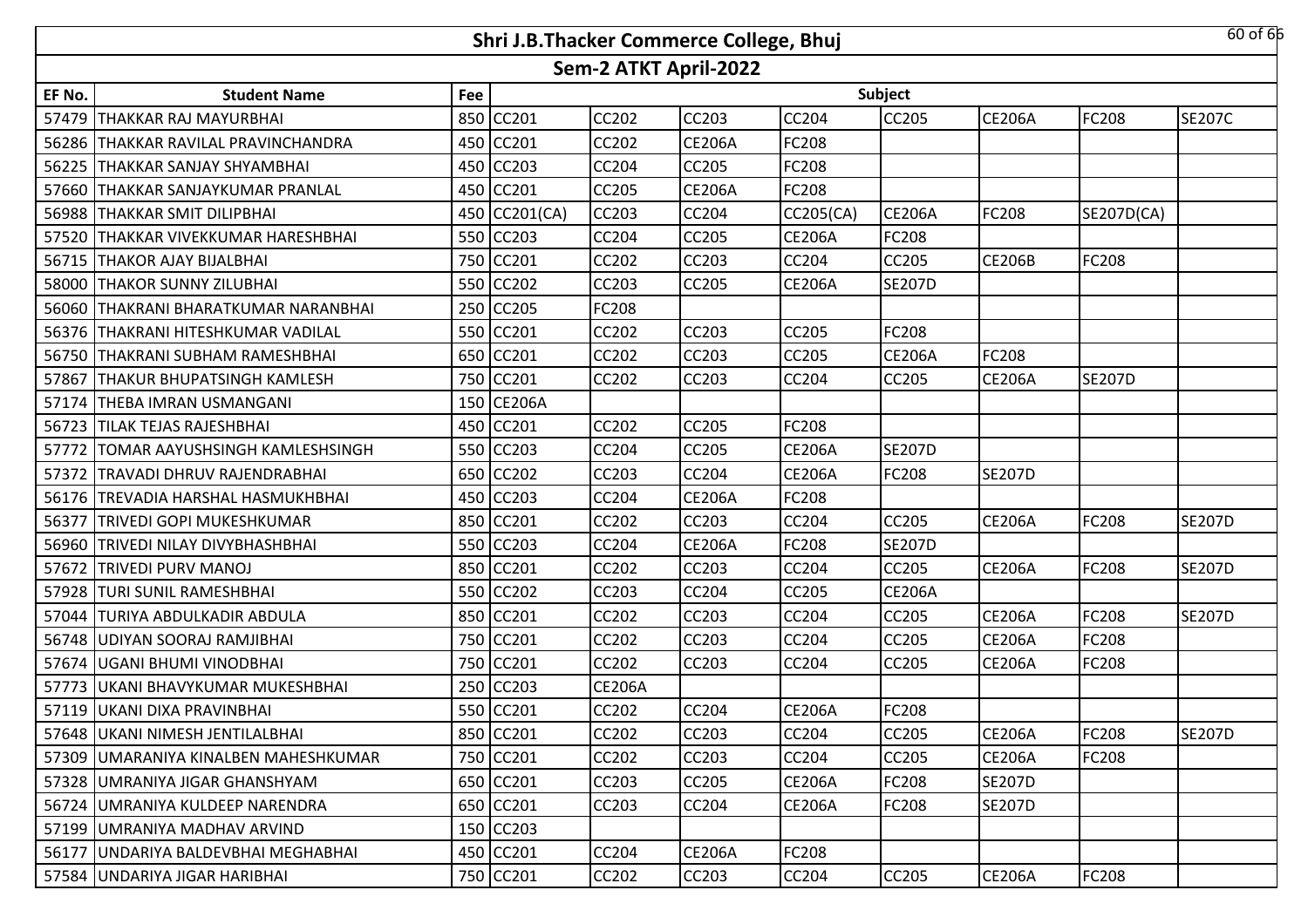| $61$ of $66$<br>Shri J.B.Thacker Commerce College, Bhuj |                                          |     |               |               |               |               |               |               |               |               |
|---------------------------------------------------------|------------------------------------------|-----|---------------|---------------|---------------|---------------|---------------|---------------|---------------|---------------|
| Sem-2 ATKT April-2022                                   |                                          |     |               |               |               |               |               |               |               |               |
| EF No.                                                  | <b>Student Name</b>                      | Fee |               |               |               |               | Subject       |               |               |               |
| 56061                                                   | UPADHYAY ANAND MANOJBHAI                 | 350 | <b>CC203</b>  | <b>CC205</b>  | <b>FC208</b>  |               |               |               |               |               |
|                                                         | 57246 UPADHYAY KRISHNABEN NARENDRABHAI   |     | 350 CC204     | <b>CE206A</b> | <b>FC208</b>  |               |               |               |               |               |
|                                                         | 56107 JUPADHYAY MEETKUMAR KISHORCHANDRA  |     | 850 CC201     | <b>CC202</b>  | <b>CC203</b>  | <b>CC204</b>  | CC205         | <b>CE206A</b> | FC208         | <b>SE207D</b> |
|                                                         | 57065 JUPADHYAY ZINKAL YOGESHCHANDRA     |     | 250 CC205(CA) | <b>CE206A</b> | <b>FC208</b>  |               |               |               |               |               |
| 56725                                                   | VADHA PRITHVIRAJ PRATAPSINH              |     | 650 CC201     | <b>CC202</b>  | <b>CC204</b>  | <b>CC205</b>  | <b>CE206A</b> | FC208         |               |               |
|                                                         | 58045 VADHA RAJDEEPSINH SHIVUBHA         |     | 550 CC203     | CC204         | <b>CC205</b>  | <b>CE206A</b> | <b>SE207D</b> |               |               |               |
|                                                         | 57940 VADOR DHAVALKUMAR JITENDRA         | 350 | <b>CC203</b>  | CC204         | <b>CE206A</b> |               |               |               |               |               |
|                                                         | 57333   VADOR YASH PRAKASHBHAI           | 550 | CC202         | CC203         | CC204(CA)     | <b>CE206A</b> | FC208         | <b>SE207D</b> |               |               |
|                                                         | 56173 VAGADIYA RAJESH RAMJI              | 650 | CC201         | <b>CC202</b>  | <b>CC203</b>  | <b>CC204</b>  | <b>CE206A</b> | FC208         |               |               |
|                                                         | 57606 VAGDODA MANN AMRUTBHAI             | 750 | CC202         | CC203         | <b>CC204</b>  | <b>CC205</b>  | <b>CE206A</b> | FC208         | <b>SE207D</b> |               |
|                                                         | 57643 VAGHAJIYANI ARVIND RAVJIBHAI       | 350 | CC201         | <b>CC202</b>  | <b>CC205</b>  |               |               |               |               |               |
| 56211                                                   | VAGHANI JAYESH KHIMJI                    | 850 | CC201         | CC202         | <b>CC203</b>  | CC204         | CC205         | <b>CE206A</b> | FC208         | <b>SE207C</b> |
|                                                         | 56280 VAGHANI KALPESH HIRJI              |     | 850 CC201     | <b>CC202</b>  | <b>CC203</b>  | CC204         | CC205         | <b>CE206A</b> | <b>FC208</b>  | <b>SE207D</b> |
|                                                         | 56062 VAGHANI SHEETAL KHIMJI             |     | 550 CC203     | CC204         | <b>CE206A</b> | FC208         | <b>SE207D</b> |               |               |               |
|                                                         | 56174 VAGHANI VIJAY RAMESH               |     | 850 CC201     | <b>CC202</b>  | <b>CC203</b>  | <b>CC204</b>  | <b>CC205</b>  | <b>CE206A</b> | <b>FC208</b>  | <b>SE207D</b> |
|                                                         | 56726 VAGHELA ARVINDSINH KANUJI          |     | 350 CC205     | FC208         | <b>SE207D</b> |               |               |               |               |               |
|                                                         | 56063 VAGHELA BINDIYA RAMESHBHAI         |     | 450 CC203     | <b>CC205</b>  | <b>FC208</b>  | <b>SE207D</b> |               |               |               |               |
|                                                         | 56180 VAGHELA DARSHAN HASMUKHBHAI        | 750 | <b>CC202</b>  | CC203         | <b>CC204</b>  | CC205         | <b>CE206A</b> | FC208         | <b>SE207D</b> |               |
| 56369                                                   | <b>VAGHELA DIPRAJSINH BAHADURSINH</b>    | 750 | CC201         | CC202         | <b>CC203</b>  | <b>CC205</b>  | <b>CE206A</b> | FC208         | <b>SE207D</b> |               |
| 57081                                                   | VAGHELA HARDIKSINH SURENDRASINH          | 450 | <b>CC204</b>  | <b>CC205</b>  | <b>CE206A</b> | <b>FC208</b>  |               |               |               |               |
|                                                         | 56310 VAGHELA HARPALSINH SAMATSINH       | 250 | CC203         | FC208         |               |               |               |               |               |               |
|                                                         | 56749 VAGHELA ISHWAR MANJIBHAI           | 750 | <b>CC201</b>  | <b>CC202</b>  | <b>CC203</b>  | <b>CC204</b>  | <b>CC205</b>  | <b>CE206A</b> | <b>FC208</b>  |               |
| 56178                                                   | VAGHELA JAYRAJSINH DHAMUBHA              | 350 | CC201         | <b>CE206A</b> | <b>FC208</b>  |               |               |               |               |               |
|                                                         | 57383 VAGHELA MAYURSINH DASHRATSINH      | 850 | CC201         | <b>CC202</b>  | <b>CC203</b>  | CC204         | CC205         | <b>CE206A</b> | <b>FC208</b>  | <b>SE207D</b> |
|                                                         | 56276 VAGHELA MAYURSINH MINESHSINH       | 750 | CC201         | CC202         | <b>CC203</b>  | CC204         | <b>CE206A</b> | FC208         | <b>SE207D</b> |               |
|                                                         | 57537 VAGHELA NIKHILKUMAR KANTILAL       |     | 550 CC201     | <b>CC202</b>  | <b>CC205</b>  | <b>CE206A</b> | FC208         |               |               |               |
|                                                         | 57344   VAGHELA PARIKSHITSINH ROHITSINH  |     | 250 CC203     | <b>CE206A</b> |               |               |               |               |               |               |
|                                                         | 57257   VAGHELA PRATIPALSINH ROHITSINH   |     | 250 CC203     | <b>CE206A</b> |               |               |               |               |               |               |
|                                                         | 57091   VAGHELA PUSHPRAJSINH BAHADURSINH |     | 450 CC203     | <b>CC205</b>  | <b>CE206A</b> | <b>SE207D</b> |               |               |               |               |
|                                                         | 57619   VAGHELA RUTVIK BABULAL           |     | 550 CC201     | CC202         | <b>CC205</b>  | <b>CE206A</b> | <b>FC208</b>  |               |               |               |
|                                                         | 57262 VAGHELA SHAILESHKUMAR MOHANLAL     |     | 750 CC201     | CC202         | CC203         | <b>CC204</b>  | CC205         | <b>CE206A</b> | <b>FC208</b>  |               |
|                                                         | 56494   VAGHELA VIPUL VANRAJSINH         |     | 850 CC201     | CC202         | <b>CC203</b>  | <b>CC204</b>  | CC205         | <b>CE206B</b> | <b>FC208</b>  | <b>SE207D</b> |
|                                                         | 56541 VAISHNAV TANMAY PRAFULCHANDRA      |     | 850 CC201     | CC202         | <b>CC203</b>  | CC204         | CC205         | <b>CE206A</b> | <b>FC208</b>  | <b>SE207D</b> |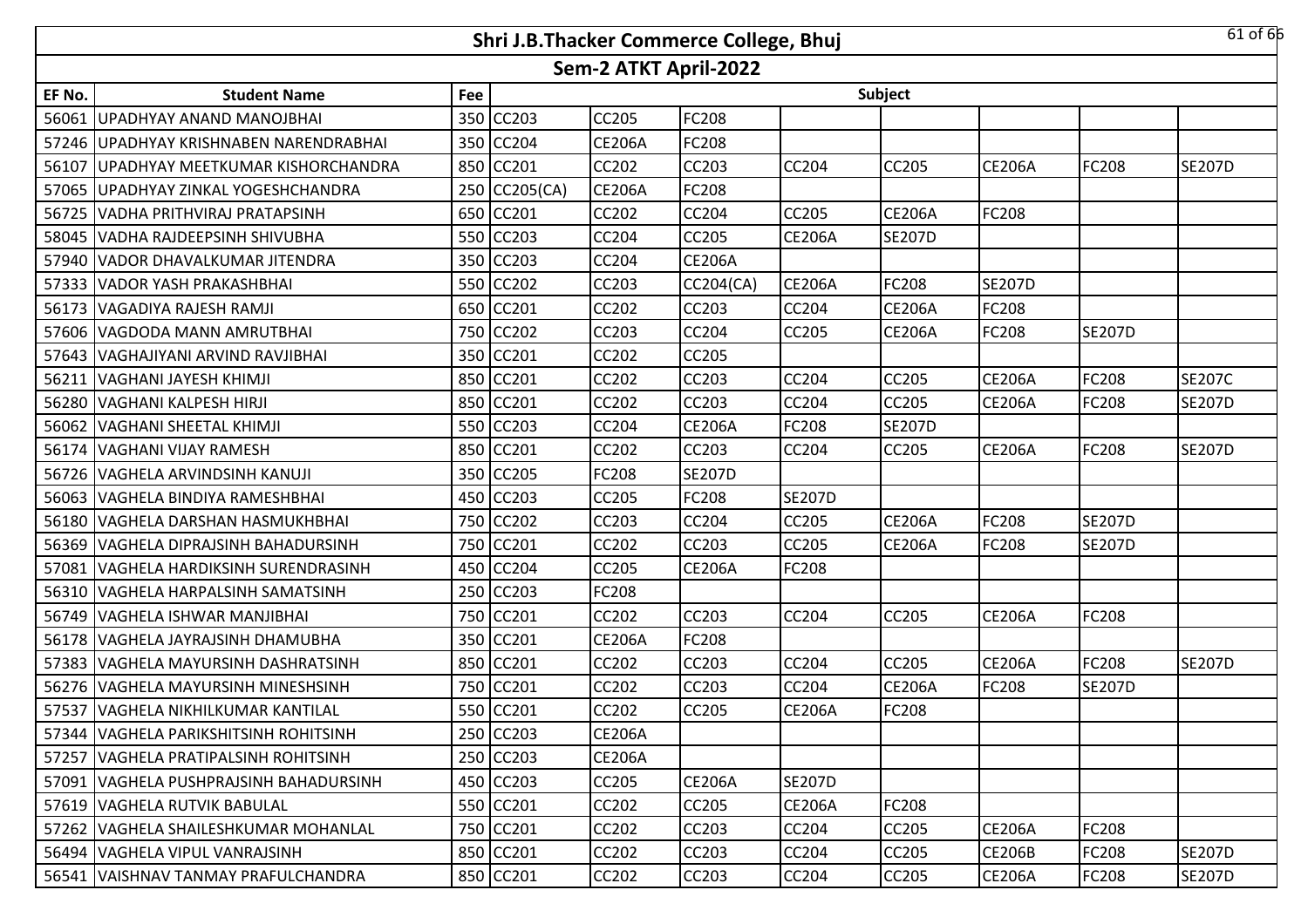| $62$ of $66$<br>Shri J.B.Thacker Commerce College, Bhuj |                                        |     |              |              |               |               |               |               |               |               |
|---------------------------------------------------------|----------------------------------------|-----|--------------|--------------|---------------|---------------|---------------|---------------|---------------|---------------|
| Sem-2 ATKT April-2022                                   |                                        |     |              |              |               |               |               |               |               |               |
| EF No.                                                  | <b>Student Name</b>                    | Fee |              |              |               |               | Subject       |               |               |               |
| 57907                                                   | VALA ENESHKUMAR DANABHAI               | 750 | CC201        | <b>CC202</b> | <b>CC203</b>  | CC204         | CC205         | <b>CE206A</b> | <b>SE207D</b> |               |
|                                                         | 56957 VALAND HASMITKUMAR VIRENDRABHAI  | 650 | <b>CC202</b> | <b>CC203</b> | <b>CC204</b>  | CC205         | FC208         | <b>SE207D</b> |               |               |
| 56537                                                   | VALAND SAWAN MANJIBHAI                 |     | 450 CC201    | <b>CC203</b> | <b>CE206A</b> | FC208         |               |               |               |               |
|                                                         | 56312 VALAND YOGESH JAYANTILAL         |     | 850 CC201    | <b>CC202</b> | <b>CC203</b>  | <b>CC204</b>  | <b>CC205</b>  | <b>CE206A</b> | <b>FC208</b>  | <b>SE207D</b> |
| 56727                                                   | VALANI HARDIKKUMAR KISHORBHAI          |     | 850 CC201    | <b>CC202</b> | <b>CC203</b>  | <b>CC204</b>  | CC205         | <b>CE206A</b> | <b>FC208</b>  | <b>SE207D</b> |
|                                                         | 57981 VALANI KINJALBEN PREMJIBHAI      |     | 350 CC202    | <b>CC205</b> | <b>SE207D</b> |               |               |               |               |               |
|                                                         | 57962 VALJIYANI VIVEK LALJIBHAI        | 450 | <b>CC203</b> | <b>CC205</b> | <b>CE206A</b> | <b>SE207D</b> |               |               |               |               |
| 56064                                                   | VANAK ABDUL SAMSUDIN                   | 450 | <b>CC203</b> | CC204        | <b>CC205</b>  | <b>FC208</b>  |               |               |               |               |
|                                                         | 57365 VANKAR HIRENKUMAR KHUMANBHAI     | 450 | <b>CC202</b> | <b>CC203</b> | <b>CE206A</b> | <b>FC208</b>  |               |               |               |               |
|                                                         | 56892 VARCHAN BHARAMANBHAI VELABHAI    | 550 | <b>CC203</b> | <b>CC204</b> | <b>CC205</b>  | <b>CE206A</b> | <b>FC208</b>  |               |               |               |
|                                                         | 57844 VARCHAND ASHWIN VALLABHBHAI      | 350 | <b>CC204</b> | <b>CC205</b> | <b>CE206A</b> |               |               |               |               |               |
| 58098                                                   | VARCHAND HARDIK UGABHAI                | 50  | SE207D(CA)   |              |               |               |               |               |               |               |
|                                                         | 57036 VARCHAND KHIMJI VELABHAI         | 450 | <b>CC201</b> | <b>CC204</b> | <b>CE206A</b> | FC208         |               |               |               |               |
|                                                         | 56179 VARCHAND MAVJI SHAMJI            | 650 | CC201        | CC202        | <b>CC203</b>  | CC204         | <b>CE206A</b> | FC208         |               |               |
|                                                         | 56065 VARMA KIRANPRAKASH NANDKUMARSINH |     | 650 CC203    | <b>CC204</b> | <b>CC205</b>  | <b>CE206A</b> | FC208         | <b>SE207D</b> |               |               |
| 56071                                                   | VARMA USHA BABULAL                     |     | 550 CC203    | <b>CC205</b> | <b>CE206A</b> | FC208         | <b>SE207D</b> |               |               |               |
|                                                         | 57353 VAROTRA ASHOK KANJI              |     | 850 CC201    | <b>CC202</b> | <b>CC203</b>  | <b>CC204</b>  | <b>CC205</b>  | <b>CE206A</b> | <b>FC208</b>  | <b>SE207D</b> |
|                                                         | 56958 VAROTRA JITENDRAKUMAR TRIKAMBHAI |     | 450 CC201    | <b>CC202</b> | <b>CE206A</b> | FC208         |               |               |               |               |
|                                                         | 57923 VAROTRA RAHULBHAI DAMJIBHAI      | 650 | CC201        | <b>CC202</b> | <b>CC203</b>  | <b>CC204</b>  | CC205         | <b>SE207D</b> |               |               |
| 56181                                                   | VAROTRA RAMESHKUMAR VELJIBHAI          | 550 | <b>CC202</b> | <b>CC203</b> | <b>CC204</b>  | <b>CE206A</b> | FC208         |               |               |               |
|                                                         | 57758 VAROTRA SUNILKUMAR DAMJIBHAI     | 550 | CC202        | CC203        | <b>CC205</b>  | <b>CE206A</b> | FC208         |               |               |               |
| 56112                                                   | VARSANI PRAKASH HARILAL                | 650 | CC201        | <b>CC202</b> | <b>CC203</b>  | CC205         | FC208         | <b>SE207D</b> |               |               |
| 56182                                                   | VARSANI ANJANA DEVSHI                  | 250 | CC202        | FC208        |               |               |               |               |               |               |
|                                                         | 56066 VARSANI BHARAT KALYAN            | 450 | CC201        | <b>CC205</b> | <b>CE206A</b> | FC208         |               |               |               |               |
|                                                         | 56109   VARSANI BHUPENDRA JADVA        | 850 | CC201        | CC202        | <b>CC203</b>  | CC204         | CC205         | <b>CE206A</b> | FC208         | <b>SE207D</b> |
|                                                         | 56094 VARSANI HIREN SHANTILAL          |     | 750 CC201    | <b>CC202</b> | <b>CC203</b>  | CC204         | CC205         | <b>CE206B</b> | <b>FC208</b>  |               |
|                                                         | 56313 VARSANI HITESH JETHALAL          |     | 850 CC201    | <b>CC202</b> | <b>CC203</b>  | <b>CC204</b>  | CC205         | <b>CE206A</b> | <b>FC208</b>  | <b>SE207D</b> |
|                                                         | 57132 VARSANI HITESH RAVJIBHAI         |     | 850 CC201    | CC202        | <b>CC203</b>  | <b>CC204</b>  | CC205         | <b>CE206A</b> | <b>FC208</b>  | <b>SE207C</b> |
|                                                         | 56241   VARSANI KASHYAP NARAN          |     | 750 CC201    | <b>CC202</b> | <b>CC203</b>  | CC204         | CC205         | <b>CE206A</b> | <b>FC208</b>  |               |
|                                                         | 57873   VARSANI KISHAN MANJI           |     | 750 CC201    | CC202        | <b>CC203</b>  | <b>CC204</b>  | CC205         | <b>CE206A</b> | <b>SE207C</b> |               |
|                                                         | 56894 VARSANI KISHANKUMAR PREMJIBHAI   |     | 850 CC201    | CC202        | <b>CC203</b>  | CC204         | CC205         | <b>CE206A</b> | <b>FC208</b>  | <b>SE207C</b> |
|                                                         | 56689 VARSANI MANISH RAMESH            |     | 650 CC201    | CC202        | CC203         | <b>CC205</b>  | <b>CE206A</b> | FC208         |               |               |
|                                                         | 57513 VARSANI MAYUR DHANJI             |     | 250 CC201    | CC205        |               |               |               |               |               |               |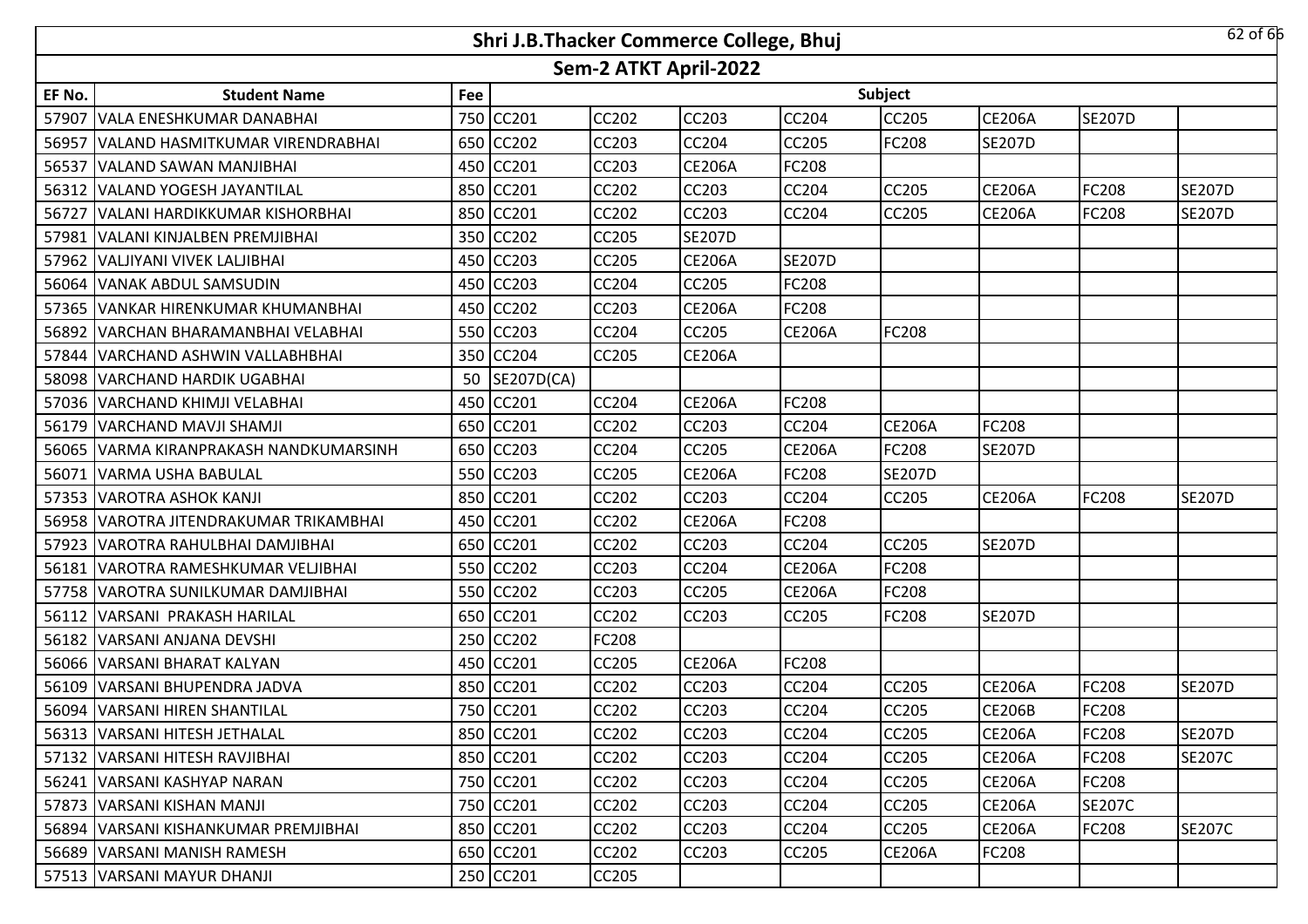| $63$ of $65$<br>Shri J.B.Thacker Commerce College, Bhuj |                                    |     |               |               |               |               |               |               |               |               |  |
|---------------------------------------------------------|------------------------------------|-----|---------------|---------------|---------------|---------------|---------------|---------------|---------------|---------------|--|
| Sem-2 ATKT April-2022                                   |                                    |     |               |               |               |               |               |               |               |               |  |
| EF No.                                                  | <b>Student Name</b>                | Fee |               |               |               |               | Subject       |               |               |               |  |
| 56731                                                   | IVARSANI NAYAN BHAVANBHAI          | 750 | CC201         | <b>CC202</b>  | <b>CC203</b>  | <b>CC204</b>  | <b>CE206A</b> | FC208         | <b>SE207D</b> |               |  |
|                                                         | 57189 VARSANI NIKESH KUNVARJI      | 850 | <b>CC201</b>  | <b>CC202</b>  | <b>CC203</b>  | CC204         | CC205         | <b>CE206A</b> | <b>FC208</b>  | <b>SE207C</b> |  |
| 56895                                                   | VARSANI NILESHKUMAR KALYANBHAI     | 550 | CC203         | CC204         | <b>CC205</b>  | <b>CE206A</b> | FC208         |               |               |               |  |
|                                                         | 57484 VARSANI NISHIL JADVA         |     | 850 CC201     | <b>CC202</b>  | <b>CC203</b>  | CC204         | CC205         | <b>CE206A</b> | <b>FC208</b>  | <b>SE207C</b> |  |
|                                                         | 57351 VARSANI PRADIP HARJIBHAI     |     | 750 CC201     | <b>CC202</b>  | <b>CC203</b>  | CC204         | CC205         | <b>CE206A</b> | FC208         |               |  |
|                                                         | 56690 VARSANI PRADIP NARAN         |     | 350 CC202     | <b>CE206A</b> | <b>FC208</b>  |               |               |               |               |               |  |
|                                                         | 57053   VARSANI ROHANKUMAR VALJI   |     | 850 CC201     | <b>CC202</b>  | <b>CC203</b>  | CC204         | CC205         | <b>CE206A</b> | FC208         | <b>SE207D</b> |  |
|                                                         | 56183 VARSANI SANDIP PREMJI        |     | 850 CC201     | CC202         | <b>CC203</b>  | <b>CC204</b>  | CC205         | <b>CE206A</b> | <b>FC208</b>  | <b>SE207D</b> |  |
|                                                         | 57763 VARSANI SANJAY ARUNBHAI      |     | 150 CC203     |               |               |               |               |               |               |               |  |
| 56067                                                   | VARSANI SANJAY NAUTAMBHAI          | 350 | CC203         | <b>CC204</b>  | <b>FC208</b>  |               |               |               |               |               |  |
|                                                         | 56184 VARSANI SANJAY VALJI         | 750 | CC201         | <b>CC202</b>  | <b>CC203</b>  | <b>CC204</b>  | CC205         | <b>CE206A</b> | <b>FC208</b>  |               |  |
|                                                         | 57462 VARSANI VIJAY SHIVJI         | 750 | CC201         | CC202         | <b>CC203</b>  | <b>CC205</b>  | <b>CE206A</b> | FC208         | <b>SE207D</b> |               |  |
|                                                         | 56691 VARSANI VINOD MAVJI          | 750 | <b>CC201</b>  | <b>CC202</b>  | <b>CC203</b>  | <b>CC204</b>  | CC205         | <b>CE206A</b> | <b>FC208</b>  |               |  |
|                                                         | 56544   VASANI KASHYAP JAYANLAL    | 250 | CC201         | FC208         |               |               |               |               |               |               |  |
|                                                         | 57055 VASANI BHAVINIBEN BABULAL    |     | 650 CC201     | <b>CC203</b>  | <b>CC204</b>  | <b>CC205</b>  | <b>CE206A</b> | FC208         |               |               |  |
|                                                         | 57224 VASANI BHUMIKABEN VASANTLAL  | 750 | CC201         | CC203         | <b>CC204</b>  | CC205         | <b>CE206A</b> | FC208         | <b>SE207D</b> |               |  |
|                                                         | 56893 VASANI GAUTAM MAVJI          |     | 550 CC201     | <b>CC204</b>  | <b>CC205</b>  | <b>CE206A</b> | FC208         |               |               |               |  |
|                                                         | 57379   VASANI HEET JAYANTILAL     |     | 550 CC203     | <b>CC204</b>  | <b>CC205</b>  | <b>CE206A</b> | FC208         |               |               |               |  |
|                                                         | 57861   VASANI JUGAL BABULAL       |     | 550 CC203     | <b>CC204</b>  | <b>CC205</b>  | <b>CE206A</b> | <b>SE207D</b> |               |               |               |  |
|                                                         | 56368 VASANI KENIL RASIKLAL        |     | 250 CC203     | <b>CC205</b>  |               |               |               |               |               |               |  |
|                                                         | 56314   VASANI KISHOR KANTILAL     |     | 650 CC201     | CC203         | <b>CC205</b>  | <b>CE206A</b> | <b>FC208</b>  | <b>SE207D</b> |               |               |  |
|                                                         | 56919 VASANI MAHEK DEEPAK          | 850 | CC201         | <b>CC202</b>  | <b>CC203</b>  | CC204         | CC205         | <b>CE206A</b> | <b>FC208</b>  | <b>SE207D</b> |  |
| 56221                                                   | VASANI MAYANK SHANTILAL            | 450 | <b>CC203</b>  | <b>CC205</b>  | <b>CE206A</b> | <b>FC208</b>  |               |               |               |               |  |
|                                                         | 57434 VASANI MAYURKUMAR KISHORBHAI | 850 | CC201         | <b>CC202</b>  | <b>CC203</b>  | CC204         | <b>CC205</b>  | <b>CE206A</b> | <b>FC208</b>  | <b>SE207D</b> |  |
|                                                         | 56186   VASANI MUKTABEN ARVINDBHAI | 550 | CC201         | CC202         | <b>CC203</b>  | CC204         | FC208         |               |               |               |  |
|                                                         | 57886 VASANI NIRAV NAVINBHAI       |     | 750 CC201     | <b>CC202</b>  | <b>CC203</b>  | CC204         | CC205         | <b>CE206A</b> | <b>SE207D</b> |               |  |
|                                                         | 57289 VASANI NISHABEN NAGINBHAI    |     | 650 CC201     | CC203         | <b>CC205</b>  | <b>CE206A</b> | FC208         | <b>SE207D</b> |               |               |  |
|                                                         | 57771   VASANI RAJ NARENDRA        |     | 150 CC205     |               |               |               |               |               |               |               |  |
|                                                         | 56068 VASANI SACHIN HIRALAL        |     | 850 CC201     | <b>CC202</b>  | <b>CC203</b>  | <b>CC204</b>  | CC205         | <b>CE206A</b> | <b>FC208</b>  | <b>SE207D</b> |  |
|                                                         | 56535  VASANI SUNIL VITTHALBHAI    |     | 750 CC201     | <b>CC202</b>  | <b>CC204</b>  | <b>CC205</b>  | <b>CE206A</b> | FC208         | <b>SE207D</b> |               |  |
|                                                         | 57287 VASANI VRUTIBEN JAGDISHBHAI  |     | 650 CC202     | CC203         | <b>CC205</b>  | <b>CE206A</b> | FC208         | <b>SE207D</b> |               |               |  |
|                                                         | 56728   VASHANI ASHISH BHARATBHAI  |     | 750 CC201     | CC202         | <b>CC203</b>  | <b>CC205</b>  | <b>CE206B</b> | FC208         | <b>SE207D</b> |               |  |
|                                                         | 56921 VASIYANI AJAY GANDHYAMDAS    |     | 750 CC201(CA) | CC202         | <b>CC203</b>  | CC204         | CC205         | <b>CE206A</b> | <b>FC208</b>  | <b>SE207D</b> |  |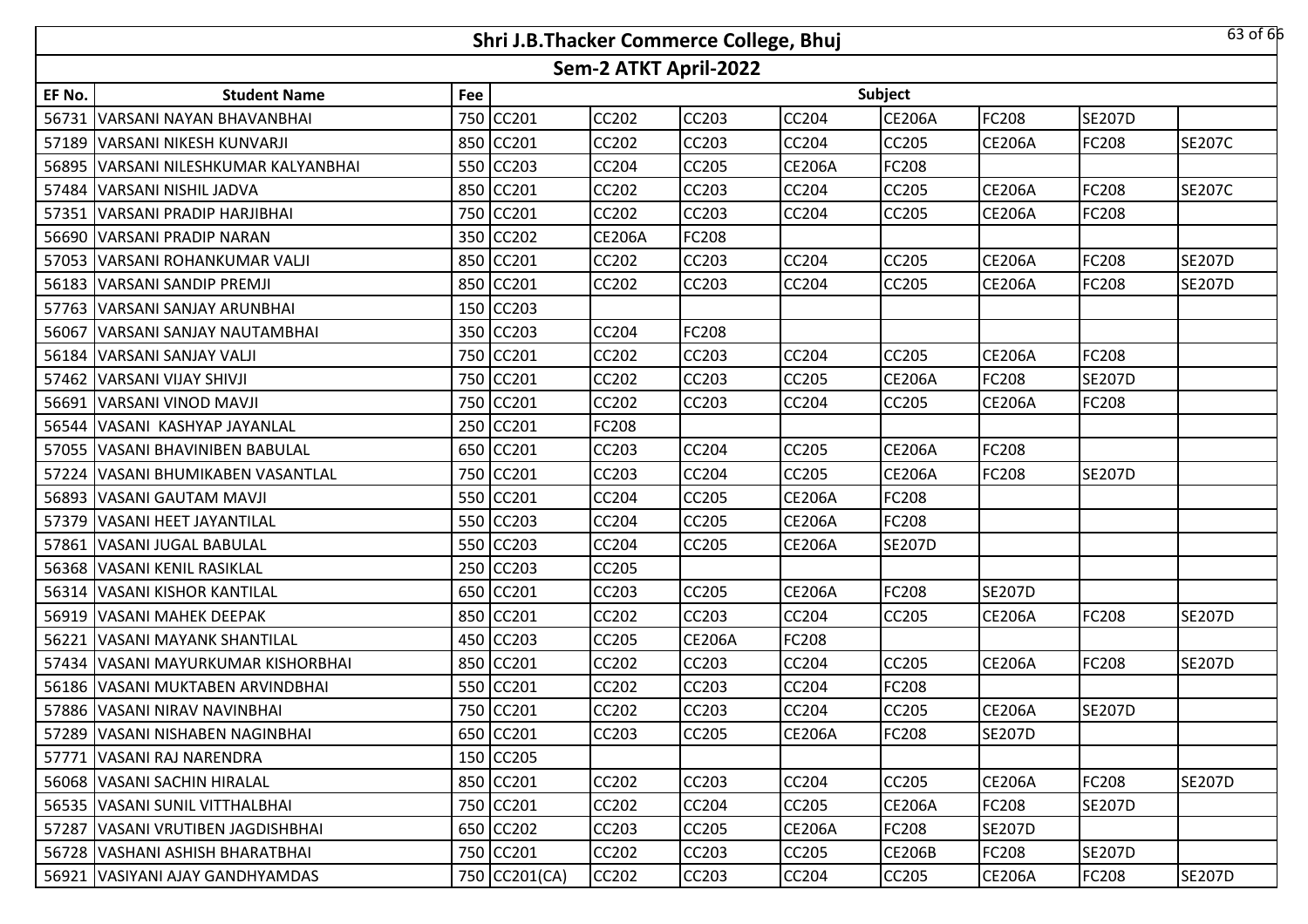|                       | 64 of 66<br>Shri J.B.Thacker Commerce College, Bhuj |     |           |               |                  |                  |                |               |               |               |  |
|-----------------------|-----------------------------------------------------|-----|-----------|---------------|------------------|------------------|----------------|---------------|---------------|---------------|--|
| Sem-2 ATKT April-2022 |                                                     |     |           |               |                  |                  |                |               |               |               |  |
| EF No.                | <b>Student Name</b>                                 | Fee |           |               |                  |                  | <b>Subject</b> |               |               |               |  |
| 56729                 | <b>VEANI JIGNESH HIRALAL</b>                        |     | 650 CC201 | CC203         | CC204            | CC205            | FC208          | <b>SE207D</b> |               |               |  |
|                       | 56925 VED UMANG NITINBHAI                           |     | 450 CC202 | CC203         | FC208            | <b>SE207D</b>    |                |               |               |               |  |
| 56069                 | <b>VEDANT ANKIT MUKUND</b>                          |     | 550 CC203 | <b>CC205</b>  | <b>CE206A</b>    | FC208            | <b>SE207D</b>  |               |               |               |  |
|                       | 56992   VEDANT BHAVINI VINESH                       |     | 550 CC204 | <b>CC205</b>  | <b>CE206A</b>    | FC208            | <b>SE207C</b>  |               |               |               |  |
| 57899                 | VEKARIA KAJAL RAMJI                                 |     | 250 CC205 | <b>SE207D</b> |                  |                  |                |               |               |               |  |
|                       | 56896 VEKARIYA AJAY MURJI                           |     | 550 CC201 | <b>CC202</b>  | <b>CC204(CA)</b> | CC205            | <b>CE206A</b>  | FC208         |               |               |  |
|                       | 57748   VEKARIYA ANISH KANTILAL                     |     | 850 CC201 | <b>CC202</b>  | CC203            | CC204            | <b>CC205</b>   | <b>CE206A</b> | FC208         | <b>SE207C</b> |  |
|                       | 57849   VEKARIYA ANISH KANTILAL                     |     | 450 CC203 | <b>CC204</b>  | <b>CC205</b>     | <b>CE206A</b>    |                |               |               |               |  |
| 57987                 | <b>VEKARIYA DIPESH KANTILAL</b>                     |     | 750 CC201 | <b>CC202</b>  | CC203            | CC204            | <b>CC205</b>   | <b>CE206A</b> | <b>SE207D</b> |               |  |
|                       | 56490   VEKARIYA GHANSHYAM KHIMJI                   |     | 850 CC201 | CC202         | <b>CC203</b>     | CC204            | <b>CC205</b>   | <b>CE206A</b> | <b>FC208</b>  | <b>SE207C</b> |  |
| 56897                 | VEKARIYA HASMUKH DHANJI                             |     | 550 CC201 | CC204         | <b>CC205</b>     | <b>CE206A</b>    | FC208          |               |               |               |  |
| 56298                 | VEKARIYA HASMUKH NARAN                              |     | 250 CC201 | <b>FC208</b>  |                  |                  |                |               |               |               |  |
| 57357                 | VEKARIYA HITESH RAMJI                               |     | 850 CC201 | CC202         | CC203            | CC204            | <b>CC205</b>   | <b>CE206A</b> | FC208         | <b>SE207C</b> |  |
|                       | 57856 VEKARIYA HITESH RAVJI                         |     | 750 CC201 | CC202         | CC203            | CC204            | CC205          | <b>CE206A</b> | <b>SE207D</b> |               |  |
|                       | 57455   VEKARIYA JIGNESH RAMJI                      |     | 850 CC201 | CC202         | CC203            | CC204            | <b>CC205</b>   | <b>CE206A</b> | FC208         | <b>SE207D</b> |  |
|                       | 57534 VEKARIYA KAILASH ARJAN                        |     | 550 CC202 | <b>CC203</b>  | CC205            | <b>CE206A</b>    | FC208          |               |               |               |  |
|                       | 57569 VEKARIYA KALPESH DINESH                       |     | 850 CC201 | <b>CC202</b>  | <b>CC203</b>     | CC204            | <b>CC205</b>   | CE206A        | <b>FC208</b>  | <b>SE207C</b> |  |
|                       | 57759 VEKARIYA KESHAV HARJI                         |     | 650 CC201 | <b>CC202</b>  | CC203            | <b>CC204(CA)</b> | <b>CE206A</b>  | FC208         | <b>SE207C</b> |               |  |
| 56744                 | <b>VEKARIYA MAYUR VINOD</b>                         |     | 650 CC201 | <b>CC202</b>  | <b>CC203</b>     | CC205            | <b>CE206A</b>  | FC208         |               |               |  |
|                       | 56495   VEKARIYA MUKESH HARJI                       |     | 350 CC202 | <b>CC205</b>  | FC208            |                  |                |               |               |               |  |
|                       | 56070   VEKARIYA NILESH KARSHAN                     |     | 450 CC203 | CC204         | <b>CE206A</b>    | FC208            |                |               |               |               |  |
|                       | 57478 VEKARIYA NITESH NANJI                         |     | 350 CC205 | <b>CE206A</b> | FC208            |                  |                |               |               |               |  |
| 56091                 | <b>VEKARIYA NIYANT KHIMJIBHAI</b>                   |     | 550 CC201 | CC204         | CC205            | <b>CE206A</b>    | <b>FC208</b>   |               |               |               |  |
|                       | 56926 VEKARIYA PARESH GOVIND                        |     | 750 CC201 | CC202         | CC203            | CC204            | <b>CC205</b>   | <b>CE206A</b> | FC208         |               |  |
|                       | 57466   VEKARIYA PRAGNESH SHAMJEE                   |     | 650 CC201 | CC202         | CC203            | CC205            | <b>CE206A</b>  | FC208         |               |               |  |
|                       | 57524 VEKARIYA RAHUL KARASAN                        |     | 850 CC201 | CC202         | CC203            | CC204            | CC205          | <b>CE206A</b> | FC208         | <b>SE207C</b> |  |
|                       | 56927 VEKARIYA RAJESH RAMJIBHAI                     |     | 850 CC201 | <b>CC202</b>  | <b>CC203</b>     | CC204            | <b>CC205</b>   | <b>CE206A</b> | FC208         | <b>SE207D</b> |  |
|                       | 56315 VEKARIYA RASHIKLAL SHIVJI                     |     | 650 CC201 | <b>CC204</b>  | <b>CC205</b>     | <b>CE206A</b>    | <b>FC208</b>   | <b>SE207D</b> |               |               |  |
|                       | 56187   VEKARIYA RAVINDRA MURJI                     |     | 450 CC202 | <b>CC203</b>  | <b>CC204</b>     | FC208            |                |               |               |               |  |
|                       | 57882 VEKARIYA SANDEEP NARAN                        |     | 550 CC202 | CC203         | CC205            | <b>CE206A</b>    | <b>SE207D</b>  |               |               |               |  |
|                       | 56762   VEKARIYA SURAJ HARJIBHAI                    |     | 850 CC201 | <b>CC202</b>  | CC203            | CC204            | <b>CC205</b>   | <b>CE206A</b> | FC208         | <b>SE207D</b> |  |
|                       | 57919   VELANI BHAVINKUMAR JENTILAL                 |     | 650 CC202 | CC203         | CC204            | CC205            | <b>CE206A</b>  | <b>SE207D</b> |               |               |  |
|                       | 57544   VELANI HASTIBEN HARILAL                     |     | 650 CC201 | CC203         | CC204            | CC205            | <b>CE206A</b>  | FC208         |               |               |  |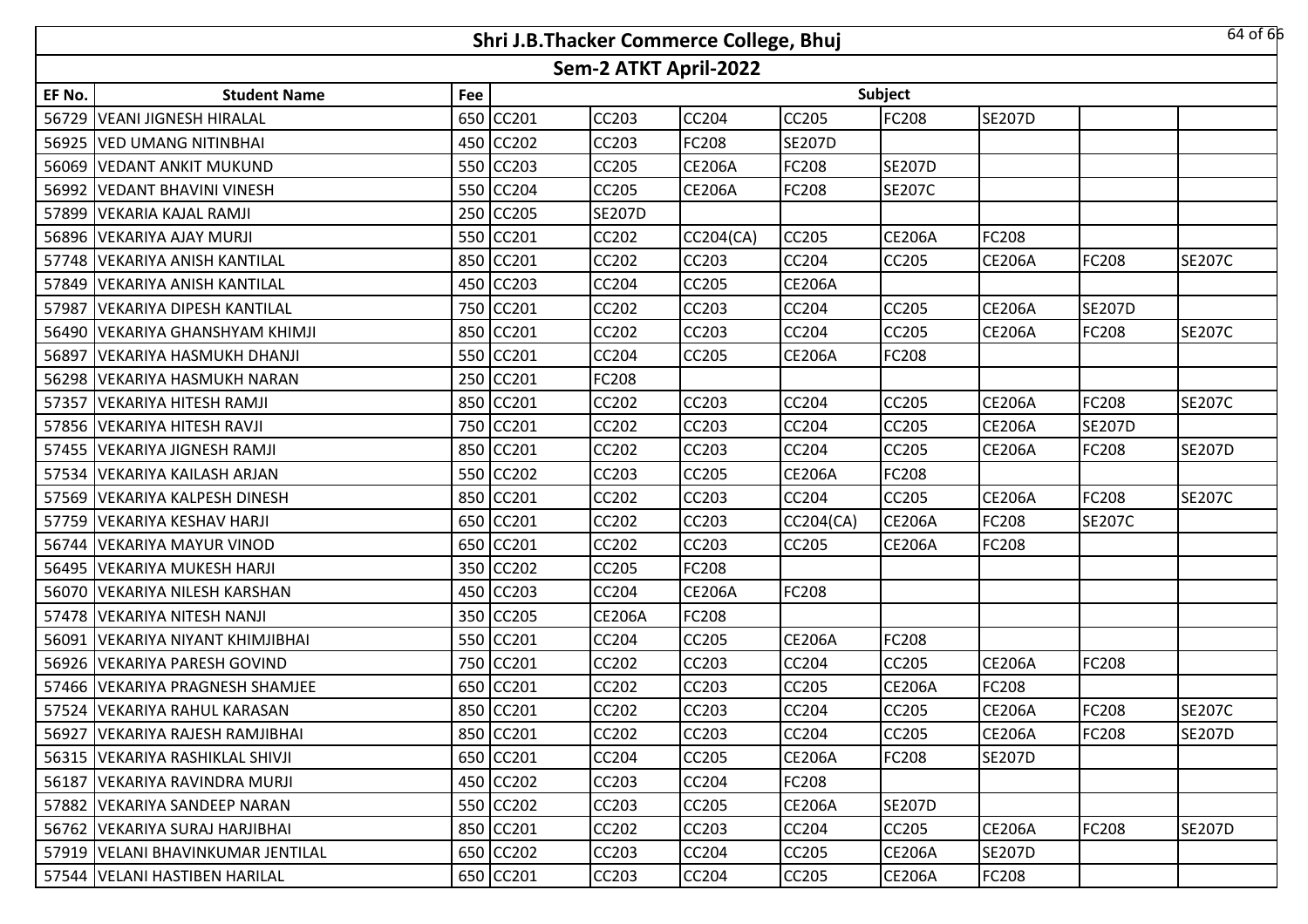| 65 of 66<br>Shri J.B.Thacker Commerce College, Bhuj |                                            |     |            |               |               |               |               |               |               |               |  |
|-----------------------------------------------------|--------------------------------------------|-----|------------|---------------|---------------|---------------|---------------|---------------|---------------|---------------|--|
| Sem-2 ATKT April-2022                               |                                            |     |            |               |               |               |               |               |               |               |  |
| EF No.                                              | <b>Student Name</b>                        | Fee |            |               |               |               | Subject       |               |               |               |  |
|                                                     | 57993 VELANI JAY SHAMJIBHAI                |     | 750 CC201  | <b>CC202</b>  | CC203         | CC204         | CC205         | <b>CE206A</b> | <b>SE207D</b> |               |  |
|                                                     | 56995 VELANI JINKAL MANSUKHBHAI            |     | 850 CC201  | <b>CC202</b>  | <b>CC203</b>  | CC204         | <b>CC205</b>  | <b>CE206A</b> | <b>FC208</b>  | <b>SE207D</b> |  |
|                                                     | 56188   VELANI KALPESH BHIMJI              |     | 450 CC201  | <b>CC202</b>  | CC204         | FC208         |               |               |               |               |  |
|                                                     | 56316   VELANI MUKESH PREMJI               |     | 750 CC201  | <b>CC202</b>  | <b>CC203</b>  | CC205         | <b>CE206A</b> | FC208         | <b>SE207D</b> |               |  |
|                                                     | 56929   VELANI PANKAJKUMAR RAMJI           |     | 550 CC201  | CC202         | <b>CC205</b>  | <b>CE206A</b> | FC208         |               |               |               |  |
|                                                     | 57042 VELANI RIDDHIBEN RAJENDRABHAI        |     | 350 CC201  | <b>CE206A</b> | <b>FC208</b>  |               |               |               |               |               |  |
| 56755                                               | <b>VELANI RITESHKUMAR DINESHBHAI</b>       |     | 750 CC201  | CC203         | <b>CC204</b>  | CC205         | <b>CE206A</b> | FC208         | <b>SE207D</b> |               |  |
| 57517                                               | <b>VELANI SAGAR KISHORBHAI</b>             |     | 850 CC201  | CC202         | <b>CC203</b>  | <b>CC204</b>  | CC205         | <b>CE206A</b> | <b>FC208</b>  | <b>SE207D</b> |  |
| 56189                                               | <b>VELANI SAVANKUMAR PARSHOTTAM</b>        |     | 350 CC201  | CC202         | <b>FC208</b>  |               |               |               |               |               |  |
|                                                     | 56235 VIDHANI RATANKUMAR DADA              |     | 250 CC201  | CC205         |               |               |               |               |               |               |  |
|                                                     | 57420 VIDJA NISARG NARENDRABHAI            |     | 150 CE206A |               |               |               |               |               |               |               |  |
| 56072                                               | VINCHHI MEHULKUMAR DHANJI                  |     | 450 CC203  | <b>CC205</b>  | <b>CE206A</b> | <b>FC208</b>  |               |               |               |               |  |
|                                                     | 57489 VORA BHAKTI RAJESHBHAI               |     | 450 CC203  | <b>CC204</b>  | <b>CE206A</b> | FC208         |               |               |               |               |  |
| 57931                                               | <b>VORA KHUSHI LALITBHAI</b>               |     | 550 CC202  | CC203         | CC204         | CC205         | <b>SE207D</b> |               |               |               |  |
|                                                     | 57511 VORA MINAL KAILASHBHAI               |     | 150 CE206A |               |               |               |               |               |               |               |  |
| 56073                                               | <b>VORA MOHINI AMRUTLAL</b>                |     | 350 CC203  | <b>CC205</b>  | FC208         |               |               |               |               |               |  |
|                                                     | 56317 VORA RUSHABH CHAMANLAL               |     | 350 CC201  | <b>FC208</b>  | <b>SE207D</b> |               |               |               |               |               |  |
| 57975                                               | <b>VORA RUSHABH RAJESHBHAI</b>             |     | 650 CC201  | CC202         | CC203         | CC204         | <b>CC205</b>  | <b>CE206A</b> |               |               |  |
| 57818                                               | <b>VORA SAGAR KAILASH</b>                  |     | 550 CC202  | CC203         | <b>CC204</b>  | CC205         | <b>CE206A</b> |               |               |               |  |
| 57077                                               | <b>VYAS HEMANG KISHOR</b>                  |     | 450 CC201  | CC203         | <b>CC204</b>  | FC208         |               |               |               |               |  |
| 56931                                               | <b>VYAS JAY MANOJKUMAR</b>                 |     | 450 CC202  | CC204         | <b>CE206A</b> | FC208         |               |               |               |               |  |
| 57476                                               | <b>VYAS JEEL ANANDBHAI</b>                 |     | 750 CC201  | CC202         | CC203         | CC204         | <b>CE206A</b> | FC208         | <b>SE207D</b> |               |  |
| 56745                                               | <b>VYAS KAPISH MAHESH</b>                  |     | 750 CC201  | CC202         | CC203         | CC204         | <b>CE206A</b> | FC208         | <b>SE207D</b> |               |  |
|                                                     | 57150 VYAS KINJAL BABULAL                  |     | 450 CC204  | <b>CC205</b>  | <b>CE206A</b> | FC208         |               |               |               |               |  |
|                                                     | 56932 VYAS MARMIK NILESHBHAI               |     | 850 CC201  | CC202         | CC203         | CC204         | CC205         | <b>CE206A</b> | FC208         | <b>SE207D</b> |  |
|                                                     | 57460 VYAS MEETKUMAR JAGDISH               |     | 550 CC202  | <b>CC203</b>  | CC205         | <b>CE206A</b> | <b>SE207D</b> |               |               |               |  |
|                                                     | 56540  YADAV BHARATKUMAR GOPALBHAI         |     | 250 CC205  | <b>CE206A</b> |               |               |               |               |               |               |  |
|                                                     | 57185  YADAV POOJAKUMARI RAVINDRAKUMARSINH |     | 250 CC205  | <b>CE206A</b> |               |               |               |               |               |               |  |
|                                                     | 56074 YADAV VIKAS MOTILAL                  |     | 550 CC202  | <b>CC203</b>  | <b>CC204</b>  | FC208         | <b>SE207D</b> |               |               |               |  |
|                                                     | 57018 IYADAV YATHIN PRADEEP                |     | 750 CC201  | CC203         | <b>CC204</b>  | <b>CC205</b>  | <b>CE206A</b> | FC208         | <b>SE207D</b> |               |  |
|                                                     | 56548 ZALA ABHAYRAJSINH BHARATSINH         |     | 450 CC204  | <b>CC205</b>  | <b>FC208</b>  | <b>SE207D</b> |               |               |               |               |  |
|                                                     | 57841 ZALA BHIKHUBHA DASHARATHSINH         |     | 550 CC202  | <b>CC204</b>  | <b>CC205</b>  | <b>CE206A</b> | <b>SE207D</b> |               |               |               |  |
|                                                     | 56549 ZALA CHETANSINH TEMBHA               |     | 750 CC201  | CC202         | CC203         | <b>CC204</b>  | <b>CE206A</b> | FC208         | <b>SE207D</b> |               |  |